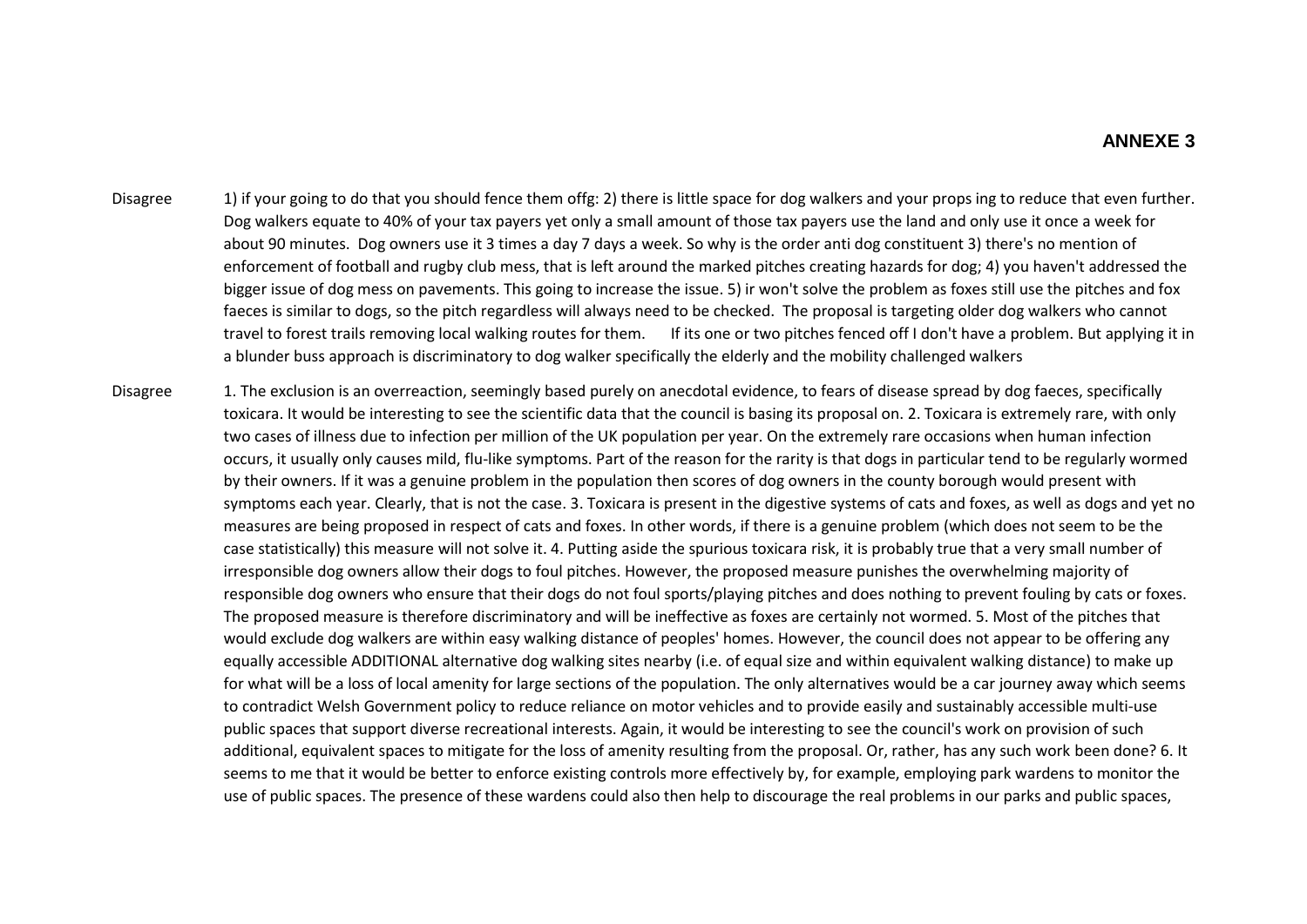such as substance abuse, under age drinking, littering, vandalism, burning of stolen wheelie bins and other forms of anti-social behaviour. Dogs are really not our biggest problem! The proposal to exclude dogs from marked pitches discriminates against me as a dog owner as the measure will still allow cats and foxes, which carry toxicara, to access the same pitches. As outlined in my objection above, it seems to me that it would be better to enforce existing controls more effectively by, for example, employing park wardens to monitor the use of public spaces. The presence of these wardens could also then help to discourage the real problems in our parks and public spaces, such as substance abuse, under age drinking, littering, vandalism, burning of stolen wheelie bins and other forms of anti-social behaviour. Dogs are really not our biggest problem!

- Disagree 1. Your maps are inaccurate in that they don't include cricket grounds so are dogs allowed on cricket pitches? 2. As sports grounds are often seasonal and therefore not "marked" all year round, are dogs allowed on pitches when they are not marked? 3. Several times in recent years Abercarn welfare has been out of action due to raw sewage polluting the sports field - are dogs allowed during these times? Were Welsh water fined for every piece of faeces? 4. Will the council be marking out dog walking areas? 5. Will the council re-open recently closed pathways (River walk at rear of Prince of Wales ind. est. and pathway to rear of Gerry Jones transport? Clarify the "marked sports grounds" - e.g if the pitch markings are not clearly visible how can the order be enforced?
- Disagree a stupid idea and wouldn't be necessary if dog fouling was enforced properly
- Disagree Above Mental health issues for people being yet again banned
- Disagree Absolutely not like i said i agree with all above but not this statement my dog wouldnt join the school kids when they were playing on the field the other day and one of them was my daughter, hes not that type of dog . When sat on the field the other day and my child sat in dog faeces ( barefoot) maybe employee more wardens to catch the caplrits , i personally feel the teenagers at waunfawr park smoking weed and smashing bottles are the biggest problem not dogs
- Disagree According to the rules above, dogs must behave and owners must pick up after them. If that is the case I don't see why dogs shouldn't make use of pitches if a game is not taking place.
- Disagree Again if they are on a lead I feel it's unfair to exclude dogs from potential days out to park areas and playing fields particularly if the dog owners are watching children from their family play sports etc. Especially when a lot of the time the adults etc leave behind more waste and rubbish from picnics/parties than dog owners do.
- Disagree Again, apart from playing parks for children, green areas should not be excluded to dogs. The vast majority of owners are responsible. You cannot take away green spaces unless replaced with dog exercise areas with grass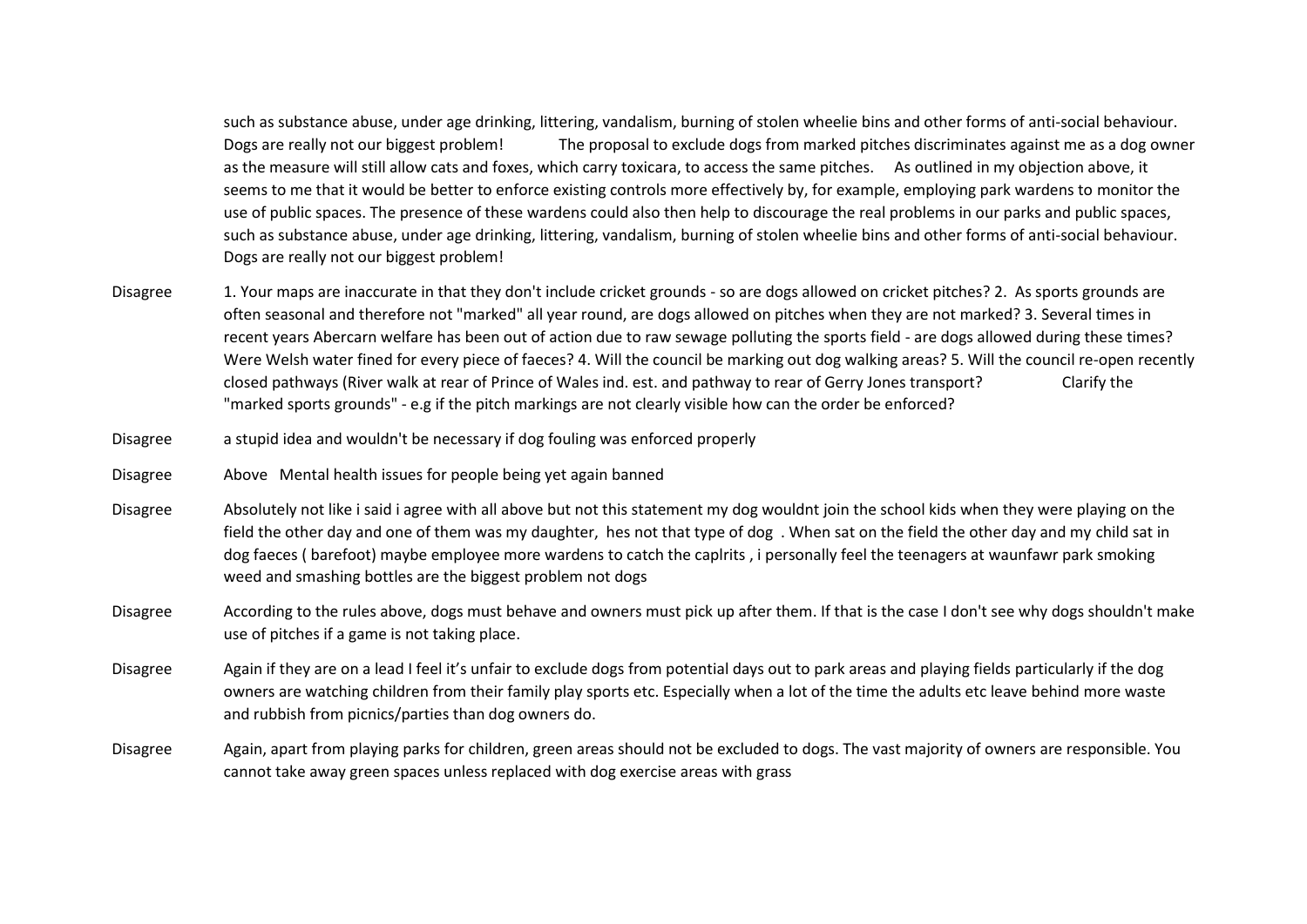Disagree Again… they should be able to have the right of freedom

Disagree Agree during sporting events, but not when they are not being used. Also should be on a lead.

Disagree All the dog owners I meet are responsible and pick up any dog mess it is unpleasant and if anyone leaves it they should be fined. but another thing to be aware of is the problem of teens and preteens running amok in waunfawr park throwing litter and smashing glass bottles also a danger, the park keepers do a fab job of keeping it clean but!

Disagree Almost every level green bit of land the council control is given over to football pitches these are only used infrequently during a season. Where dogs need exercising every day 365 a year I pay my rates and am entitled to leisure facilities too. I don't have any pressure groups to push my options or wants .please give some facilities to others other that sports clubs then you might have some justification for this rule Well it certainly discriminates against anyone who doesn't play football and get their exercise and leisure by walking their dog. Litter I find left behind on the sports field is a problem these who leave this are as guilty as those who don't clear up dog mess but still they do it

Disagree Areas like this help to TRAIN dogs off the lead, it would be a massive inconvenience to all dog owners to not be able to walk dogs off lead, also the dogs need the running exercise to stay fit. Dog bins should be changed more regularly around Risca, the bins are overfilled

Disagree Areas such as the show field or even cefn fforest stute are ideal places to take children and dogs alike. I am a responsible dog owner and always keep my dog on a long line and carry multiple poo bags. My pet is never off lead and will be punished die to the negligence of others. Why not impose a 'leashed at all times rule' instead? Why should I have to make two separate trips (one with the dog and one without) to separate areas when we all love going for walks together and then a quicl play in the park (I stay outside with the dog) N/A

Disagree As a dog owner I utilise council owned pitches to exercise and train my working dog. I also bring my dog to my children's matches and training sessions. A blanket ban seems to be a punishment for responsible owners. I can't see that a ban would prevent irresponsible owners from using the land. If they can't pick up dog poo, they're not going to be bothered to comply with any regulations preventing them from using the land. Any orders preventing dog use on the land would require enforcement for it to be succesful. Extra enforcement should be used to actually deal with owners that are allowing their dogs to foul in the first place. Dog fouling offenders should be dealt with by way of increased detection and enforcement action. It is only the actions of a few that need addressing. Those that fail to clean up after their dog will just continue to use the land anyway.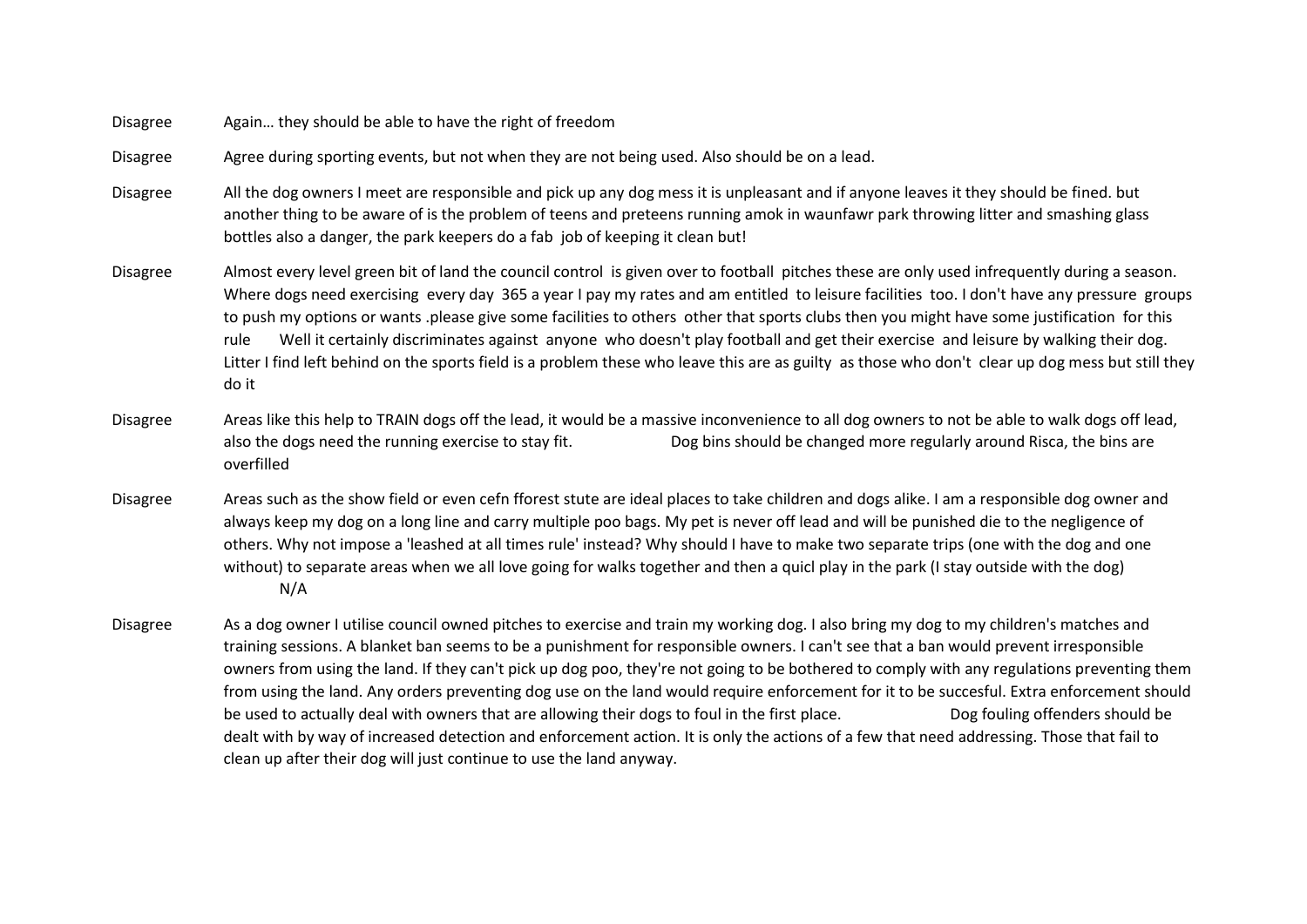- Disagree as a responsible citizen the loss of any freedom is to much having lived in several counties i find caerphilly the worst i think the peoples money should be better spent on more impotent issues (nhs homes for people on the streets mental health ) the list goes on and on get a grip caerphilly council stop wasting our hard earned money
- Disagree As a responsible dog owner and a parent of a child who plays rugby on the pitch in Oakdale regularly, I feel there are bigger issues than dogs faeces on the pitch. There is often litter and broken glass on the pitch and the path around the pitch and regularly the strong smell of cannabis being smoked around the park in the evenings. I always pick up after my dog but fear that the current irresponsible minority are spoiling it for everyone and put players at risk.
- Disagree As a responsible dog owner and a sports player it's not the dogs fault there is bad owners which will still do it if this is past through or not you can't patrol the the playing fields 24hrs a day and you will have some one that is a good dog owner and the dog gets of the lead and the jobs worth will fine them
- Disagree As a responsible dog owner I always ensure control over my dog in all areas and keep my dogs on a lead around children playing. Why are dogs targeted when there are youths from sports groups that constantly leaving their rubbish lying around and also smashed bottles and cans. Surely this poses a greater danger. This field was left by lord Tredegar to the people of Blackwood so why can't we enjoy it outside of sports games. Surely the whole field can be used by dog walkers when it's not in use. If this proposal goes ahead what are your intentions to endorse this especially during bad weather ? Are you going to put a boundary fence ? How will you control antisocial behaviour on the field regarding to litter and broken glass ? Will you be putting up cctv or will it be warden controlled ? A sports field cannot be in use 24/7 so why can't we walk our dogs when it's not in use? Why should dogs be banned outside of sports games ? How are you going to control antisocial behaviour when the sports field is not in use ?
- Disagree As a responsible dog owner I always pick up my dog's faeces. My dog enjoys being let off the lead and being allowed to run free and the number of places where this can happen is becoming less and less without having to drive somewhere, which is not exactly an environmentally friendly thing to do. Unfortunately people who aren't responsible are undoubtedly unlikely to take any notice of a ban if one was to be passed so all this is going to do is punish the dogs of us responsible dog owners. Effort would be better spent patrolling and catching the offenders who don't pick up their dog's faeces. Even better would be passing a bill to make money earnt from puppy sales taxable. It's infuriating that I have to pay Ni and tax of any interest I accrue over £1,000, but people can earn thousands of pounds a year and no declare any of it!!!! more frequent patrols of these public parks to catch offending irresponsible dog owners.
- Disagree As a responsible dog owner I do not let my dog foul on the pitches. He is not allowed to run and chase a ball on the pitches until he has done his business. I don't see why I should be punished due to the irresponsible few. Also, what alternative means do I have to exercise my dog in this area? The field near me is a lifeline to exercise my dog. In the same debate should we also ban people who can't be bothered to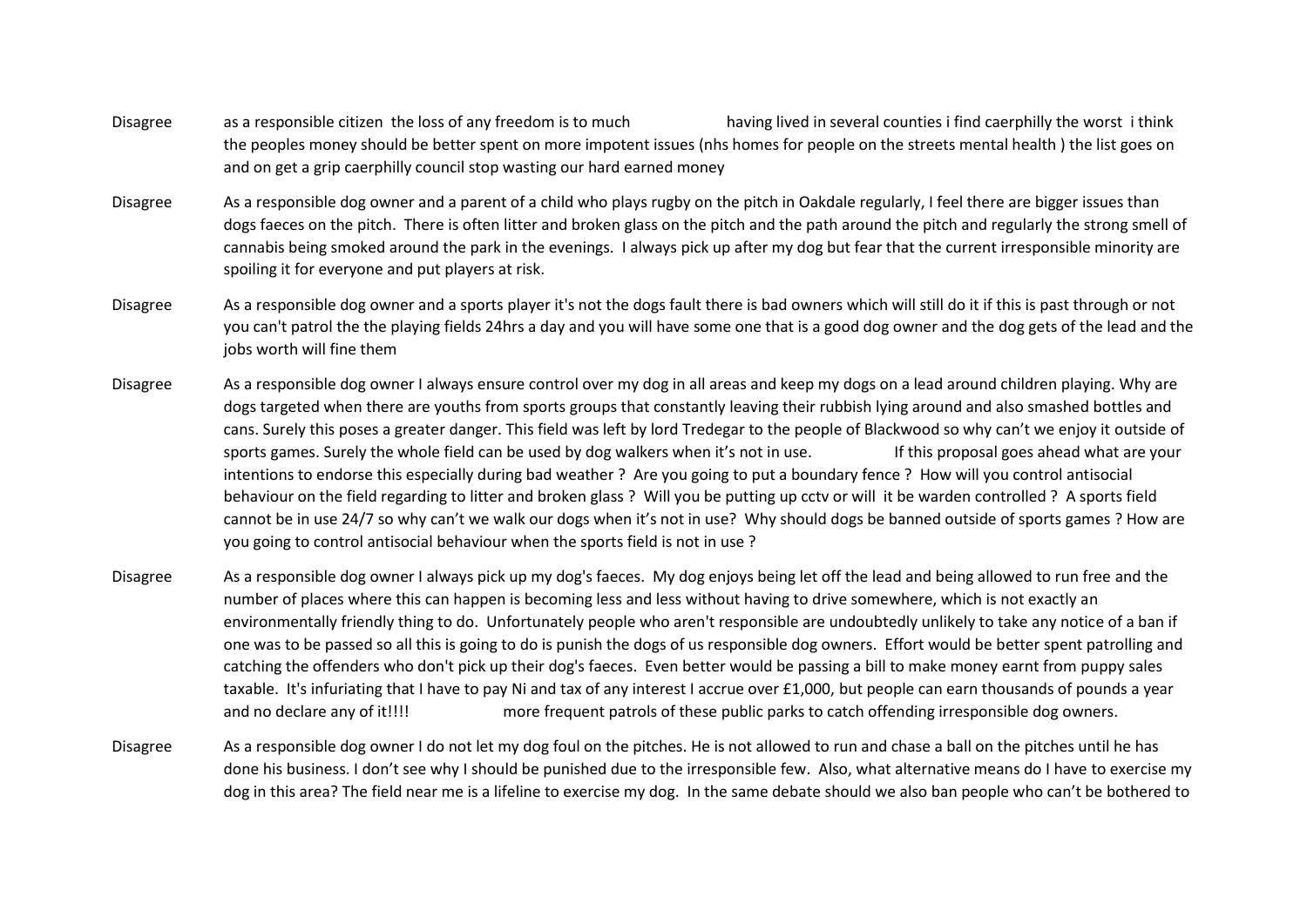use a bin? The amount of litter left on the pitch is ridiculous and is currently being cleaned up by volunteers (including myself) because your organisation doesn't deploy litter pickers regularly enough.

- Disagree As a responsible dog owner I find such proposal discriminatory & consider that my civil rights would be violated by preventing such access on public property for which a portion of of the council tax I pay contributes to maintain these recreational areas. I should not in any way be denied. These are valuable areas & essential for the well being & mental health of everyone, including dog owners & their dogs. I always ensure that my dog is kept on a lead in parks & sport recreational areas & clean up accordingly. Surely it would be more effective & sensible for dogs to be always required to be kept on a lead in these areas & the provision of more 'dog boxes' that are emptied more frequently. If the dog is always with the owner on a lead & hence under control it makes it easier to see & 'pick up'. Safer in every respect. Why should I be made to feel like a 'secondhand' citizen, even criminalised, because I am a dog owner and walk my dog? This is surely against my civil rights. Please refer to previous comments. As a single person, a pensioner with some mobility issues, I also consider this proposal discriminatory as it would have a detrimental effect upon my social interaction & mental health & well being. I value such open green spaces & what they offer & should be available for all to experience & enjoy. We are not a Police State nor do we want to be As stated above. Dogs to be required alway on a lead in these areas & hence fully under the owners control - much safer for everyone & the environment. More 'dog boxes' that are frequently emptied. More general litter bins available Clear signage, using language to encourage good, respectful behaviour. In some areas, improved seating Drinking water fountains that would encourage the need for participants of sport not to bring single use plastic bottles of water & in do doing help to relieve the litter problem on & around pitches after a match or training session. This can be a problem. Recreational areas need to be welcoming to all & for everyone to access & enjoy & NOT to deny.
- Disagree As a responsible dog owner I object that children have to play on areas that may have dog mess and the possibility of walking in dog mess. However,some areas are large enough to accommodate everyon.For example the show field in Cefn Fforest has ample space ,if the play areas such as football pitches are clearly marked dog owners would recognise which area can be used to exercise thier dogs.Irresponsible dog owners should be heavily fined.
- Disagree As a responsible dog owner who lives near fields it really does help our dog get the exercise it needs. Also in our community there are a lot of elderly who cannot walk/ exercise their dogs on the streets and these fields are a lifeline for them as they are level and even. I feel this amendment would a mistake as where are we supposed to exercise their dogs if they don't travel? I do understand the health reasons so I feel there should be more policing of the matter, more bins &maybe free bags like other counties. I feel it would affect numerous people in our village as there is a lot of elderly people who use our fields to exercise their dog. It's a safe easy place for them to get to. Otherwise they would have to street walk or travel which isn't really ideal or possible for them.
- Disagree As a responsible dog owner who picks up dogs mess and maintains a healthy dig by means of regular medication fior worms and other parisites, I so no reason why this extra measure should take place. I clean up after my dog and by doing so , no harm is made to any other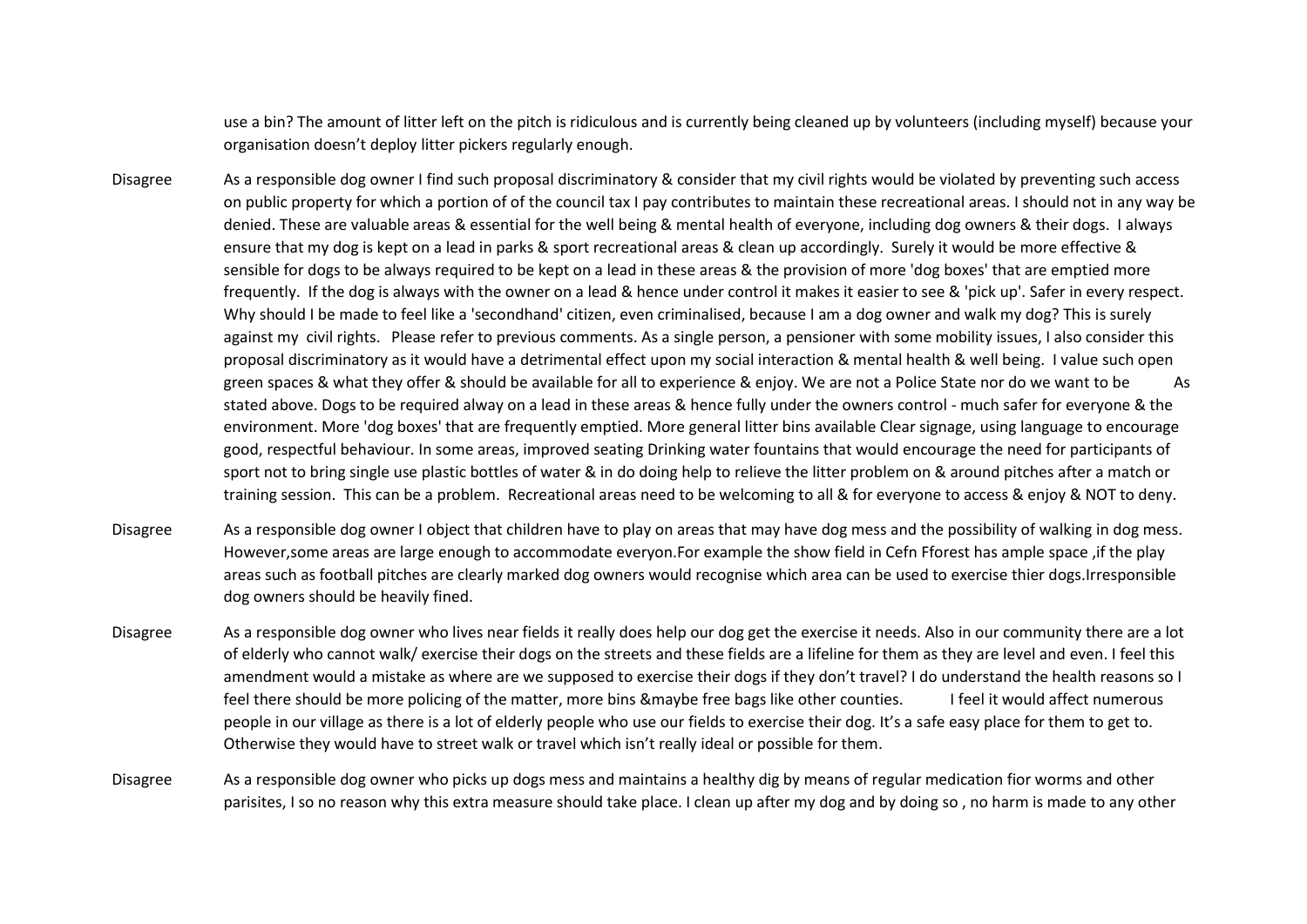park user. All this measure will do is further restrict movement and access for myself and for other dog owners who do not have the luxury or ability in some elderly residents to go elsewhere. I feel this extra measure is only going to penalise the conscientious and will have no bearing on those that flout the existing rules. I feel as a dog owner I am being discriminated This extra action is unnecessary and discriminative to me and others like me

- Disagree As a responsible dog owner Why shouldn't you be able to take your dog and let them have a run around to burn off some energy and also exercise for the owners. Children on the fields are more irresponsible than dog walkers, for example the litter they leave and they leave gates open which dogs could go onto the main road. Stop blaming dogs for everything. They will affect me as I enjoy walking my dog around council owned fields and if I wasn't allowed to then I would suffer as there's nowhere to walk him and the dog would suffer as he needs to burn energy. I think it's disgusting that dogs and owners are getting the blame for everything when the council don't even empty the dog bins for a start. Most dog owners are responsible and should not be penalized for the few irresponsible people who let their dogs run wild and don't pick up their mess. They are the people you should be punishing.
- Disagree As a responsible dog owner, I feel all dog owners are being punished as a result of the minority not clearing up after their dogs. If we ever see training / matches being played in the sports ground, we walk the dogs elsewhere. We only ever walk the dogs if the pitch is not in use and always clean up after our dogs. If I was not able to walk my dogs there, I would no longer allow my children to use the park situated onsite as we tend to do both things at the same time as I can walk my dogs and allow my children to play safely. I believe the park would be barely used in the week days if it were not for dog walkers as these are the only people I see whilst there is no training / matches being played.
- Disagree As a responsible dog owner, I feel that introducing blanket orders are restricting dogs and owners from enjoying public spaces. The minority who don't clear up after their dogs will be the ones who ignore these restrictions making them ineffective.
- Disagree As a responsible dog owner, it feels like this is punishing all dogs owners for the lazy minority. Why not have random patrols to ensure dog owners are picking up their mess with harsher fines. The sports pitch at Aneurin Park in Penyrheol is the majority of the field, if this proposal was put in place I would no longer walk my dogs in the park. Both my dogs are small and love to run freely without the worry of whether they may step on the wrong blade of grass because of over the top restrictions. I would suggest dog owners do not let their dogs run across the field away from them when off lead. I have seen certain dog owners do this and when their dog does toilet on the field they do not see and therefore not picking up their mess. I could even provide names of the irresponsible and lazy owners.
- Disagree As a responsible dog owner, who ALWAYS cleans up after my dog,I feel we are being victimised, having a large part of the Showfield taken away from us, the local residents who pay our council tax. All of this field has always been there for everyone's use, and it should continue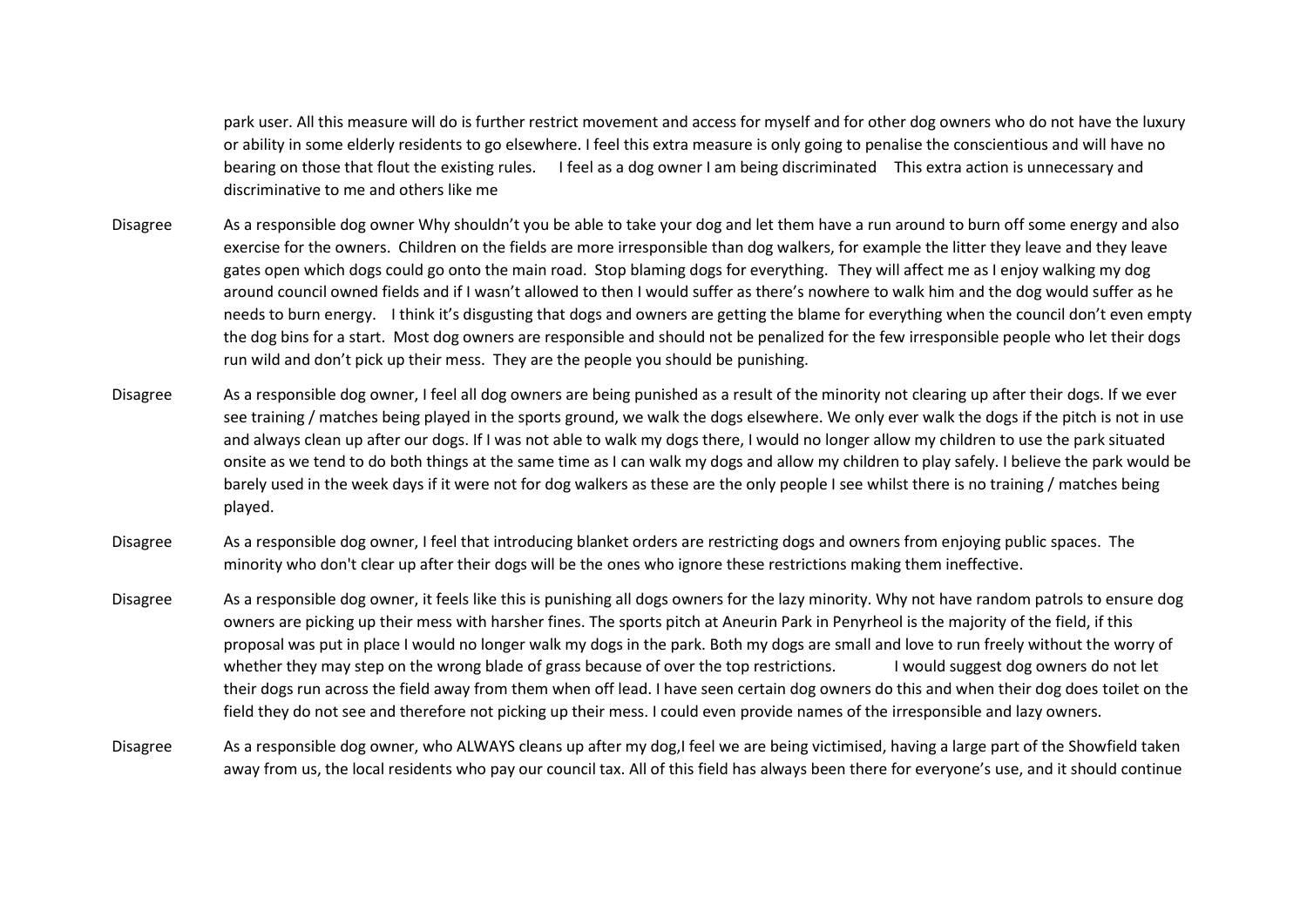to be. Age. This field is near my home and as a senior citizen, far enough for me to walk to exercise my dog. I understand this field was left byLord Tredegar for the use of us all. No segregation was mentioned and his wishes should be honoured.

Disagree As a senior citizen and having paid my taxes all my working life I don't agree with excluding dogs from sports/playing fields. There is nowhere local to walk the dogs other than the playing fields, and no where as been designated to do so. The fields are littered with broken bottles, smashed cans and drug capsules that the children leave behind but nothing is being done about this. Also the fencing over the bridge is continually being smashed and thrown in the river (Pontllanfraith) also smashed bottles in the river, again kids and teenagers!! I am in my 70s with walking difficulties and need to stay local If you insist on taking away places to walk dogs why don't you have a local designated area in which dogs are able to go and without the rubbish and dangerous broken bottles and cans that the younger generation feel obligated to leave behind. You can't even walk the dogs by the river because of broken bottles and the fencing being broken and thrown in. The river bridge is also dangerous for toddlers because the railings are broken off leaving wide gaps.

| Disagree                  | As above |                                                                                                                                                                                                                                            |
|---------------------------|----------|--------------------------------------------------------------------------------------------------------------------------------------------------------------------------------------------------------------------------------------------|
| <b>Disagree</b>           | As above | Age and disability control where I can walk                                                                                                                                                                                                |
| <b>Disagree</b>           | as above |                                                                                                                                                                                                                                            |
| <b>Disagree</b>           | As above | Age, I feel unsafe walking as a lone female, along forests and the river bank.<br>More money ploughed into litter offences                                                                                                                 |
| <b>Disagree</b>           | As above |                                                                                                                                                                                                                                            |
| <b>Disagree</b>           | As above |                                                                                                                                                                                                                                            |
| <b>Disagree</b><br>spaces | As above | Seperate Dog walking facilities should be made available if you decide to ban dogs from sporting fields and public                                                                                                                         |
| <b>Disagree</b>           | As above | Lone female at risk walking in secluded areas like woods.<br>Impose all existing fines re dog behaviour and fouling                                                                                                                        |
| <b>Disagree</b>           | As above | As above                                                                                                                                                                                                                                   |
| <b>Disagree</b>           | As above | I purchased my home close to an amenity 36 years ago so children could play. Park then moved away over 20 years ago<br>then eventually taken away altogether. Now we can't let the dog have a run. I'm getting too old to walk miles away. |
| <b>Disagree</b>           | As above |                                                                                                                                                                                                                                            |
| <b>Disagree</b>           | As above |                                                                                                                                                                                                                                            |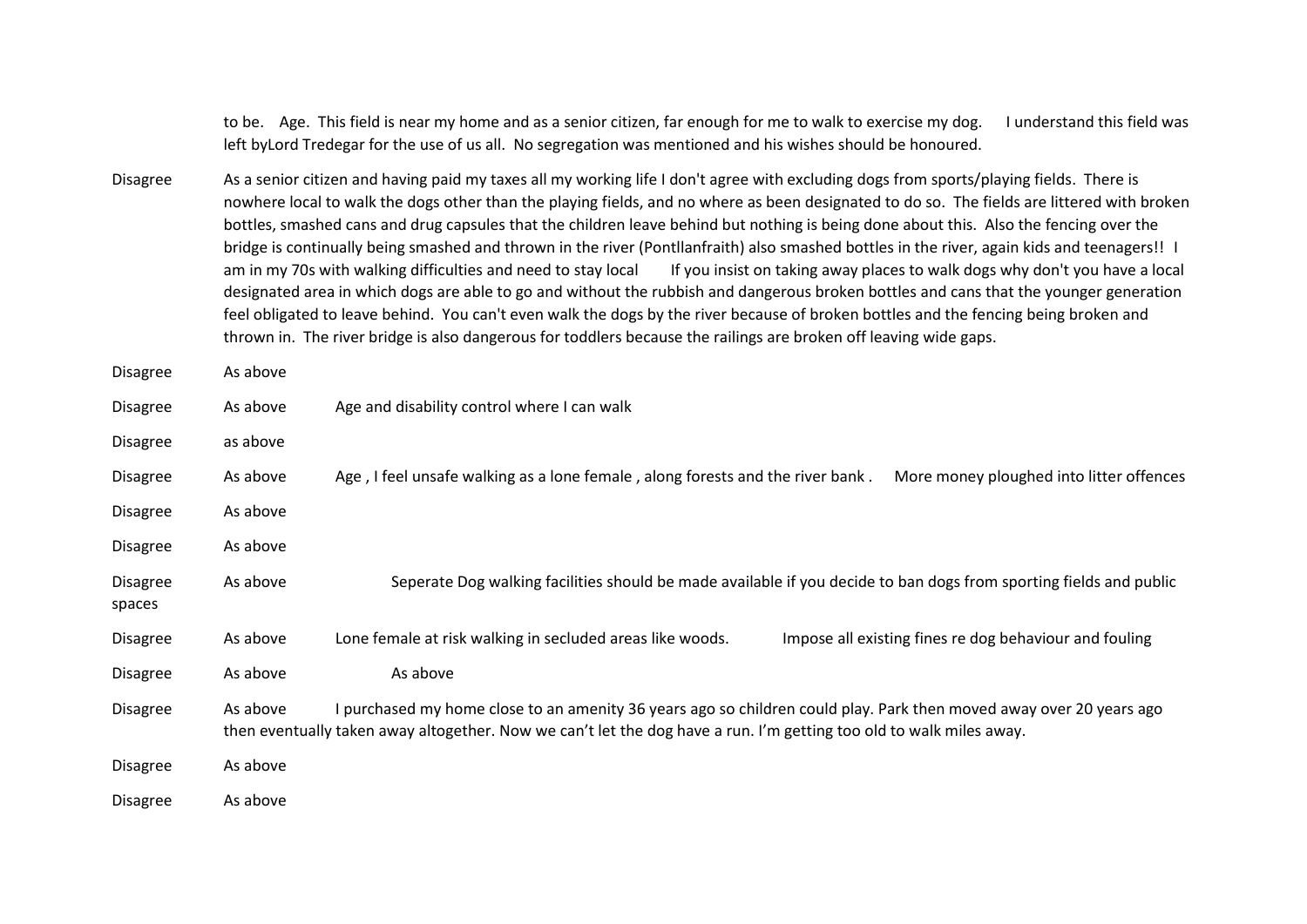Disagree As above

Disagree As above

Disagree As above

- Disagree As above We do not play sport but have exercise by walking in great open spaces local to my family home. I do not always want to drive to spaces and it is better for the environment to use spaces local to places of residence. One of the reason we choose to live in the area was due to the facilities and ability to exercise with my family which had always includes a dog Majority of sports locally are played by boys/ men I would feel less intimidated dog walking and feel more confident to walk in these areas I understand that some dog owners are irresponsible more fines and inspections would help deter offenders. Every weekend there is excessive rubbish left by visitors and people playing sport that is also a public nuisance. There is not adequate bins/ recycling facilities available allowing birds and vermin to spread the litter over the area
- Disagree As above adults and underage drinkers are worse than a lazy pet owner, make dog waste bins more available and people will pick up after their furry friends. As above, my son can't go anywhere without his dog, he can't play in parks, he can't walk on grass, his life is limited. Your rulings already make it difficult fir him and so many others like him to be included in anything "neurotypicals" have and can do! Why are the council so set against disabled, they have rights and needs too, the only difference is they're more wholesome, than the selfish lazy people. The once's complaining about the issues you're set to change, are the very same ones doing the damage in the first place. Put the disabled first for a change, you may set the trend and start to make a mark in bettering their lives and showing them they belong and deserve things like this that they do desperately need! As above! #DisabledNeedsPutFirstForAChange #GiveOurDisabledAChance
- Disagree As above basically ,I don't walk my dog in playing fields but being a tax payer if that was my only option of except using my dog I would like to be able to have the choice

Disagree As above but restrict these extensions to sports pitches only. What on earth has this question got to do with any problem that exists.

Disagree As above my reply is the same . Look at the state of the fields and decide what ones are used for sport . Yes as I cannot walk far with my small dogs and they are elderly and can't walk far . Fernlea is on my doorstep and I clean the litter on it Look at all the fields and check records to see if they are maintained as a sports field as in keeping the grass cut and removing Mole hills that regularly appear . Fernlea field is not fit for purpose as a playing field.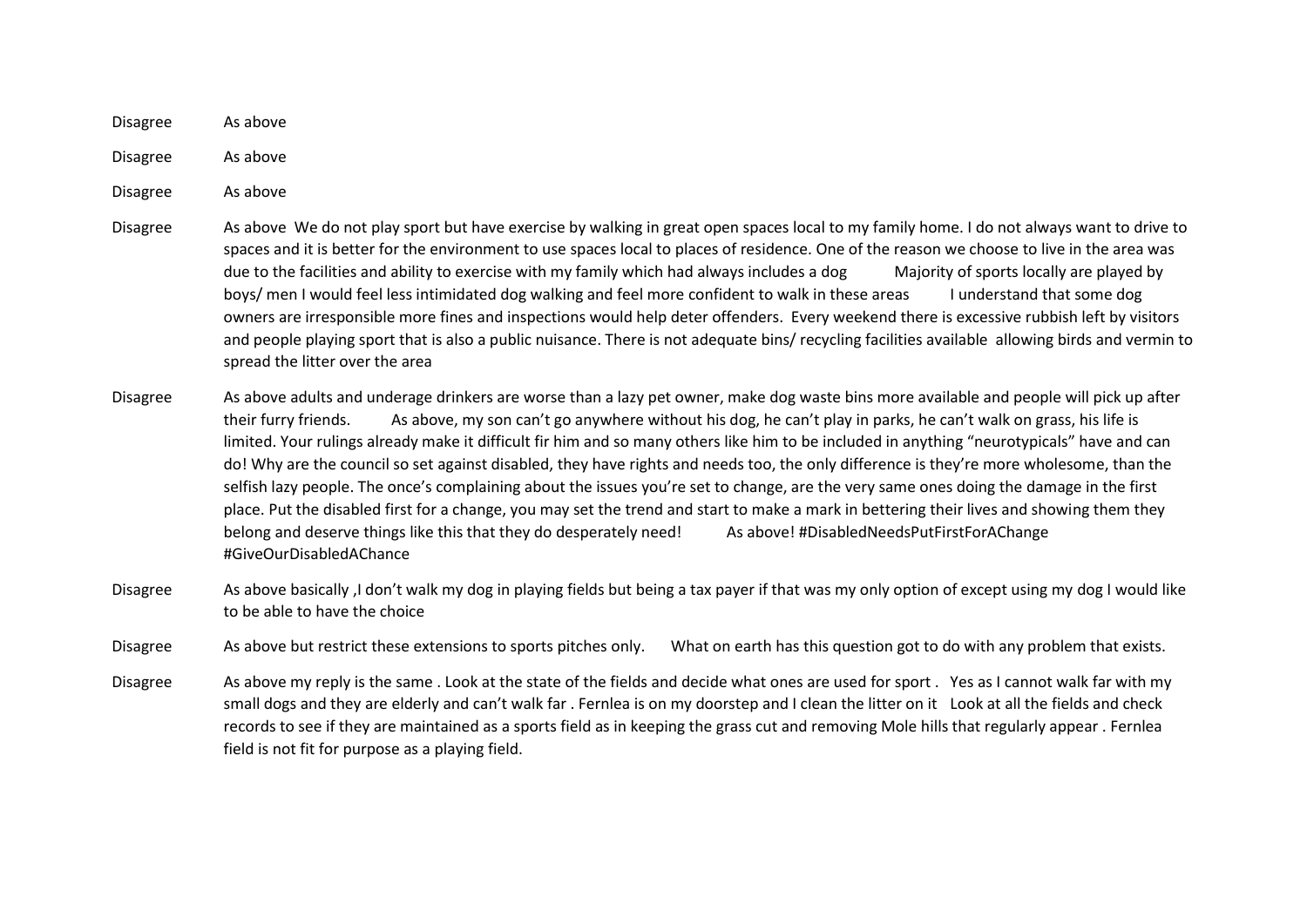Disagree As above, it punishes the dog owners by excluding their dog(s) This will negatively impact on all dog owners, the above question is absurd as it has nothing to do with the issue of excluding dogs. Education is better than laws that negatively impact on everyone, the latter is becoming the norm in today's culture of easy answers and solutions. Policing existing laws is not happening and policing these types of laws is not practical and 99% of the time will not happen. A complete waste of time that negatively impacts on dog owners and will waste time.

Disagree As above.

Disagree As above. I know several disabled people this would affectMore bins

Disagree As above. Owners should clean after their dogs but dogs need space to exercise and not everyone is able to drive to a more distant area

Disagree As above. Currently dogs cause a minor amount of problems. Statistics of how many people have actually contracted the disease might be useful. Using toxicarus as an excuse doesn't wash as most dogs are regularly wormed. Also park areas are mostly used by dog walkers in the day time. I would fear that if parks are not being used regularly then the need for them would be diminished and the grounds would be sold off. Also, 'sports' (primarily football and rugby) actually take up the fewest hours per week. I see no reason why they should be prioritised over normal people using the park for leisure activities on a daily basis. I am not disabled but more elderly people find walking along the banks of the football field difficult and potentially dangerous when compared to walking across the football field. If indeed dog walkers cannot cross the field then the paths (loose phrase as there are none) either side should be made safe. I have seen an elderly man slip from the top to the bottom but luckily suffered mo more than humiliation, and I have fallen down the banking on the brook side of the football pitch. I have only once seen park wardens in the park. Absolute joke suggesting rules when it will just mean that the community will be ripped apart by snide remarks. If you are relying on the public to 'dob' their neighbours in then shame on you.

Disagree As above. I'm fed up of picking up litter and broken glass. CCBC is a disgrace.  $\circled{e}$  As above.

Disagree As above. The players using the pitches should be told to respect the fields and othet people.Why are some proplr and their companion being victimised I walk my dog on a field where I feel safe and it is flat as my age and health stop me walking up hills Put more notices up about dogs on leads and taking litter eg bottles homr.

Disagree As above. This is not needed as a blanket no to people who control their dogs and ensure any waste is rightly, wholly and completely removed. I am not on my knees This PSPO is not needed and the activities of the council would be better served addressing real antisocial behaviours and increasing traffic problems

Disagree AS ABOVE/ SEE ABOVE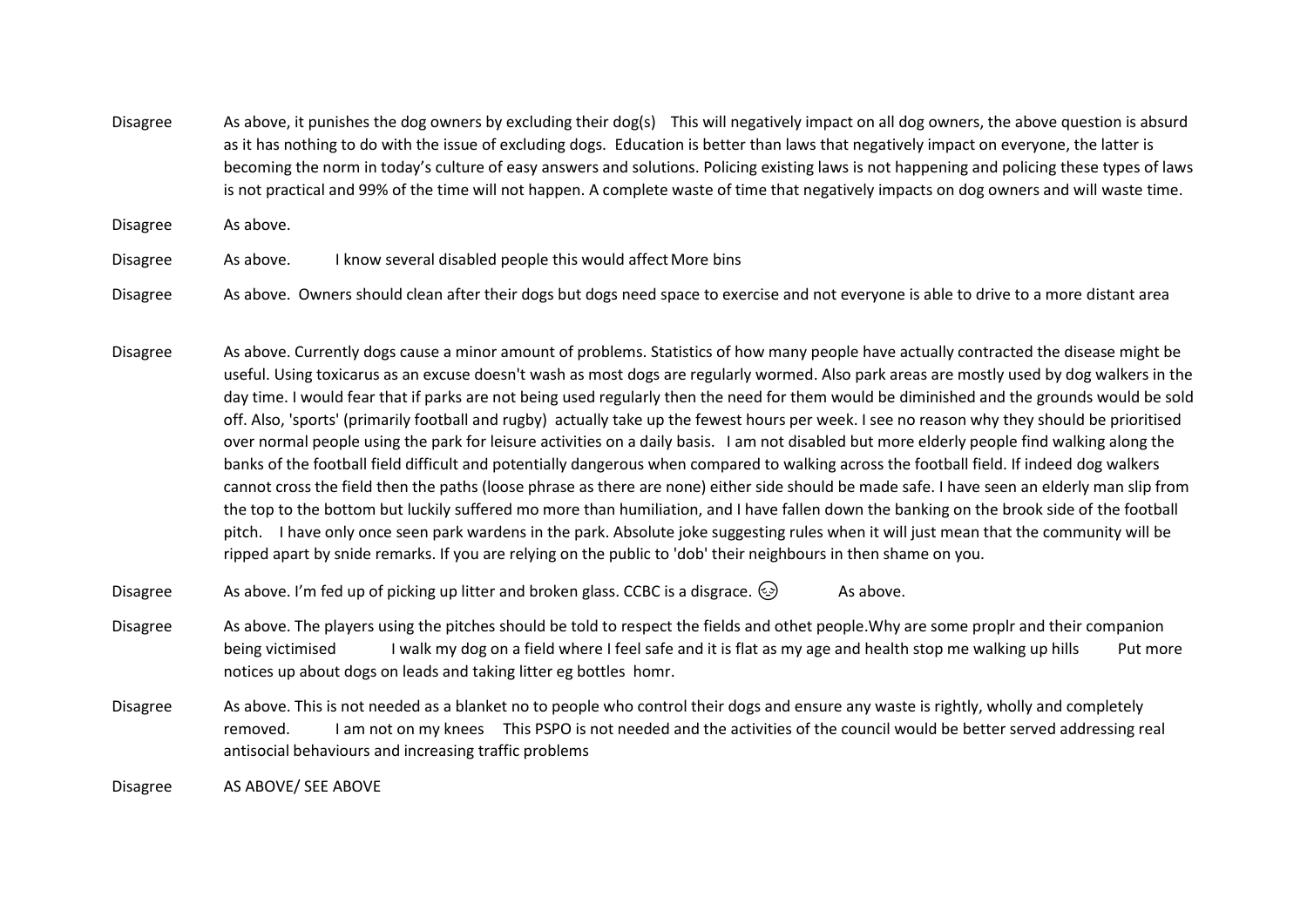Disagree As long as dog owners are responsible it shouldn't be a problem Put more dog bibs around Pontlottyn

Disagree As long as dogs are safely on leads, it shouldn't be a problem.

Disagree As long as dogs mess is picked up they should have an exercise area too My son is disabled, we walk our dog on the local rugby/football pitch as it's flat and viable for him to do Many have a dog park, or flat area for people to walk their dogs safely

Disagree As long as existing rules are enforced owners are responsible Ensure all existing rules are enforced as there does not appear council can enforce these.

Disagree As long as the dog faeces is being picked up then it should be allowed as well as a dog who listens should be allowed on a field to walk around or have a ball thrown around etc I understand that there are owners who let their dogs off the lead to do whatever they like without taking notice however this isn't always the case

- Disagree As long as you pick up after your dog it shouldn't matter where it goes unless it's a burial site Unnecessary and hard to understand the need for this change
- Disagree As my above referrence to the football pitches and no facilities. It makes me very angry when your spoken to in an abrupt manner by the parents or trainers of the football players regarding walking dogs on the field, why do they suddenly think they own the showfield, dogs have been walked on that field long before football became the priority. Personally I think more emphasis should be made on the littering bottle smashing and drug taking that goes on in the evenings. But nothing is ever done about the anti social behaviour that goes on there, Also the car park at Blackwoid Showfield is not able to accomidate the amount of vehicles that need to use it when theres only 1 match playing, have CCBC not considered the impact this is having on the traffic priblem and local community, the Markham band centre and Bowls club use that car park too, this field is clearly not suitable as a multi game recreational area due to its lack of facilities and vehicle parking priblems, an accudent waiting to happen,

Disagree As nearly all fields where dogs can be safely exercised that are available to all members of the public especially those who are elderly and can't drive are council owned. In doing so you are taking many peoples ability to exercise there pets. I would like more patrols of playing fields by dog wardens to make it a far more difficult task for people to leave there dogs excrement behind though.

Disagree As stated above this is going too far. As long as people pick up after their dogs and keep them on a lead or long line (unless recall is perfect) I don't see a problem. We should all be allowed to SHARE these green spaces, which are seriously lacking as it is! Why not have separate dog parks instead if you want to keep dogs separate? Thst would be a much better compromise and keep everyone happy

Disagree As long as the dogs are responsibly walked I see no problem.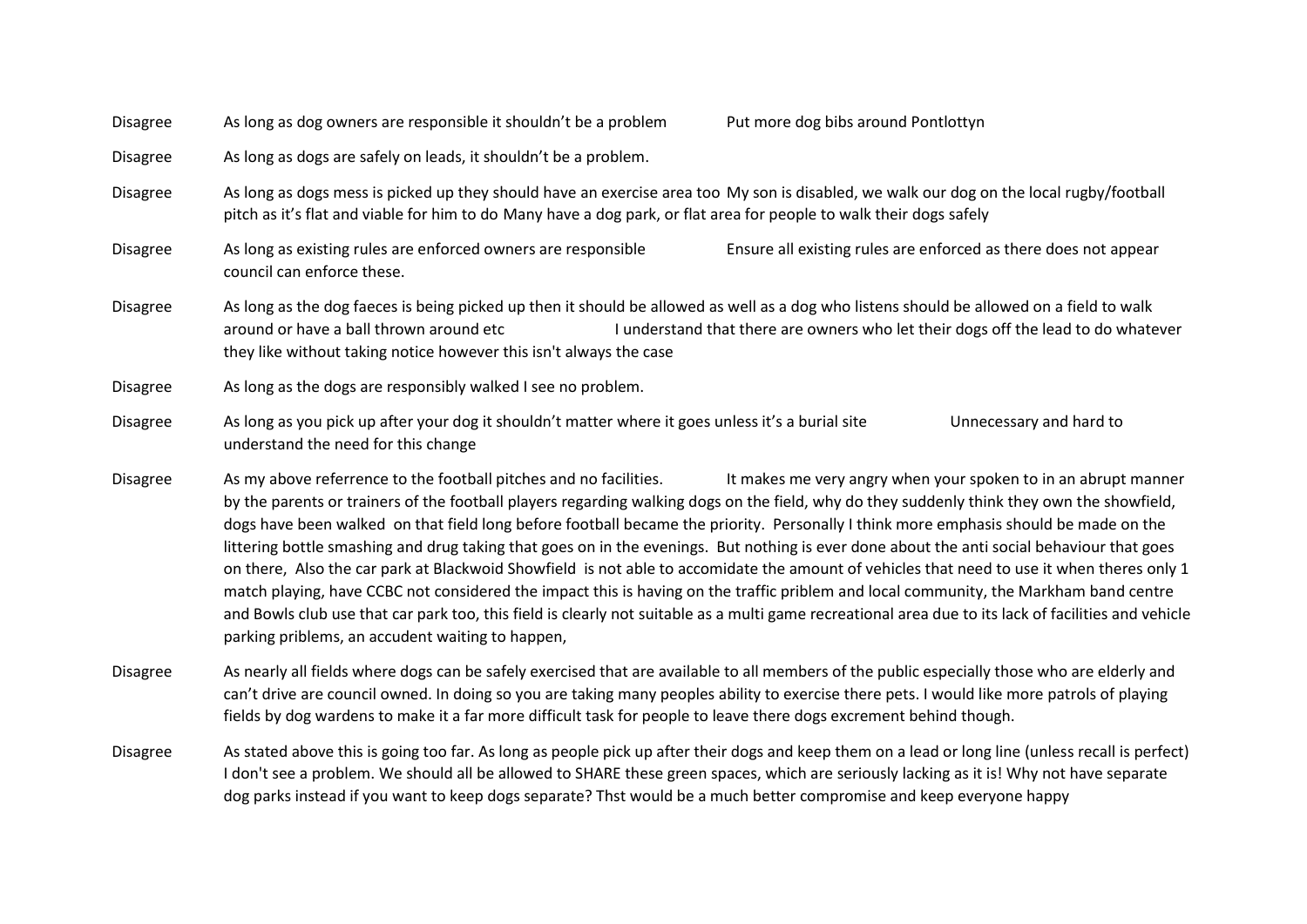Separate outdoor enclosed dog parks would be a better idea if you want to keep dogs separate. We need somewhere to exercise our dogs

Disagree Be proactive not reactive. It's the actions of a few that will. Spoil it for Literally thousands of people. More bins, use council patrols, be sensible and apply some common sense for once

Disagree Because I walk my dogs around field. There is no wear to run dogs in llanbradach unless you got a car to go other places.

Disagree Because the logic for doing it is completely flawed. They are discriminatory as assume that exercise is down to the councils defined list of sports and not that these are public spaces that happen used for exercise and have some sports pitches laid out noting that the public were never consulted on this. The public that don't play sports respect this space when sports are played (games are played for a few hours a week - no pitch invasions) so why can't these player & spectators (who should you take the time to add up the amount of time they are on the pitch versus the non-sports users abs dog walkers and travel into the area) have the same consideration to the local residents. The risk of any person picking up an infection because of dog or cat mess is this day and age is so small due to diet & worm treatments etc is infinitesimal so again your argument and logic makes no sense. Stop asking the same question by stealth, acting for minority, trying to enforce changes that are not wanted. This is Scottish National Party behaviour.

Disagree Because these fields are often he only green spaces remaining I'm villages and towns. Or they have to be walked through to get tonither green spaces. Plus, the waste of council money policing this for the very small chance of harm seems disproportionate. Plus, these fields are other the only space near play parks so if you are trying to walk the dog and let the kids play at the same time this would be impossible

- Disagree Being an owner of a cocker spaniel we use the parks at least twice a day to ensure he gets sufficient exercise. This includes off lead running on and around the pitches whilst under careful supervision and certainly not when there are sports going on. Having had our dog for 10 months we have grown to know other dog owners and have never seen owners not clean up any faeces their dog had left. We agree that there are dog faeces on playing areas and understand the risks to humans and other dogs. We feel that the issue should be addressed by increase use of dog wardens / cameras to penalise rogue dog owners. Also if you proceed with the proposed changes will you be fencing off the areas where dogs are not allowed. My wife does not feel safe walking the dog in isolated areas and the parks are a much safer option for women in particular
- Disagree Blanket ban is an over reach Why not put effort into enforcing existing rules and educating dog owners. Many areas have pitches which are also the only safe open green space, removing these from use by dog owners is a very harsh way to deal with a minority of 'bad owners. Limited safe areas available for women to walk dogs alone I'm unable to walk in countryside due to health issues (can't climb hills etc) so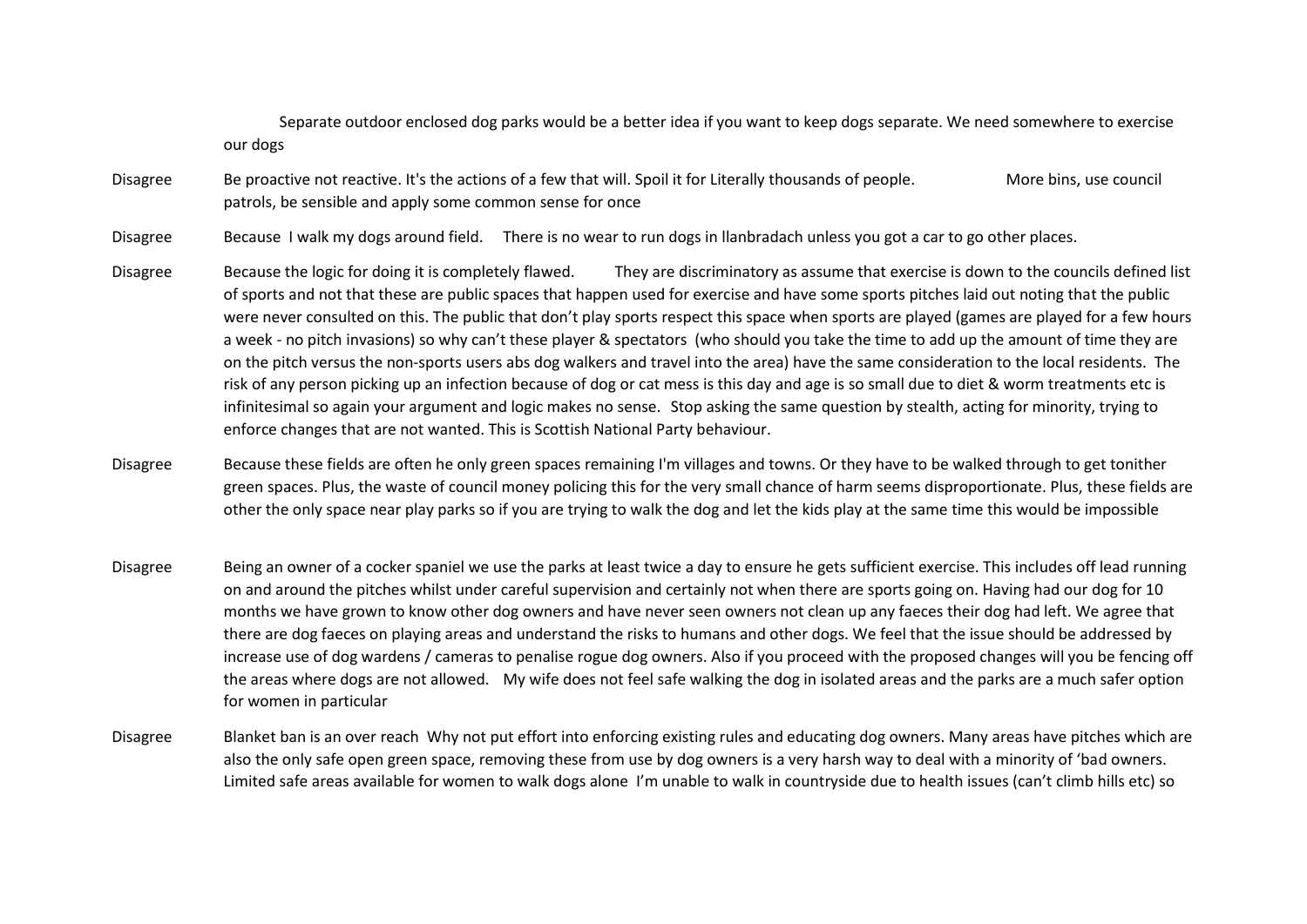open flat green areas allow me to give my dog decent exercise Dog owners who do not clean up after their dogs should be fined and if needed banned from ownership. Maybe consider dog licences and using the fees to increase monitoring and enforcement. Increase number of dog waste bins

- Disagree By excluding dogs from council owned sports pitches you are preventing dog owners from training and socialising their dog's in an enclosed safe space. Doing this actually produces unsocialised, unruly and destructive dogs. By excluding them from the entire field, excludes a vast majority of the local population. Again, these green spaces have been a vital resource and part of our continuing dog training for our past 2 dogs. We have always been respectful and naturally avoided playing on the marked sports pitches. But when we have needed that extra space and when we have needed to allow dog to dog socialisation this is near impossible to avoid. This green space has been so vital to us and is a huge part of our life and training. However, with the newer restrictions in place - off lead training and exercise would be prevented. Therefore making it more difficult to produce well balanced, calm and happy dogs. In addition, the field closest to us is easily accessible to any member of the public regardless of their circumstances/disabilities. It would be such a shame and truly unfair to take this vital resource away from some and not others. Please, I urgue you not to amend and implement this unnecessary proposal to the already existing restrictions. Thank you. N/A
- Disagree Completely disagree with this. I'm a member of a local football clubs committee and take my dogs regularly to watch them play. Also local fields are a way for a dog to be run freely away from traffic. The canals are over taken by cyclists these days and have no respect for others that use it so walking the dog across the canal is barely an option anymore so if fields are not available then the dogs have no where to run.
- Disagree 'Council owned' is a massive misnomer. If it's council owned then it's owned by the people of the Borough and not yours to do as you wish. I am a dog owner and I pay my council tax, therefore I have a right to use these facilities. These once was a field at by Bistro 8 before you allowed the rugby club to make it into a rugby pitch. This field was frequented by many residents of the area. You can't simply put rugby posts on it and say no one else is allowed. Many people use the above mentioned field as they are unable to walk any further than this due to health issues
- Disagree County are eroding the green areas so where will people walk their dogs? Also forcing women walking their dogs alone onto more isolated places. Dog owners need somewhere to walk their dogs, as long as they pick up the mess I see no harm. The state on these pitches after training or a game has taken place is appalling, the rubbish that is left around is disgusting and every bit as bad as the dog owners who don't pick up their mess. County need to provide adequate places for dog owners to walk their dogs if these proposals go ahead!

Disagree Disagree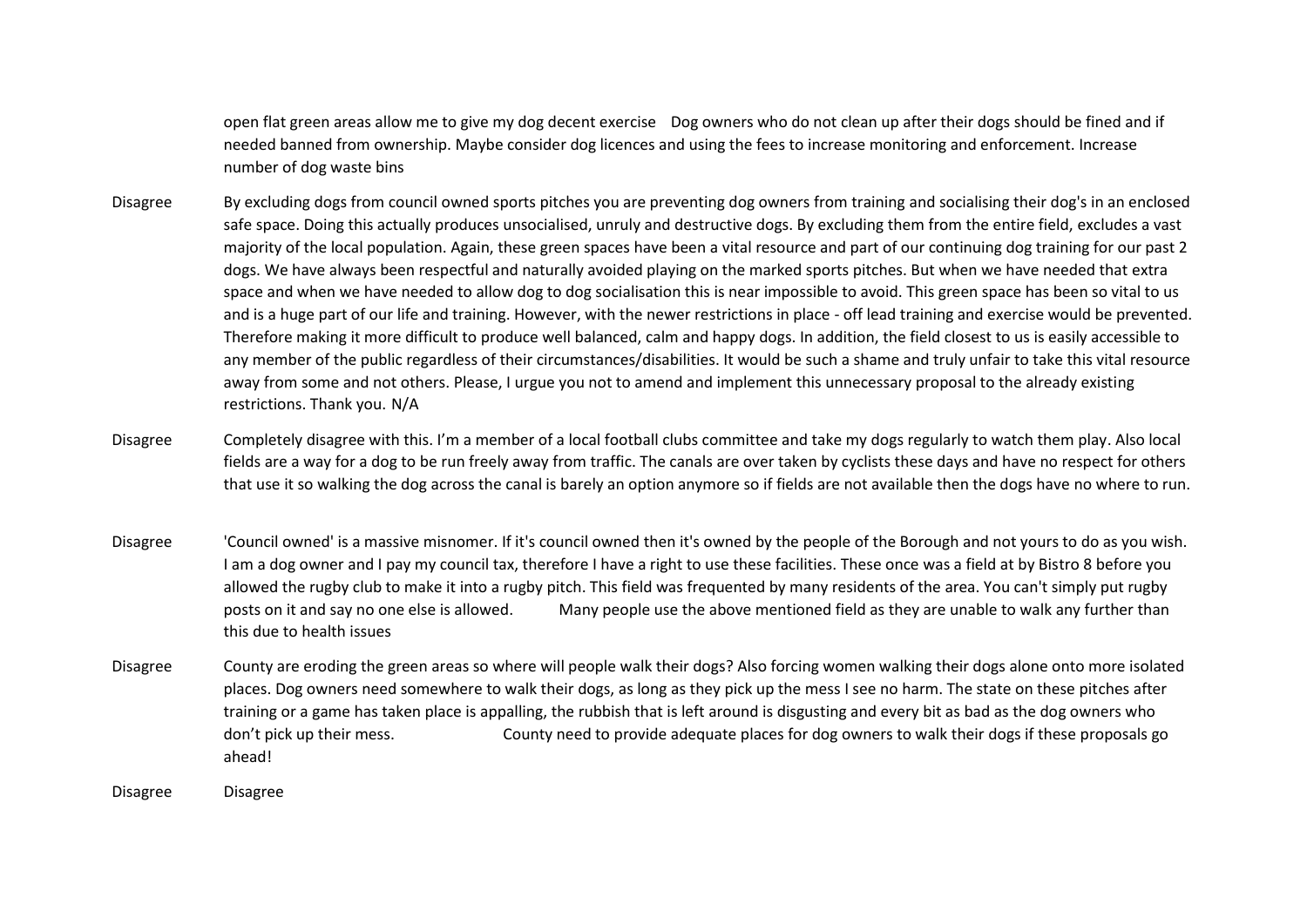- Disagree Disagree the field in the park is the only one close you can't expect the people who can't go far to go and find a field it's a community park abs dogs are part of the community it's also no dogs walk near so the park is the only walk local and It's very important for the dogs to have exercise and that's where they exercise
- Disagree Disagree with excluding dogs from enclosed play and games areas this is punishing responsible dog owners for the acts of irresponsible people. Play and games areas are often the only safe green areas for dogs with appropriate recall to be let off lead for essential exercise. Other users can cause damage to these sites by leaving rubbish, including broken metal and glass, which poses a danger to everyone. Instead there should be adequate rules regulating when dog owners can use these facilities and how they should behave.
- Disagree disagree with this .patrol the areas that have issues not punish dog owners
- Disagree Discriminating against others who use council land, free space is getting smaller and smaller and your policies need to reflect thisAs a female , personal safety compromised in rural walking areas and also dog thefts affects al. Awful to think dogs can't have free space. Not just dogs who poop, what about wild animals and fioxes , do you plan to exclude them
- Disagree Dog owners who don't clean up after their dogs won't adhere to this and you land up punishment good dog owners
- Disagree Dog owners who follow the guidelines should not be excluded (see above) ie pick up faeces, be respectful to others, muzzled if needed. It is wrong to exclude all dogs/owners!! Only those who don't follow the guidelines should be penalised Lots of people have mental health issues/disabilities etc and being able to walk their dog in a safe place near where they live is essential to both their physical and mental health. These restrictions could have a serious impact on many dog walkers who are responsible and follow the rules already set out by the council. This would be punishing the many good, responsible dog owners for the few that do not comply. This would be unfair. Maybe local impromptu patrols of playing fields etc to ensure dog walkers are complining. Larger Fines if necessary to those who don't comply(also see above) Install cameras in certain playing fields as a deterant to those who break the rules.
- Disagree Dog ownership has increased and caerphilly already has limited public open space, by removing access to the playing fields this will severely impact the ability for people to exercise dogs without driving out of the town further impacting key sustainability policy and targets. The key to managing these issues is your authority enforcing the current rules more thoroughly with regards to fouling. This will also add additional tension between user groups of walker/dog walkers/and people playing sport, which is already at a point of high tension.
- Disagree Dog walkers should be able to use the outer side of the pitch for walking. We all have a right to use the facilities, but in the correct manner and consideration for others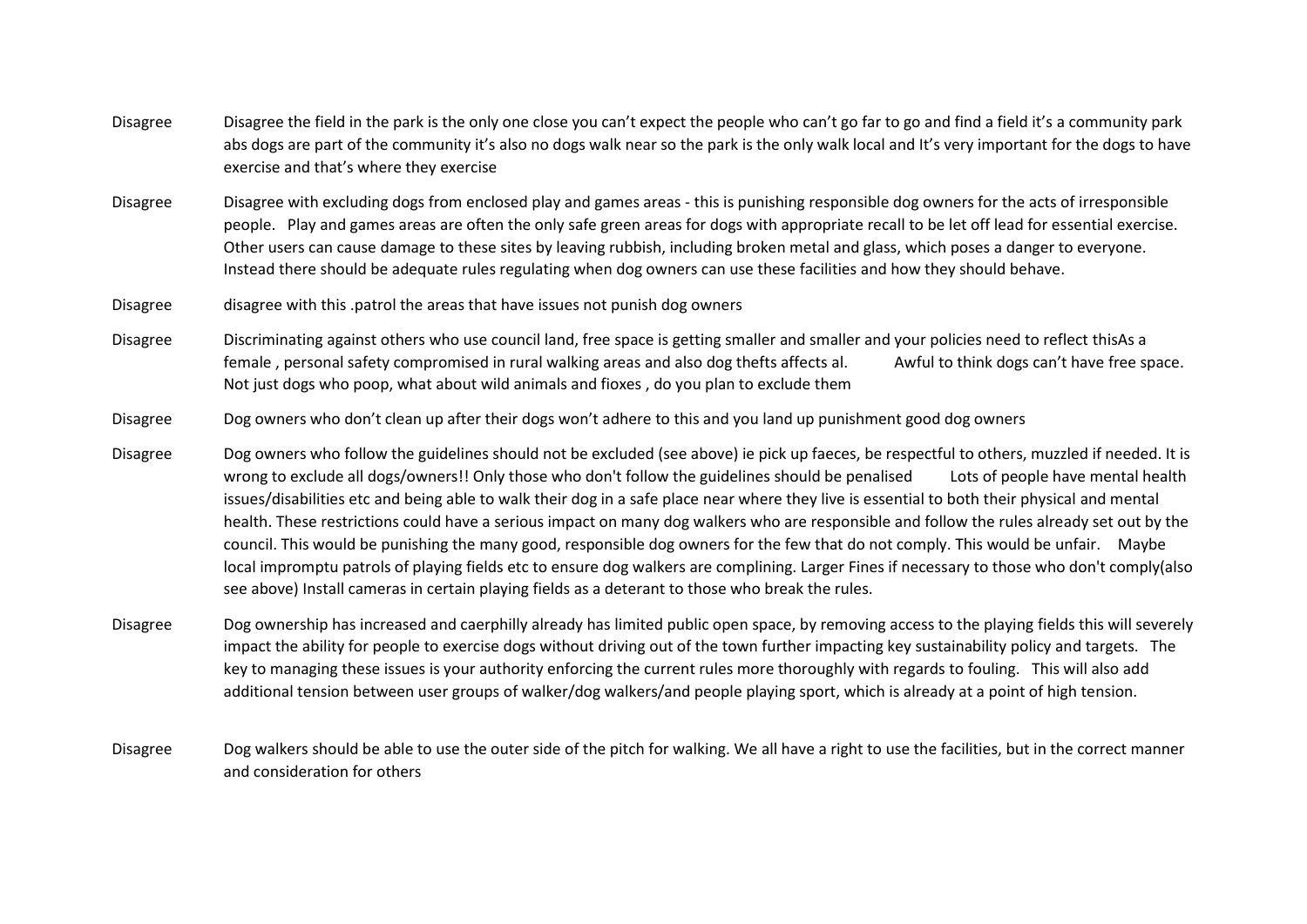## Disagree Dog walking does no harm More bins

- Disagree Dogs are not the problem its bad owners. That's like saying ban people from these places for the amount of rubbish they leave. Rubbish is not only a hazard to us but the environment and wildlife also. What's being done about that? I use this field as my local park is full of kids drinking and rubbish thrown all over the place. Instead of putting a ban on all dogs maybe consider more officers which come and check areas and ban owners that are not being respectful of the area. They can also check for people littering etc. My dog has hip dysplasia and the field is great for her as it's softer than concrete. More should be done about all mess in general not just dog mess. You need to put the blame on the culprit and not on all users of these areas. 99% of people are respectful and understanding of these fields and will always do what they can to keep these areas tidy. There are many roads I walk down around where I live and also around where my mum lives and the paths are covered in dog mess. That is also unsafe for people playing in the street or walking and may accidentally fall. Instead of excluding the good people of this borough look at what more can be done about the minority that don't care about our public spaces. More fines etc should be used and more officers checking these areas. Not just for dog mess but for mess in general. The amount of rubbish I see thrown about and just a general lack of care for our space. Plus the bins in the area being full to the brim therefore people have no choice but to leave things on the floor by bins which can blow away, is harmful to the environment, ourselves and wildlife.
- Disagree Dogs are not the problem! It's owners who don't pick up after them,I for one always do! Then I find there are no dog bins or very few! Why aren't there any dog wardens around?? I have sent numerous photographic evidence inc videos of these people but nothing has ever come of it? And now you want to ban me and my dog from our favourite walking places?? Why with all the money you are saving by not cutting grasses etc but increasing rates?? In my opinion this is outrageous as a responsible dog owner who shouldn't be penalised by your lack of responsibility, j
- Disagree Dogs are social animals and require plenty of space to have sufficient exercise. Excluding dogs from these areas, takes away the opportunity for both. As an owner of a young dog, he needs the social interaction with other dogs to understand manners and appropriate behaviour. Without these, dogs can develop behaviour issues e.g aggressiveness towards other dogs, due to the fact they have not had the interaction. If this proposal does go ahead, efforts should be made to create secure dog areas for owners to walk their pets. Many secure areas have to be paid for and due to COVID, many people cannot afford this, therefore, if the council were too provided free secure areas this would satisfy both sides. I understand that there are forest areas to walk dogs, however, cases in Alabama Rot have risen this year, which is fatal to dogs. So, playing pitches and open spaces are safer.
- Disagree Dogs aren't the problem on the pitches- it's youth littering on the fields that's the problem! I walk my dogs at Woodfieldside field and the amount of litter thrown around the area is disgusting. Youths gather there in the evenings and on weekends- I've even witnessed a motorbike being taken onto the rugby pitch whilst they all congregate there. There is always plastic bottles, McDonald's waste and cans thrown about on the park floor, the field and down by the river bed. It's not the dogs that cause any problem- they need these big areas to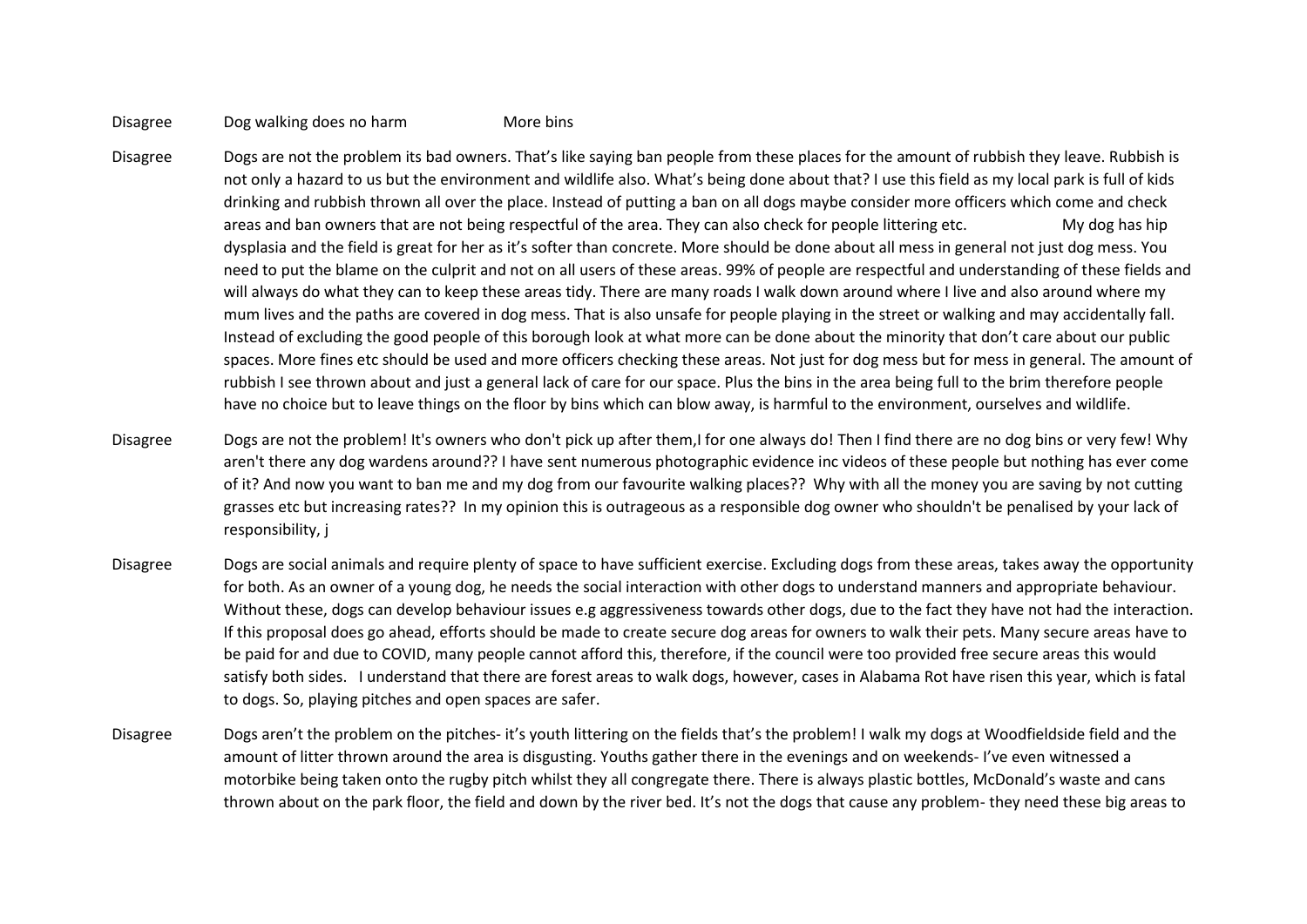run around and exercise- please don't spoil it for us sensible dog owners that do clean up after ourselves. Maybe introduce more dog bins around the areas as down by the field there are no dog waste bins it's only around Woodfieldside estate. Something needs to be done about the youths littering though. I still feel they would benefit from a skate park there too as they all hang around in the children's park and would hate for it to get destroyed by them again because they are bored.

- Disagree Dogs aren't the problem. Its the irresponsible owners that fail to pick up after them. I take my dog to the showfields and many others do. I would be devastated if we couldn't go there for a run about and chasing a ball anymore.
- Disagree Dogs in being in council owned marked sports or playing pitch's are not an issue in comparison to the amount of rubbish and vandalism that is experienced in a number of playing pitches across the borough.
- Disagree Dogs love freedom, and to run (even if kept on a lead). As 99% of dog owners clean up after their dog... I see no reason to punish the majority of good people. Maybe the council could employ park wardens... Not a jobsworth. And get the humans to clean up the rubbish and food left everywhere The proposal is ridiculous.. Most owner and dogs follow the rules in place. EMPLOY park wardens to manage areas, you'll find not just less dog waste... But the humans picking up the rubbish constantly left everywhere... They are the real problem.
- Disagree Dogs need a good run in an open space, and more and more fields are being repurposed for housing, or sports. Where are we supposed to exercise our dogs locally without having to get in a car, which isn't the best for the environment? Why can't you fence off the pitches like you do with playgrounds, or mark pitches out on one side of the field, instead of in the middle? Not all dog owners are irresponsible, so why are you taking it out on all of us instead of enforcing the rules better
- Disagree Dogs need a safe place to play and run too. I am a responsible dog owner and always collect my mess ( we don't currently play on pitches anyway). But the mess on the pitches caused by humans is disgusting. Can they be banned too?
- Disagree Dogs need exercise and this would remove the only sensible place to do that in the area. More dogs use the local field than it being used for sport. So banning responsible dog owners is disproportionate
- Disagree Dogs need exercise, they need to be able to exercise. The council have a duty not just to human residents! If this is your plan then a dog park needs to be put in place that is accessible all in all areas not just for those who can drive to said location Dog allocated parks
- Disagree Dogs need places to exercise, sports grounds are used infrequently and dogs should get walked regularly. This comes from an active rugby player None None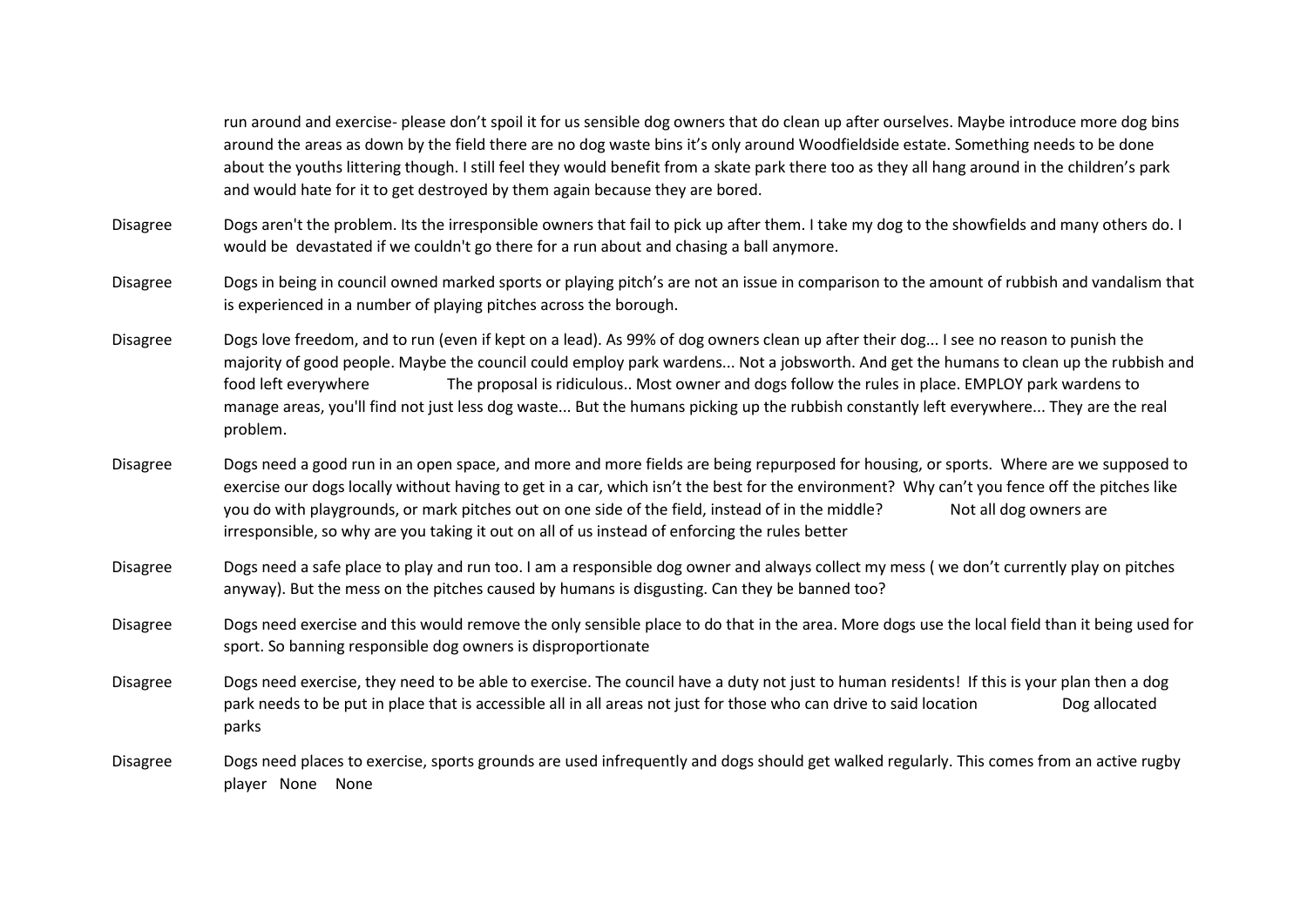| <b>Disagree</b> | Dogs need places to run free too and a lot of these pitches are in park areas where a lot of dogs are walked Try putting more dog poo bins<br>around & empty them more regularly!                                                                                                                                                                                                                                                                                                                                                                                                              |  |  |
|-----------------|------------------------------------------------------------------------------------------------------------------------------------------------------------------------------------------------------------------------------------------------------------------------------------------------------------------------------------------------------------------------------------------------------------------------------------------------------------------------------------------------------------------------------------------------------------------------------------------------|--|--|
| <b>Disagree</b> | Dogs need plenty of exercise and adequately safe spaces to do so. Limiting options of places to go is unfair.                                                                                                                                                                                                                                                                                                                                                                                                                                                                                  |  |  |
| <b>Disagree</b> | Dogs need plenty of exercise and this will severely limit the area in which my friends can walk their dogs.                                                                                                                                                                                                                                                                                                                                                                                                                                                                                    |  |  |
| Disagree        | Dogs need somewhere to run and chase a ball so are the council going to fence off areas just for dogs<br>How about fencing off the<br>football/sport field or making a fenced area just for dogs as the green fields should be enjoyed by all                                                                                                                                                                                                                                                                                                                                                  |  |  |
| Disagree        | Dogs need somewhere to stretch they re legs that is safe for dog and owner and why should the majority of decent dog owners suffer for<br>More wardens to check that owners are picking up after them instead of a ban on all fields which is cruel for the<br>the certain few<br>animals and owners or supply safe fence off areas for dog walkers                                                                                                                                                                                                                                            |  |  |
| <b>Disagree</b> | Dogs need to be able to run and play. Not all people can access mountains etc. Sadly us good responsible owners are being penalised<br>because of the others.<br>If you are limiting our use of playing fields maybe the council can provide an area just for dogs??                                                                                                                                                                                                                                                                                                                           |  |  |
| <b>Disagree</b> | Dogs need to run and play. We need the green spaces to be able to do this and to exercise our dogs properly.<br>I walk my two dogs<br>on fields around the area, they need to run off the lead and chase a ball etc, to get the exercise that they require. Each morning I see a<br>shocking amount of litter strewn across the fields and after rugby matches (who is the responsible adult controlling this). Nothing is done<br>about this, it seems the dog owners (responsible ones, I agree some are definitely not) are targeted. Look at the litter being left, who<br>cleans that up. |  |  |
| Disagree        | Dogs need to run off lead to stay healthy. There is not enough space to do this if you exclude pitches, Instead dog owners should be further                                                                                                                                                                                                                                                                                                                                                                                                                                                   |  |  |

- Disagree Dogs need to run off lead to stay healthy. There is not enough space to do this if you exclude pitches. Instead dog owners should be further encouraged to clear up after their dog. Huge areas of park which are only used for sport for a relatively small proportion of time should not be off limits to responsible council tax payers. Not me personally but many local dog owners (older people, those who can't afford to run a car, those whose mobility is compromised) might not have the means to drive or walk to an alternative place where their dog can run around freely. Many more people own dogs than play sports, especially those in the categories above. The council should be careful to cater to all residents not just Saturday amateur rugby clubs.
- Disagree Dogs on a lead should be allowed, sometimes you have to walk alongside a playing field to get from A to B on a dog walk. Any faeces to be picked up and disposed of responsibly (even if that means taking it home with you). I'd like to see more strict enforcement of 'No fouling' breaches. I'm always picking up after other dogs - I even found faeces on my garden path last week!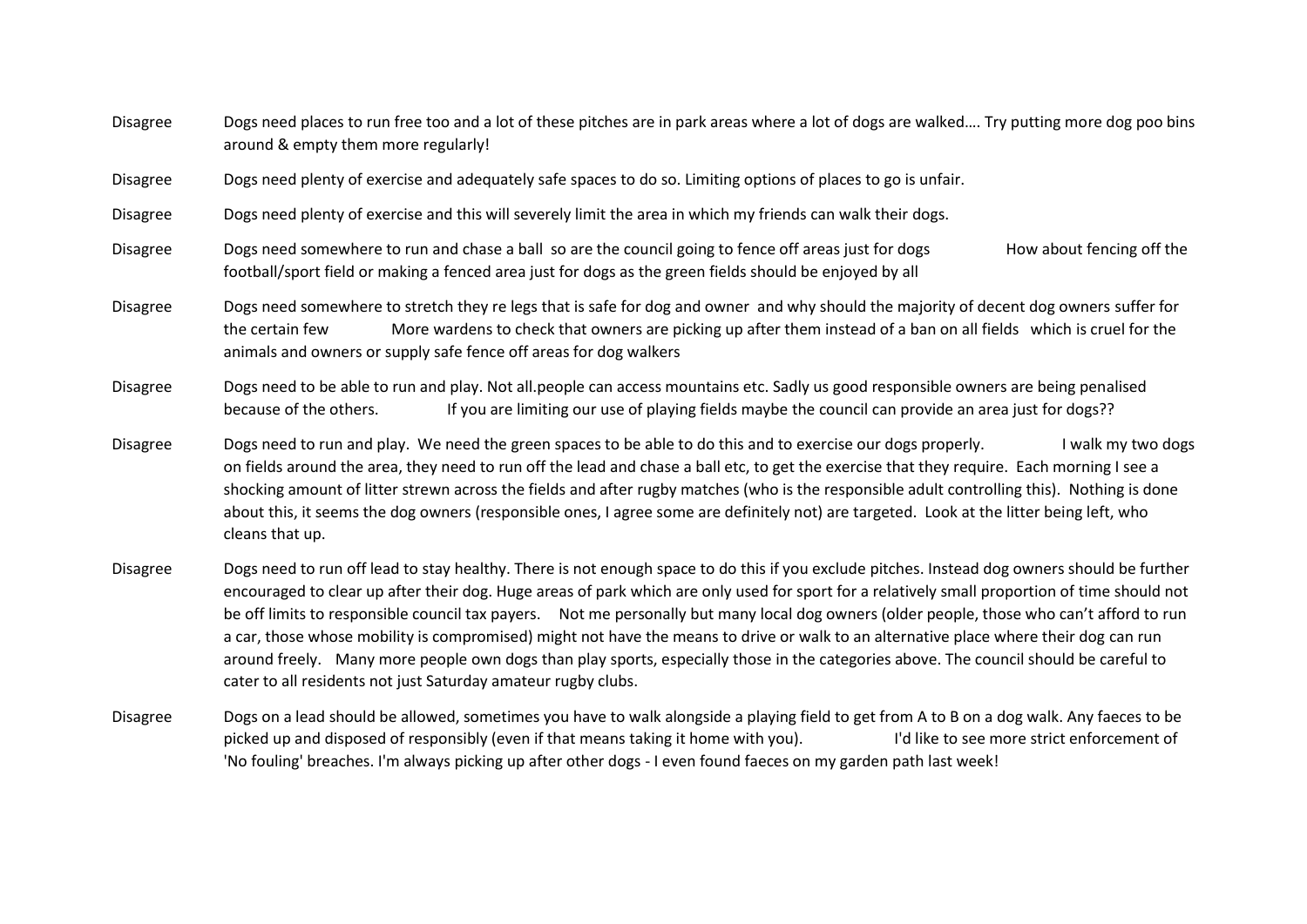- Disagree Dogs should be able to poo where they like as long as owners pick up after them. They should not be excluded from areas local to their residency because some dog owners do not drive so are unable to travel to 'dog friendly' locations for exercise. Dogs are entitled to exercise just as much as people.Not personally but for people with disabilities this will make it harder for them to take their dogs out LOCALLY for exercise. If you decide on this idiotic idea to go ahead I suggest you create some DOG parks locally for residents to easily access and give their dogs what they NEED for their HEALTH and wellbeing.
- Disagree Dogs should be allowed in the area on a lead. Heavy fines can be handed out for dogs off lead or for dog mess not cleaned up so good dog owners aren't penalised.
- Disagree Dogs should be allowed the freedom to run offlead whilst not interfering with others enjoyment. As an older person I might not in the future be able to walk on uneven ground. In that case my walks will be only on flat ground in the parks. I agree with no dogs in the fenced off childrens play areas. Dogs should be allowed freedom to run in the park's as long as owners pick up after them.
- Disagree Dogs should be allowed to exercise on fields where also sports take place just be responsible dog owner like most people are and pick up after your dog. Patrol and catch those who aren't doing so instead of taking the fun away from everyone else Patrol the areas and fine people
- Disagree Don't think all dog owners should be penalised for bad dog owners why don't you employ more staff to police the grounds and on the sport fines
- Disagree Don't think its fair dogs to be excluded from playing fields. I think dogs should be on leads but most of time these playing fields have no sports going on at all. Never had an issue with dog poo not being picked up in the playing fields. We are encouraged to spend time and money in our local communities why are we stopping people walking with dogs in local areas. Not fair to prevent dogs in playing fields when they are empty the majority of the time.
- Disagree During coronavirus, the importance of local green spaces has been clearer than ever. Dog owners, especially those with mobility issues, also deserve to have access to green safe spaces to walk their dogs and sometimes the nearest area is a council owner playing pitch. While i acknowledge there are a small minority who give us dog owners a bad name by not dealing with their dog waste, this problem is not exclusive to playing pitches. Greater enforcement is necessary to tackle this problem and the provision of more dog poo bins to stop people chucking their bagged waste in trees or fields. Greater enforcement of existing legislation concerning dog fouling would be more beneficial as it would make people think twice about not collecting dog waste
- Disagree Effective enforcement should be utilised in the first instance. People are just as bad for affecting playing areas with broken glass, rubbish etc. What is being done about that. I used to referee football matches and sweep the fields prior to a game not for dog mess but hazardous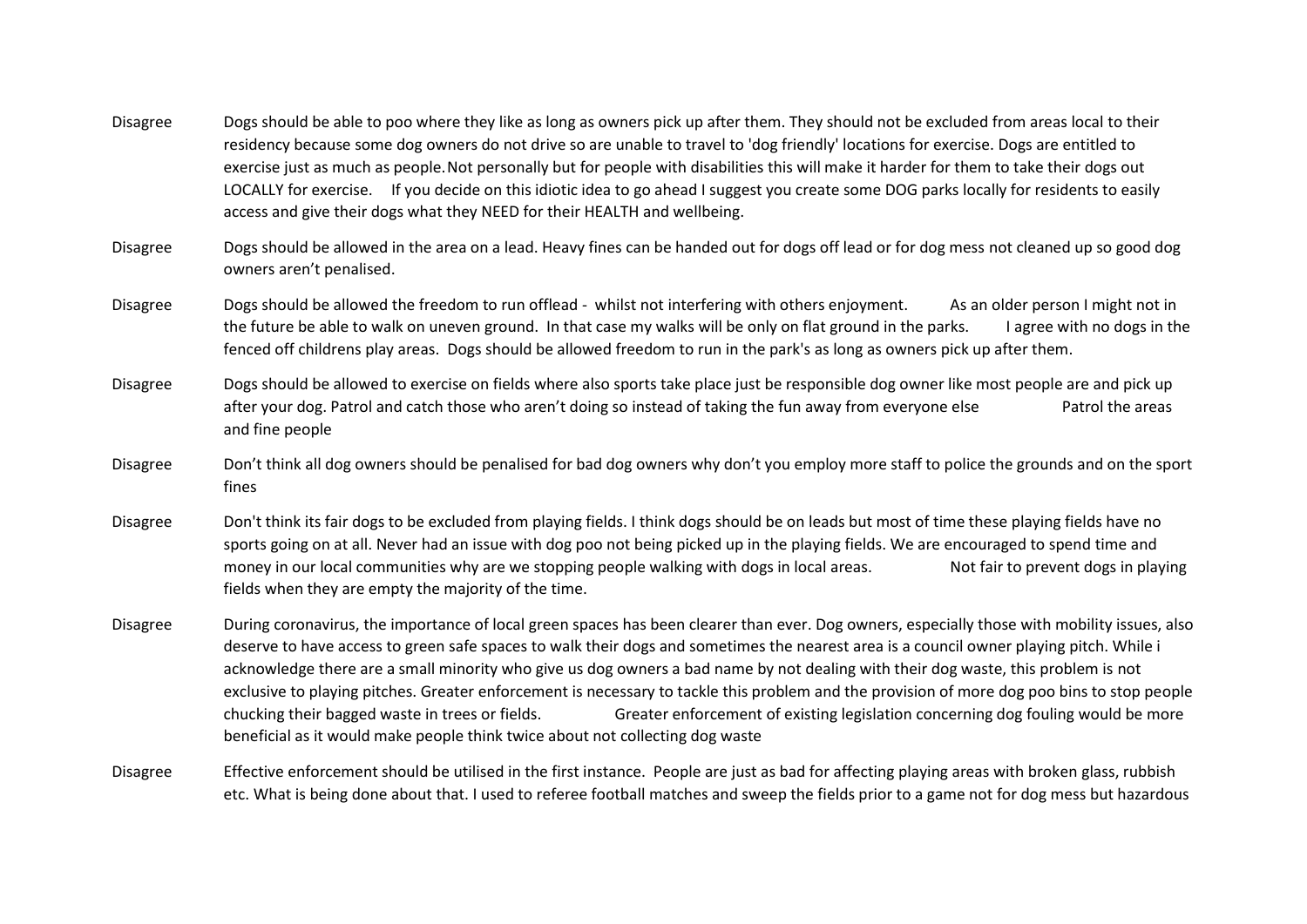objects. It would appear the council is offering impractical solutions to a problem they are not willing to manage effectively. Having refereed matches, I had often heard the comment that they weren't pitches but fields with markings on. I think that sums it up really.

- Disagree Elderly individuals who own a dog are not always capable of walking huge distances or have cars to drive a distance to walk a dog in a required place. They can however be responsible and pick up the mess. It's discriminatory to expect these elderly or disabled individuals to travel to walk their dogs. My mother only has the ability to travel to a sports field and someone should explain to her that she now can't walk the dog locally because a few selfish individuals have ruined it for her and some more selfish individuals have decided she can't walk her dog locally. The football fixtures could be made public information in a notice sent to residents or a sign produced and placed on the pitch 24 hours prior to kick off to ensure dogs aren't walked on the pitch before a match. Allowing match officials time to assess the standard and cleanliness of the pitch.
- Disagree Excluding Dog from all mark pitches should not happen or more clarity should be given. For example all the show field excluded as its partly mark or could a fence or some sort of barrier be used to segregate the half of the field with no markings as a Dog field. If this does go ahead ccbc should mark areas specifically for dogs eg a dog field near the old council offices site or the old leisure centre field.
- Disagree Feels dog owners are all rated with the same brush and we are suffering- it's lovely for the dogs to run and play If it's a definite ban can you give a section of the fried for dogs only ? It's the mess from the children is the worst
- Disagree Fernlea football pitch is neglected by Caerphilly Council and not maintained by them. Fernlea football pitch not used. My house backs onto it, I've seen not even 1 game a year on there. Fernlea football pitch is neglected by Caerphilly Council and not maintained by them. Fernlea football pitch not used. My house backs onto it, I've seen not even 1 game a year on there.
- Disagree Fine for not picking up poo . Dogs need to run . Dog owners are tax payers too. And their taxes pay for upkeep of these areas and should be allowed to use them Also check your facts regarding diseaseIt affects me as a dog owner. A group of people you are discriminating against You are embarrassing your selves again Dog owners have rights too. Stop the bullying
- Disagree Foe the same reason that I opposed this in Cardiff, sometimes within an urban town centre this is one of the few options for people to walk their dogs, especially relevant for people who don't have access to transport or who have mobility issues and need to exercise nearby their home.
- Disagree For instance the Fire station field Crosskeys/Risca shows 4 rugby pitches, to the best of my knowledge the 2 southerly pitches have not been used in a meaningful manner in the last 20 years. Up to date information is required to ensure best use of facilities. Under the initial Dog Control orders which proceeded the PSPOs dog exercise areas were to be clearly marked and separated, many other councils make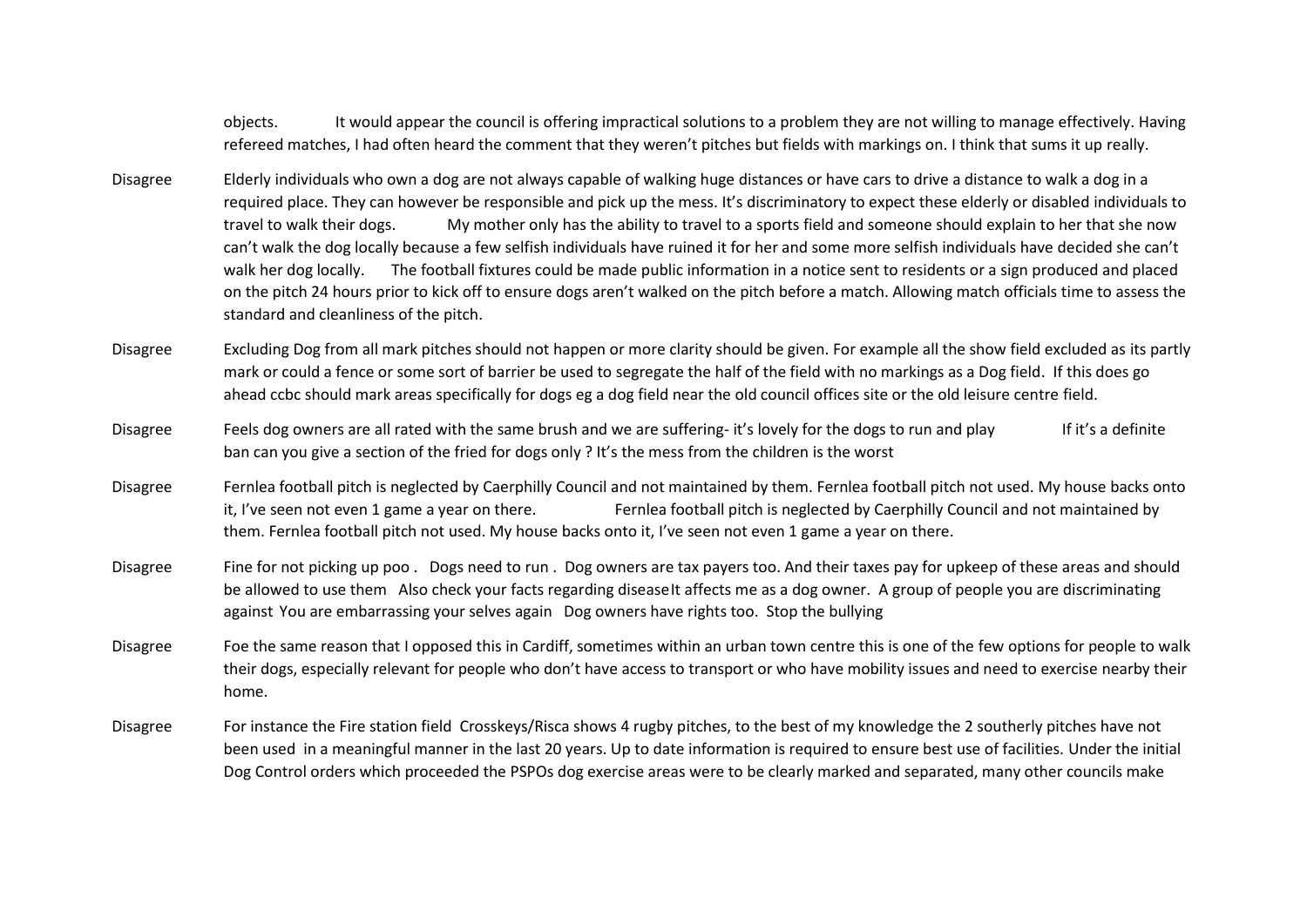facilities like this available to residents which lead on the whole to the aims of the council being achieved. My suggestions have been noted above as they form part of my reasons in disagreeing to the widening of the scope of the PSPOs without amendments.

- Disagree For some dog owners their local field is the only accessible place they can reach. I live near Tir y berth field which is unused 99% of the time and the only people I ever see there are fellow dog walkers. Out of my family of 6, five people are disabled so the field is often the only place we can get to in order to let our two whippets safely off the lead. I genuinely never see dog faeces on the field although there is a lot of rubbish left by people camping there and by football teams. I try to pick up as much as I can while I'm there walking the dogs. The proposals will affect our family negatively because we have multiple physical and neurological disabilities. I would suggest that if the football field must be closed to dog walkers, the restrictions are only in place on the days/times the field is needed for football - at the moment there is no football being played there but even in normal times it is only used a couple of hours once or twice a week. If dog walkers were banned, there would be a real danger of the field being used for anti social purposes.
- Disagree For some people especially with limited mobility the local sports field is the only space to walk their dog. As long as they pick up poop and keep dogs on leads and stick to the perimeter of pitches there should be no issues. I am unsure about point one in play areas as it may be the best place to take a family dog during limited family time. But leads should be compulsory in parks too to prevent accidents and avoid scared humans or dogs being accosted by off lead dogs and also more poo bins provided.
- Disagree For the last 25 years I have walked my dogs on the field in Wattsville and I exercise my dog by throwing a ball which he brings back, the field used to be for the whole community and there was never any objection to me exercising my dog with a ball. Now the whole field has been fenced off and turned into football pitches making it only useable for those with an interest in football, what about the residents who don't enjoy football? Under the new proposals I will not be allowed to exercise my dog with a ball as the whole field has been fenced off! I fully agree with cleaning up after your dog but stopping us exercising our dogs on even a part of the field is wrong! I am not a football supporter as it doesn't interest me Allowing local residents a part of the field to use as they please instead of marking off the whole open space would be more acceptable, penalizing dog owners is not a fair way of doing things. I have a busy schedule with my work and long walks are not always an option, throwing a ball ensures my dog (Springer Spaniel) gets the exercise he requires.
- Disagree Fouling is already illegal, exercising your dog isn't. Therefore you should be targeting and policing what is already a crime- fouling. This is caused by a minority not a majority of responsible owners who will be penalised by draconian bans. Where else/ what alternative exercise areas are being provided. You cannot take green spaces away from people, this is against the right to roam as well as disregarding the research done on green spaces and promotion of positive mental health and well being. New areas you propose must be of same access and space and safe for dogs off lead. You won't be able to do these things, so are simply pushing people with dogs away. This is discrimination. Teenagers leave more littler statistically than anyone else, so they too should be banned from areas following your thought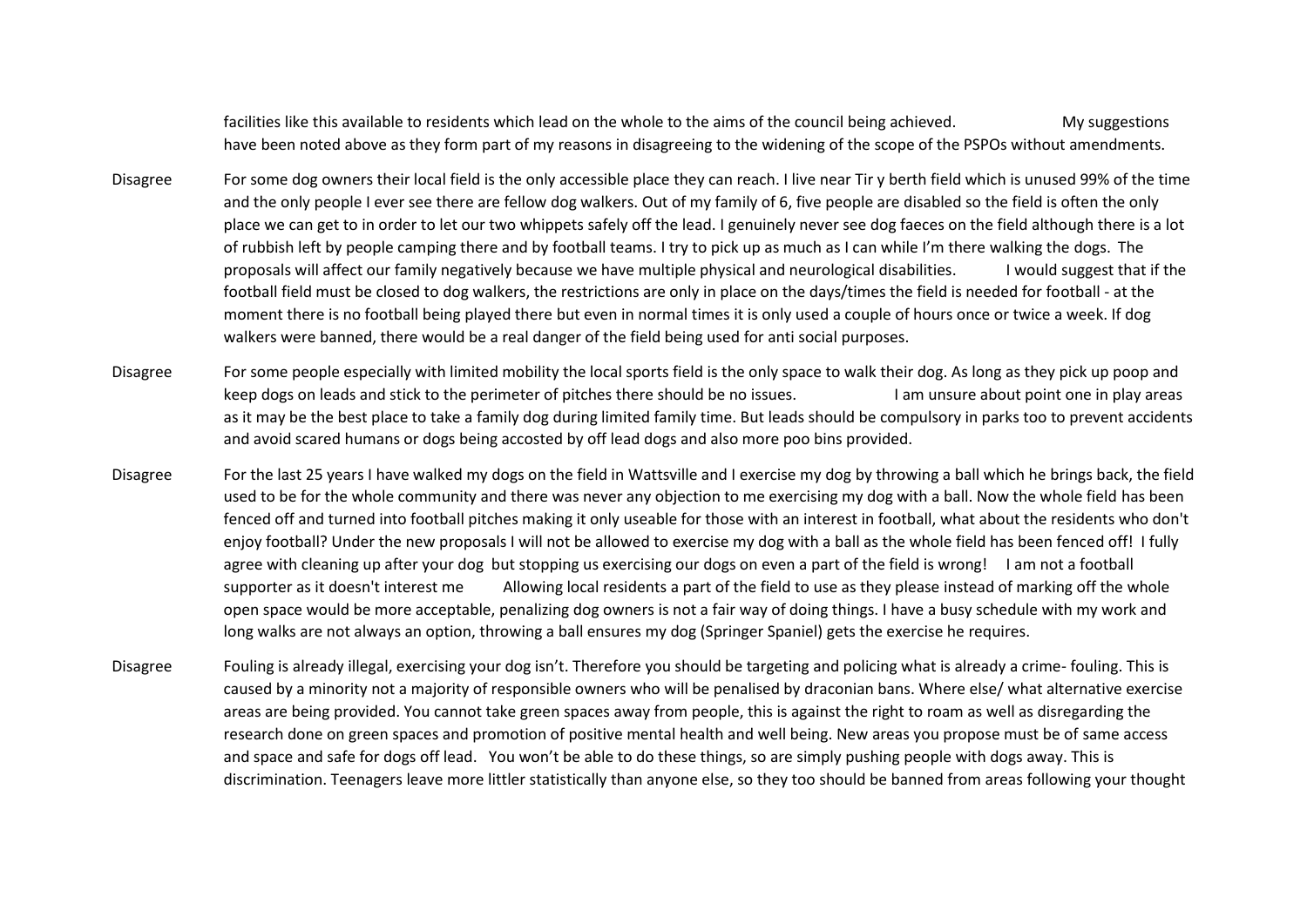process. Discrimination against my life choice to own a dog. Tackle the fouling. Provide new equal green spaces for canine exercise if you are removing some. Won't be visiting towns that are not dog friendly.

- Disagree How many pitches does cefn forest actually need? What toilet facilities are you going to provide at the showfield. I have witnessed many a football player urinating in the bushes (in plain view of everyone)up there, hardly hygienic!! What happens if they need to have a poo! Do that in bush too??!! The is vast amounts of rubbish left on the field by the football players and parents How are you going to enforce the rule
- Disagree I absolutely disagree with this. I live in Fernlea where one of the gields here woupd be included in this. There hasnt been a sports game/match played on that field in the 4 years I have lived up here. Everyone walks their dogs there, its just a place we can all go to, let our dogs run around and play with eachother and everyone is very respectful. You will never see any dog poo left around, everyone who uses that field are regular users and always pick up after their dogs. Its the exact same for the firestation fields in Risca. So many people use these areas to exercise our dogs and there has never been an issue in Risca for dog poo or incidents with dogs. Where else are we suppose to let our dogs run around?? THINK ABOUT YOUR "TARGET MARKET". IF YOU BAN DOGS FROM ALL FIELDS, YOU WILL HAVE A LOT OF ANGRY PEOPLE AND A LOT OF UNUSED FIELDS!!!
- Disagree I agree all owners should collect their dogs mess but they shouldn't be stopped using the field when there are no games on and no training. They will affect many residents who have dogs and who are elderly Please emly the dog bins on a more regular basis . They are often spilling over. Fight one battle first rather than bringing on another
- Disagree I AGREE in principle as both my Sons are still playing junior football and have experienced dog mess on the pitch. However, it is still a minority who show no respect for others and I feel these should be targeted. That said with the risks involved could there not be a compromise, for example, a ban during playing months of the year, similar to the approach on beaches All responsible dog owners, myself included will comply, however, the minority won't care about this change UNLESS there is enforcement
- Disagree I agree in principle with this proposal but struggle to see how you will enforce it. Are you going to put barriers up to stop dogs entering the pitches? No Rely on the dog owners to follow the rules? No as that isn't working anyway. Are you going to employ an enforcement officer at every playing field in the borough to monitor dog fouling for 12hrs + a day? No Pie in the sky
- Disagree I agree that dogs should not be allowed in children's parks. But banning them from public fields is so unfair. What about the cats that wonder over without their owner. I mean dogs get picked up by dog warden if they're out by themselves, yet a cat can wonder and poop and spray on things that children play with (especially near sand which I have witnessed many cats going to the toilet in and then children innocently playing in afterwards having no idea) where is the cat fine for this as there is a fine for dogs mess. Also dogs need to wear dog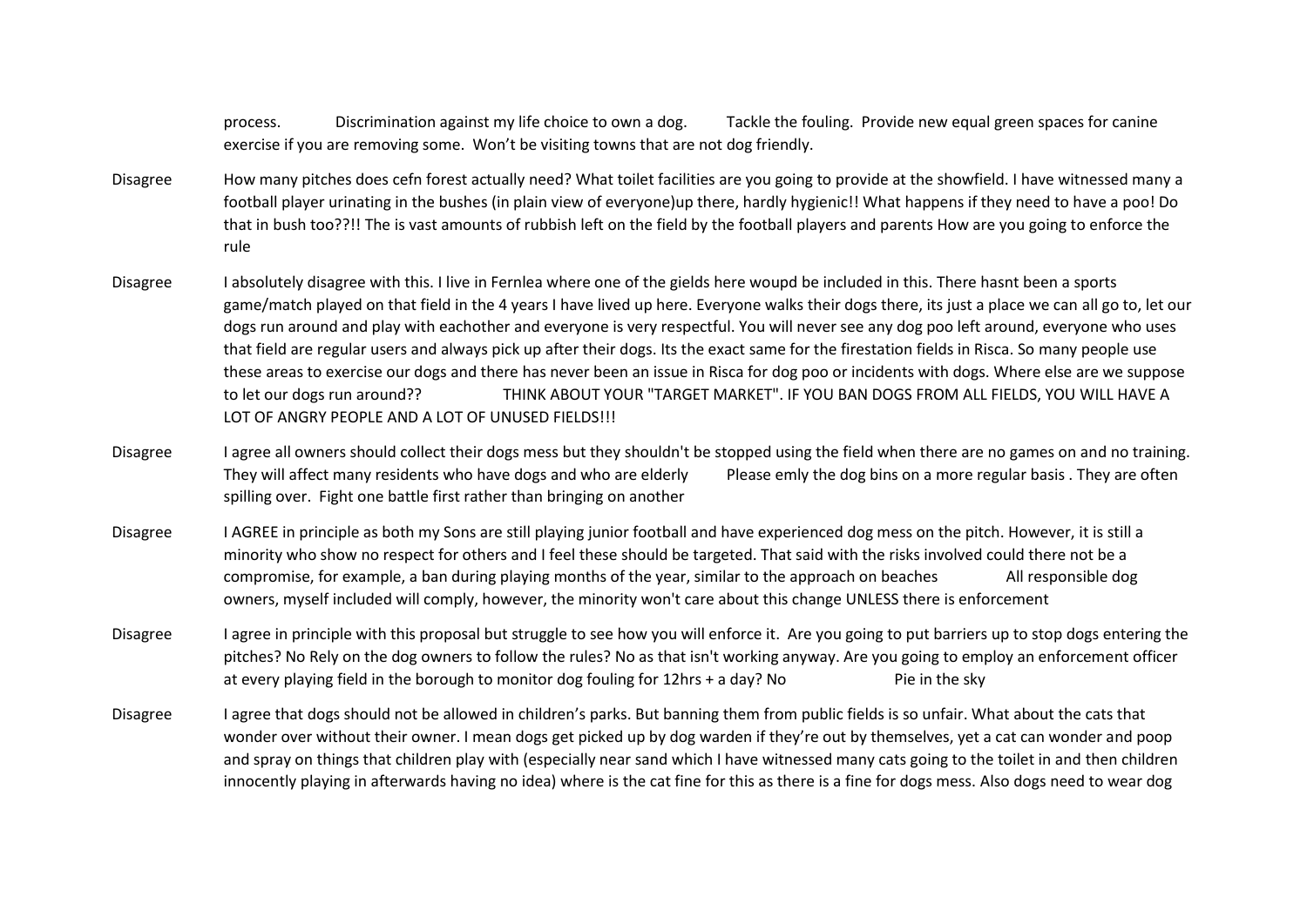tags and be on a leash but what about cats? I think it's unfair for one pet to have one set of rules and the other to be able to roam free with no rules when they can be just as bad and attack. If a dog attacks a person it will get put down, but if it was a cat nothing gets done about it. As a child I used to be afraid to walk in the ally to go to my house which was the fastest way home for me but i used to be afraid because of the cats that would sit on the public steps. Some children have a fear of dogs but some also have a fear of cats! Why is it only dogs are made to be separated from people instead of cats when dogs are the more sociable animal? Those fields have already been taken away from nature and now you want to take them away from pets who some only get their exercise from. Fields are used more by dogs than they are for sports. Only a few should be designated for sports then the others for dogs, dog parks should be made. Not only one but a few in each town so it's easy accessible to all dog owners. Dog parks to be made and easy access to all dog owners. More rules for cats as I think they are more worse than dogs, as only the other day I witnessed a cat scram a little girl who did not know the cat but was trying to pet it as that's what children do. Cats should only be let out on a leash just like dogs and also all mess picked up. Dogs should stop getting singled out.

- Disagree I agree that some restrictions should be in place, however, some people take their dogs (on leads) when watching their children play matches and I cannot see an issue with this. I agree that they should not be allowed to be exercised on the pitches - as long as there are dedicated areas for dogs to be too. Proper fenced dog areas (and plenty of them) would mean people wouldn't feel the need to use these pitches then. Only when there are enough dedicated dog walking areas do I fully agree with this proposal. As mentioned previously, I think it would be important to consider when parents (with dogs) are attending their child's matches, where dogs would obviously be on leads. The most important part is that you do not discriminate against the dog owners, so the best way to overcome this would be to provide appropriate areas for dogs too (as mentioned above!).
- Disagree I agree to some fields which are kept in good condition. And used for sports . Fernlee field in Risca is always over grown, horse riders crossing the field in wet conditions leave the field unfit for purpose with the long grass . Dog poo bins left for 2 to 3 weeks to be emptied so doesn't help . Aside from a few local kids who use the field for a kick around who also have their dogs there no games are played here so should be left as it is . I live close to fernlee and the only open space I am physically able to walk to . My dogs are seniors so can't walk to other areas of open space . I always clean up any mess and others who leave their bags in woods leading to fields . This is my opinion on Fernlee field . The council leave it uncut, many holes in it making it unsuitable for any games . The poo bins are not emptied on a regular basis. The markings are never seen as grass always to high . The Two goal posts are full of rust and bent. This field has not been used fir about 3 to 4 years for any sports games so should be left for residents to walk their dogs, monitor any people who do not pick up dog mess. The poo bins need emptying every week .
- Disagree I agree with all of the above with the exemption of dog bring aloud on sports pitches. As a responsible dog owner I carry poo bags and pick up excrement. My dog is walked the majority of time on a lead. Now we're unable to walk in Caerphilly Virginia park I often use the playing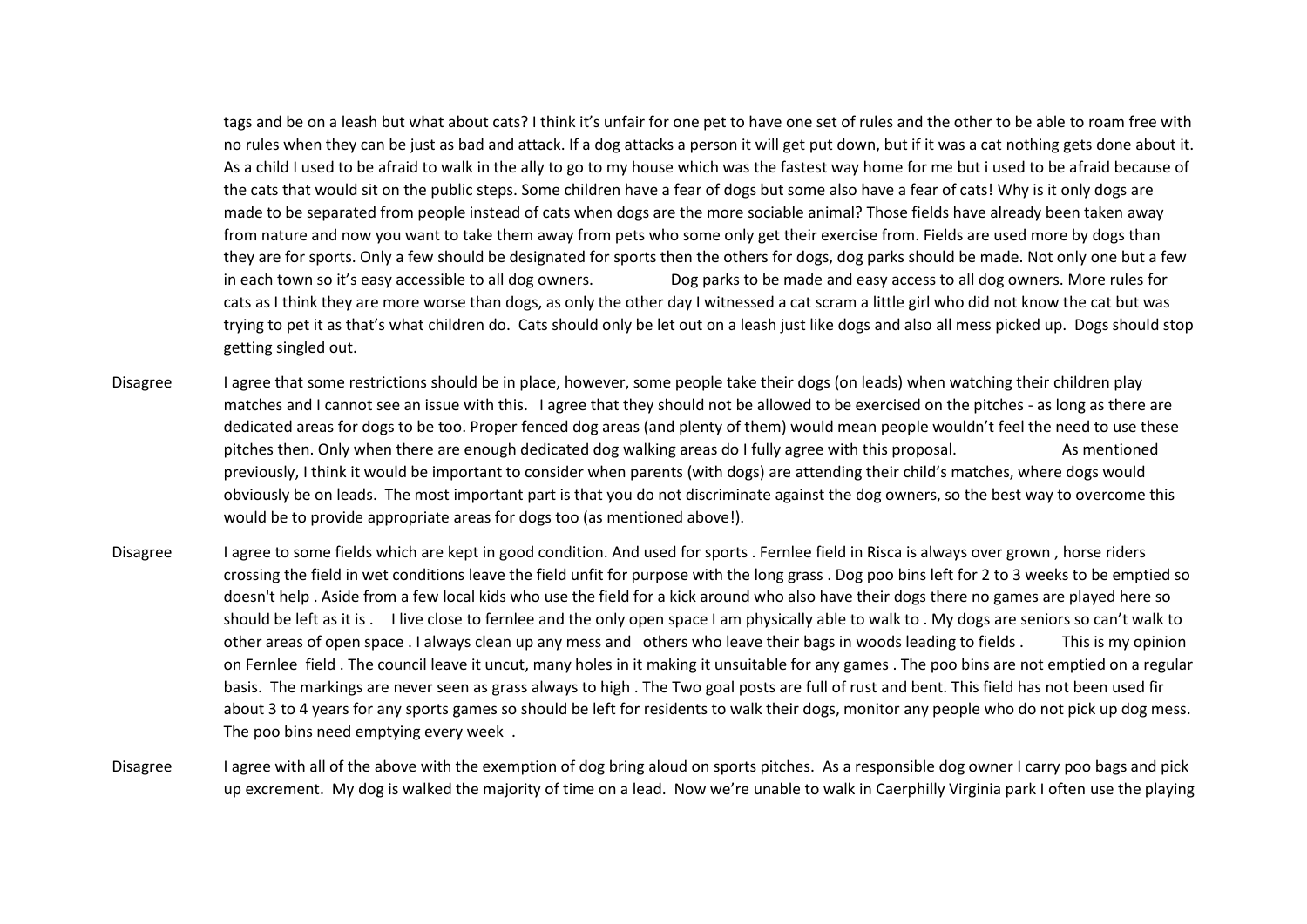field next to Caerphilly RFC. Where exactly are you proposing dogs can be walked if you're removing most green places from use. It about the council should put in dog waste bins on popular dog walks. Take penalta not one dog waste bin. You're actively encouraging irresponsible dog owners to not pick up their dog excrement

- Disagree I agree with almost everything except fields. I have been walking dogs on fields for many years. All of a sudden a football pitch is made on said field and I can no longer exercise my dog on it. When was I consulted about this? If I can no longer take a dog on a field as it has been taken over by sports I feel that the council should provide dog exercising fields as well. We all pay our council tax for facilities after all. Or will I get a rebate as I am no longer allowed to access said facilities?
- Disagree I agree with dogs being kept off the marked pitch but not necessarily the surrounding area. I am a responsible dog owner and have a child who has played sport regularly in the borough, and a child who plays near where we live on the playing fields. We enjoy doing both as a family and being able to take the dog as part of this. We never let the dog onto the marked out pitches as we are aware of people using them for sport. There is often other areas of contamination such a cans, bottles, cigarette ends etc which are equally dangerous. People need to take more responsibility for anything deposited in anyway and it needs to be policed better by relevant parties where people are found to have littered in any way. I live near the longbridge fields and most people do not allow their dogs on the fields where there have barriers erected, I feel that would be an ideal solution to raise awareness along with signage whilst games are being played more especially . We often have to pick up rubbish and bottles left from the games played on the pitches the two dug outs are completely full of bottles. Dog poo bins are often full in our area and the rubbish bins. All of these issues are just as bad and affect everyday life. Simple straight forward rules of no dogs allowed on marked pitches at anytime I fully agree with but to ban dogs completely from spectators area I do not.
- Disagree I agree with each of the restrictions stipulated above aside from the first point of 'excluding dogs from multi-use game areas.' I understand that the field on the Castell Maen estate would be subject to such a rule if enforced and I think that this is unfair. There are very limited green spaces for dog walkers to use in Caerphilly to exercise their dogs if they do not have access to a vehicle of have reduced mobility. In addition to this, the field is used numerous times a day by dog walkers and is often a location of social interactions between dog owners. I understand the issue of dog fouling however a majority of people clean up after their dog despite the dog waste bins being full or not in working order on a regular basis. Whilst this area is used as a sports pitch, it is used by local residents as a dog walking area significantly more and numerous individuals in the community would be effected if such a change were to be brought in.
- Disagree I agree with most of your plans for Machen football pitches. Agree of course with safeguarding football play area if it is a problem? But from what I understand you are also planning to ban dogs from the river. If this is your plan then no I completely disagree. I am an ultra cleaner of dog poo - I even pick the stuff when I see on my dog walk and it's not my responsibility. If I have read your plan to ban dogs from the river please correct me. I throw a ball into the river and my dog loves it. Let me know why not? I can assure you the majority of residents of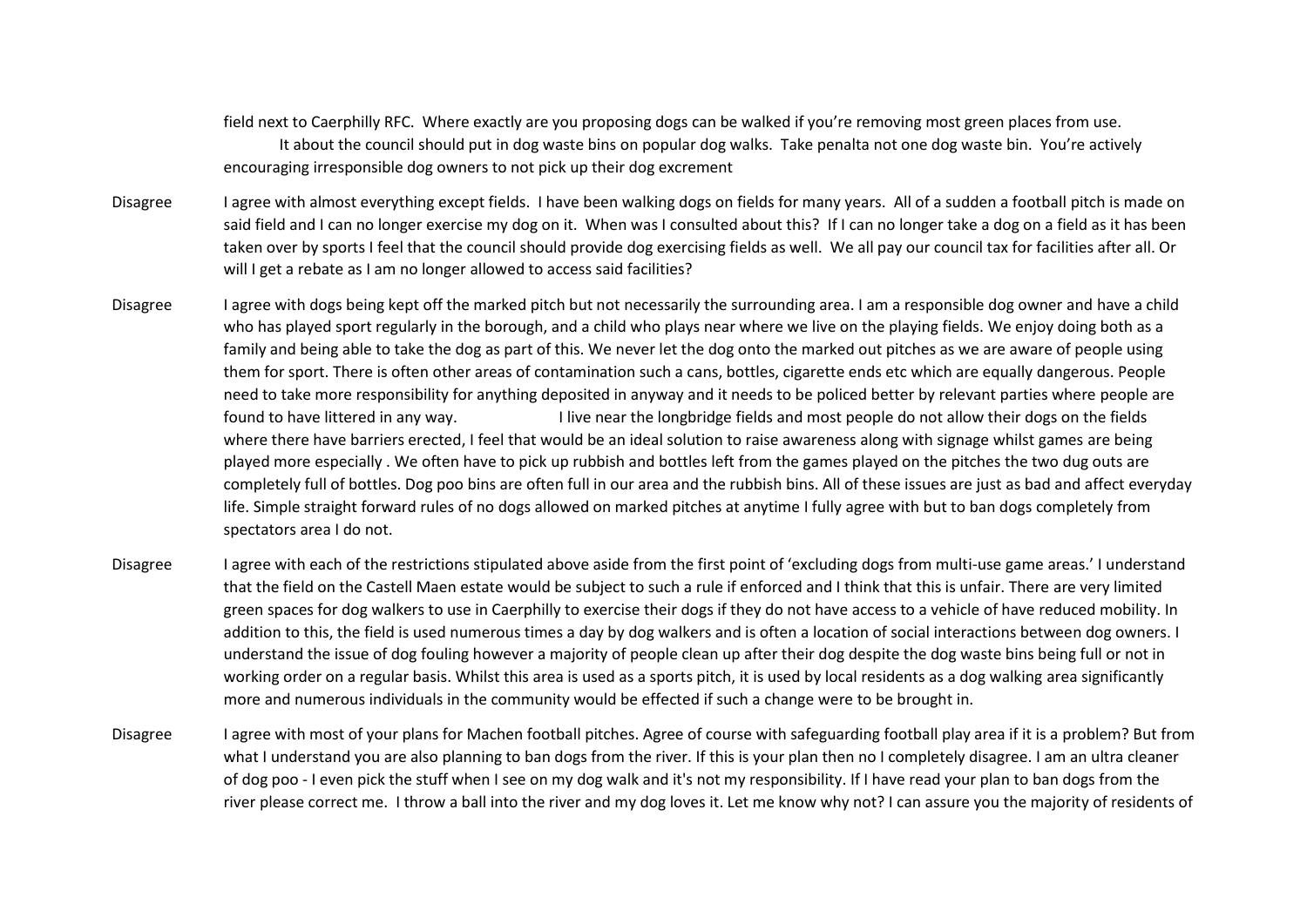Machen agree. I would like to know why you have included the river when this survey is about football pitches. And I'd like a response.

- Disagree I agree with the position of the RSPCA where this is concerned and do not agree with restricting the areas available for dog walking and exercising. We are gradually losing more and more of our green spaces and it is important for dog owners living in more built-up areas to have access to fields for walking/exercising their dogs. Not everyone is a car owner and able to get to a country park easily.
- Disagree I agree with the principal of excluding dogs from playing fields but not all year around. I walk my dog every day rain or shine throughout December January etc. There are many months during the year when the park is almost empty apart from dog owners exercising their pets. I would rather see a ban during a more appropriate period of the year.
- Disagree I always clean up after my dog you need to stop building houses on every blade of grass and build some dog walking facilities! We need more dog walking facilities and less houses, more houses you build the more dogs in the area
- Disagree I am a dog owner & take my responsibility as such to keep my dog on the lead, particularly in the areas being debated and so is under my control at all times. I always pick up & dispose of in the correct way., whether it is in these recreational spaces, other public spaces including pavements etc. I respect the environment & others, particularly in such spaces. In my experience, thankfully I find dog owners do the right thing & I will challenge (as I'm aware others do), if I see a dog owner not doing so & present them with a bag to do so. Why should I be penalised & other dog owners for doing the right thing. Wouldn't this be against my human rights? It would be discriminatory. I pay council tax & entitled assess like everyone else, when the pitches are not being used for matches or training sessions. I do not expect or should I be discriminated against for being denied my human rights because I'm a dog owner and choose to walk my dog in these areas. My mental health and general health and well-being would most certainly suffer with such treatment from such impositions and restrictions on enjoying my exercise, fresh air & opportunity of socialising. I would be reluctant and hesitant of walking into a park where there are these enforcements - don't feel I would have the confidence to do so, especially as I would be feeling watched and judged. Just thinking about it now is making me feel unworthy and undervalued as a person. Not very nice at all. I should not be made to feel this way in my community. My dog is my emotional support. Dogs to be kept on the lead at all times. More dog bins that are emptied more regularly More general litter bins (ones for recycling preferably) Those taking part in matches and training sessions and those in charge, to ensure that following them, litter, particularly plastic drinking containers are not strewn around and left to litter pitches and the surrounding area. This often happens. Users need to be aware of their responsibility to others and their environment and do the right thing to clean up.

Disagree I am a dog owner and my dog loves it over morgan Jones park, I always pick his mess up and dispose of it properly, when a football match is on the amount of spit and phlegm that they spread everywhere is discussing and more likely to catch something from them than my dog!!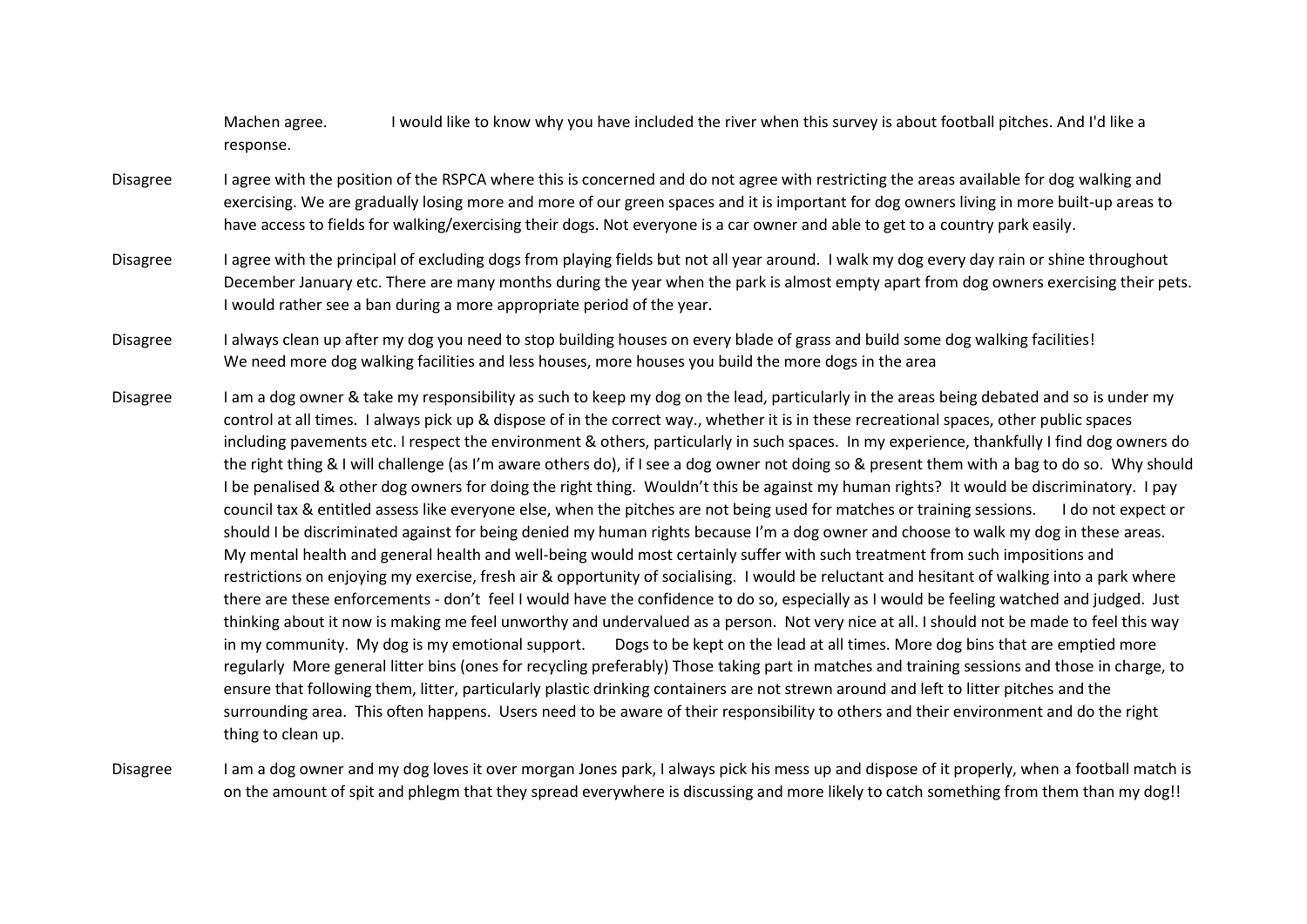there's old people living in my street and that's the only place they can take there dog Not me personally but it would be a real shame to see this happen in my area and if it did I would hope that council tax for myself would go down because I would no longer use the park (Morgan Jones) Get rid of all the kids over there smoking drugs and drinking alcohol underage, they are the ones spoiling it and leaving smashed bottles everywhere and rubbish it's disgusting

Disagree I am a dog owner and the nearest field to me is the one at the end of Brookfield road if that one shuts I won't be able to go anywhere else

- Disagree I am a husband, a father, a dog owner and also a mini rugby coach for Oakdale mini and junior's so have a vested interest in this subject. I fully support enforcement of the current guidelines and even think that the penalties for not adhering to them should be stricter. I totally understand the dangers that dog waste poses to both our children and adults but can't help but feel that there is another way of dealing with this rather than a blanket ban on dogs on playing fields. Green space is at a premium and many people, particularly those either disabilities or without transport rely on these areas to exercise their pets. As a husband, I also feel safer knowing that my wife is walking the dog In a well populated place duch as Oakdale Rec rather than being in a less populated and inherently more unsafe location. I have accessed the proposed plans for those areas where dogs would or would not be allowed and feel the proposal eoild, eitjout a lot of expense on barriers etc, be nigh on impossible to enforce. In the first instance, I feel education of dog owners on the dangers of not picking up after their pets, along with a hit in the pocket for those caught would be a far better approach.
- Disagree I am a responsible dog owner with mental health issues. I walk my dog twice a day at the local park, Islwyn Park. I would struggle to go to an alternative area to walk my dog, with my health issues. Walking my dog is like therapy for me.
- Disagree I am a responsible dog owner, always carrying bags to collect any dog fouling my dog does whilst out walking. He loves a run on our local football field, he fetches his ball for a good 30mins every day. He is a very active dog and where else would you expect us to take him to run like he does? He certainly cannot in our gardens and I won't let him in the street due to traffic etc. What you need is more dog waste bins in the areas. Many times I've been carrying them home around the borough because I can't find one
- Disagree I am a sporting mum, also a responsible dog owner. More should be done about dog owners not collecting their own dogs mess rather than a blanket ban. All of the places around my home where I can walk my dog and allow my children to play at the same time are fields eg Pentwynmawr playing fields and park. However, under these new terms, my children can play on the field while I try and contain my dog to a little triangular patch of grass, which will inevitably become a large litter tray with many dogs trying to stick to a smaller space. If there were more wardens issuing fines this would deter the inconsiderate dog owners and allow those that are responsible to enjoy their locality!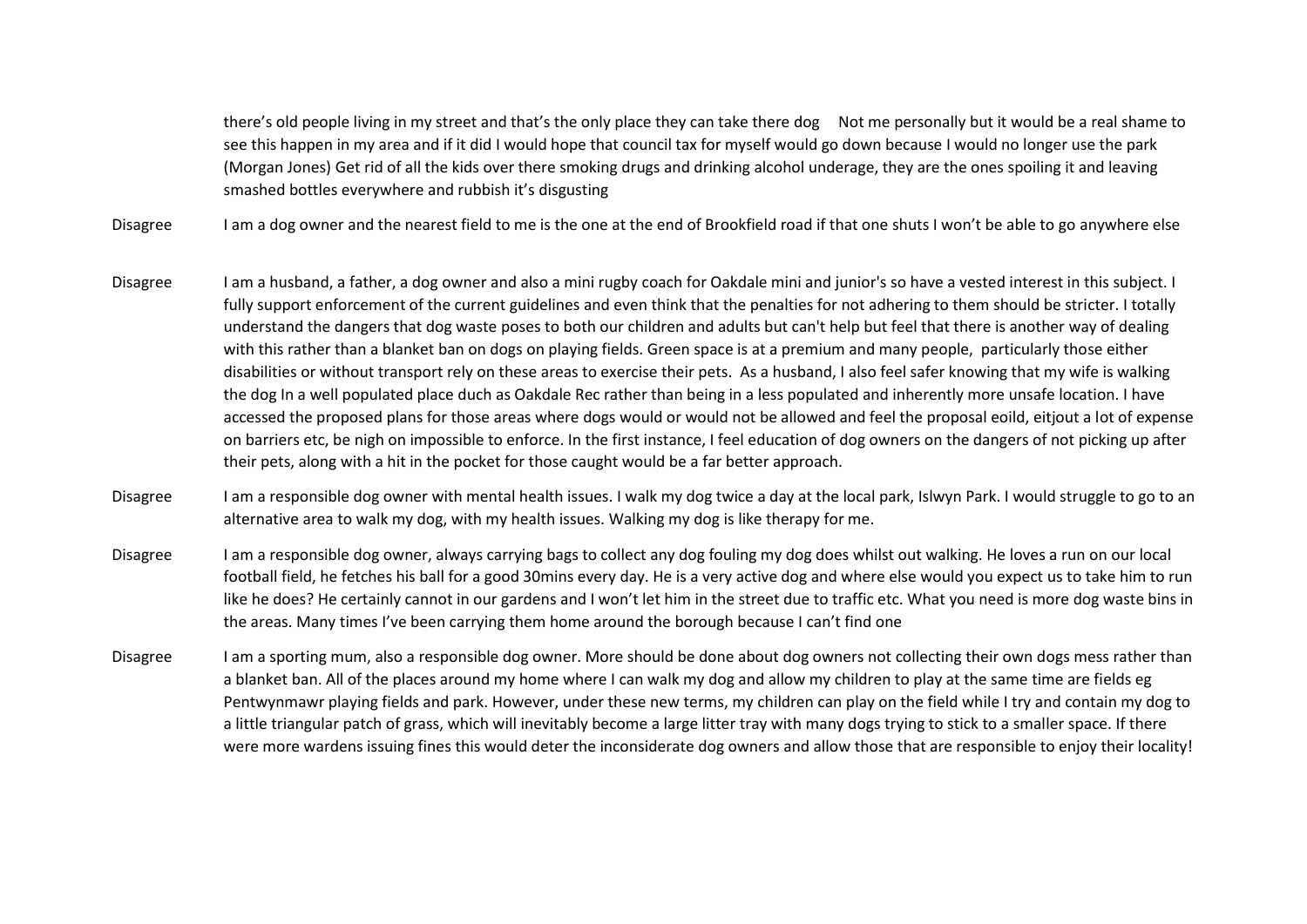- Disagree I am happy to keep them off the physical pitch, but by removing these areas there are very few places to exercise dogs properly. The result is they will have more energy and create more of a nuisance when they are out (the younger dog, not the older dog), bark more, etc. I have previously lived in Gateshead, where there is a single area in the park where dogs are allowed off lead. It is large with a decent fence, and that worked well for all.As someone who is not Welsh, I do not have family nearby to help care for my dogs, and as a young woman I do not have the income to pay a dog walker. I have to walk them before and after work. As said previously, I have previously lived in Gateshead where there is a single area in the park where dogs are allowed off lead, due to the local communitys religious dislike of dogs. It is large with a decent fence, and that worked well for all. It kept the park clean, and the dog park was kept clean by the users, even if one or two dog walkers were irresponsible. I have seen smaller versions work well in Glasgow as well.
- Disagree I am one of many responsible dog owners, who clean up after the pet and respect the facilities. Whenever I go to my local sports ground the "morons" have been there the night before, and apart from lighting fires on the pitch, there are bottles, cans and other litter strewn everywhere. They also use the ground for riding quad bikes and motorbikes. They make far more mess than any dog could do. I agree that dog mess HAS to be cleaned up, so why not introduce a £1,000 fine, or more for failure to comply with the rules? I think of the dear elderly man whom I meet there, he has two precious dogs to exercise, he throws a ball for them and ALWAYS cleans up after them. Why should the decent people be unable to enjoy their dog walking because of the mindless minority who don't care. Hit them in the pocket a few times and see what happens then. We have little enough space as it is to let our dogs run. I have always challenged anyone I see not cleaning up after their dog, and will continue to do so. My dogs are my only companions, the same as it is for many elderly people. Why should our enjoyment be restricted because the "I don't care" brigade aren't brought to book? No one wants to see our lovely pitches being spoiled and misused, so fine those responsible, not blanket ban us all. Incidentally, I exercise my dogs around the edge of the fields, (where I still pick up) but if one goes on to a pitch I make sure there is no mess. Please consider this carefully, there are a great deal of people who are responsible, and who care deeply about this issue. If you have already decided to ban us from these areas, then how about setting aside somewhere where we CAN exercise our pets? Elderly people usually have mobility problems, so to be able to take their pet to a local field is wonderful. I am unable to walk far, and the loss of the local facility would be just awful. Fine those responsible for littering, not cleaning up etc. Make those fines non negotiable and heavy. Fine anyone who does not carry the means to clean up after pets. Take time to discover who the decent owners are, and those who will always spoil things for others. My local sportsfield is used most nights for a booze up by youngsters. The mess THEY leave is unbelievable.

Disagree I believe as long as the dog is on a lead they should be able to walk through the grou ds

Disagree Ibelieve dogs should still be allowed onto marked sports/playing pitches while not in use. As long as dog faeces is picked up and disposed of correctly, and sports games are not interrupted, there is no reason a dog owner and their dog has use of the fields. There are two main fields in my immediate area that are marked sports fields which are also commonly used for dog walking and for dogs to exercise. They're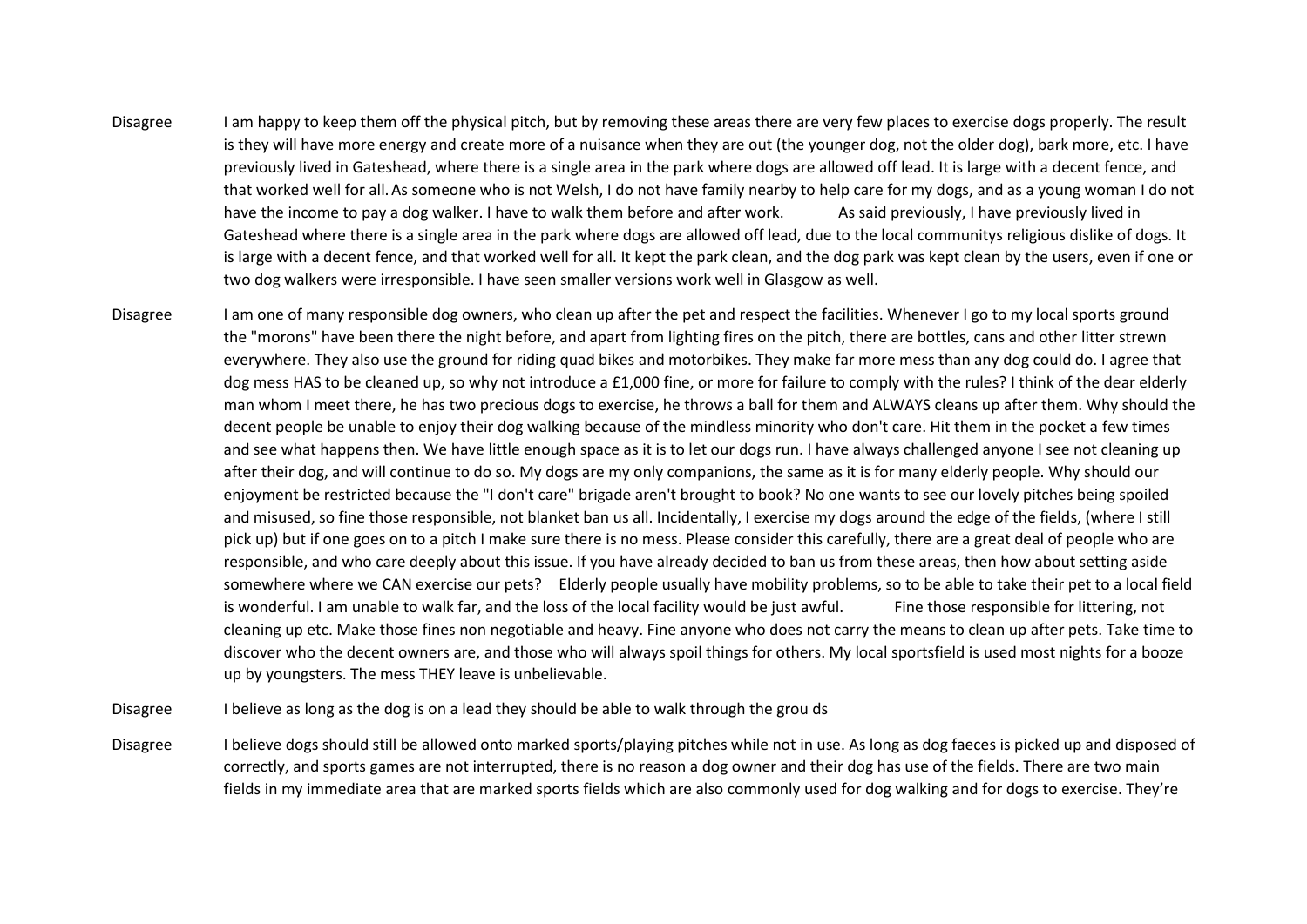very conveniently placed for owners who may have disabilities that prevent them travelling too far to an unmarked sports field so their dog can exercise freely. Similarly, older dogs that are unable to have long walks are able to walk through the field(s) to get light exercise. As a dog owner, I very rarely see evidence of dog fouling in the fields (though I know it can happen). There seems to be an understanding amongst dog owners to pick up after your own dog and keep them under control when required e.g sports events, children playing, nervous dogs. I would suggest placing a few extra dog faeces bins for convenience as they're very spaced out but also to encourage disposal for the few that can't be bothered and make responsible owners look irresponsible. I have members of my household with physical disabilities and the introduction of this new policy would deeply impact them. The fields that are on our doorstep and easily accessible being restricted would mean they're unable to take a dog for a safe walk. This doesn't only affect my immediate family, it affects an ageing population and others who may have additional needs. Instead of restricting dogs from marked sports fields, please consider introducing more dog faeces bins and possibly harsher fines for not picking it up or not leaving the house with enough waste collection bags for the sized/number of dog(s) being walked. Leashed walking on said fields could also be enforced as an alternative to a total ban.

- Disagree I believe that it should be allowed but there should be provisions in place to make sure that the owners pick up after the dogs and be responsible when putting dogs on leads etc
- Disagree I believe this is unfair on the dogs and their owners.
- Disagree I completely agree with the existing rules as a matter for responsible dog owners to be held accountable. However, if an owner is responsible and respectful to the area, dogs should be allowed to have fun and exercise in this area Where I live if there has been in the past I'm not sure but currently there isn't a dog waste disposal bin in the immediate area which may give individuals and excuse to leave dog waste lying around. I feel that it is sometimes the case that individuals are spoiling the opportunities for the vast majority of responsible dog owners.
- Disagree I completely agree with the restrictions about keeping dogs on the lead when necessary however I think it's unfair for dogs to be completely excluded from council owned parks because the majority of dogs are well behaved and listen to their owners. They're a nice place for dogs to stretch their legs in a controlled area.
- Disagree I disagree with this because you will be removing every single field I could walk my dog in I have 6 within walking distance and every single one has been marked of for football or rugby this is unfair as a dog needs exercise too You have 2 fields behind pencoed Avenue why do both need to be used for sports you have the astute whitch is already marked of for football and cricket you also have the show field whitch is frequently used for football matches and training plus larger public events please consider this lower field behind pencoed being turned into a dog appropriate field where they are away from roads there is parking and walking access there too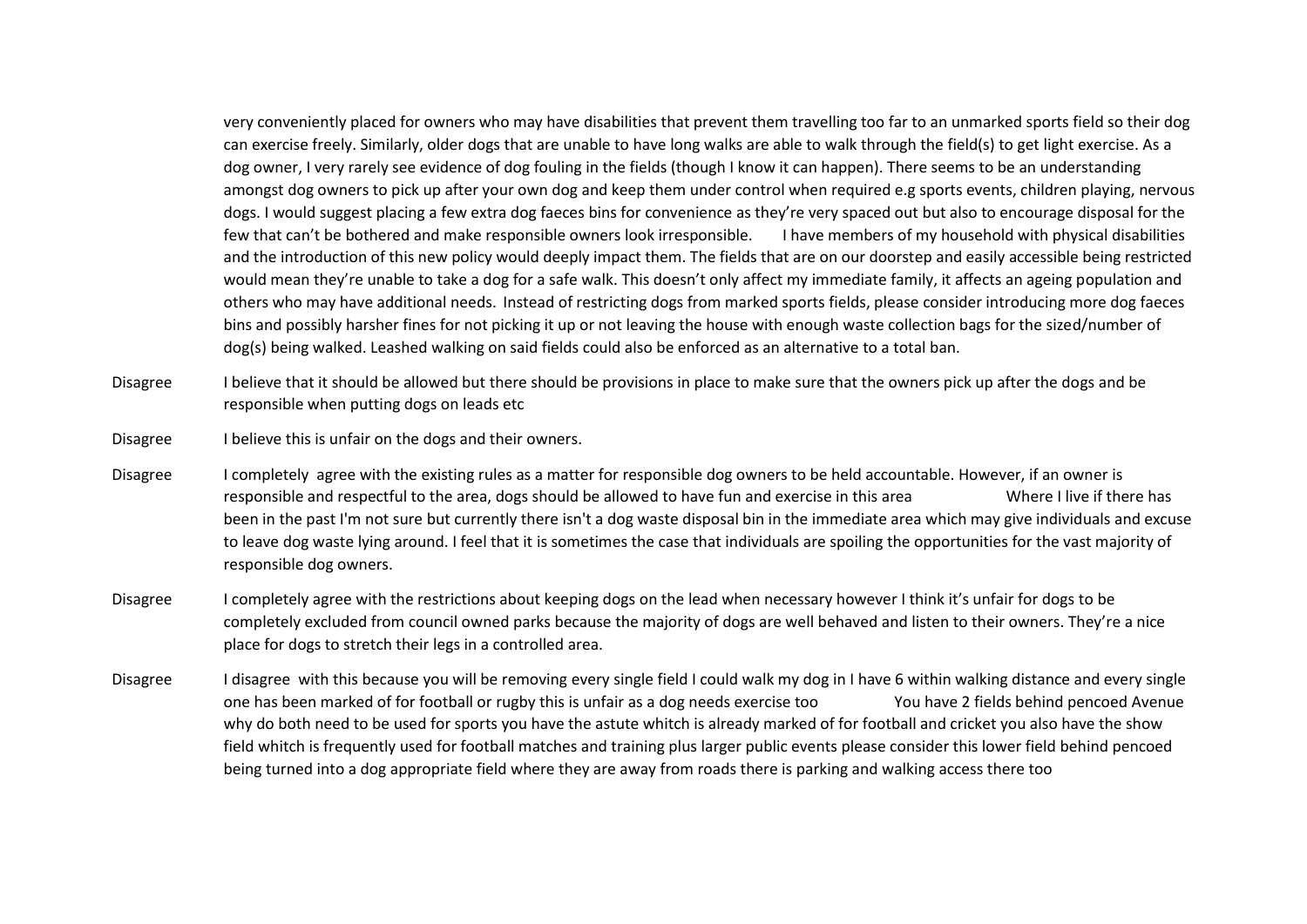## Disagree I disagree as everyone cleans up after their dog

- Disagree I disagree as not everyone has a large garden in which to exercise dogs. I always pick up my dogs waste whether on a pavement or in a field. Maybe add some open spaces could have a warden patrolling occasionally and on the spot fines for anyone not picking up dog waste.
- Disagree I disagree because of the first point in the proposal! I live near the showfield and love seeing dogs having fun with their families! We just lost our dog of 11 years and were very responsible dog owners! Where are people supposed to go with their dog if they can't walk around the local playing fields! More dogs walking the streets and doing their business on the pavements where there aren't many dog waste bins!!
- Disagree I disagree because we have limited green space access in Ystrad Mynach as it is and as long as people don't take dogs onto the fields when there is a match or activity in place, this should never be a problem The vast majoroty of people pick up their dog's waste, those who don't need to be fined on the spot. It is not just public parks and other spaces that need to be patrolled, the streets around Ystrad Ystrad Mynach have become disgusting since the Pandemic, because of all these "Johnny come lately" dog owners who allow their dogs to do their business in front of peoples' gates! I have mobility probelns and it is simply unfeasible for me to walk up to the bike track ecery day It is painful enough walking for 10-15mins to get to the woods behind Ystrad Park let alone any further. Improved signage everywhere, including in public streets
- Disagree I disagree on the basis that dogs need spaces to run around, the top pitch in rhymney is never in use. Also Caerphilly council have their priorities all wrong when rhymney is concerned, they need to focus on all the drug dealers/users, criminals etc that they are sending here instead of a dog going for a walk.
- Disagree I disagree that dogs should be excluded from marked sports pitches. For the maybe 2 hours a week during football season that a pitch is used, a total ban feels very disproportionate. How would this be policed? Already in parks, there are irresponsible dog owners who don't clear up their dogs mess, these. Owners won't change their habits so this change of rule is only penalising responsible owners.
- Disagree I disagree with the new proposal to exclude dogs from all council owned sports / playing pitches because we are being penalised for the lazy owners who don't pick up their dogs mess. Those dog owners with such a disregard for our local environment will have just as little disregard for new rules banning dogs from these areas and they would no doubt keep using those spaces with their dogs. I have just returned from our local council owned field in Penybryn, Hengoed and on arrival into the field I was met with a load of empty bottles and strapping used by the players…! How is it fair that our dogs are also being yet again penalised for lazy people who have no regard for their local environment or indeed the plating pitch where they play their football ? I Live in Penybryn- the reason we moved to Penybryn was for the outdoor space for our dogs and also for my husband and I to have easy access to the fields for walking the dogs and to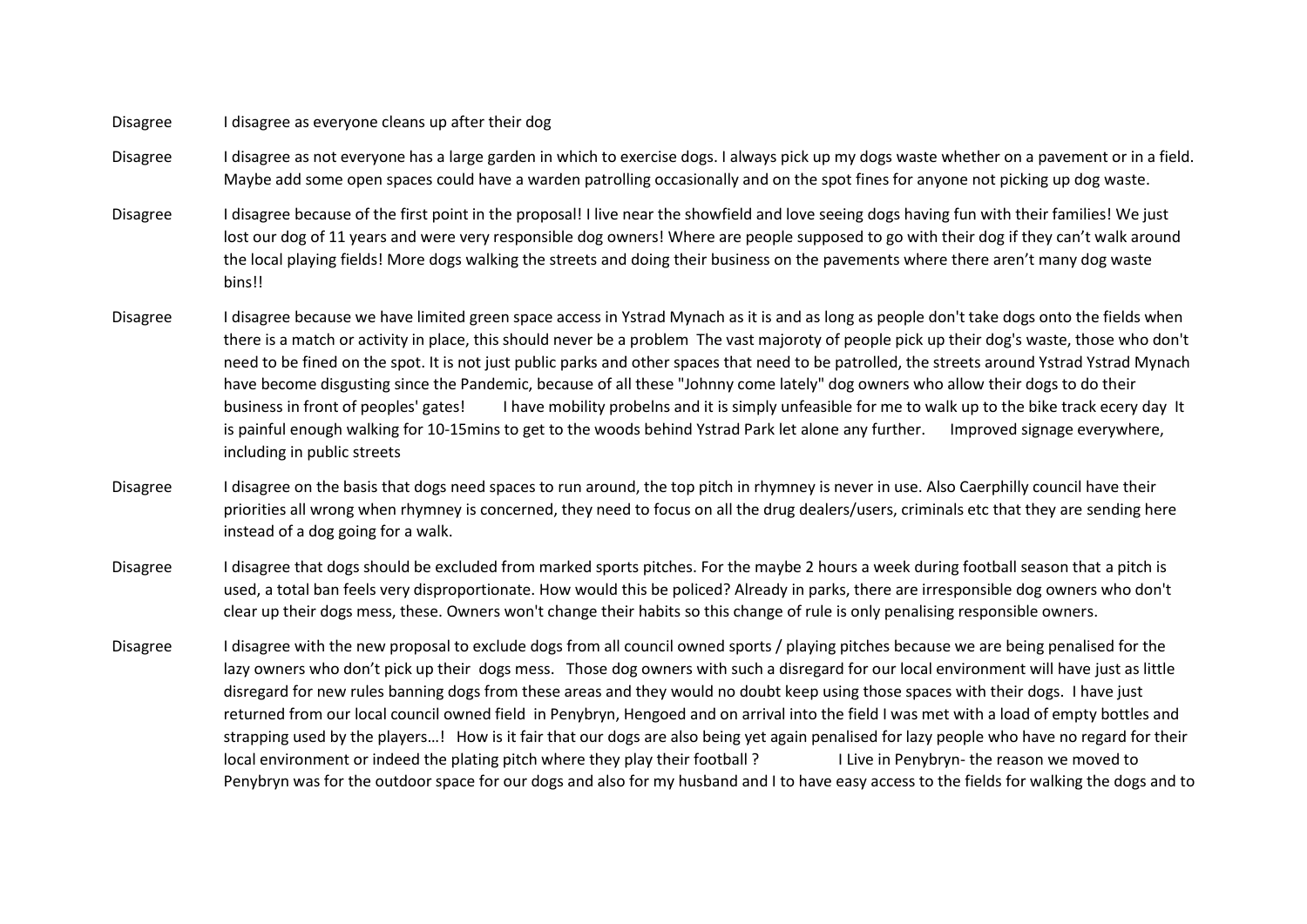help keep us fit and take up regular exercise. The fields surrounding Penybryn also give us the Chance to enjoy the outdoor space and help to " De-compress" after a busy day in the office. It certainly helps with mental health not to mention keeping physically fit. The football field in Penybryn also allows me to walk my dogs in a safe environment if walking the dogs in my own. We have neighbours who use the field every day and there is always someone around the field that I know and it makes you feel safe. I have avoided using Penallta Parc for a number of months to walk my dogs since all the dog stealing / attacks starting becoming more common. Our local field helps me to keep the dogs exercised in a safe environment it's also kept me sane whilst working from home since March 2020, as my work offices are still closed until further notice.

Disagree I disagree with this because i watch my boy play rugby and take my dogs with me aslongs as you pick up the mess there shouldn't be a problem

- Disagree I don't agree with the exclusion of dogs off sports pitches. Play grounds yes, sports pitches when in use but not when they're not. Why should we not be able to use them as responsible dog owners. I pay my council tax as much as anyone else and should be allowed to use the space for exercising my dog. Especially when there is even more limited free running ground these days, due to development. All spacious area in my area are playing fields. It is not fair fo me to be driven out of my borough to exercise/play with my companion. As a woman it is hard to find areas to walk your dog where you don't feel threatened in daylight as it is. Especially as crime with dog napping has gone up. Forcing us to find excluded/remote areas may increase anxiety and make females/elderly/disabled people more reluctant to walk/play with their companions. These areas owned by the council are highly public and exposed. Other area are not. I do not feel these proposals are in the interest of public safety!!! Why can't people learn to co-exist!!! If the pitch is being used then no dogs allowed. If it's not it's fair game. It's about mutual respect and courtesy. If dog owners don't respect this, then fine them.
- Disagree I don't agree at all with this. I currently use the local rugby pitch (one listed here) to train my dog with a qualified dog trainer. My son also uses this same pitch to train and play mini rugby. There's a huge problem currently with sheep always being on the pitch resulting in it being covered in sheep feaces (but that's another matter). If I wanted to take my family to the field in the summer for a picnic, I'd like to think that I can also take my dog with me. We're trying to encourage more people to use the outdoor spaces we have.I think instead of blanket banning all dogs, more should be done to enforce the people who don't pick up after their dogs. More bins provided near public parks, trails and fields and even raising the fines if needed.
- Disagree I don't agree with is the one banning dog from game areas as my kids play rugby and we often take our dog to watch him the dog is always kept on the lead and any mess is quickly cleaned up While I support my kids playing rugby I often walk to and from training with them and as a female walking with kids I feel safer walking with my dog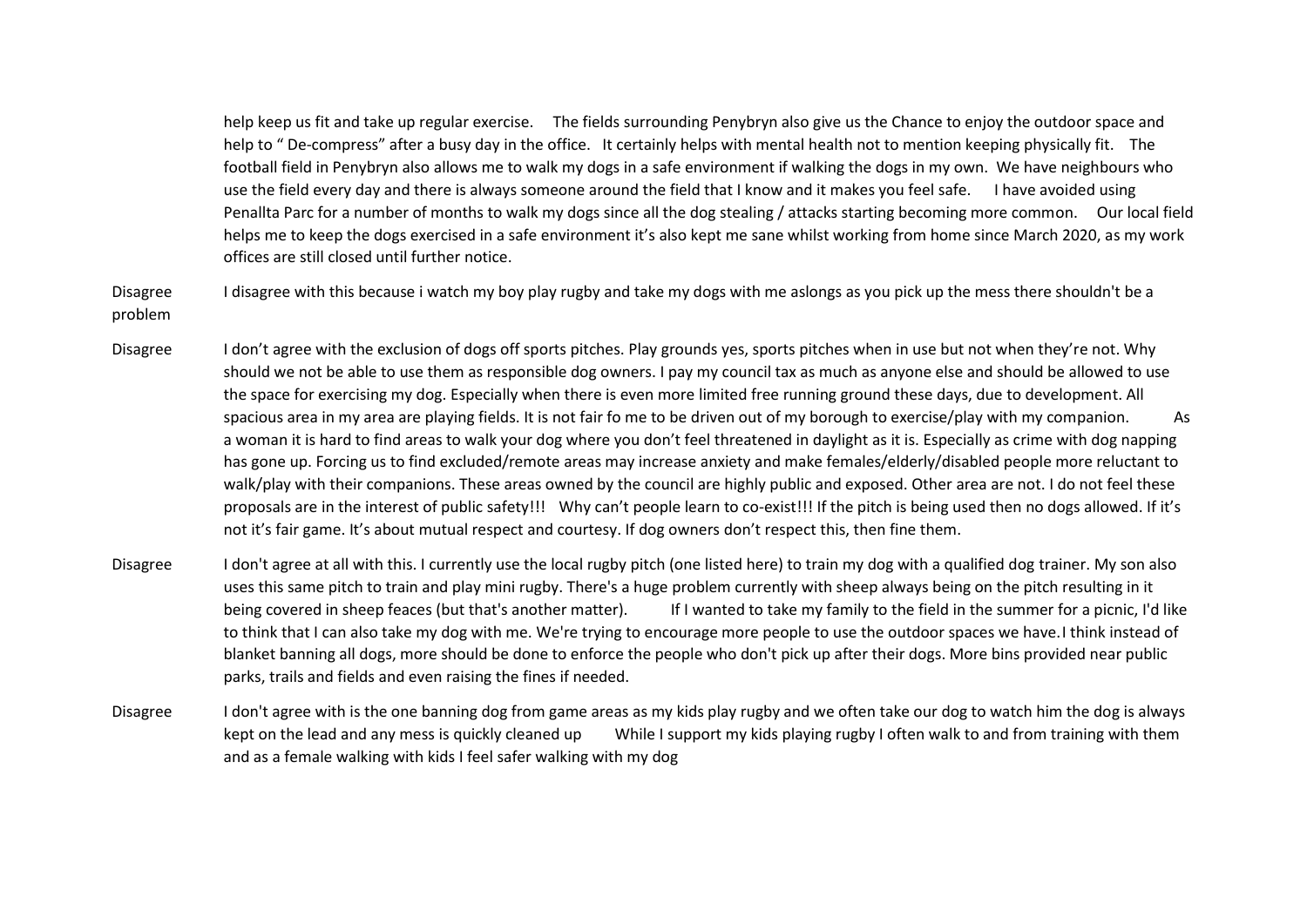- Disagree I don't feel it is fair to punish all dogs for the acts of the few who treat these pitches without respect. There should be more enforcement of owners not clearing up after dog fouling rather than a blanket ban, and this could even be achieved through the installation of Cctv, which could have other safety benefits. Not myself personally, but disabled owners may rely on the use of inclosed pitches etc to exercise their animals safely I think the introduction of a blanket ban is the lazy approach. I also think the situation would be bettered by more dog waste bins that are actually emptied rather than being left to fester by the council.
- Disagree I don't see why all dog owners have to suffer when most of them clean up and look after their dogs when out walking or playing in fields I find it disgusting that they want to ban dogs from going on the fields I have a very loving and lively GSD pup who loves running around the field, normal walk won't Tire her out so it's crucial for her to have her daily run and do something that she loves Have a designated area for dogs and kids who play sports cant take the fun from dogs it's not fair at all!
- Disagree I don't see why this is an issue if faeces are picked up as stated previously and dogs are controlled whilst the pitches are in use. need to exclude from pitches can this just be for time needed to set up or whilst in use? Most dog owners I come in contact with are sensible and respect the area we walk in so would be a shame to punish most of us for a few that aren't paying attention to the existing rules and therefore causing issues.
- Disagree I don't think responsible dog owners should be penalised for the actions of the minority of irresponsible dog owners and also there are far more serious concerns for the general public to worry about like discarded drug paraphernalia and no end of broken glass
- Disagree I don't understand why you're doing this. Most of the sports pitches in Blackwood and Pontllanfraith are used by misbehaving youths who even when they use it for sport, leave huge amounts of litter on a daily basis. Surely I'm causing less disturbance walking my dog on there, I always clean up after her but something needs to be done about the overall litter problem and kids causing this.
- Disagree I enjoy taking my dogs to watch my son play rugby on a sunday, why should responsible dog owners be punished 4 the few who dont comply. I understand not in parks as the children play there & run arpund. I feel a dog needs freedom also walking them on a lead everywhere is so unfair its like constantly being chained up.
- Disagree I exercise my dog daily on our local field, while doing so i also collect litter that has been discarded by teenagers. I have 2 children who walk the dog regularly and dog waste is not the problem on our playing fields but rubbish is, in particular smashed glass and they have cut themselves on this as it is done deliberately usually around goal post, my dog has also had his paw cut twice in the last few months. I believe that there are irresponsible dog owners and i feel that they should be given heavy fines for not picking up after their dogs, i feel that this ban would have no difference on the waste as the dog owners who do not clean up will still be the ones walking their dogs even after banning them as the obviously have no respect for rules or other people. I think it is unfair to penalise all dog owners especially when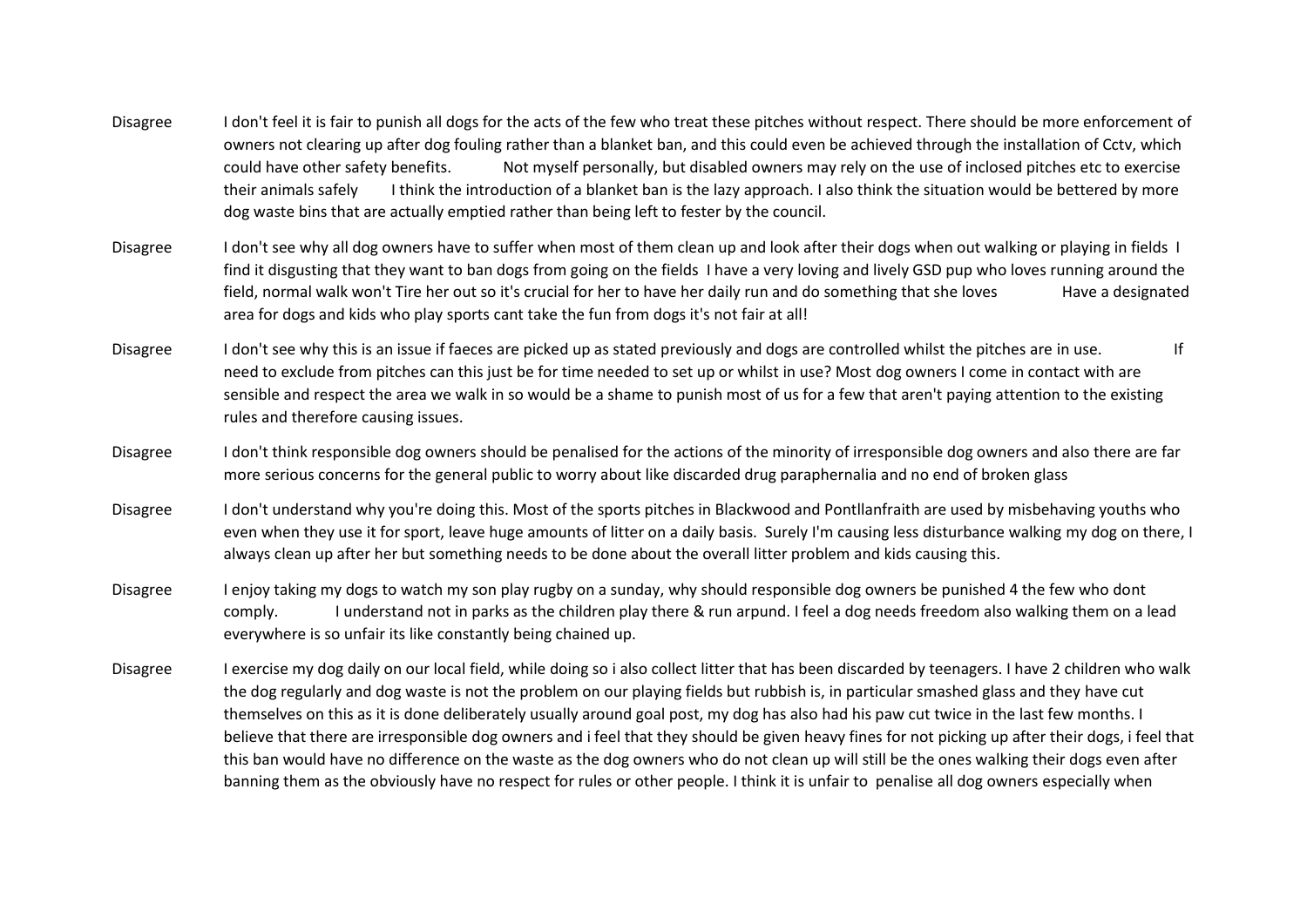elderly owners use the field as its nice and flat and when during covid we could not drive or go far from our homes to walk the dogs then the field was a godsend. Also it doesn't help that the council keep selling off other grass/open areas for housing so its getting more difficult to find good places to walk our dog Give heavier fines for dog waste, and actually start enforcing it as I've never known anyone actually get fined people will soon start picking it up if it is hitting them in the pocket

- Disagree Ifeel like responsible dog owners who do pick up after their dogs will be the ones who will be most affected by these rules. If a dog owner does not pick up their dog's mess, they are also unlikely to follow the rules of not going on football pitches either. I totally agree that faeces is dangerous and that every single dog owner should pick up after their dog but the ban on the only greenery that a lot of us have nearby is unfair and will not eradicate the problem: irresponsible dog owners. Maesycwmmer has a huge problem with dog faeces being left on the pavement. As a parent of a toddler, I am concerned that more should be done on the whole to reduce this problem rather than simply banning all dogs from sports pitches/open fields. For example, more police on foot circulating at peak dog walking times, particularly near the primary school, and more dog waste bins (that are emptied more frequently) that provide free waste bags.
- Disagree Ifeel parks should be open to all. You are penalising those responsible dog owners. Apart from dogs there are other things that are detrimental to the park. Cans and empty alcoholic glass bottles left behind on pitches and children play areas from teenagers frequenting the park at night equally as dangerous if not more. I feel that parks are essential for the use of all regardless of the fact you maybe a dog owner and have been a lifeline for all during the pandemic. Why are dog owners being discriminated against.
- Disagree Ifeel that the dogs should be entitled to have a "safe" place to run freely and that dog owners should encourage their dogs not to use those areas as toilets (if they do, it should be immediately & thoroughly cleaned up). The park is the main area for dog walking for many dog owners (including myself). The park is very important to me as I suffer with Uncontrolled epilepsy which restricts me from many activities. Walking my dog twice daily (primarily through Rhymney Memorial Park )has become my main form of exercise in a relatively safe (traffic free environment). I proactively avoid the walkways as they are so badly strewn with litter & broken glass from alcohol bottles. I would like to add that even the pitches are not totally free of this. This problem needs to be urgently addressed for the good of both the people & the dogs using the area. Measures need to be put in place to keep the park safe & user friendly for all users & this includes our dogs. I am a responsible dog owner who always cleans up after my dog but I accept that not all owners are & I agree with dog wardens fining offending owners. We need more of a prevention rather than cure approach & this applies to the litter situation too. More dog litter bins would be advantageous too (there is not currently one in the area of the "top pitch". It is absolutely no good putting measures in place unless the relevant checks also take place & if necessary action taken when it is deemed that an owner has deliberately disregarded their responsibility to clean up after their dog. It does cause me a little anxiety as I personally suffer with uncontrolled complex partial seizures & have no warning of the onset. When these occur my consciousness is impaired & should anything happen during this time I would not be aware of it. As stated earlier I fully agree with the need to clean up & always will, but it does cause me extra anxiety that I could end up with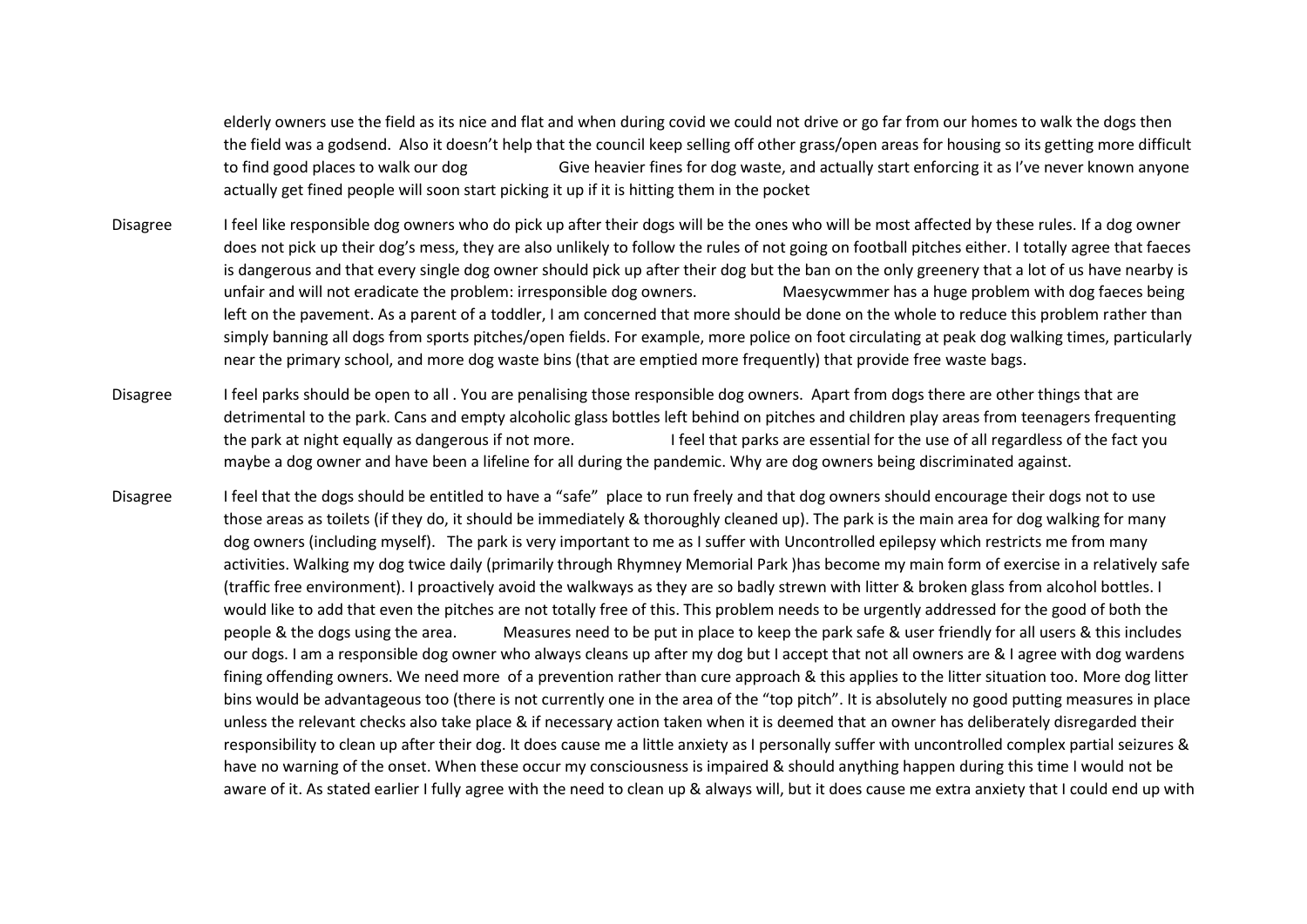a fine through no fault of my own (which I would then have to challenge on medical grounds) so in short I would welcome dog wardens but would like to see a common sense approach.

- Disagree Ifeel that the idea in principle is a good one but i would like to know how the council is proposing to police the above proposals? Is my money (£186 per month) better spent on policing litter bugs, education and enforcment in particular fly tipping in remote areas. At the moment its a free for all regards litter and fly tipping. Back to dogs and sports pitches. Yes its a good idea but maybe introduce areas where dogs can be walked. From a wheelchair users and limited walking ability perspective what alternative ideas do you propose? After looking at the maps provided there is very little scope for walking dogs on the outer perimeter. Public safety is priority i get it. If you must excude dogs from sports fields then i cannot accept this. Please consider Anti social behaviour in such places as sometimes its not the dogs or faeces i feel threatened by, it's the teenagers and drug users and the paraphenalia they leave behind. Sunday Mornings picking up litter and needles after the kids saturday night is not my idea of enjoying public spaces. Many thx. na No to excluding dogs and walkers. Yes to more policing and enforcement with heavy fines. Yes to Enforcement and policing Anti Social behaviour.
- Disagree I have 3 small dogs that need a place to run around. I always clear up after them and I have never seen any matches played on the field in 6 years living here. Banning dogs will cause the pavements to become far worse than they are with dog mess
- Disagree I have a disability which means I can't walk far, so if dogs were excluded from these areas it would make it impossible for me to exercise my dog. I am a responsible dog owner and always pick up after my dog & she's always on a lead. I think the problems lie with irresponsible owners who don't even carry a lead or dog bags. I think the better option would be to have more enforcement officers patrolling these areas. Also, you can't stop foxes and other non domestic animals from entering these areas so you still wouldn't achieve your desired aim.

I feel that the proposals would indeed affect me differently as an individual because of my disability. Also worth bearing in mind that it would have a detrimental effect on mental health if I were unable to get out and about to walk my dog in these areas that are close to my home. I think more enforcement officers are needed, maybe the traffic wardens could multi task and double up as environmental enforcement officers too? Please bear in mind that most dog owners are very responsible, and it is only the minority that spoil things for other dog owners, and we are just as annoyed and frustrated as everyone else when they don't pick up after their dogs, or don't dispose of them properly.

Disagree I have a dog and as a responsible owner, I keep the lead on and walk the perimeter of the Bryn Playing fields. I have noticed during lockdown and recently, groups of youngsters who use the field for recreational purposes. The playing field has become a dumping ground for discarded waste that has been left strewn across the field after they have left, not only does this pose a risk to wildlife, it can also be a risk to young children and DOGs! Discarded bottles, cans, plastic bags, chocolate wrappers, even an old rubber car tyre. Perhaps the ban should be focusing on motorbikes which have been ridden on the playing fields. We did have a park, but that was ruined bu irresponsible people and drugs. It's getting to a point that we will not be able to take our dogs anywhere, the owners who are responsible should not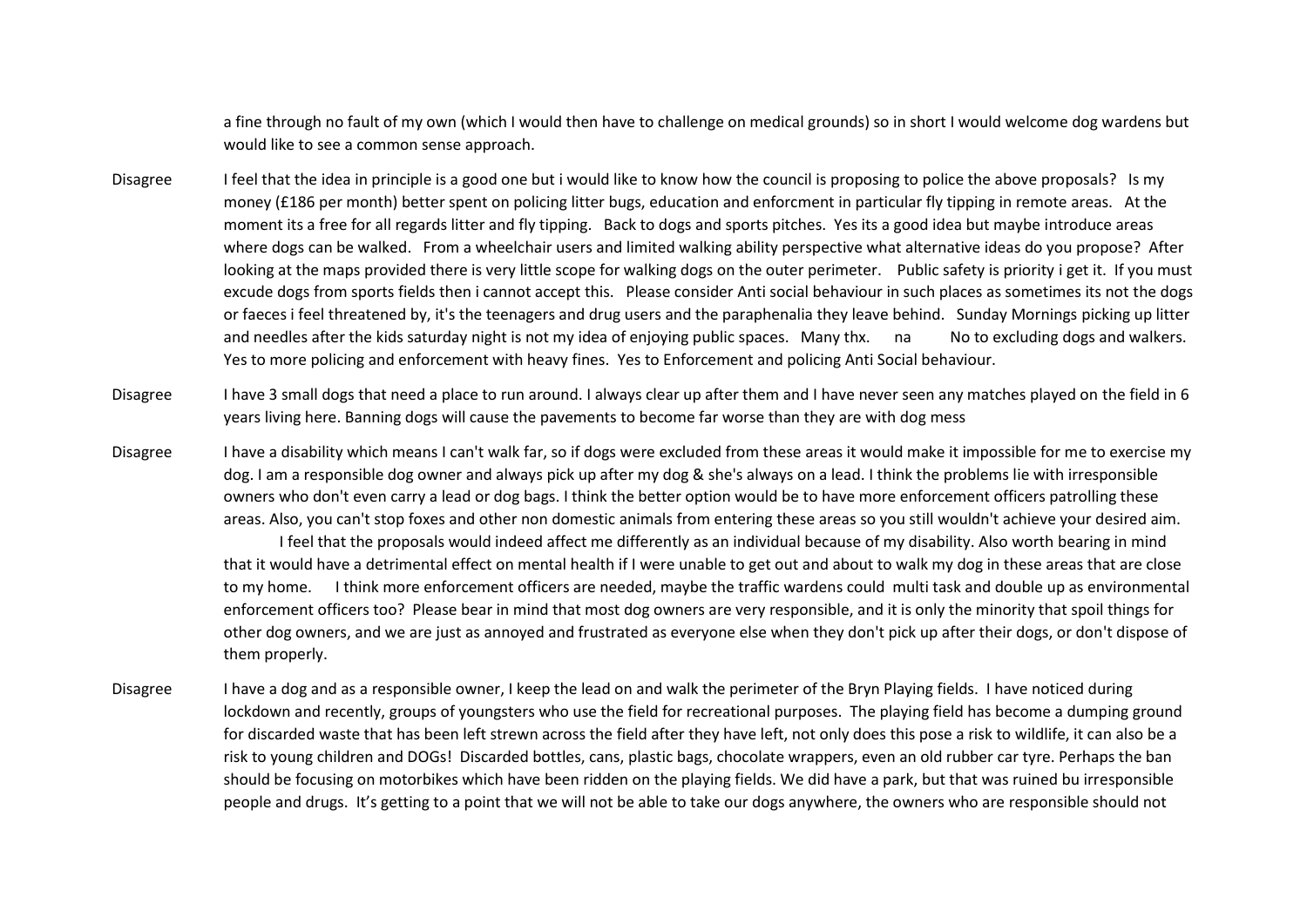have to suffer for the ones that let their dogs go for a walk 'themselves' Perhaps extra monitoring of how the field is used might offer a different picture.

- Disagree I have a dog even come to my son football matches and always pick up her mess. There is always more rubbish and glass weekly than dog mess My dog is part of the family which comes every where with us including to my son football training and matches why should my dog have to stay home ?
- Disagree I have children who play football and train on council pitches and feel that responsible dig owners do no harm. I use the time as an opportunity to walk my dog on the lead and pick up any waste and dispose of it in appropriate bins. I also feel that such areas are an easy place for some owners to walk their dogs if they are not able to travel far. It seems like everyone is being punished for the sake of a few irresponsible owners. Health and safety is bad enough as it is, let's encourage people to get out and about rather than punishing them.
- Disagree I have no issue with the proposals except for the proposed amendment banning dogs from sports pitches. The councillor acknowledged that whilst the majority of dog owners clean up after their pets, so it seems unfair that the many be 'punished' for the few. It feels counter intuitive to ban dogs from the larger areas where they can exercise. For me personally I wouldn't be able to take my son training or to watch him play as a family as someone would need to be with the dog. The approach doesn't feel inclusive and I'd be interested to know to what extent the council has explored other options to achieve the same aim. Ie, what measures can be put in place to ensure a clean and safe environment for all its park users. This extends beyond dog mess; litter, broken glass, drug paraphernalia etc. See above-it may impact my ability for my children to attend sports training/games. Please think of other ways to achieve the same aim without taking the wide open spaces away from dogs.
- Disagree I live in Crosskeys the dog owners are very sensible and I use this facility everyday and I don't see dog on the pitch. What I do see people of all ages walking their dogs and children and families playing all in a sensible manner and in harmony. I would be concerned that those without transport will be effected and in particular the elderly who exercise with their dogs. You would be better targeting a tiny minority of poor dog owners rather than punishing all others. When we walk our dogs we spend lots of time clearing rubbish from the pitches etc Yes definitely effect the older population as everyday user many walking with their dogs in the local park. I also think it will effect those on lower incomes who don't drive who don't have the luxury to drive to a different location
- Disagree I live just around the corner from Blackwood show field and walk my dog there regularly. It is a haven for dog walkers wanting to let their dog have a run off their lead with little risk of them escaping. There are organised sports that take place on the show field mainly on the weekend and I fully support the use of the area for all manner of activities not just dog walking. When these activities are taking place dog walkers avoid that particular area or are happy to put their dogs on the lead when they walk past. I think I blanket 'rule' stating that dogs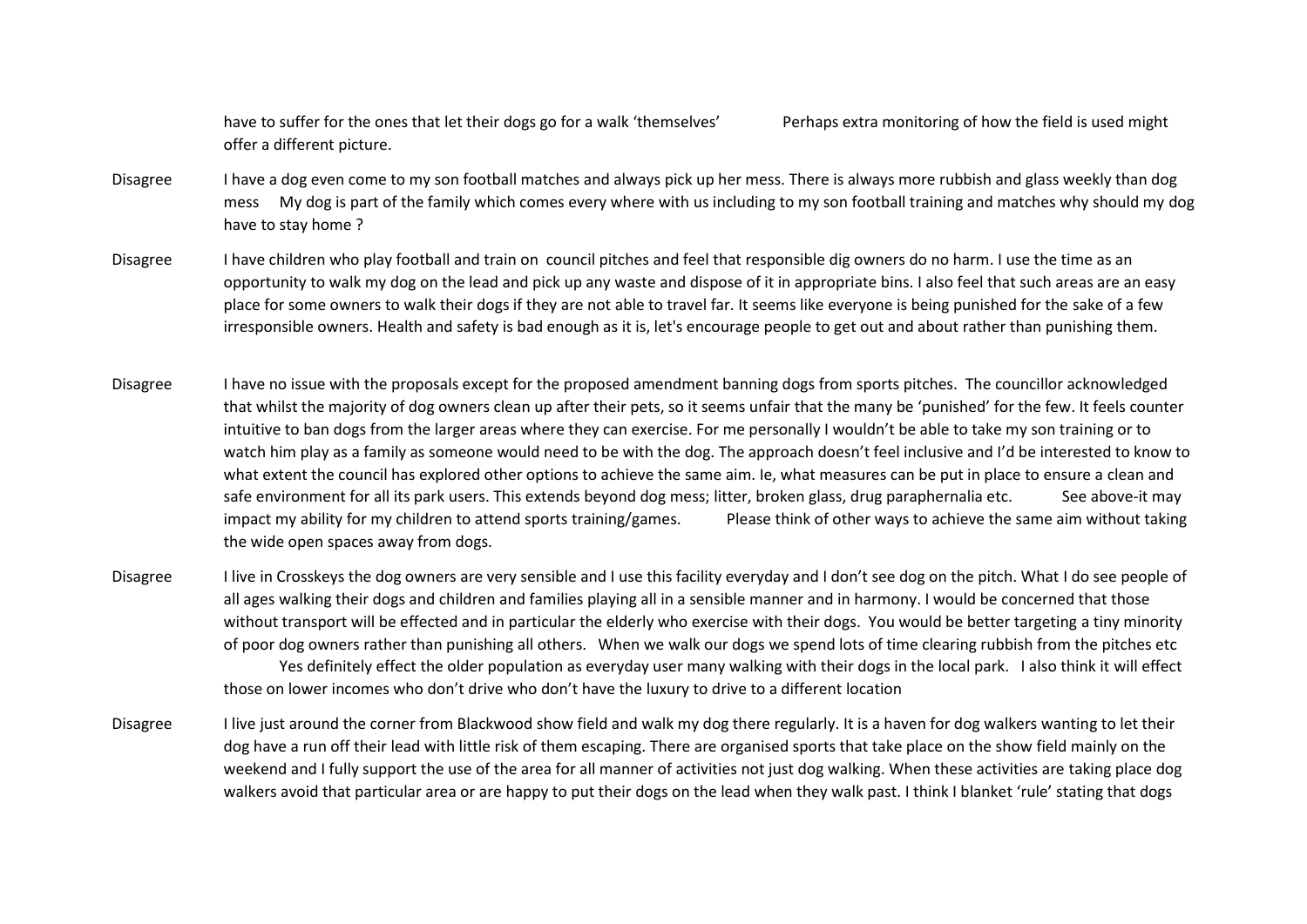should be excluded from council owned marked sports/playing pitches is onerous in this instance. The rule should be set in the context of specific sites and in my opinion the show field in Blackwood should not apply.

- Disagree I live locally to Islwyn Park and my dog is walked there twice a day. I always pick up my dogs faeces and dspose in a bin. There is a number of dog owners who don't pick up their dog faeces, or pick it up with a bag and throw the full bag away ( not in a bin). This has increased during the finer weather too. My dog is exercised off the lead as I have limited mobility and ca t walk far, I throw a ball so he gets a good run. With my limited mobility i would struggle to give him the exercise that he needs if I couldn't give him a good run. The park needs to be monitored and dog owners fined if they don't pick up and dispose of their dog waste. As a responsible dog owner I feel very strongly about this.
- Disagree I live opposite the playing fields by the fire station. I also work from home, facing the fields. I walk daily in the fields. I see many, many people walking their dogs, and without exception they are well behaved animals (and owners). Mess is always picked up and owners always take control their dog when the rugby teams are using the pitches at the far end. To ban all digs us simply unnecessary. It would increase traffic on our roads as local people will be forced to travel to walk dogs. At a time of environmental crisis-that is short term thinking
- Disagree I love being able to take my dogs to the Pontyminster Cricket grounds. I always clean up after them. Having them off the lead there is a pleasure. I do completely agree with your points: Requiring dog owners to remove dog faeces in public places - Requiring dog owners to carry an appropriate receptacle for dealing with the waste that their dogs produce (that is to always have the means to pick up their dog faeces) I think an officer should be able to challenge a dog owners to produce a means for collecting dog waste as waste on the grounds is not accepted and fines should be given out if owners are caught. Dogs that are uncontrollable should be on the lead at all times but my dispute i well behaved dogs should be allowed off the lead.
- Disagree I only disagree with dogs not being allowed in enclosed playing areas. I believe this discriminations all dog owners and doesn't target the owners that disobey the rules and have unruly dogs. We've working very hard with our dog to ensure he is fully trained and listens on command
- Disagree I only disagree with the first point. Why are responsible dog owners who clear up after their dogs and control their dogs being punished for those who do not. I have 4 year old twins who play football for Wattsville FC and enjoy playing at the park. I work full time. I don't want to have to leave my dog stuck in the house because I can't take her to the park or football field. Do more to patrol, record and capture the repeat offenders that don't clean up after their dogs. Cwmfelinfach is awful around the streets and river road. Yes. As stated above the ban on playing fields and parks prevent me and my children attending these areas as I cannot leave the dog in the house. Put up CCTV have more patrols, put more dog waste bins on walking paths, posters to encourage people to clean up after their dogs.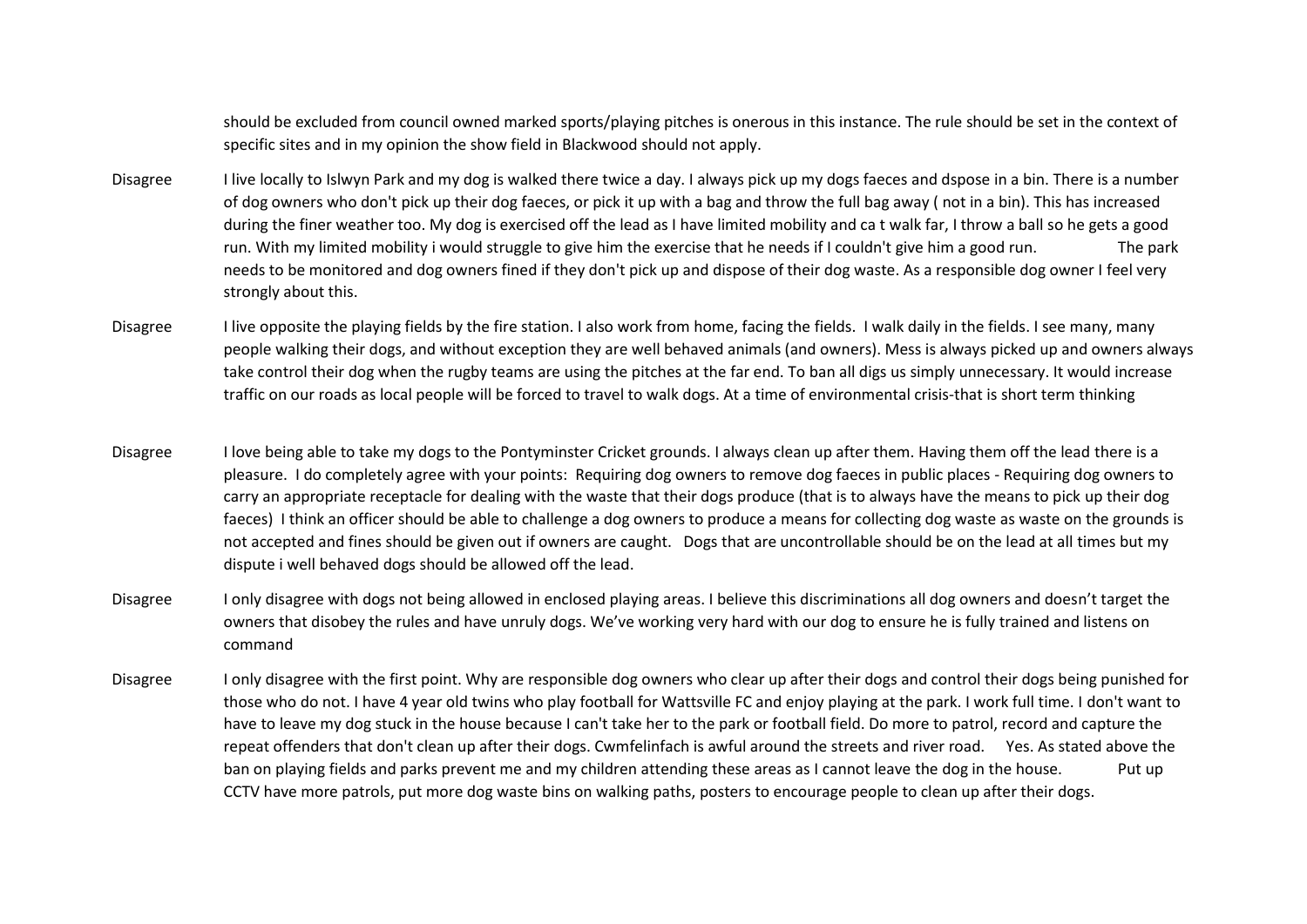- Disagree I own a Border Collie (sheepdog) and this breed need a lot of exercise. We use the two places above to exercise our dog. His exercise involves running and retrieving a ball or frisbee. Walking a three year old Border Collie on a lead around the edge of a field is not sufficient exercise for such an active dog. It all like you to tell me where I'll be able to exercise my active Border Collie near to my home which is opposite the fire station field. Will this mean travelling in the car to find somewhere to exercise him twice daily?
- Disagree I own a horsefield with a public footpath going through it (4 horses in the field) right next to a park owned by caerphilly council... so if people can't let dogs loose in the park... theyll just come into our fields via the public footpath instead and let their dogs loose there which isnt acceptable as dogs will chase the horses and poo everywhere which can cause infection to me/horses. At the moment not many dogs come in as everyone lets them run around the public park / playing fields.
- Disagree I pay council tax to use them.
- Disagree I pay my council tax, I should be allowed to use these amenities freely
- Disagree I personally do not exercise my dogs on marked sports pitches in Morgan Jones Park..however, should you decide to include , and Mark out pitches in green council run areas that are not currently used or marked out I would have a big problem with that as the council would be really restricting the areas dog owners can exercise and socialise their dogs
- Disagree I really hope you do not go through with banning dogs on fields. All we have where I live is playing pitches but I walk my dog early morning and late night. Its not fair to us who do pick up there mess. Just get someone to protrol the parks and make people pick it up! Not all of us are able to drive to take our dogs further away.
- Disagree I regularly walk my dog around Morgan Jones park, if this were to take place I would no longer be able to take my dog and daughter to the park at the same time. I feel if we are excluded then we run the risk of walking in more isolated areas and as a lone female this can be worrisome.
- Disagree I strongly disagree that this is not needed. Tackle any anti social dog ownership instead of changing the rules. As an OAP, with limited mobility, these areas are vital for me to exercise my dog. I think this proposal will not solve the issue of dog fouling. Those who do not pick up after their dogs will not abide by any new rules.
- Disagree I strongly disagree with this unfair proposal to ban dogs from marked sports pitches. I am both a dog owner, & mother of three young sporty children. I enjoy taking my dogs out with my children and completely respect that dogs are unable to enter parks and children's play area. This makes it easy to comply with as the playing areas are all fenced off and secured. Why can't this be the case for sports pitches? I am aware that dogs are expected to be taking to other areas in which they can be allowed to run freely such as mountains, & forestry's.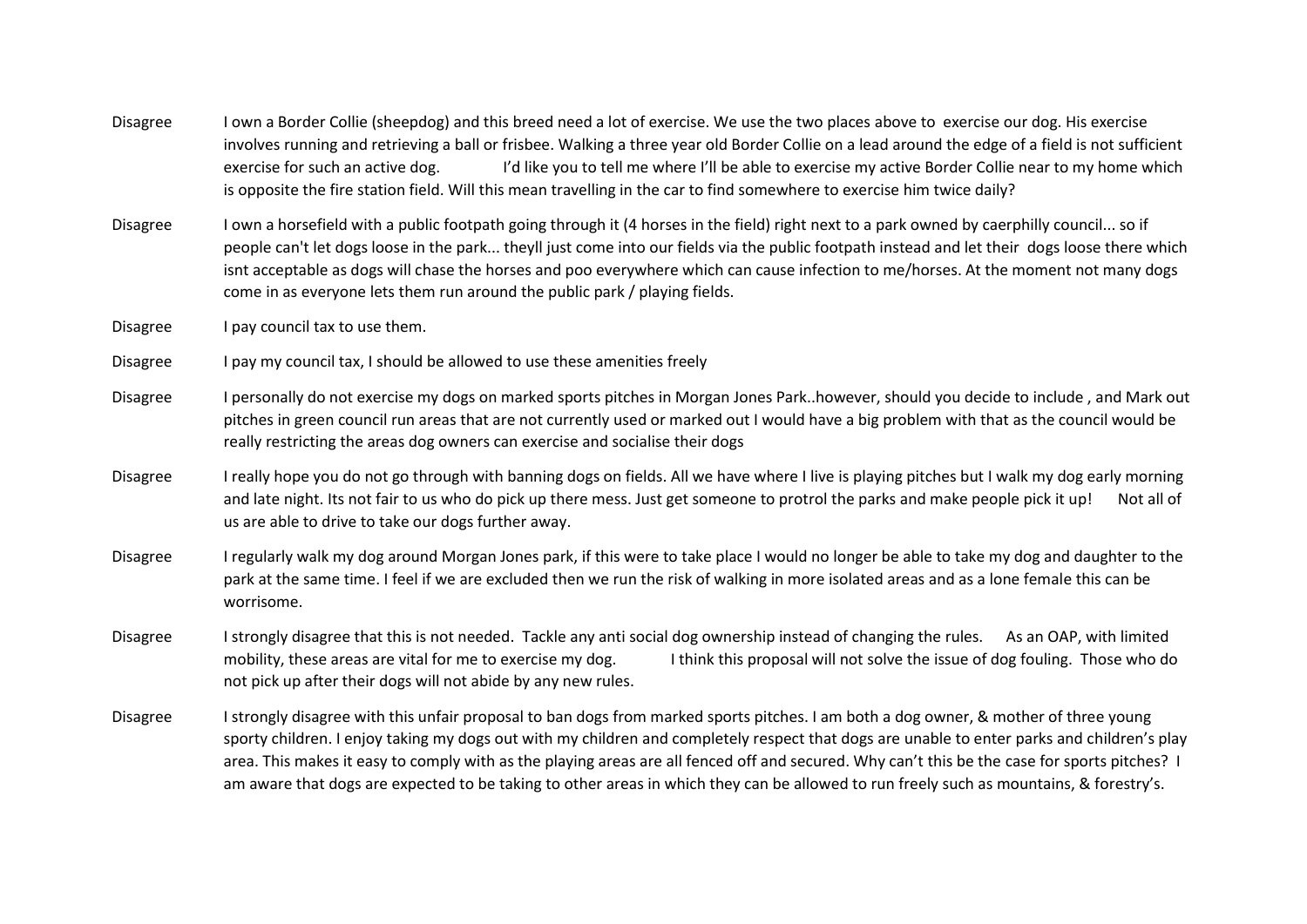However this a very selfish expectation for those who have mobility issues or rely completely on wheelchairs, those people may only be able to take their pets for short walks maybe to their local playing Field. I strongly believe that if the council invested money into fencing off the sports pitches it would solve the issue immediately. Not only stopping dogs from entering that designated area but also putting a stop to other animals ie. cats & foxes entering the pitches too. I really think this proposals in unfair and other options need to be considered to allow both children and pets to enjoy the ability to run freely. I feel this proposal will have a massive effect on me because I rely on taking my dogs for a run over my local field on a daily basis it helps me unwind from a busy day at work and seeing them able to exercise freely and socialise is keen for a dogs well being. This is an outrageous proposal that seriously needs to be reconsidered, fencing off the marked sports pitch will be much more beneficial for everyone and will enable both children and pets to equally enjoy the freedom of the area.

- Disagree Itake my children to training and love to sit and watch the dogs playing in the fields. All People i see with dogs pick up their mess but there is not adequate bins to dispose of this.
- Disagree Ithink dog owners should be held responsible for their dogs behaviour and it should be expected that you have you dog under control so if that means on a lead than yes on a lead of that means your dog listens to you and can be off lead than I do not see the problem to have dogs off lead. My dog loves to play rugby as you play rugby, she makes tries and scores and plays safely and I never ever leave a mess of her behind BUT the amount of times I had to pick up rubbish that could harm her is uncountable. So why do well behaved dogs and their owners get punished but disgusting humans can continue to litter and harm my dog and wildlife? Actual policing of people picking up their dog mess would be great.
- Disagree Ithink if there's no sport/matches on then dogs should be allowed to exercise on the fields. But owners should clean up after their dogs. Having a physical disability and a large dog who needs exercise, given her half hour/hour on mg local field is key to her well being and gets me out the house for a short while, I couldn't manage much more. Diseases from dog mess are very rare and I think it would be better to educated the public with signs etc on/around sports fields of the dangers of dog mess such as diseases or children falling in it rather than just banning dogs in general.
- Disagree I think it is preposterous to ban dogs from council owned fields and pitches. As a responsible dog owner, along with the many other thousands in the area, I respect other persons using the facilities by controlling my dogs in these situations. I also clean up after my pets. The expulsion of dogs in these areas, funded by our taxes, merely penalises the responsible owners as undoubtably the bad owners will continue to break the rules and not clean up, where as responsible owners will adhere. Furthermore many of the pitches I use are consistently littered by certain groups of youths causing far more of a problem than dogs. Under the same approach it would be disproportionate to ban children from these places due to the acts of a minority of children.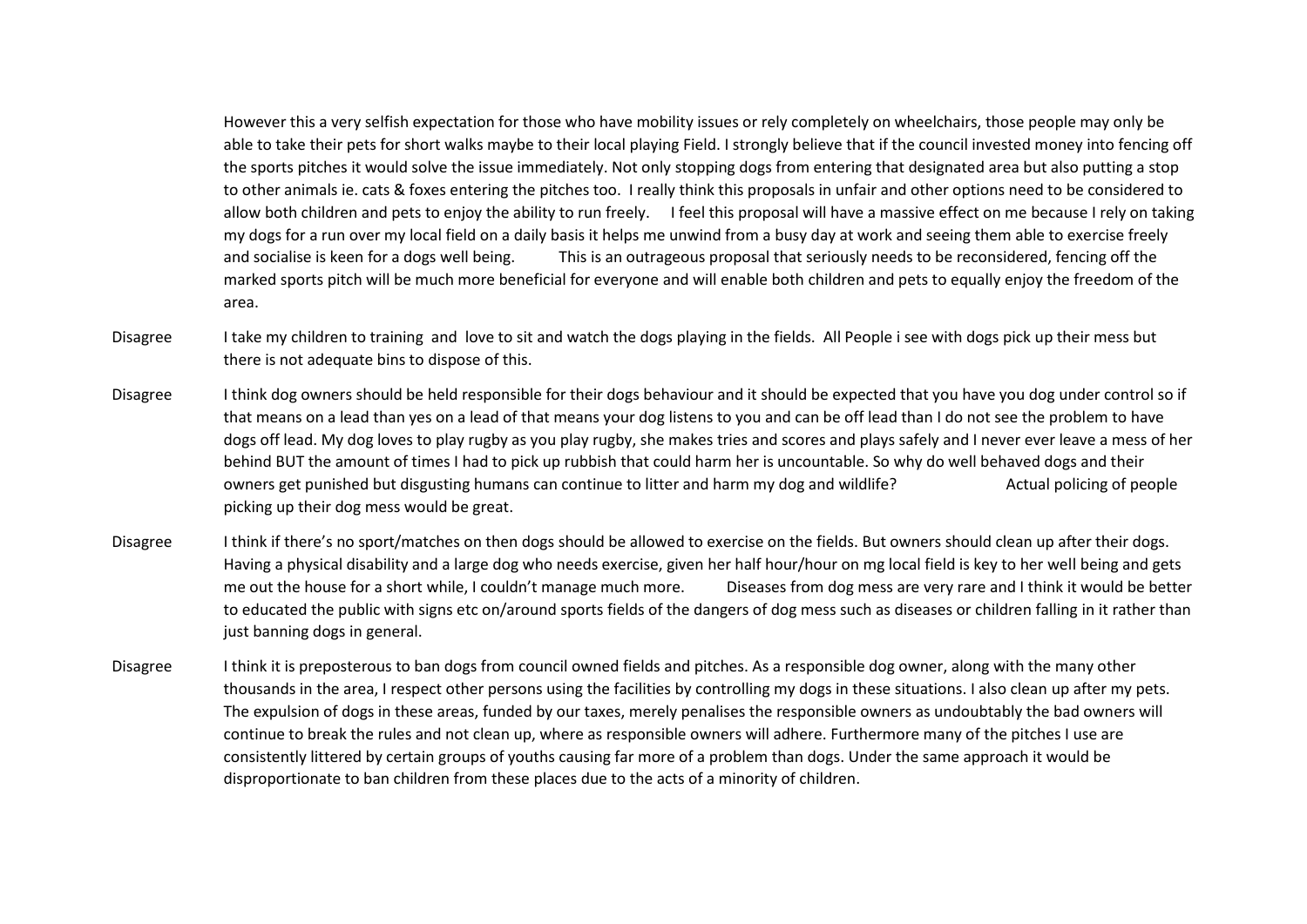- Disagree I think it's unfair for the responsible dog owners who pick up after their dogs to be penalised for the irresponsible dog owners who don't pick up after their dogs. It is the minority who don't pick up after their dogs and I believe they should be penalised directly to combat the issue instead of all dog owners being penalised. Could security cameras be installed to monitor the pitches and identify the irresponsible dogs owners? They could then be tracked and fined/banned from using the fields?
- Disagree I think many dog walkers, including myself, will be very upset and angry if we lose the opportunity to walk our dogs on Blackwood showfields grass. I fully understand the area is used for sport, but it is such a large area that it is a perfect place for letting dogs run free but safely. The poo bins along the field are ideal and help keep the field clean of dog waste.
- Disagree Ithink more dog walkers use the risca fire station field then people using these bottom two pitches. In 21 years of living opposite i have NEVER seen a match on either of these two pitches. I think it would be easier to fence off fields that dogs aren't allowed on as is done in the children's play parks. There is definitely more dog walkers on the field then people playing sport on a weekly basis Where are dog walkers supposed to go if we can't let them run on a field. The mountains aren't accessible for everyone and well behaved dogs love a off lead run. Do we all stay on the cricket pitch now, I was shocked to see this isn't included in your proposal.
- Disagree I think the council need to put a safe enclosed dog field near by before excluding dogs from all enclosed fields.
- Disagree I think they should be kept on leads in these areas rather than excluded.
- Disagree Ithink this is neither reasonable nor policeable. You're asking the main users of the parks to try to avoid great swathes of it just so that matches can go ahead for part of the day and year, that's certainly not going to happen regardless of the restrictions you impose. Focus on the policing the problem areas instead. And maybe focus on getting the football supporters to stop peeing in parks and clean up their litter, if you're that worried about what players could be rolling in.
- Disagree I totally disagree with this exclusion as the amount of places left to walk our dogs is disappearing surely as long as the dog owners pick up their dogs faeces etc there should be no problem
- Disagree I understand there is some dog mess but there are so little fields or woods in our village this would mean being unable for our dog to have a big run. Especially with the houses which are going to be developed in the pit of abertridwr. This aside, perhaps if there were more dog waste bins or surveillance, others may be more compelled to clean up.
- Disagree I use the perimeter of field, pick up any mess & control my dog. The people that dont follow guidelines will still continue to use the fields. How on earth do you propose to control it. You cant 'police's the current restrictions, there is a huge problem with dog mess in the borough, put efforts into stopping this.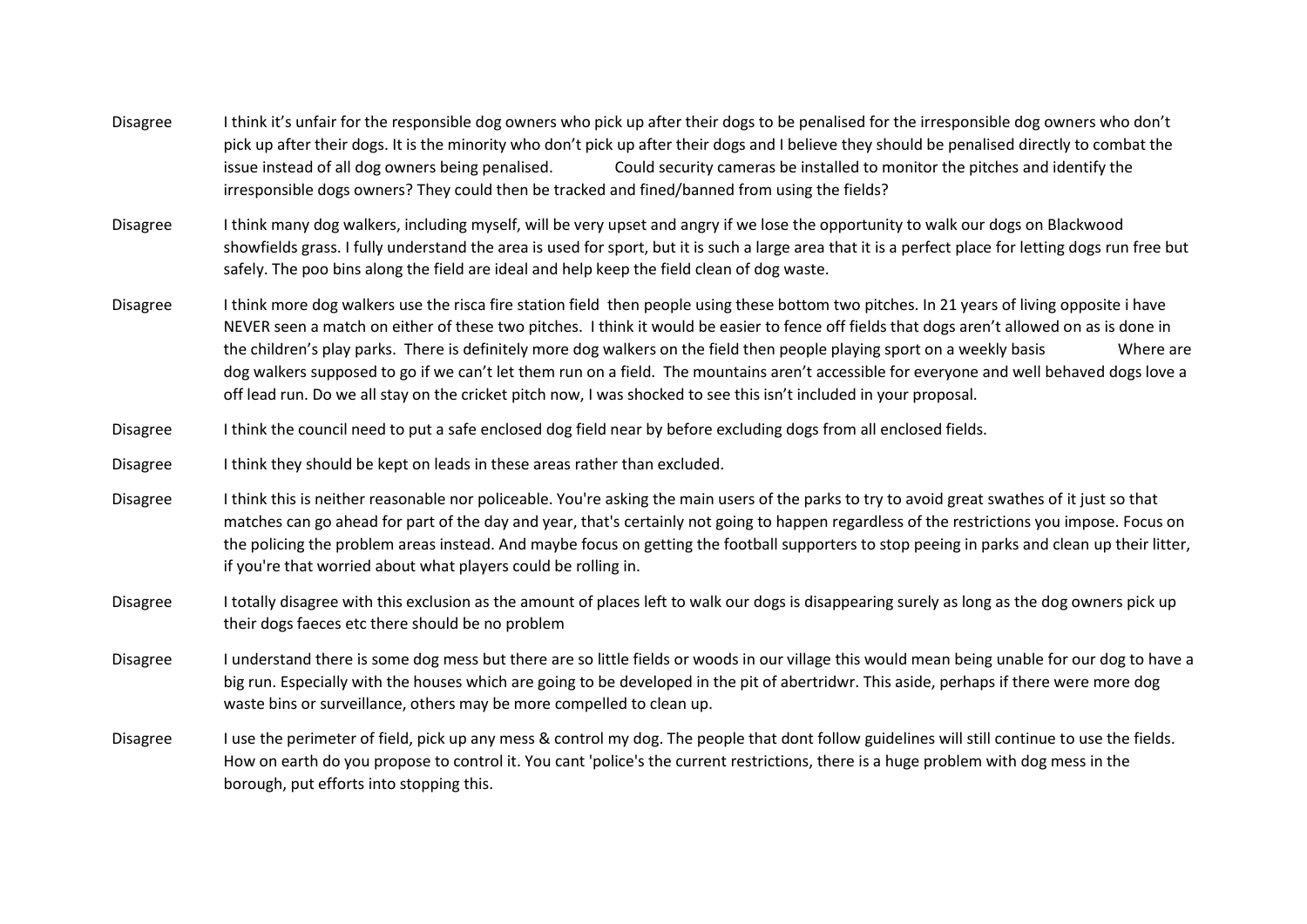- Disagree I walk my 9 month collie every morning & evening on libanus rugby pitch. Which is the only place I feel safe to let her off her lead. We road & mountain walk also but she only had a good "run" if I let her off on libanus pitch. It is 1 minute from home, being a flat pitch I can let her run & chase her ball, but also see anyone or other dogs approaching & put her on her lead if needed. The rugby pitch is big enough for her to exercise & contained enough for me to know were she is and she won't leave as a open mountain area would be. My dog will only foul in her garden, but if she did I would pick it up & I always carry bags. Over the months I have been using the pitch I have never seen dog mess on libanus field, but I have seen rubbish left from people using the area for exercise & socialising. Please also consider, there is foxes around this field which come out at night, these might also mess on the field. I welcome officers to search me for poo bags come & meet my dog she's very friendly and enjoys socialising on the rugby pitch, please don't take her favourite play time away from her, for some irresponsible dog owners that I have never came across on libanus rugby pitch. As a female dog Walker I feel safe on libanus rugby pitch as it's a flat closed off area which you can see people approaching.
- Disagree I walk my dog at bryn recreational ground regularly, lots of dogs go there and are able to socialise with each other. I have never seen dog mess on the fields. What should be banned is people hanging around on the field in the night, setting fires, riding motorbikes and leaving broken glass, all of which is more dangerous. I would be happy to keep my dog on lead at all times
- Disagree I walk my dog over the showfield in Cefn Fforest. I don't agree if this is one of the areas that will be impacted.
- Disagree I walk my dogs daily and take them to the local playing field when there isn't any organised football games taking place. I am a responsible dog owner and always pick up after my dog. It's unfair that the minority that are not responsible spoil it for the majority. I will be very upset if I am not able to visit the playing field because dogs are not permitted!
- Disagree I walk my dog's in Cefn Hengoed, the part of the park that is not used for sports has not been cut and there is always broken glass bottles in the long grass, I don't think as a responsible dog owner who always cleans up after their dog's should have to visit the vet for injuries my dog's have received from not being able to see the broken glass I also walk my dog's on the grounds behind Hengoed primary school but the brambles and nettles have not been cut and the path now is less than 2 feet wide, which makes it awkward as I am forever getting caught in the brambles and nettles
- Disagree I, as a responsible dog owner, have been exercising my dog in Bargoed playing fields for 11 years and always clean up after him. Given that the fields are regularly full of sheep in the summer which are regularly allowed to graze and foul in the field, with nothing being done by either council or farmers to prevent the sheep from wandering in there, it is totally hypocritical for the council to ban dogs from there. The amount of sheep dung that appears in that field on a regular basis is disgusting and the council should concentrate on working with the farmers to sort it. The sheep regularly roam around the streets and there is going to be a serious accident soon if it isn't sorted. Steps should be taken to sort out the amount of rubbish that is strewn across that field from school children and adults and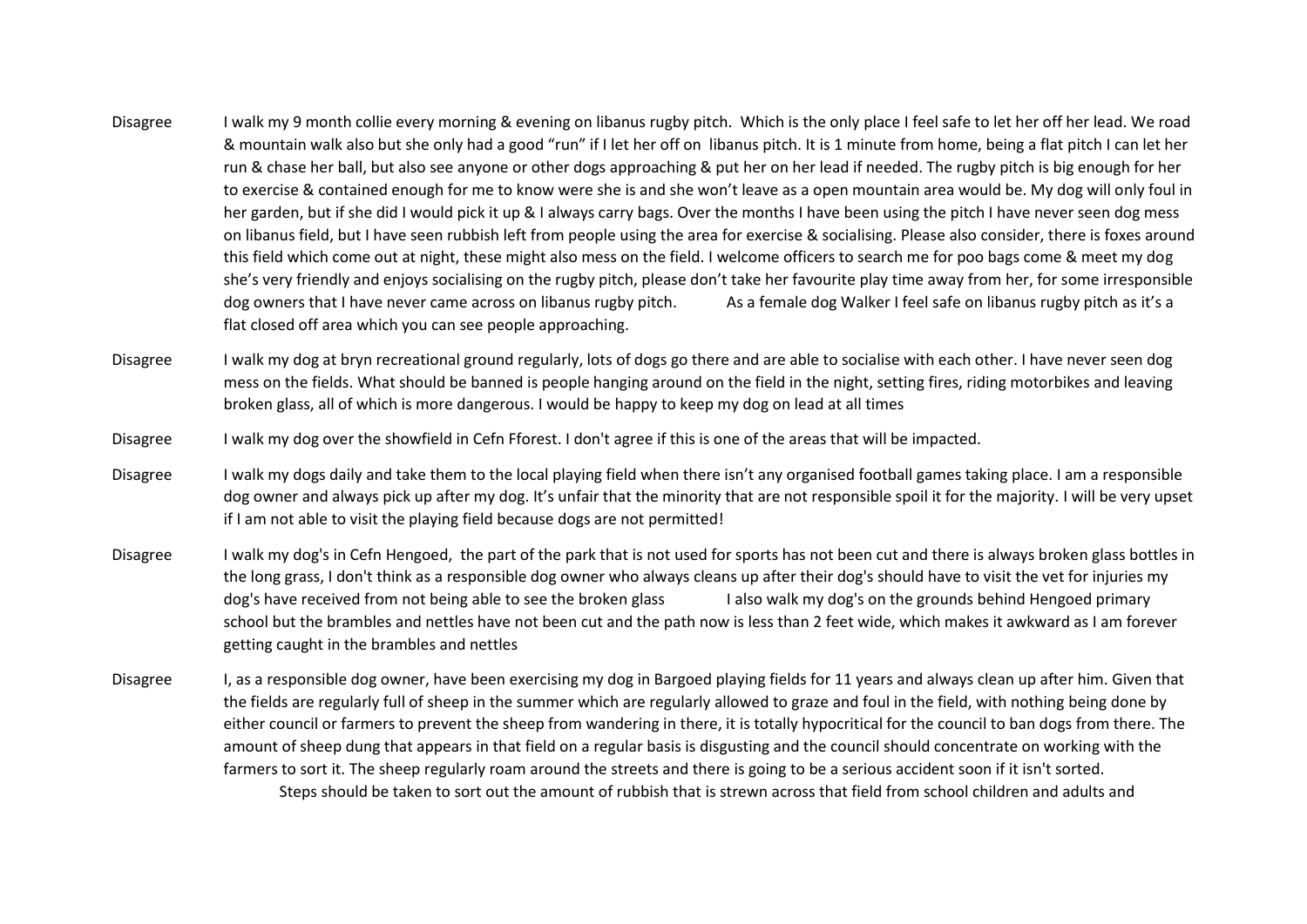children/parents of those who train in that field, especially plastic bottles. They are an eyesore and a major environmental issue. These people should be made to clear up their rubbish after them. Dog owners are fined if they don't clear up after their dogs, irresponsible and lazy school children and adults should be made to do the same with their rubbish.

Disagree I'm a responsible dog owner Maybe if you supplied more dog waste bins and rubbish bins at these venues maybe, just maybe some people would make a better effort

Disagree I'm a responsible dog Walker and always clean up after my dog. Why should the majority and their dogs be punished for a smaller minority. If access to these areas are taken away for dog walkers then where are our dogs supposed to have their time on walks! Maybe the council should install more dog waste bins and actually empty them and the existing bins more frequently!

Disagree If a dog is on a lead and if it does go to toilet and the owner picks it up what's the problem

Disagree If dogs are on a lead and faeces picked up, why is there an issue? We are responsible dog owners and plan our visits to dog friendly places. If my children go in the park, I wait outside with the dog.

Disagree If owners are required to pick up as per existing restrictions, there should be no need for this. Unnecessarily restrictive on dog owners

Disagree If so you are stopping them using public fields where else can they go?<br>If you have to prohibit access onto sports fields because you can't restrict where dogs go on said fields then you need to consider providing alternative safe spaces for dog owners. If sports fields are protected, do the same for the animals..

Disagree If the parks were more closely monitored and heavier fine given out, bad dog owners would pick up the mess left by their dogs. You are penalising good dog owners. I've seen more uses needles and drug paraphernalia left in Crosskeys Park and Fire Station pitch than dog poo!

Disagree If the pitches are not fenced off it would be impossible to stop a dog straying off a line designated on a map. If the pitches can be appropriately fenced off to dogs then it would be possible. ( in Machen the rugby pitch is protected the two other pitches could be equally)

Disagree If there is no one on a pitch there is no harm

Disagree If they are not in use by a sport teams, then the field should be freely useable for dog owners. It's not fair to allow them off field/on a lead in the field at all times, when the field will only be used by sport teams for less than 5 hours a week. I am a diabetic and need to do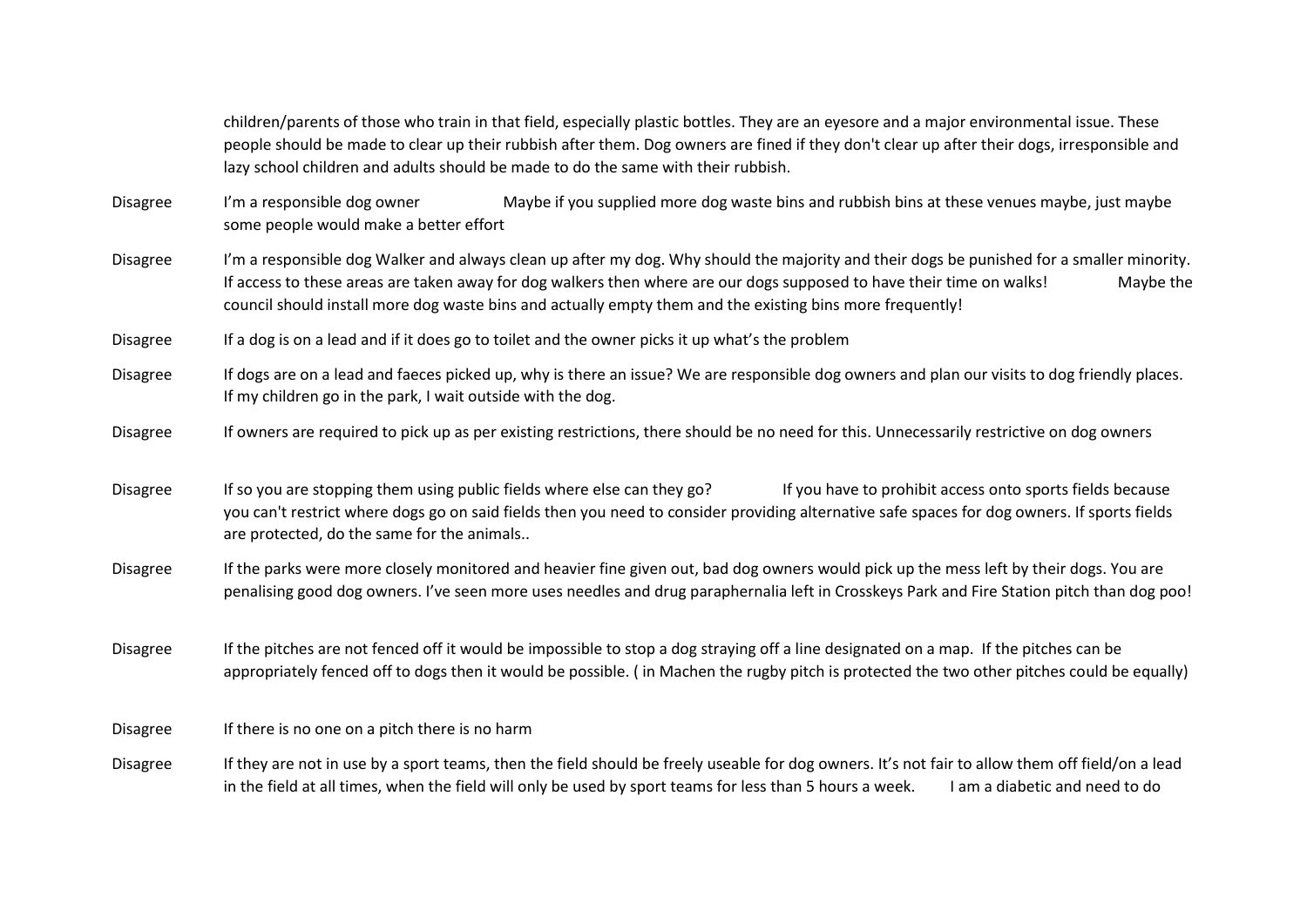walks/runs to keep my fitness up and sugars in control. I like to take my dog with me. Without the use of fields (that are multi use) for her to run, there's less area for me to go as well. Because we both need time to run and exercise, and a dog should not be on a lead always (if they're controlled). For the sake of my health/disability, and meant health to always have my dog companion with me, these changes may effect us. Amendments are definitely needed towards dog control. But the proposed ones are not good for the majority of owners who have well controlled and friendly dogs. It will diminish the areas that our dogs can run freely and get the most exercise they need. Amendments are needed but not this strict.

- Disagree If you are exercising a dog off lead it is extremely difficult to prevent them entering an area of open space that is not cordoned off. Many responsible dog owners will be penalised for their dog using a space they have always been able to use previously. All dogs shouldn't be restricted when it is only a few who do not pick up dog waste. Further in the park I'm Penyrheol, the rugby teams use the whole field and not just the marked areas so it makes no sense at all to restrict dogs from one small section of field.
- Disagree If you ban dogs where else can we take our dogs for a walk it's getting a bit of a joke with this council I definitely disagree with the council banding or dog owners from pictures just because of few bad owners
- Disagree If you implement the first proposal then the second proposal is not required This is just overkill again and unfair. My wife is disabled (Blue Badge) and how can she exercise her dog iff you keep removing the flat areas for this? Wardens - fine for not picking up.......
- Disagree If your allowed to walk a dog without a lead unless instructed to by the appropriate person ! How are u supposed to stop dogs from entering these forbidden areas ? The only way to police this more staff patrolling theses areas or fence the areas off ! Both being at gray expense to the tax payers !!! One suggestion could be more bins in these areas emptied on a more regular basis !! I know there is an issue with no obvious solution but please don't punish all dog owners for a small minority!
- Disagree If your team are giving pet owners new rules for mans best friend, then we should have designated areas where we can enjoy taking our dogs out Let us all enjoy our pets and dog owners are mainly responsible. Don't forget elderly people can only walk to a park to exercise their dogs where there is seating for them because of mobility issues Rubbish is more of a problem than dogs fouling. I see more rubbish than dogs mess lying around
- Disagree If your walking in a,park that has pitches There are instances when you may have to cross Over the area. I am a senior citizen with disabilities.. sometimes you Do cross over areas
- Disagree I'm a 73 year old female I walk my dog frequently on the showfield cefn fforest I'm a responsible dog owner always have poo bags at the ready it's the only place I feel safe walking my dog I meet a lot of like minded dog walkers who feel the same by banning dogs from the field is upsetting and takes away my rights as a council tax payer .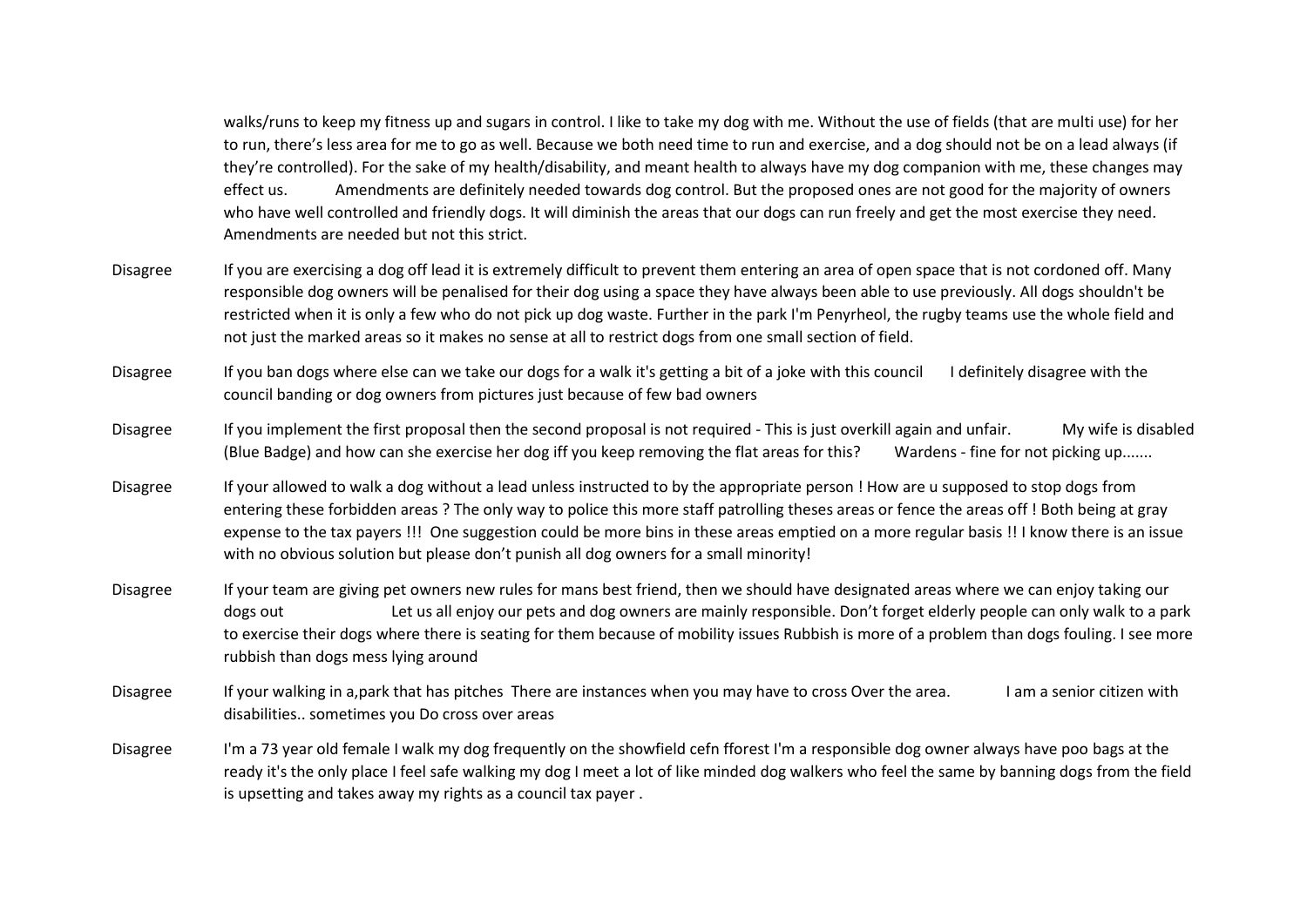- Disagree I'm a responsible dog owner and only use the playing fields when they're empty and pick up after my dog straight away. Don't tar us all with the Same brush. I'm also a parent to 2 small children who use the showfield regularly. You're punishing the majority for the minority here
- Disagree Impracticable and not enforceable, responsible dog owners clear up after their pets, by all all means tackle those problem owners who are breaking the existing restrictions before you create more rules. And perhaps cleaning up broken glass might be a priority, or the litter and bottles left by drinkers. I could go on.
- Disagree In many cases parks are the only green space that we have to walk and exercise our dogs. Why demonise the dog owning population , when a far greater amount of damage is being caused by gangs of people having parties in our parks and not taking away their rubbish. This proposal will take away the public spaces away from a section of the public. It is wrong.
- Disagree In order to give my dog exercise the use of open space is needed. The problem of irresponsible owners needs to be addressed as all this will do is move the problem to the streets . Also pets will not get the exercise needed , you can't chase a ball on the pavement. Also there are no public alternative safe spaces for pets to exercise It will put more strain on life as having to drive to locations to walk a dog think on the spot fines for irresponsible owners who are not prepared or do not listen to officials. Or provide local facilities such as more open green spaces to walk pets in the community
- Disagree In particular reference to the Llanbradach park the park was bequeathed in perpetuity to the people of Llanbradach not just the footballers. The lower football pitch was part of the original park as was the Eastern goal area of the upper football pitch.
- Disagree Irresponsible dog owners who do not follow the existing restrictions are likely not to follow further restrictive measures placed upon the dog owning community. What will happen is that responsible dog owners will be punished (together with their dogs). In my local area, by taking away the area of the council owned sports pitch will make the area too small to give our dog a sufficient space to run safely & only increases the volume of dogs & people in smaller spaces.
- Disagree It does not go far enough. This will be interpreted as permissory in respect of the unmarked sports/playing fields. n/a Requiring dog owners to put their dogs on a lead when directed to do so by an authorised officer on any public land where the dog is considered to be out of control or causing harm or distress to prevent a nuisance. This does not go far enough. Dogs should be on leads at all times. Problems are unlikely to arise when "an authorised officer" is present. The difficulties arise mostly on public footpaths and land where walkers are permitted e.g. Machen Mountain, and land of NRW. i am a keen walker but am regularly confronted by dogs running well ahead of their owners without leads who approach, sometimes jump up, and can be intimidating thus causing distress and nuisance. The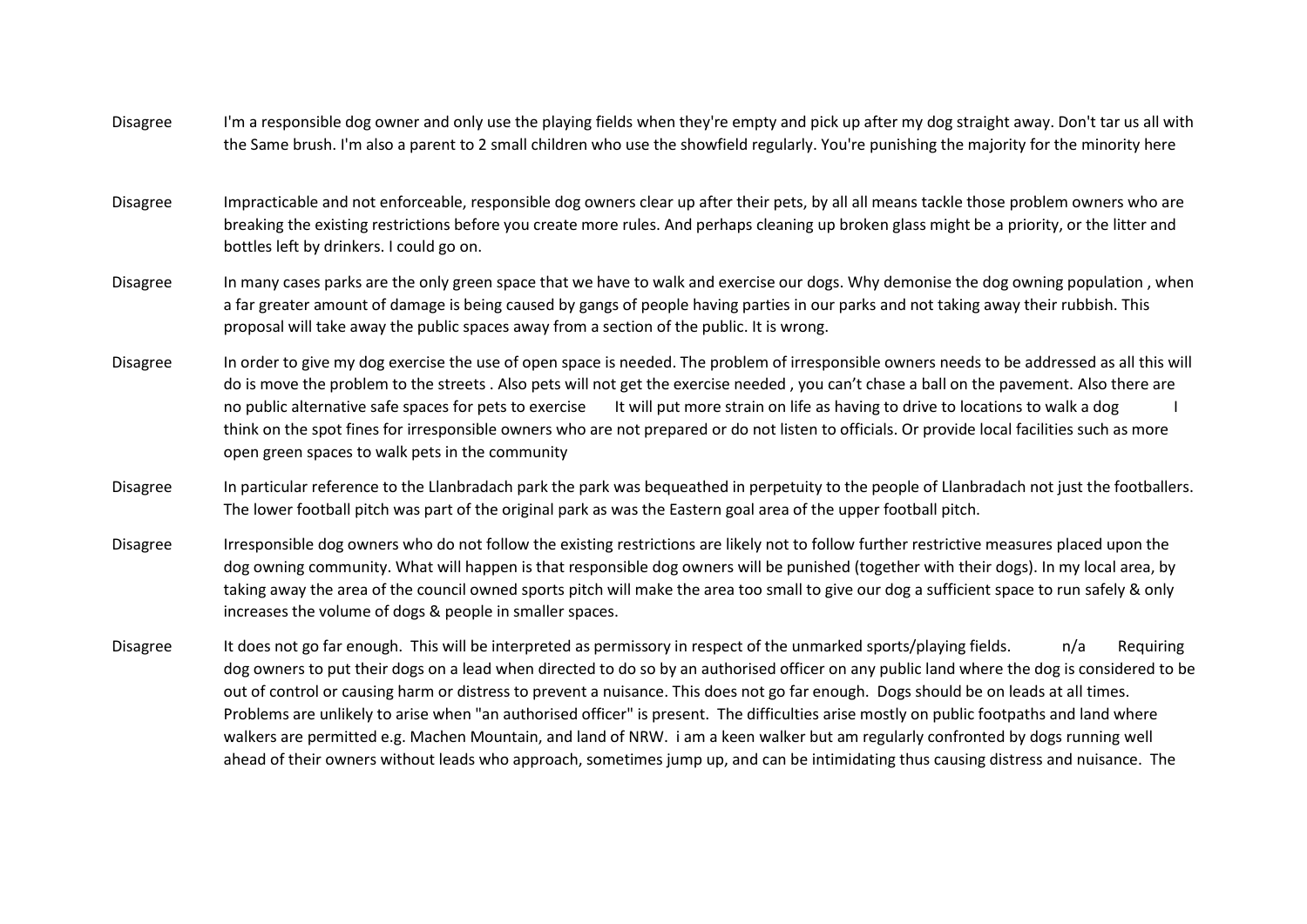dogs do not come when called, and the owners are often unsympathetic to the distress caused. if they do apologise, whilst appreciated, the damage is already done.

- Disagree It fair for my son and for my dog where they play together daily Yes it will affect me because my son have meltdown very day because it part of routine by taken the dog for a walk More dogs bins and better fence around kids play a area Because son climb steps onto main road
- Disagree It is not clear as to whether the exclusion applies to entire parks in which there are marked pitches. Public parks are there for all to enjoy, including dog owners. While I make every effort to ensure my dog is taken around marked pitches and I agree with the principle, the wording is problematic. It is not always possible for owners to "not permit their not to enter marked pitches", dogs do not understand that they shouldn't cross white lines. Less restrictive measure have not been trialed, such as signage asking dog owners to avoid taking their dogs onto marked pitches. The current PSPO is not properly enforced. There is frequently uncleared dog faeces left in public places. More effort should be put into enforcing the current measure before adding further amendments. Monies raised from fines resulting from enforcing the existing measures should be put into employing authorised officers to patrol public places to ensure the current PSPO is enforced.
- Disagree It is not only beneficial for well behaved dogs to be able to run freely in these fields but beneficial for owners too especially during this pandemic where people's mental well being is very important
- Disagree It is totally unfair to penalise us responsible dog owners for the irresponsible dog owners. When picking up after our dogs we also pick up poo that's not from our dogs. We go above & beyond but could end up being banned. Why have we been bothered. We might as well join in and just leave it. Why can't you employ a person to monitor the areas and issue fixed penalties on the spot. Yes ok you would need many employees but you would be helping employment too. The only thing you're doing is shifting the problem as the irresponsible will continue. You need something to tackle those specifically. On the spot fines. Use a microchip scanner to identify the dog & its owner (all on the microchip database). If you park illegally your car registration is used to issue a ticket. The same could be adapted for dog fouling. On the spot fines. Use a microchip scanner to identify the dog & its owner (all on the microchip database). If you park illegally your

car registration is used to issue a ticket. The same could be adapted for dog fouling.

Disagree It is unfair to make people travel far distances just to take their dogs for a walk, sometimes they only have ten minutes in the day to take their dogs out if it has been a busy day and the local field could be a great choice for them to allow their jobs to run around and have some fresh air.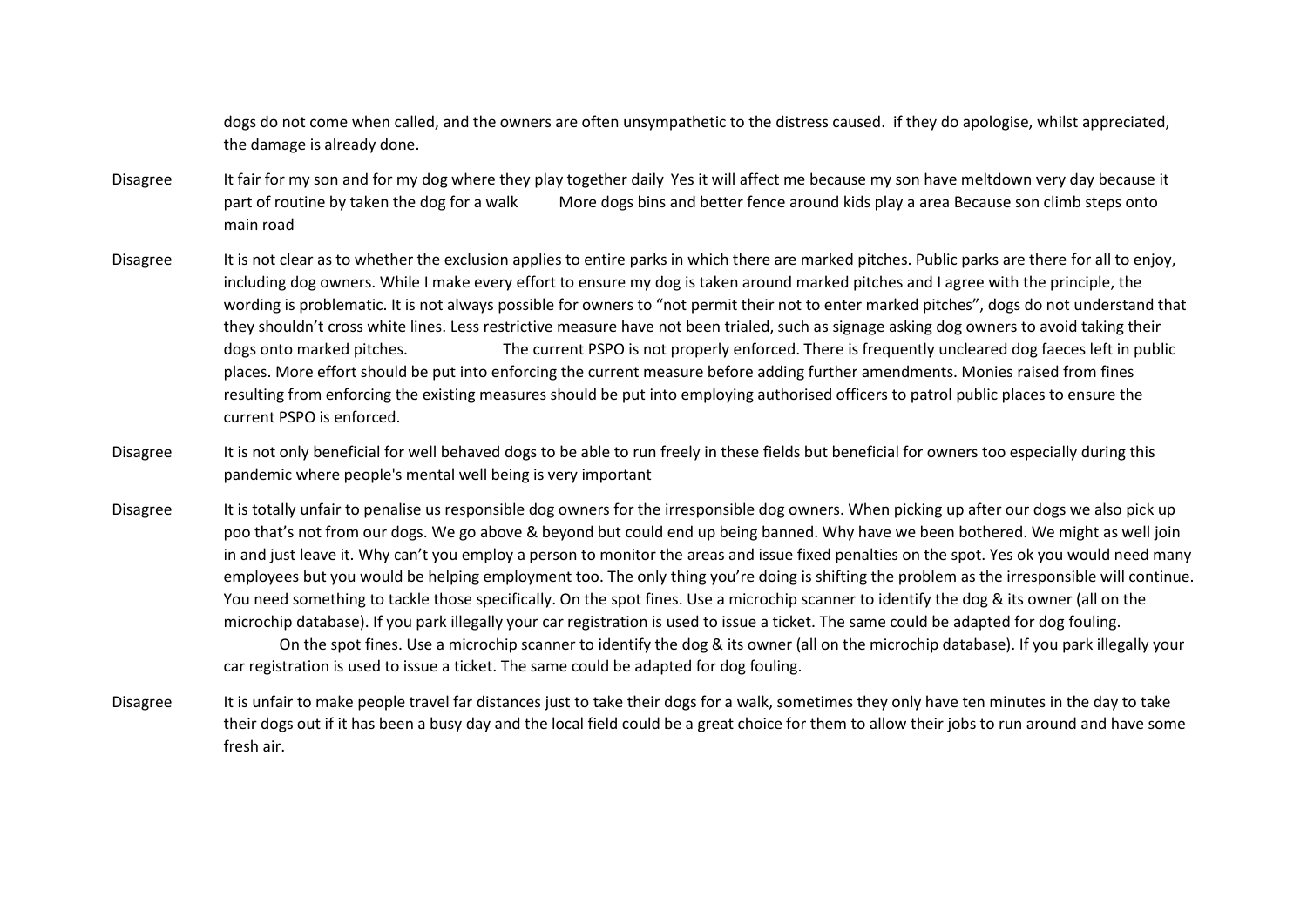- Disagree It needs to be all animals including police horsesGuide dogs Please don't expect us to clean up after our digs when you can't be bothered to empty the bins
- Disagree It seems that some areas may have more problems than others. Where is the data to show that there is a particular problem in my postcode area. I have read many accounts of how toxocariasis is contracted, there are variables in research which indicate that it can come from cats, fixes as well as dogs. How many cases of this have been reported in the Caerphilly County area. How many many complaints have the council received around this in comparison to complaints in the same area for anti social behaviour. I feel that this proposal will discriminate against me due to age as a person over the age of sixty who exercises with my well behaved dog in an area in close proximity to my home. Many local authorities are introducing blanket orders which are restricting dogs from enjoying public spaces or requiring them to be kept on a lead. Such bans are ineffective and are often ignored by those causing the problem. It is then responsible owners and the wider community left with the burden that the restrictions bring. These include, but are not limited to: Possible health and welfare implications for dogs not getting enough off-lead exercise Dogs lacking social interactions with other dogs, leading to possible behavioural problems People lacking social interactions with other people, possibly affecting social well-being Responsible dog owners being given a bad name Impact to local dog friendly businesses – dog walkers are one of the most common users of open spaces I support people being fined if they do not pick up dog feaces however I do not support a blanket ban on walking dogs on council playing fields.

Disagree It will limit the available space to let dogs exercise Also it will not stop irresponsible owners still leaving mess as now

Disagree It will significantly limit the number of areas where people can walk their dogs. Particularly young people and women who want to stay in open spaces when letting their dogs have some freedom. The lazy minority who don't clean up their dogs mess shouldn't spoil it for responsible dogs owners. Gender. Many areas where you can let your dog run safely are secluded snd unsafe.

Disagree It would be a limitation in the use of public space. Particularly for elderly or disabled that don't have the chance to walk their dog in the countryside. The general public has the right to use parks and marked pitches are public spaces and should be accessible to everyone.

Disagree It's an unfair blanket ban on those that are sensible and responsible with their dog in such areas.

Disagree It's law to exercise your dog and socialise it on a daily basis Most of the marked areas do not use all of the pitches that are marked It will exclude people using the areas when majority of tge pitches are never used Most of the fields are flat and are areas that disabled and elderly use tge council discriminating once againAge disability You will exclude people from walking and exercising 7 days of tge week for 1 training day and 1 match a week Most of the pitches are surplus and never used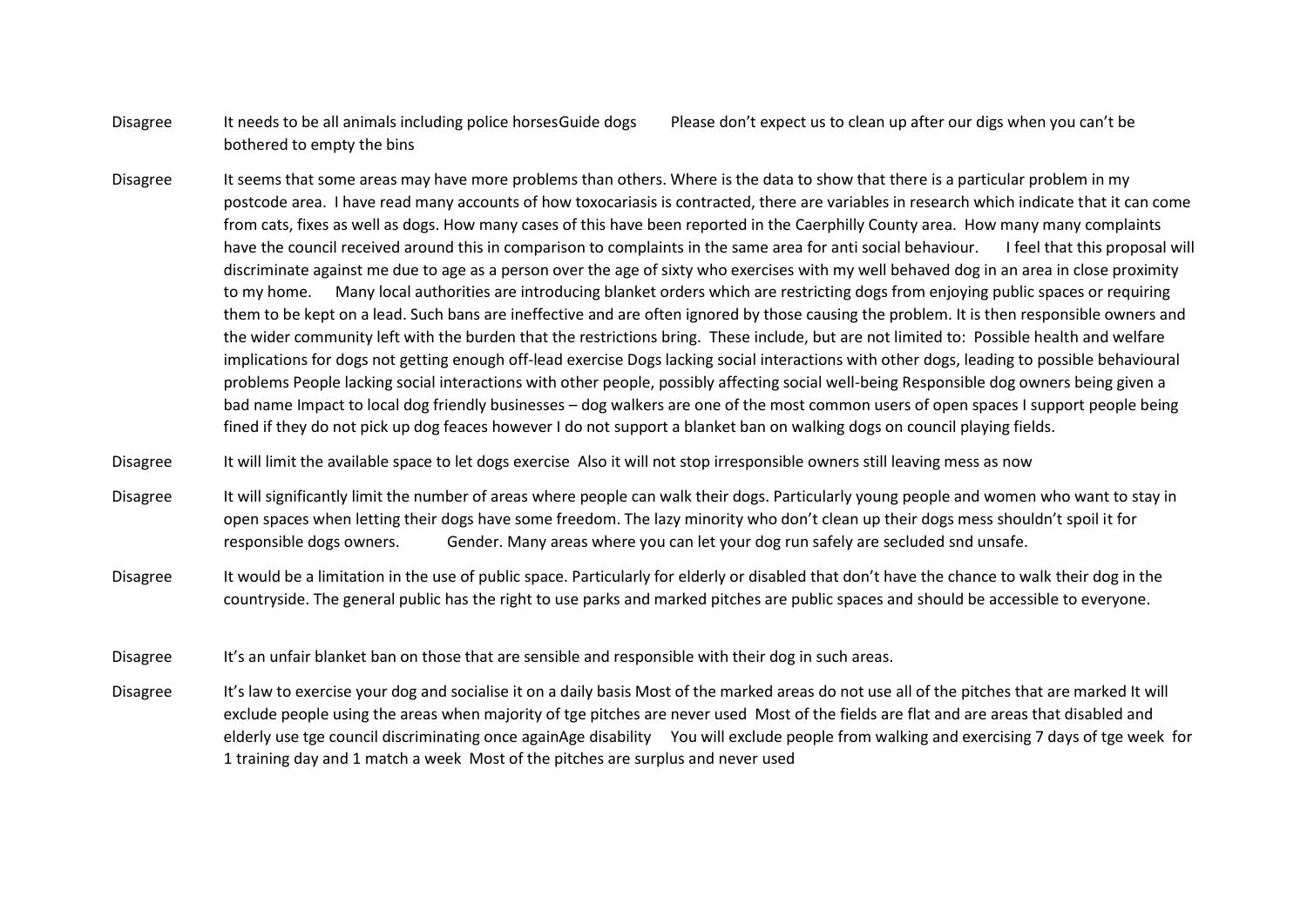- Disagree It's not the dogs that are breaking the law it's their owners and it's unfair to penalise us responsible dog owners who pick up after our dogs and keep them safe.
- Disagree It's not the dogs, it's the owners responsibility. If every dog is kept on a lead the owner will be able to watch carefully where it goes to the toilet. I disagree dogs should be kept off fields but I do agree dogs should be kept on leads in all open public spaces where children are present. May times I have walked my dog and found dogs off lead running free with owners unaware of what their dog is doing. It wasn't so long ago my dog ended up in the emergency vets due to a very nasty cut to his paw due to smashed glass in the fields left behind after a Friday night. I remember a time you would be worried you would get caught not picking up after your dog incase you get a fine. It's time we had park wardens and dog wardens back, enforcing the law, ensuring dogs are kept in leads. Although it states keep you dogs on a lead in a park it isn't very often people abide by this. If public service people were present in and around parks it would stop owners leaving behind dog mess and also reduce the anti social behaviour in some of the young people using the parks in the evenings and weekends.
- Disagree It's unfair to restrict the use of these public areas to certain people. There is very little safe clean fields available in Caerphilly where you can take your dogs for exercise so unless you plan to provide more spaces where people can do so this is an unfair restriction to introduce. The welfare of animals and pets also needs to be taken into account. In my local playing pitch there is never an issue with faeces but there is always litter left after sporting games have taken place or from children and teenagers. Littering is a much bigger issue, there has even been many dogs that have been injured because of broken glass on the streets and in fields or sick from eating rubbish off the floor. This does not affect me as an individual but this will have a impact on those that are elderly or disabled that have dogs. For many of these people that are not able to access to other places to exercise their dogs because they are too far away, do not have suitable access and paths or require a car to get too.A better solution would be to provide alternative locations and fields intended for dog walks so people don't have to go to sporting parks or make sure there are plenty of dog bins that are emptied regularly.
- Disagree it's not clear if you are suggesting the actual markd area or including the whole field i.e. the showfield in blackwood. Are you proposing to ban dogs from the whole field? I find this as dog owner and a grandmother of young children extremely unfair. The whole family enjoy the interaction with our dog and I feel that the majority are being penalised for the minority. I would quite happily and do keep my dog off the playing pitches and immediate surrounding area but to ban dogs from the whole field is unreasonable. Isn't it time the enforcement officers were more visable and actually challenge dog owners to produce evidence of bags and to issue fines to those not adhering to the current restrictions ? not me personally but people of limited vision and mobility will be affected by increased restricitions
- Disagree It's the small minority of vocal anti dog brigade lobbying for this change, and it's a small minority of anti social dog owners who don't pick up after their dogs anyway, and would ignore the rules regardless. The anti dog brigade clearly haven't thought this through, and believe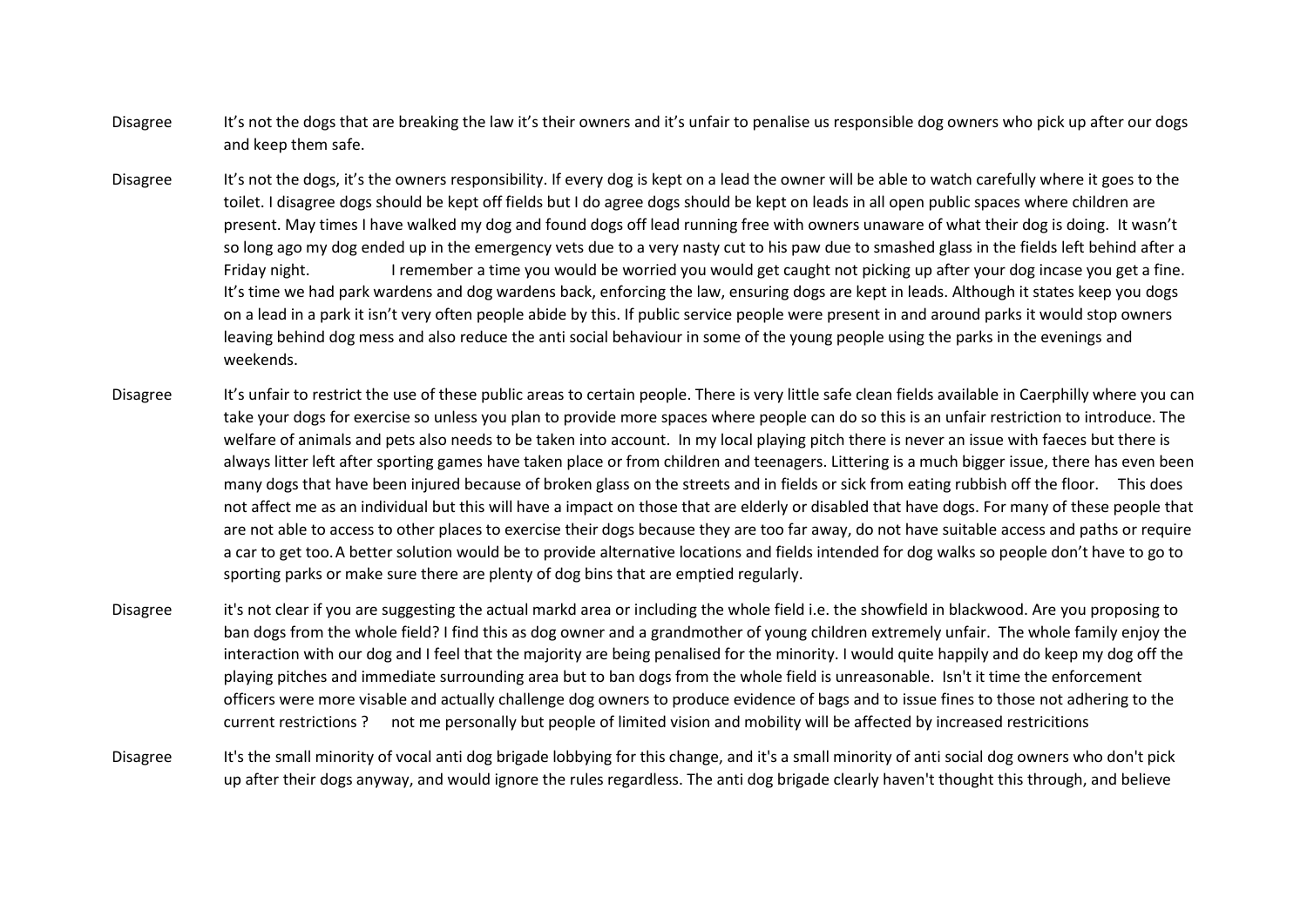that just because there's a rule in place that everyone will follow it. Realistically, they won't and the responsible dog owners (and dogs) would suffer as a result.N/A

- Disagree It's unfair on dogs and dog owners who clean up after their dogs. All dogs and owners are being punished due to the minority not cleaning up after them. Dogs need off lead exercise, where do you suggest they go instead? You could amend it to allow exercise during the months when pitches are not being used rather than having a blanket ban
- Disagree Just a few owner are guilty. The efforts of policing the proposed policy would be better used to catch offenders. Dog social contact with other dogs would be harme Owners would no longer be able to train or play with dogs if dogs are kept on a lead. The often quoted limited resources will be better to employed on more serious issues such as fly tipping.
- Disagree Lack of open spaces to walk dogs and how do you stop dogs from going on parts of the field
	- Disagree Lack of reasonable public space for dog owners to walk their dogs. Why don't you increase fines for owners not picking up the dog mess and use this to fund more officers? The order seems to disregard responsible owners because of irresponsible ones. Come down harder with large fines for irresponsible owner. This order is like saying we are closing all public spaces to the public because of the litter that is dropped by a few!! This obviously does not make sense.
- Disagree Limiting dog walking areas when there aren't many to begin with
- Disagree Lived in the area all my life. Why now is it a problem? Have dogs and owners changed. Are small minded councils looking for a solution to a problem that doesn't exist!!! Lived in the area all my life. Why now is it a problem? Have dogs and owners changed. Are small minded councils looking for a solution to a problem that doesn't exist!!! Lived in the area all my life. Why now is it a problem? Have dogs and owners changed. Are small minded councils looking for a solution to a problem that doesn't exist!!!
- Disagree Living in Ystrad Mynach town centre gives limited opportunities for my dog to have a free run, which high activity dogs require. I cannot see why they need to be banned from playing fields, as long as owners carefully pick it up. As in so many situations, the main problem to me seems to be lack of enforcement, and unfortunately some irresponsible dog owners take advantage of this. I currently have a car, so can drive elsewhere for free space, but that means using a car for a trip which doesn't really seem necessary. Also, not everyone has a car. As an older person, I feel the necessity to travel further afield for free space for my dog will affect me differently. Also, for many older people, a dog is their main companion. None
- Disagree Local Elderly residents who own dogs may have a short walk the the Bryn playing fields and may not have access to a vehicle. I see many of them walking their dogs locally and use the Bryn playing field. The field is empty early mornings. More signs could be put up to encourage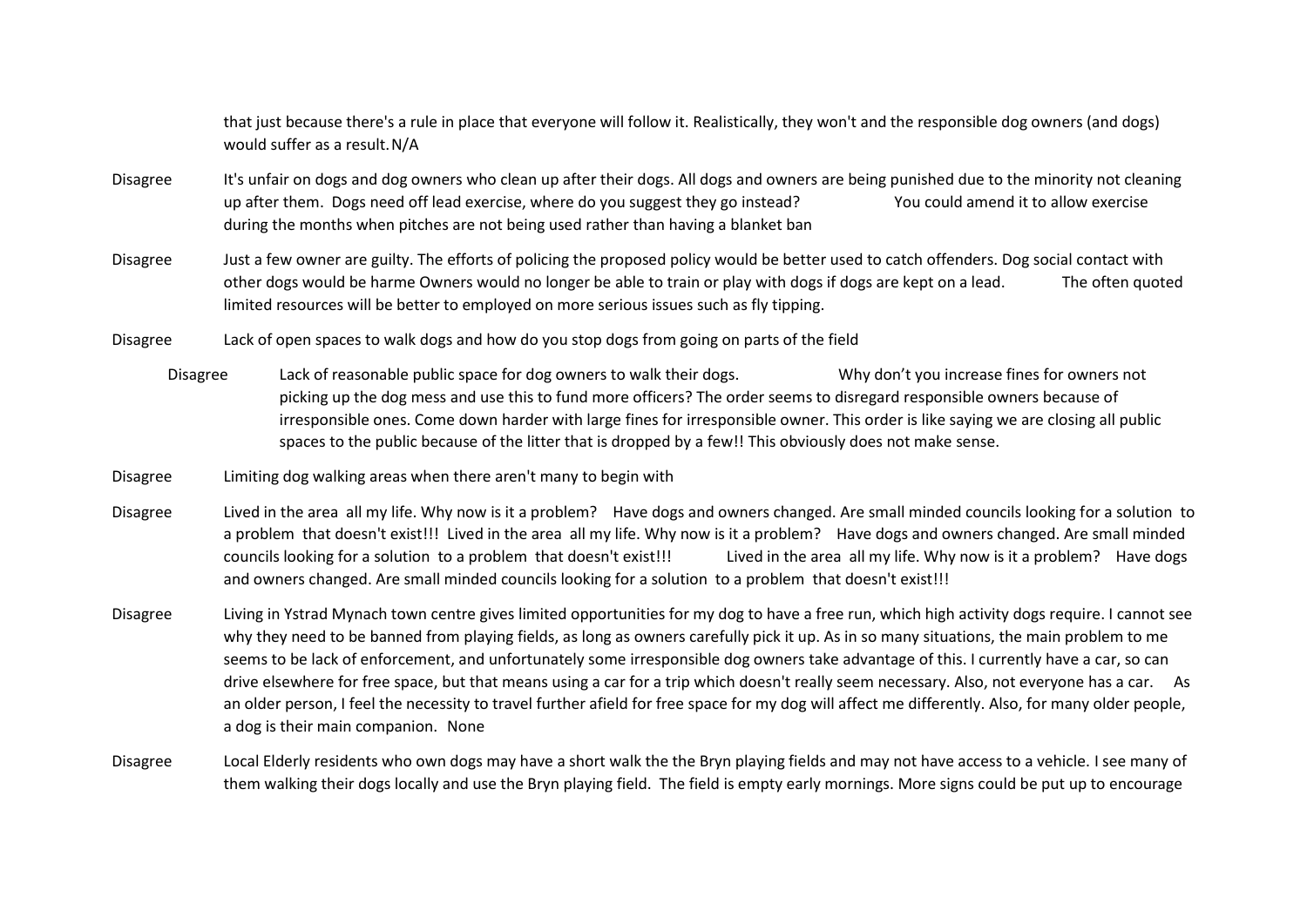dog owners to pick up the mess. More needs to be done about the litter/glass that appears after most evenings. The pitch's were being used earlier this week. I walked around the edge with my dog on a lead. I cleaned up after my dog. I didn't bother anyone? Is there an issue with this? Not me personally but others who live with a disability, yes Individuals ride quad bikes on the Bryn playing fields what can be done to tackle this issue please? Could more barriers be put up?

- Disagree Machen recreational grounds are an excellent area for exercising our dog. Whilst we totally agree with the existing restrictions, as responsible dog owners, we feel the additional restrictions are somewhat excessive and would result in our dog being kept on a lead throughout his exercise periods. Increase the penalties for dog owners who do not collect their dog faeces
- Disagree Maesycwmmer playing fields are not used for sports, the fields are mainly used by dog owners to walk to their pets. The farmer who owns the fields behind doesn't like anyone using them and complains all the time due to his animals and so us pet owners will have no feilds to walk
- Disagree Majority of dog owners like myself are responsible, pick up after their dogs, keep them on a lead, very rarely I let my dog have a run around off lead now because some owners leave their dog off regardless of how they are with other dogs. It's not the dogs that are the problem there its the youngsters, smashing glass, leaving their rubbish, ive even heard the drug users have been pushing used needles in to the ground, not in these areas but all around Rhymney. I have 2 young children I don't feel safe enough to let them play anywhere other than our own garden. Cameras and more patrolling needs to be done.
- Disagree make it a requirement to only walk dogs on a lead around the perimeter of playing pitches since some people do not have alternatives on their doorstep
- Disagree Many of the sites identified in your document are existing multiuse and not specifically designated or enclosed pitches. Looking at the sites local to me as a guide, should this additional addendum be passed, I would have no where to enable my dogs to run off the leash. Dogs need exercise as much as people and dog walking is one of the best forms of mental and physical activity, especially during covid. Many of the pitches are only utilised for a handful of days throughout a period of the year and there are alternative 3G facilities availble for clubs, whereas dog walking is all year round. Please rethink this strategy as it will impact on so many. In addition, perhaps consider providing funding for fenced secured areas throughout the Borough for dogs to be let off. This may result in an increase in carbon footprint as dog owners would have to drive to these locations but with increasing housing developments and investment in sporting provision, don't forget us dog walkers. Consider dog only parks within the Borough. Reconfigure existing pitches in multiuse areas to fence them off so the remaining area (not just fringes that a dog won't stick to) can be used. Perhaps tackle the litter issue in the parks which is more of a health risk?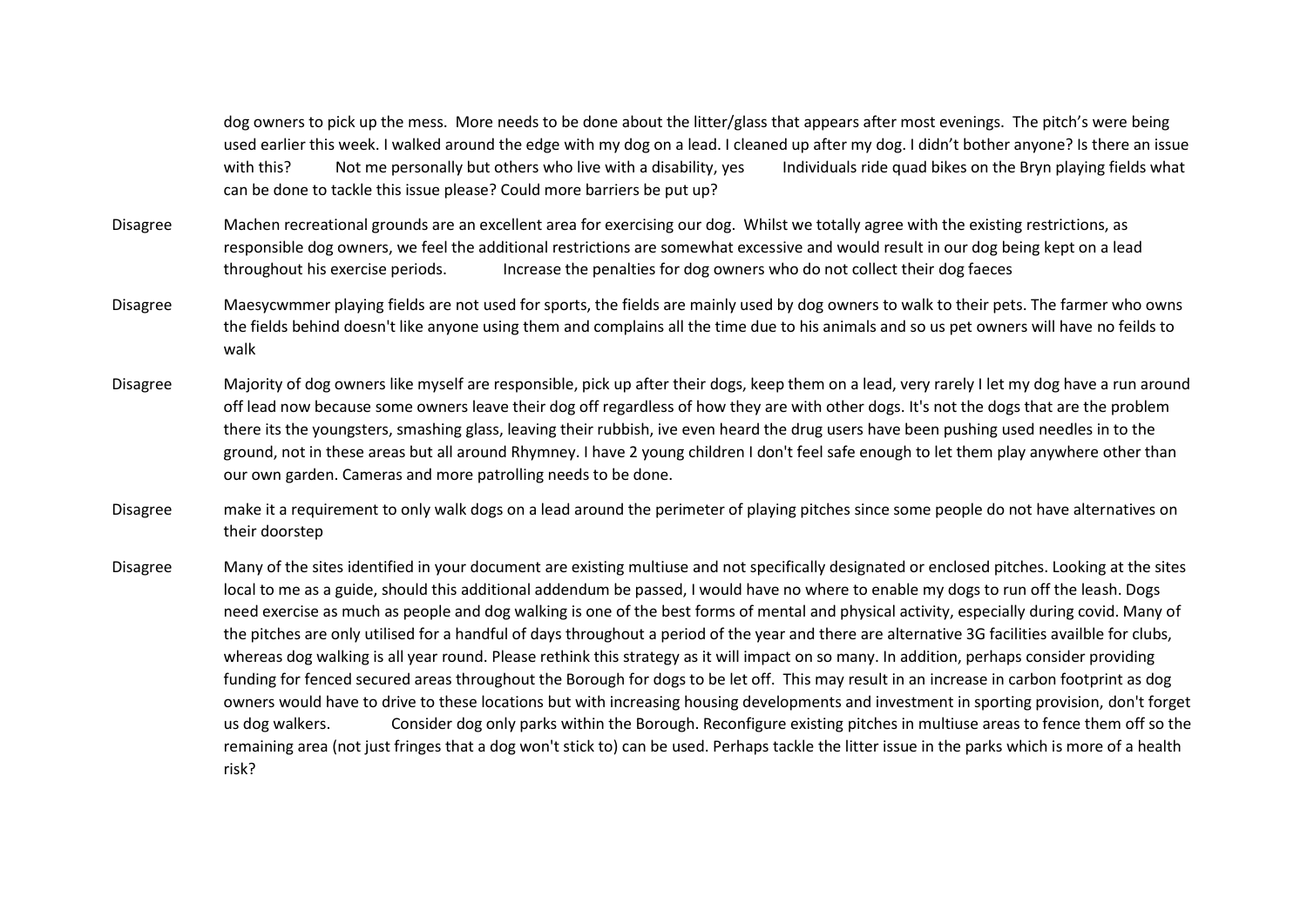- Disagree Marked sports pitches take up a large amount of space in our Parks and areas, many people walk their dogs around sports pitches Such as Newbridge canal fields, bars fields in risca and feeder row park In Cwmcarn.
- Disagree Minority of dog owners being irresponsible. Limiting spaces to safely walk dog as female makes me feel much more vulnerable as will have to find alternative places to walk. Gender/age - as above. Alternative routes will therefore involve forest/woods and do not feel safe to walk here alone, particularly in early morning/late evening. Fine those who clearly do not currently abide by PSPO - litter is also a much bigger issue but nothing done about it, particularly after sporting fixtures.
- Disagree More people use the Showfield for walking their dogs than for sport purposes. I am a responsible dog owner and always pick up his faeces and I always carry spare bags. Why should the minority of careless dog owners spoil it for the majority? There are not enough bins at the showfield and they are always over flowing. If this were to be implemented, where does the council suggest local people walk their dogs?
- Disagree Most council owned fields are used for sports like rugby and football. Families bring along their dogs to the games, this would not be fairs. And when the sports games ain't in play, many families use the fields as picnic spots to enjoy a summers day, which they would not be able to do if you put this restriction in place.
- Disagree Most dog owners are responsible and clean up after their dogs and keep them on leads. It disappoints me that everyone is being punished for the sake of the minority. I have lived here all my life, why shouldn't my family (dog included) and I have the same access to fields and green areas as anyone else? I walk through the field in Woodfieldside every day and by far i see more litter, broken bottles, cans, cigarette butts etc left from youths using the field than I see of animal waste. Why should dogs and their owners be restricted to roads and residential areas? Most of us play by the rules. Police the existing powers more effectively.
- Disagree Most of what is being proposed is already in place excluding all dogs from the proposed areas is because of gge minority of dog owners who are not adhering to the rules already in place but it seems the council are willing to allow off road vehicles in these areas and also allow litter like glass and fire to be started in these areas. I don't believe these are done by the dogs but again it is the responsible dog owners and their dogs who are penalised An area dedicated to allow dogs to be allowed to run off lead where no glass is allowdd
- Disagree Most sports pitches are not fenced in so this effectively prevents dog owners from letting a dog off its lead in the adjoining land as no dog will stop at an invisible boundary. Any sports pitches should be fenced off (not just a railing) to allow adjacent land to be used.
- Disagree My dog is a border collie not a working dog to entertain such a dog requires a field to tire her out I leave the fields in better condition than they are left in why should I be punished for the few when the many are doing the right thing Parking attendants should be out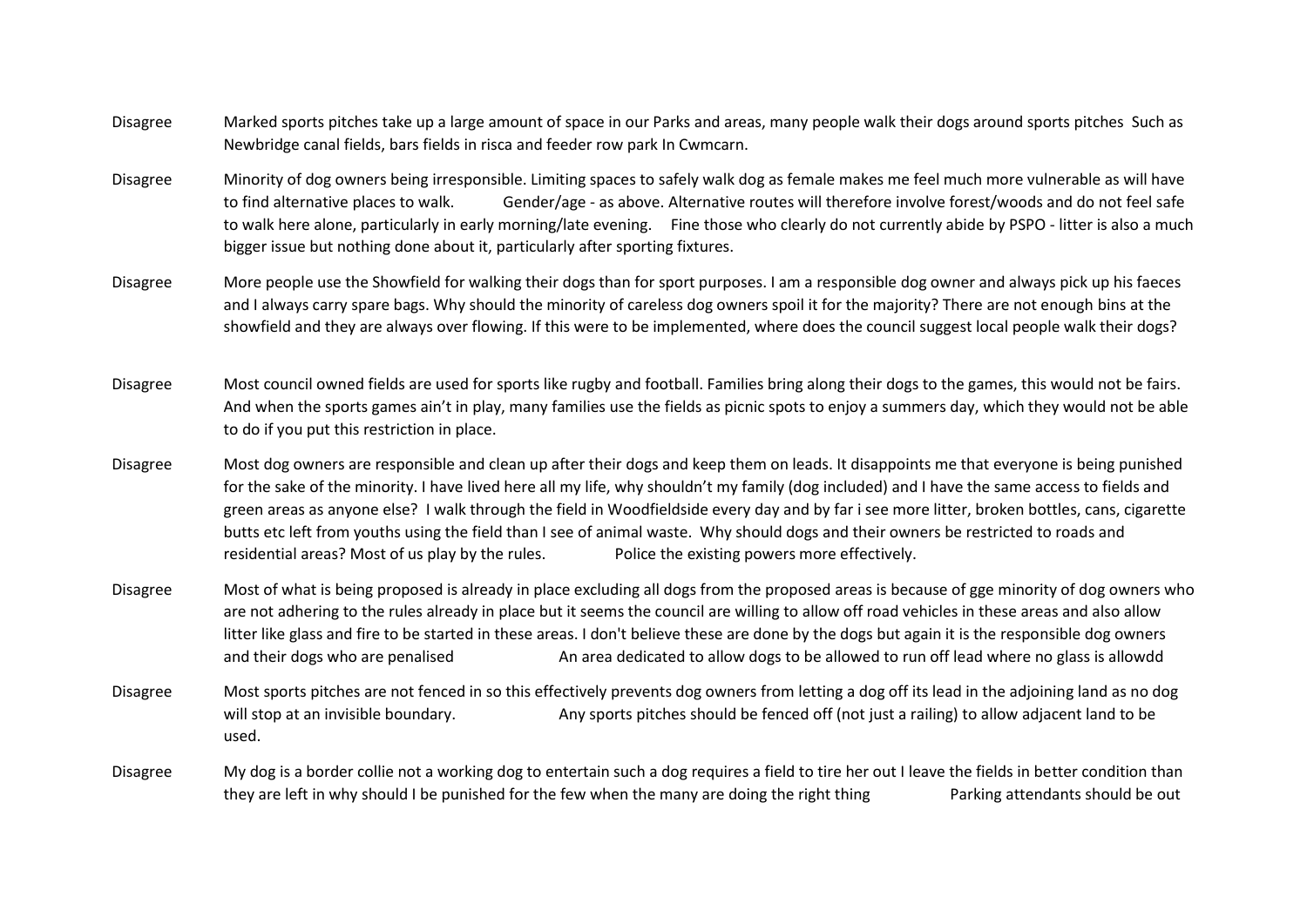making fines also notifying the council the bins are full or utilise them to clear the bins kids throw the poo bags down the wooded areas aswel you can't blame dog owners for all the issues the maintainace of most council run areas is getting shocking as it is glass in areas stuff getting dumped which need more addressing than this

Disagree My dog is a well behaved dog and I follow the rules why should we not be able to enjoy these spaces

Disagree My dog loves to run on the field

Disagree My dog walks off the lead and meets his friends in such places where there is plenty of open space for them to play. If we were banned from there we'd have nowhere to socialise him, and dogs need socialisation as much as we do. More strict enforcement of existing restrictions. I have never seen nor been approached by an authorised officer.

Disagree My reasons same as above. The selfish irresponsible dig owners will not stop it and no body to police it leaving us responsible dog owners only following the rules and depraving our dogs of a good run off the lead If dogs not allowed on fields people will be walking dogs on pavements with the same selfish irresponsible dog owners letting their dogs foul the pavements so still the problem will be there

Disagree N/A N/A N/A

Disagree No alternative local facilities available You could give us a bit of a walk way in waunfawr second ground near the fire station field please!

Disagree No alternatives are offered.

Disagree No as a previous responsible dog owner, a dog needs exercise and while I agree about mess a dog does not know a football layout. Games are played few time or week. So unfair on responsible dog owners to have to avoid these areas on non match days. However I do agree that all mess should be cleaned up. This goes with the lack of cleanliness of out parks lately. We have cleansing only once per week. So while you are trying to prevent dogs on these areas maybe look at your own cleaning of these areas. Bins are usually over flowing. Litter is dropped and blown everywhere in parks. I see kids/adult just dropping litter that lies in these areas until next cleaning day upto 1 week. We used to have parks cleaned daily Yes disability Our parks are recreational purposes for all. You are trying to enforce a new policy. Which I agree with dog not fouling i=on these areas. How about the actual teams clean up their mess after their games. Our parks are quite often littered after sports practice and games. I disagree with the new proposal on the basis that our ares are for all public to use and should not be restricted. We need more enforcement from CCBC to conrtrol this dog fouling issue not stopping responsible dog owners from using our area. who often have children with them.

Disagree No fields for dogs No just dogs make mess Provide area for dogs to run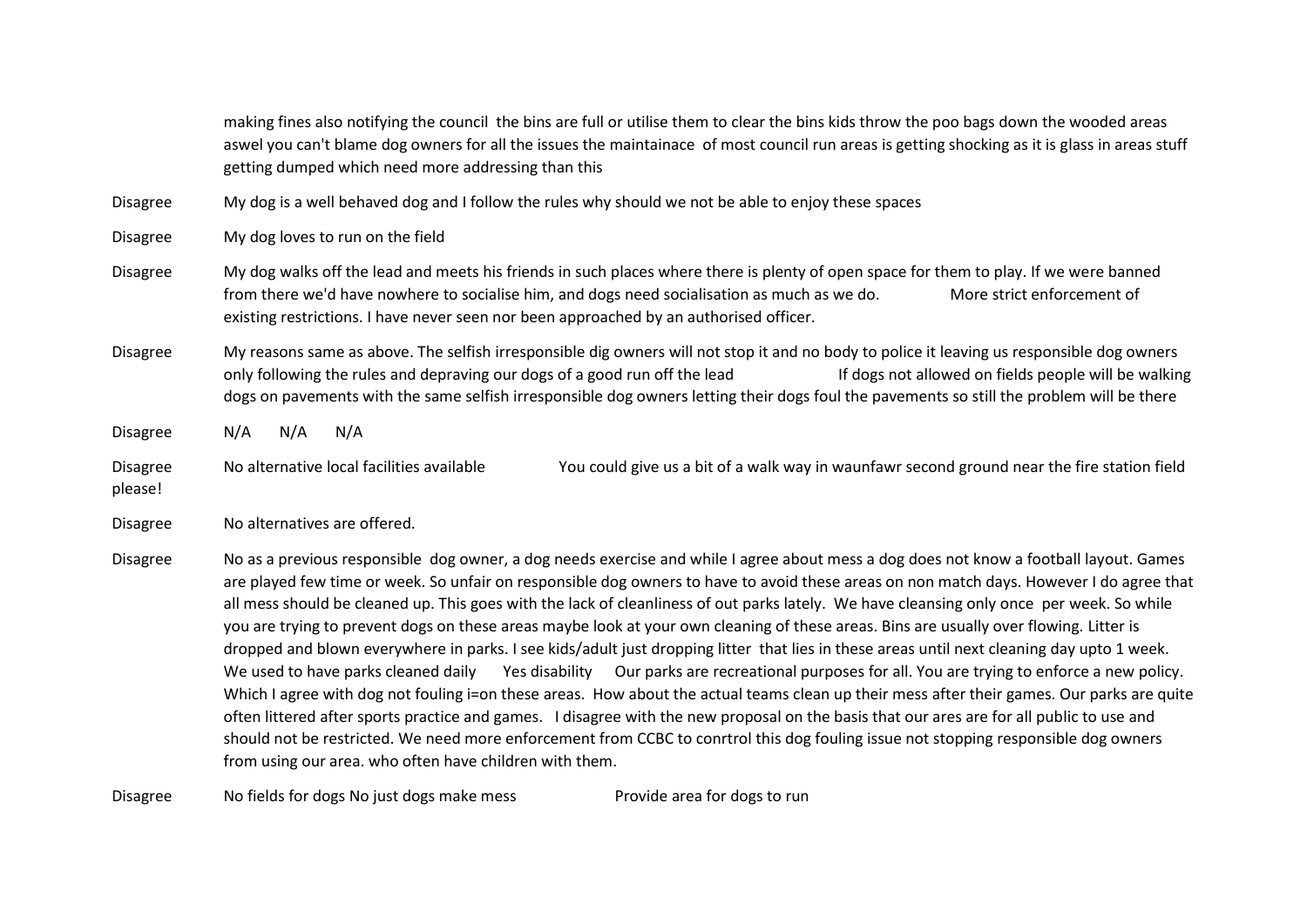- Disagree No issue with dogs being allowed on the fields, as long as dog owners clean their dog's mess up after them. This needs to be enforced more rigorously.
- Disagree not all dog owners are irresponsible and therefore should not to punished for others, instead of proposing this, think why is there all this dog mess, its because there are never any warden's out fining people therefore they are not following the rules. I think before putting anymore rules in place the existing rules need to be followed first. Plus people who have dogs and children need to be able to take their dogs to these areas id their children are taking pace in activities. I think this will just lead to more dogs needed rehominf as families won't be able to take them to activities and saying they no longer have time for their dofs.
- Disagree Not all dog owners are irresponsible. Not all sport fields have the same problem. How about fining the clubs that continually leave litter scattered about fields, that the dog owners collect . The field in Pen-y-Bryn is used by teams from other villages. No respect for it litter scattered everywhere after use.
- Disagree Not all owners are irresponsible
- Disagree Not allowing dogs on park areas with sports pitches severely restricts where dog walkers can walk their dogs and for some people means they can't exercise their dog adequately close to their home, especially if they don't have a car. The problem with this sort of restriction is the minority who don't pick up after the dog will ignore such restrictions anyway and it will not solve this issue. Also a lot of the "dog" faeces found on pitches is actually fox not dog. The rest of the restrictions are perfectly reasonable and should be adhered to in any case. Responsible dog walkers are being penalised because of a few irresponsible ones. The same could be said of teenagers who smash bottles or leave litter on pitches in regards to risk to health. It is unfair to exclude all because of a few. Dog walkers need to use park areas to walk dogs for the health of the dog and often the owner. Not being allowed to do so will be detrimental to both in many cases. It may impact on the mental health of owners if unable to do so. If dog walkers who have a car are forced to travel to allow their dogs sufficient exercise this will increase traffic on the roads which is environmentally undesirable. It potentially discriminates against disabled people who cannot drive or walk to alternative dog walking areas. Not convinced it will reduce the potent dog faecal issue as how will it be policed and individuals who do not clean up after the dog are unlikely to follow any restrictions.
- Disagree Not clear information. Are dogs allowed on areas that aren't marked?
- Disagree Not enough dog friendly areas otherwise
- Disagree Not enough open spaces to let dogs run around and practise recall. Very rare is there dog mess left on local pitch. Instead more likely to be an issue with parking and litter.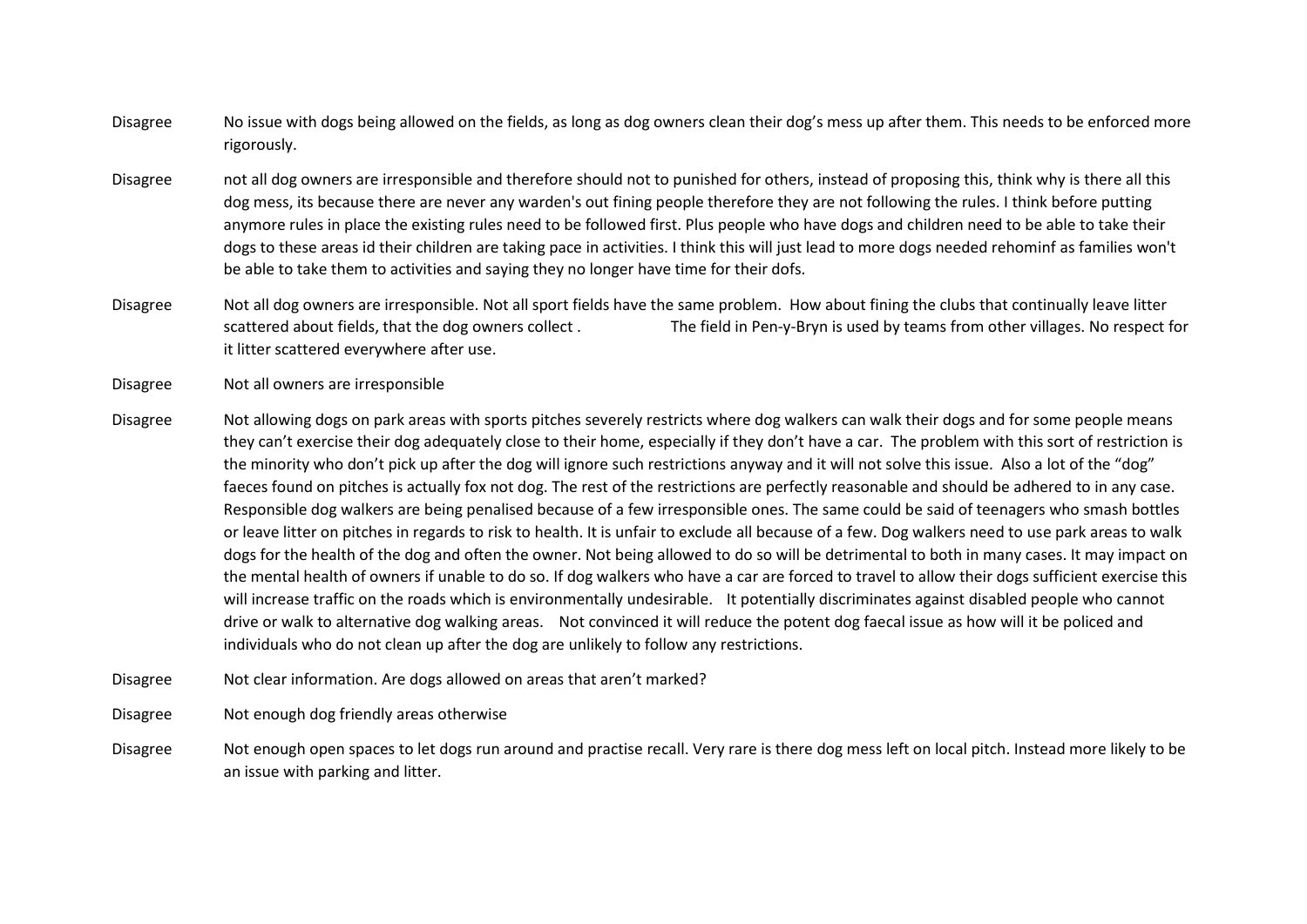- Disagree not enough space exercise areas available at present without further restrictions. As a regular user of Waunfawr Park my concern is the irresponsible cyclists who speed through the park on the pathways dogs and cyclists are expected to share which will be even more dangerous if the new regulations are introduced More wardens and CCTV coverage to catch the rule-breakers and not penalise the law abiding citizens. Can I also suggest it to be a requirement for cyclists in the park to have audible warnings and speed limits as I have witnessed several incidents.
- Disagree Once again , as stated in your pre amble to this proposal, it is the minority who are committing these offences, so why don't you tackle these people ? Again it is the easy option to penalise everybody. In some areas these spaces are the only open ground that people can access to exercise their pets and themselves. The people who let their dogs make a mess are not going to suddenly take on board these new instructions, they couldn't care less. The law abiding and responsible dog owner penalised again because the council hasn't got the gumption or resources to tackle individuals.
- Disagree Once again responsible dog owners are being penalised. I pick up after my dog always. It wouldn't be so bad if CCBC provided areas for dogs to have some time to run off their leads.
- Disagree Only when there are games on. If they can clean up after your dog there's no need to exclude them. As explained above some sites are the only places you can get access to water or the river so to ban dogs from this area will mean owners walk them without water putting them at risk I am disabled with life long health conditions. Generally I walk my dogs in. The woods out the way. However with my health this is not always possible as if I am feeling seriously unwell I need to stay local and have the availability of benches etc. I don't think my dogs should suffer because I can't walk 5 Miles when they can have a run round in a good open space. I always clean up after them
- Disagree Open spaces should be enjoyed by all. I presently use the show fields in Cefn Forrest and I always ensure my dog keeps off the marked off pitches as there is enough free space for dog exercising there without using the sports areas. Put signs up requesting dogs are kept off the pitches
- Disagree Open, green space should be able to be enjoyed by everyone. For some the fields are the only open spaces they can walk their dogs. There aren't many places left where you can go for family activities and still take your dog. Under these rules if you wanted to take your kids for a kick about with a football, fly a kite, learn to ride a bike etc you couldn't take your dog- who is family for many people. It won't stop irresponsible dog owners continuing to walk there and letting their dogs mess without picking it up. Perhaps the fine for not picking up after your dog could be higher if its on a marked sports pitch.
- Disagree Our family dog is very energetic and requires a good run off his lead as well as a walk. There is no other open space to do this in Crosskeys. He is well trained and we always clear up after him. I feel this proposal is unfair to considerate dog owners who want to take care of our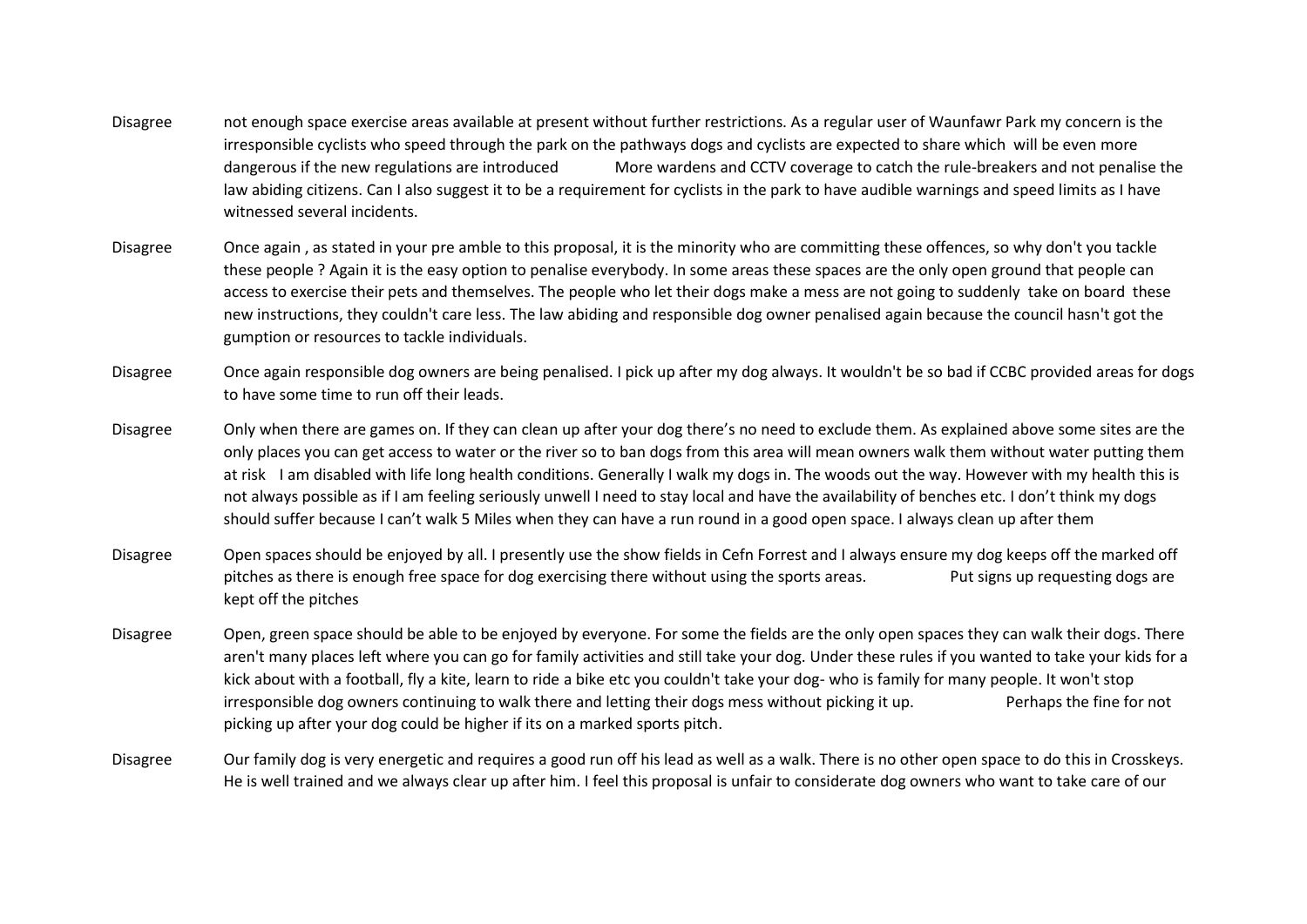public spaces and share these spaces with others in the community. I feel the health and well being of many dogs and their owners will be affected if individuals are put off from going to exercise at the local park. The council need to look at ways to enforce and take action against the minority of inconsiderate dog owners who do not clean up after their dog in public spaces and also ensure these owners can control thier dogs on and off the lead. These people are spoiling the public spaces for everyone and the majority of considerate owners will suffer as a result. There are many other problems in our local parks that the council must immediately address, rather than wasting time going after dog owners. The open use of drugs and alcohol in our local parks. The increasing amount of rubbish left behind by large groups of teenagers. Vandalism to play grounds and gym equipment and thus costing tax payers money! Excessive amounts of noise in public spaces at night time, People who visit these parks to use the sports pitches who double park in front of peoples houses and on pavements (blocking traffic and emergency vehicles). Surely these amount to anti social behaviour problems? Nothing is being done about it.

- Disagree Our local walking spot for our dog is a playing field. Without it we would need to drive to another location to exercise our dog. This is not environmentally friendly and will add to congestion and pollution. We never allow our dog to foul on the fields, and the existing laws should be enough to protect people and animals. Unless specific areas are designated as dog walk friendly, dogs & owners are going to continue to. E excluded more and more for no good reason. Dogs are an essential part of our family and we must have access to local areas to provide exercise for our well being as well as our dog's.
- Disagree Our pitch as you would call it is over grown and not marked to play football I think you should look at the spaces differences as ours is sometimes used for people selling drugs late at night ,don't class all the playing fields the same ,the play ground is good for the children,but no dogs go in there
- Disagree Owners that dont pick up dog waste will not follow these rules. This will only punish responsible dog owners. Having to have a license to own a dog and harsher fines for fouling as well as more dog waste bins would help solve the issue of irresponsible dog ownership. Dog license and checks to ensure responsible ownership
- Disagree Penalising dog owners when a pitch is used a couple of times a week to stop responsible dog owners from being able to exercise their dogs on an area near their homes is unfair. People need green areas nearby to exercise their dogs as some individuals cannot drive and deserve to have local facilities available for all.
- Disagree Penalising the majority of dog owners owing to the minority. The Council should have more effective enforcement to deal with the minority. The current wardens do nothing to prevent abuse and are a waste of tax payers money. Responsible owners have flagged abuse but nothing done, wardens don't get out of their van. The council persists in removing spaces available for dog walking. Bedwellty field is a prime example where pitches should not have been placed. Unless placing barriers around the pitches which is impractical the council will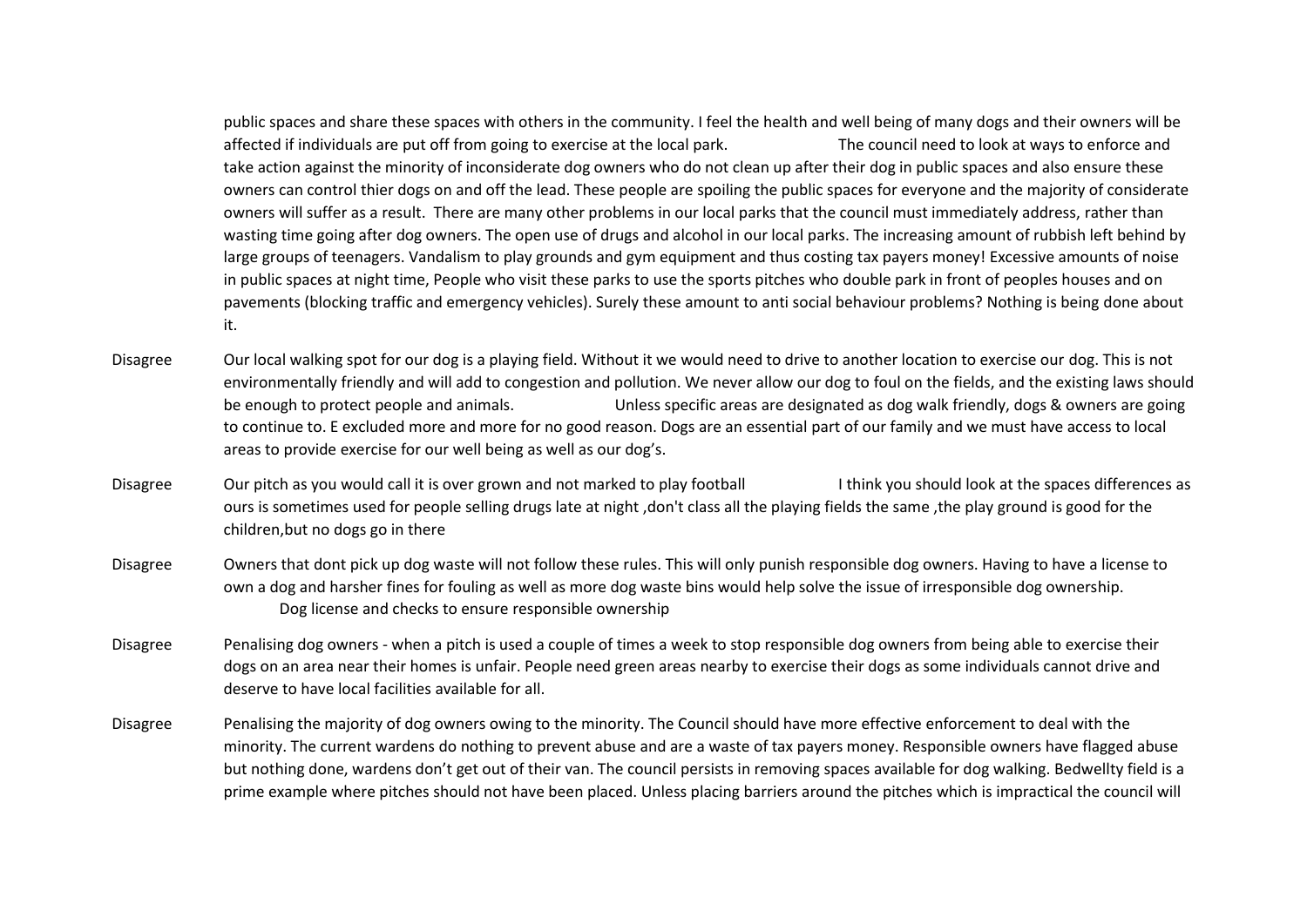potentially criminalise individuals who are responsible owners if their dog wanders onto the pitch whilst playing etc. Pathetic. The Council should concentrate on effective enforcement in the first place before embarking on draconian tactics to penalise the majority. Otherwise cease with wasting tax payers money and fire the wardens for their incompetence and ineffectiveness.

Disagree People are making it dangerous and disgusting, not dogs. Ban thé filthy people from the sports fields. Ask whoever mows the grass, what do they find, glass etc in their mowing machines.

- Disagree People are your problem not the dogs. People leave way more mess behind than dogs. If owners made sure that dogs were picking up after their pets then it would resolve a number of the issues that gave foundation for your additional proposal These can at times be family days out and dogs are part of the family. Require instead that they have to be leashed at times that the pitches are being used instead of excluding them all together. Dogs having to be left at home while children take part in, train and compete in sports adds to the ongoing issue of owners not having time for their pets and feeling the need to re-home. People work all day get home and then have to choose between spending time with family pets or watching their kids. Parents shouldn't have to choose. As said above this should be amended to them being on the lead in these areas when they are being used.! This is a general discrimination towards dog owners. I have seen people out walking cats on leads (as strange as it is, it happens) will they still be able to walk their animals on the fields because they are not a dog? By fully excluding dogs from these areas you are massively limiting where they can go. Exercise is just as important for the health and well-being of dogs/ pets as it is for our children. it would be neglectful, descriminative (towards dogs and dog owners) by adding the additional item without giving consideration for specific fields (a number of) purposely for dogs.
- Disagree People need areas to walk dogs and it is not always clear in the areas outlined where the sports pitches are when out walking. I agree that there needs to be enforcement regarding irresponsible owners. There als o needs to enforcement regarding ASB from youths and non dog owners using these areas, as they cause damage/litter to the area.
- Disagree Pitches are on green public areas and dog owner have the same exact right to use them as anyone else. There is no logic in banning dogs from a not fenced green space while it's not in use by someone else. Some This restriction would also affect mental health of people that can't walk their dogs anywhere else, elderly people and the wellbeing of dogs that wouldn't be able to spend time off lead

Select only 1 pitch per park, fence it and ban the dog from them but leave the rest of the green space free from all. Like they did in Sanitorium park in Cardiff. Pitches are hardly ever used anyway.

Disagree Pitches have been marked out that have never existed or been used previously It is law that a dog owner exercises a dog freely and you are taking away all open spaces Waunfawr Park was gifted to the people of Crosskeys Caerphilly council have no write to pass an order on ground that does not legally belong to them Fire station field does not belong to the council it is common land Pitches have been marked out that have never existed or been used previously It is law that a dog owner exercises a dog freely and you are taking away all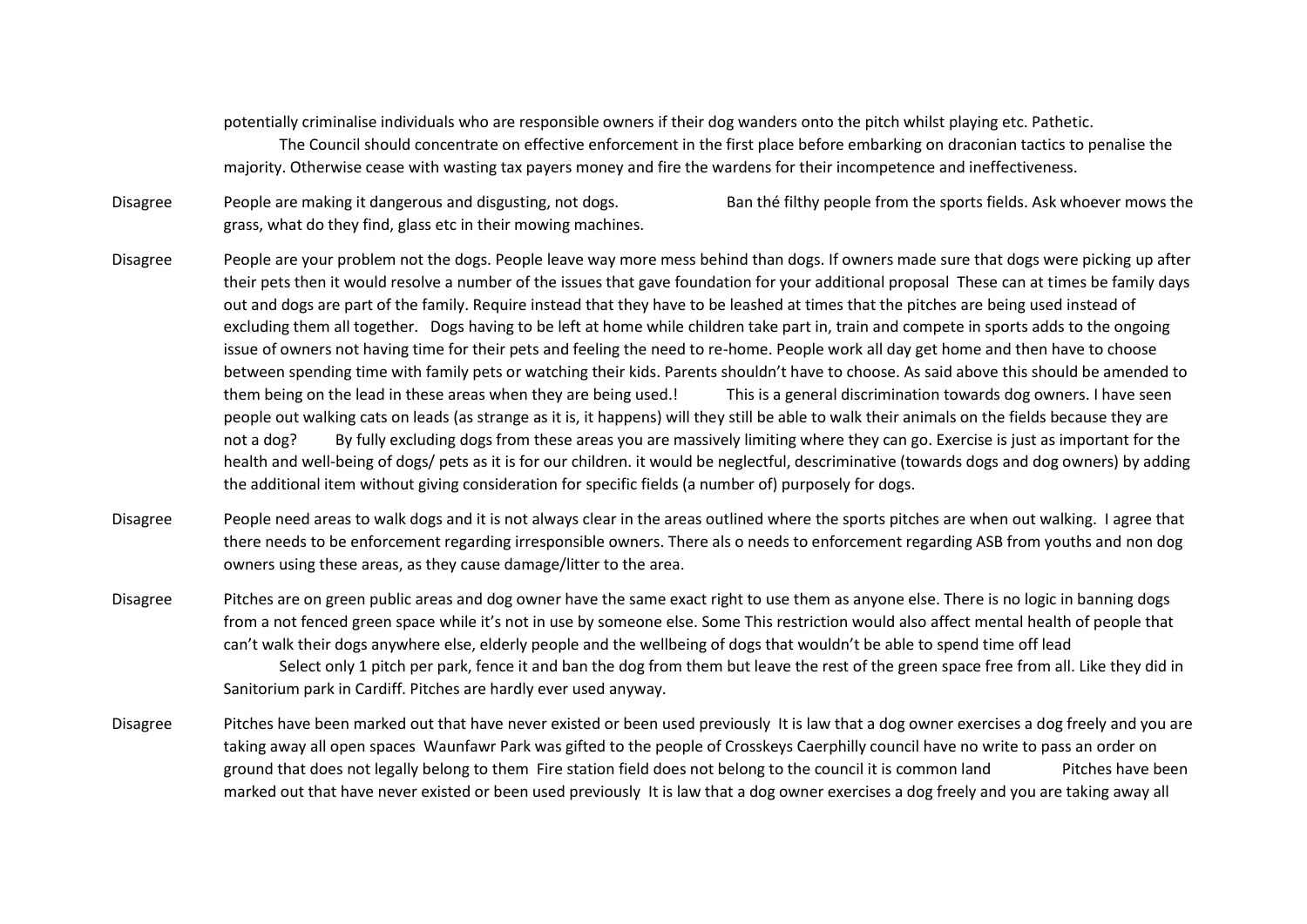open spaces Waunfawr Park was gifted to the people of Crosskeys Caerphilly council have no write to pass an order on ground that does not legally belong to them Fire station field does not belong to the council it is common land

- Disagree Play areas are for everyone s enjoymentI am transgender and due to harassment can only use safe areas where public are about like parks Include dog only areas in parks
- Disagree Playing fields are a place where dogs can also run free, which is especially necessary for people with mobility problems. Owners should definitely be made to clean up after their animals and should pay the penalty when they don't. However, there is a lack of dog poo bins, in fact some have been removed. They should be installed close to the playing fields and emptied regularly. Do sheep droppings not have health implications as there is plenty of that around here at the moment. For sometime I suffered with a bad back and letting my dog run on a field was the only way she could get sufficient exercise. There must be many people with issues that prevent their pet having enough exercise. I think the current restrictions are fair. Maybe the dog warden's penalties could be made more widely known as a warning to dog owners.more bins and regular emptying is needed.
- Disagree Playing fields are for everyone not just for playing sports fixtures on. Responsible dog owners clear up after their dogs & should not be restricted. Plow your efforts into fining the not responsible dog owners & do not target all fog owners with the same brush!! Sports pitches are only played on for a few hours each week in certain months of the year. They would be left idle at other times if this new bylaw succeeds which is not fair on the law abiding fog owners that use the fields Target those who do not clear up after their dogs & Aldo fine those who leave litter on the playing fields after sports fixtures
- Disagree Please do not do this. Dogs require lots of exercise and the big open space that playing fields provide, give plenty of space for dog exercise. Some dogs require more exercise than just a walk around the edge of a pitch. If this measure is introduced, then alternative large open spaces (that are as accessible, and in locations that are convenient for residents) should be provided for dogs to be exercised. If these measures are brought in, some people that are less able to exercise their dogs may be forced to travel further to ensure their dog is getting the exercise they need.
- Disagree please don't penalise responsible dog owners who clean up. I agree not picking up is totally unacceptable however the wellbeing of dog walkers needs to be considered also please work to find a workable solution that doesn't penalise many people who enjoy walking dogs in a responsible manner
- Disagree Please ensure owners are more responsible why punish animals for human carelessness Leave poo bags in available places for owners so there is no excuse Provide more poo bins as owners do not want to walk for miles holding on to it. Encourage stick and flick to reduce plastic waste Unfortunately there will always be wreckless dog owners which spoils it for the majority Give no reason for people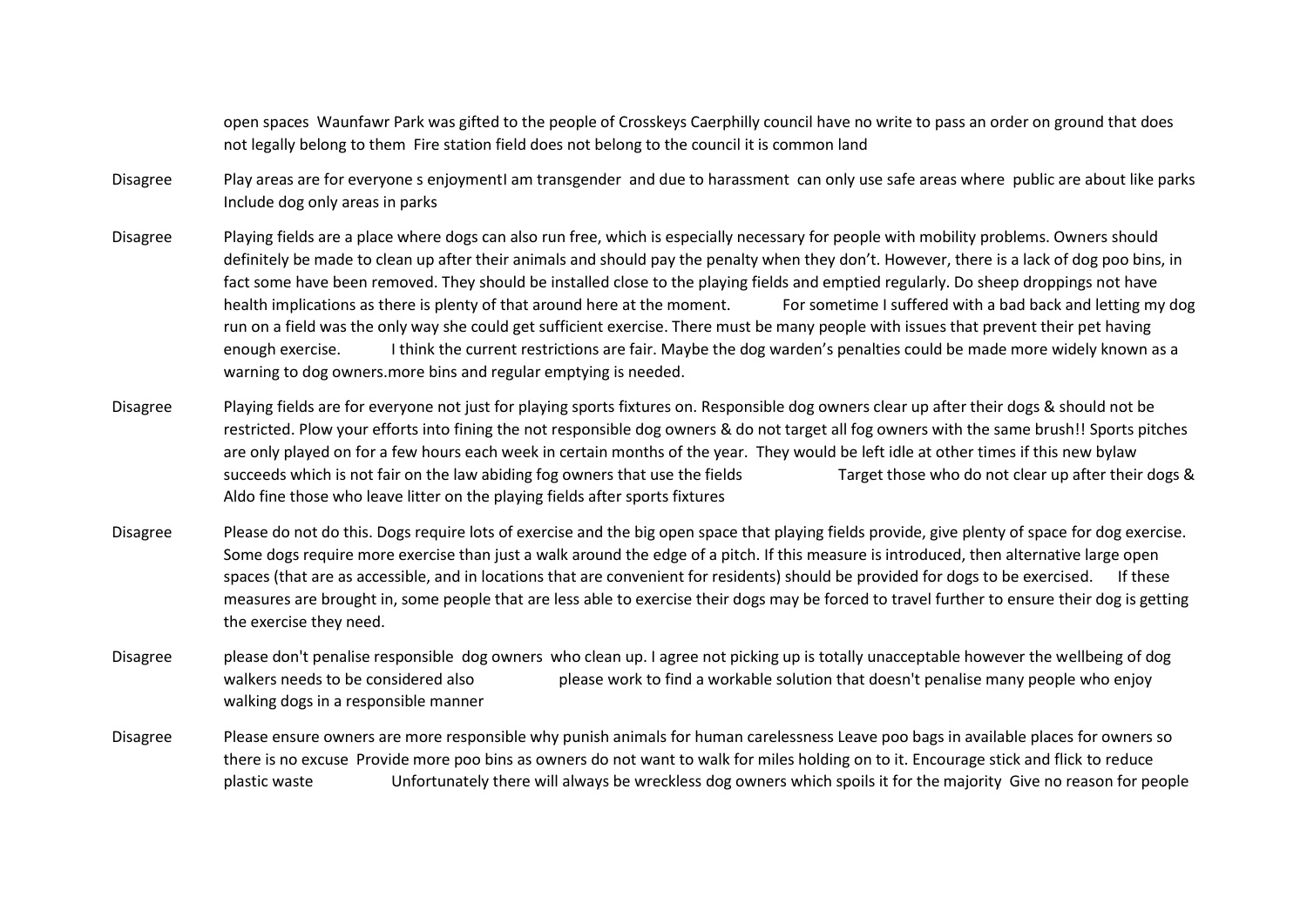cleaning dog mess ..leave biodegradable bags available for people..often dogs can go up to three/four times on a walk!! Provide more bins!!! Help owners instead of restricting them!!! Ridiculous that dogs are the ones punished..green spaces are limited as they are, often children take their pets out and need a safe place to take them which is normally a field, remove this and young people/children end up going to risky places with no one around Stop all these restrictions it's ridiculous

- Disagree Please read above reasons. It is not dogs who are the enemy but children and young people throwing used covid masks, broken alcohol bottles, beer cans and a great deal more litter fouling the whole of Senghenydd valley. I am old, cannot walk far as partially disabled. I and my dog need a clean safe valley to exercise. Concentrate on dangerous litter, a very great deal of it left every day by young people and their families leaving filthy dangerous litter all over the playing fields, which are also covered in sheep faeces.
- Disagree Plenty of dog owners walk their dogs on playing pitches in a responsible manner, picking up any faeces etc. This proposal punishes all responsible dog owners, instead of holding the few irresponsible ones accountable for their actions. Humans drop more litter and cause more distruction to these facilities than dogs. It's is absolutely unfair that dog owners should not be able to take theie dogs to these spaces which h their taxes also pay to maintain. As a women, I will not walk by myself for my own safety. Taking my dog with me helps deter attackers and helps me feel safe. I regularly walk on playing pitches for the same reaosn, they are open spaces usually in built up areas and so they are safer. Banning dogs from these areas will disproportionately affect women. I feel this proposal will be discriminatory to those people who require an assistance dog.
- Disagree Provide dog walking areas
- Disagree Providing that dog owners are responsible whilst walking their dogs, I do not see any reason why dogs should be excluded from marked sports pitches. As a responsible dog owner, I always pick up my dog faeces, whether this is on a marked pitch or otherwise when walking my dog. I note that council tax was increased in April, yet these proposals are looking to ban dogs from having the right to play on these pitches and be given the exercise that they want and need. I do question what we even pay Caerphilly County Borough Council tax as all amenities that this would previously fund seem to be being stripped back. I do have questions as to how this would even be enforced if dogs were banned from marked pitches. In the current climate with local government resources being stretched, surely local authority officer should be utilised to recover from the COVID-19 pandemic. For example, Environmental Health Officers need to be inspecting food businesses that have not been inspected for some time due to the pandemic. Also Enforcement Officers should tackle issues such as the major fly tipping issues that we have in the Borough rather than potentially diverting this staff resources to control dogs entering marked pitches. These two points alone are far greater public health concerns than this proposal. Rather than tackle the irresponsible dog owners that allow their dog/s to foul on these pitches, this proposal seems to be punishing the majority of responsible dog walker that I meet on a daily basis.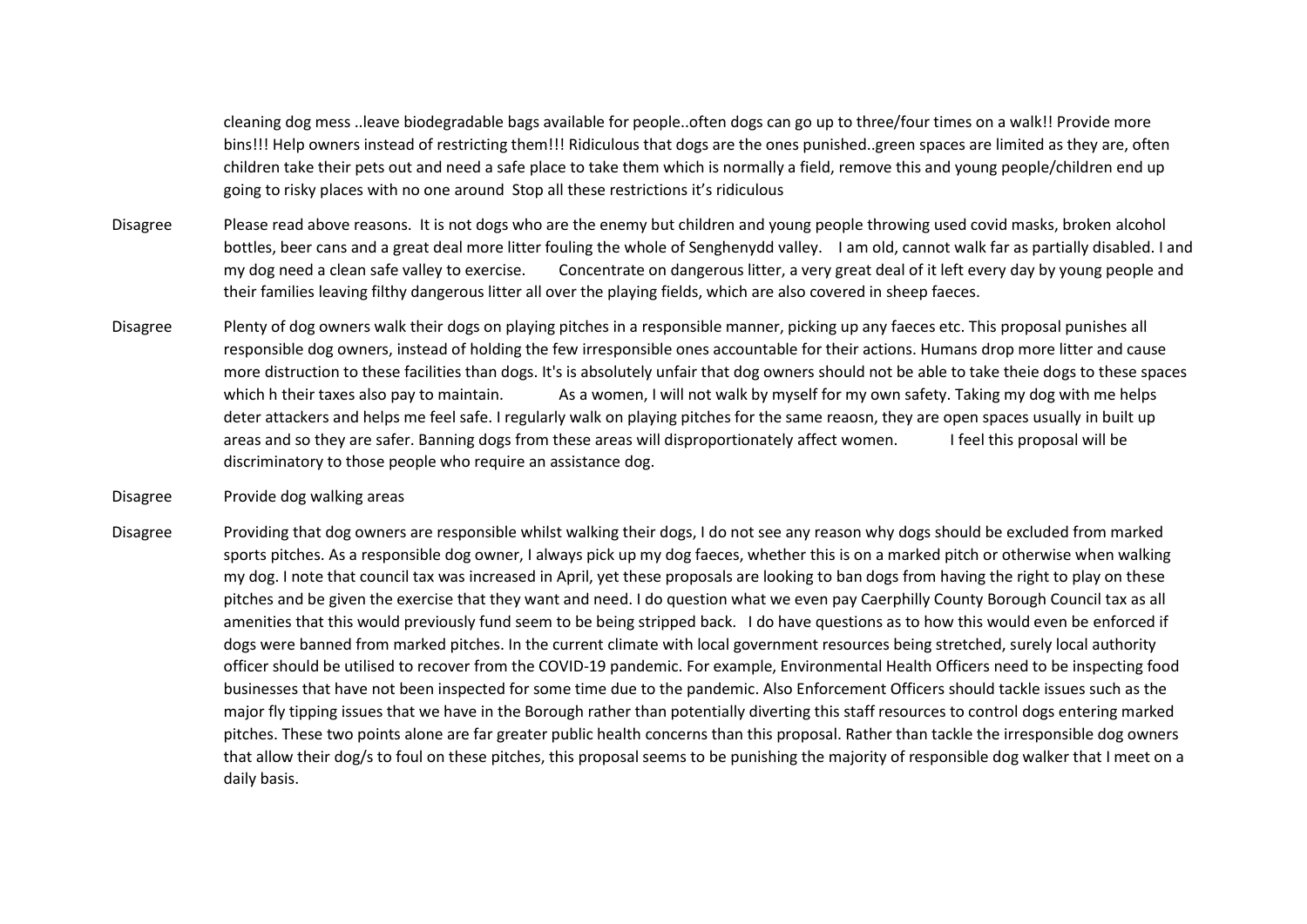Disagree Punishing responsible dog owners instead of dealing with irresponsible owners using the existing restrictions and laws.

Disagree Read above comment. More checking is needed to make sure people are picking up their dogs poo on entry/exit to the parks. But unruly and disrespectful people and children are the issues to our park not dogs and their owners

Disagree Reasons above

Disagree Reasons stated above. Whilst i have sporting children and can see the reasoning, It's unfair to punish the majority if sensible dog owners.

Disagree Reasons which are given above. The mess up the showfield is caused by litter from the bins which are the wrong type. There are face masks, cans and plastic bottles on the pitch and surrounding path. When the path is continued around the field that would reduce the need to walk on the fields.

Disagree Regardless of banning dogs or not it'd be impossible to man/monitor… I also think that doing this will be disadvantaging those who clean up after their dogs and take really good care to ensure cleanliness on the pitches. I think those who leave their dog faeces generally let their dogs off the lead and do not monitor or watch their dogs and are ignorant which would not stop from saying it's now banned as again they would be able ignorant and ignore so technically it'd be those that care and are well behaved that would be punished unnecessarily. May I add that there is not much greenery around the pitches by us. Animals are meant to be taken in their natural habitat and who are we to disagree and ban them because people want to play sports which can be played in the cages or indoor or outdoor fenced areas rather than open fields.

Disagree Responsibility has to fall on individuals to clean up after their dog. I would never leave my dogs mess. Responsible people will follow if a ban is put in place. Lots won't as they aren't responsible. This will just spoil it for responsible dog owners and dogs. Field space is limited already. My dog is reactive so we need quieter areas of field not used. Quite often there's glass, litter on the fields that's left by irresponsible people it's not always dog owners who make mess . If this ban is put in place it won't stop it. More patrols needed

Disagree Responsible dog owners already pick up the waste. Banning all dogs won't deter the irresponsible dog owners from using these spaces and leaving waste and the council can't say they will be 100% monitored and enforced across all sites. This the only people suffering are the responsible ones. These areas are regularly more of a hazard from human waste, broken glass, rubbish etc and this won't be helped by banning dogs.

Disagree Responsible dog owners clean up after their dogs. I have seen several pitches filled with rubbish and waste that youth, or adults leave behind. These can be anything from cans, or glass bottles. I have found and picked up rubbish left on pitches caused by others. These are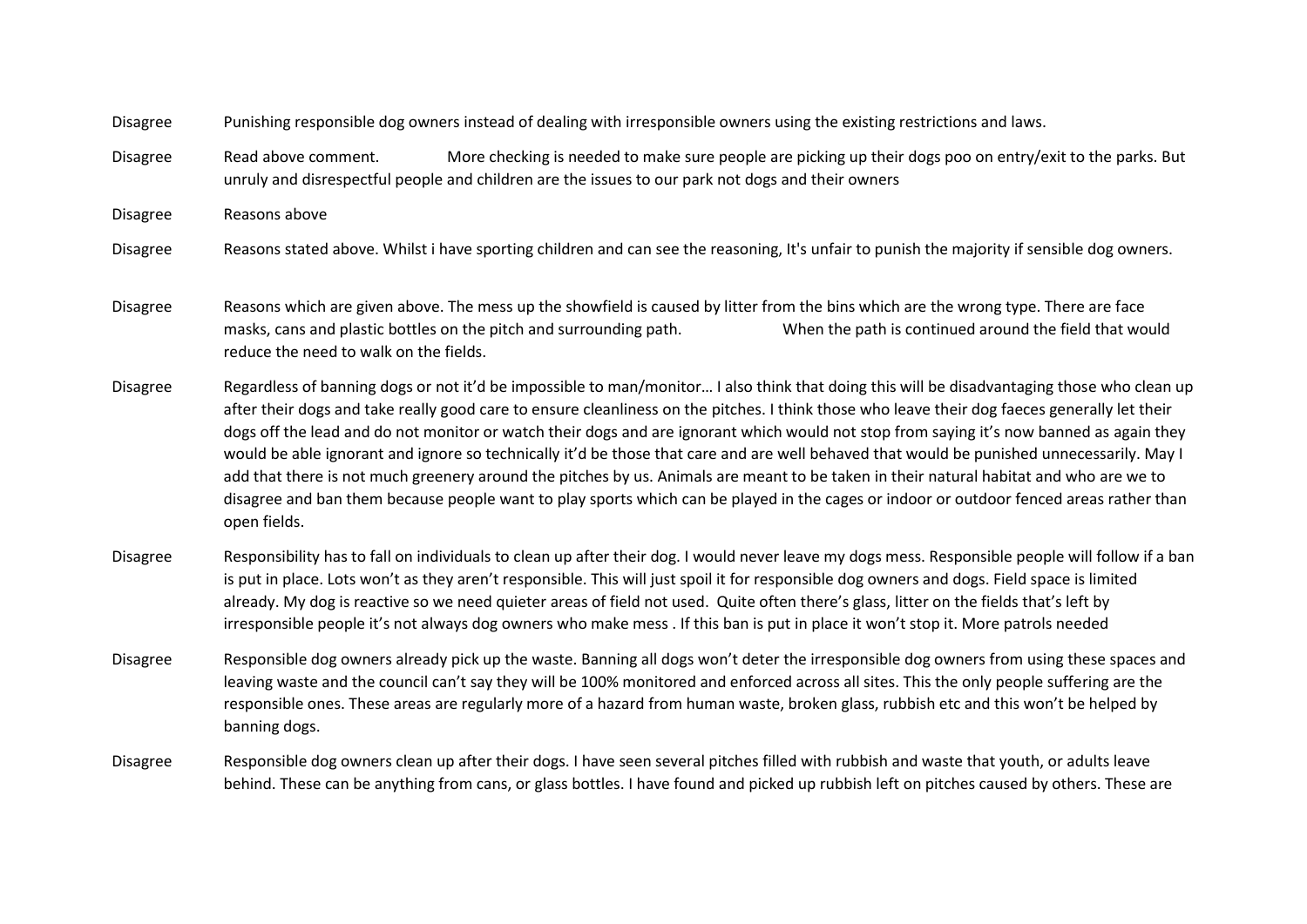more hazardous. I would recommend attending sports/playing pitches; to see what actually goes on with them. Exercise isn't always the case. I for one take my dog on her lead to attend my sons rugby training, she don't make mess (if she did it would be offside the pitch) every week (Tuesday 6-7, coleg y cymoedd pitch) there are a group of youth/adults, drinking. And they always leave their rubbish behind.

- Disagree Responsible dog owners like myself and my Husband have walked our dogs for years in these fields and it would be a real shame to not be able to do this anymore. We always pick up their dog mess and our dogs are trained to come back to us on recall. I don't see why we would be asked not to walk them in Council fields anymore.
- Disagree Responsible dog owners need spaces to let their dogs run. This is unfair on dogs who's owners habitually pick up mess and have dogs with lots of energy that needs burning. Dogs cause no issue on playing fields if their owners are responsible. Make fines for not picking up harsher, place more bins and have more patrols in these areas instead.
- Disagree Responsible dog owners should not be restricted because of the actions of irresponsible owners. If the existing regulations were enforced it would not be necessary to impose this new restriction. As a dog owner myself, the local sports park is the only place nearby where my dogs can exercise. I encourage them to run away from the marked pitch but you can't always stop them altogether. I always pick up after them too without fail as any owner should.
- Disagree Responsible dog owners will always pick up after their dog and adhere to rules regardless of where they are. Implementing this rule will only disadvantage those who are responsible and no doubt those who don't listen will still walk here and allow their dogs to mess. The disadvantage to many will not eradicate the problem.
- Disagree Responsible dog owners will lead their dogs this penalises all. So many of our parks are marked sports pitches so well have many of our local parks as no go areas. So unfair.
- Disagree Responsible owners already pick up after their dogs. The ban will affect them more than the irresponsible owners. My local pitch is now commonly converted in rubbish from people, including broken glass, fires, general litter and food waste. There is also a significant local fox population that also defecate on the pitches. The ban will disproportionately affect those with mobility issues. Cases of Toxoplasmosis are v rare and responsible owners already treat their dogs with anti-helmintics. I suffer with mobility issues relating to hip problems and chronic fatigue syndrome. On bad days when I am severely affected accessing my local sports pitch when it is not in use, allows me to exercise my dogs and more importantly get fresh air without having to walk far. I always pick up after my dogs.
- Disagree Restricting dogs from marked sports pitches, which for the majority of time are not in use, is silly, as it means the dogs can't be let off the lead at all when walked near them. As a runner, I really appreciate dog walkers making it safer for me to be out for a run early in the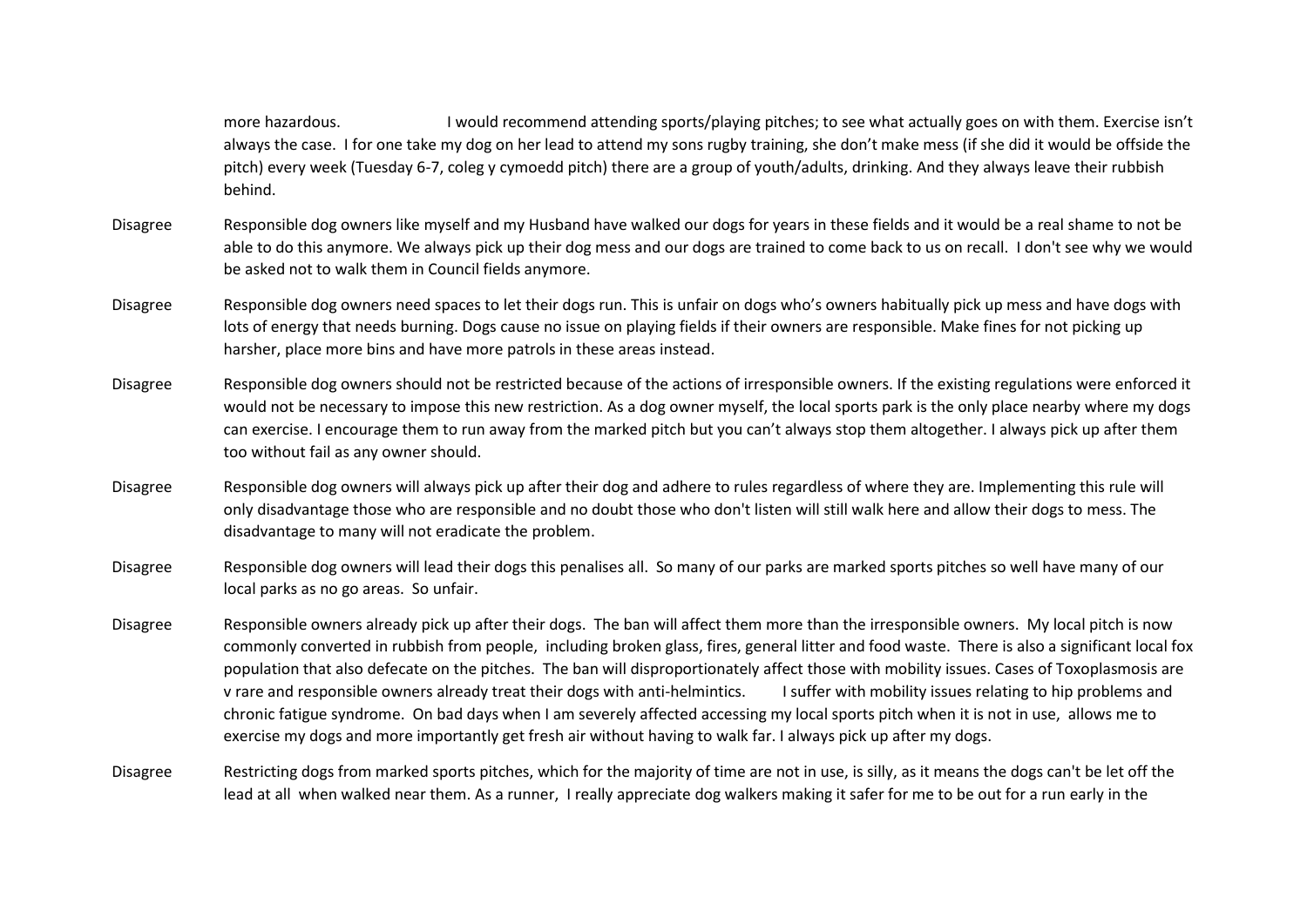morning and most are very good with their dogs. I support the other measures. Let's share with care. Fine dog owners who don't clean up, but don't let a small minority ruin it for everyone else who do follow the current rules. Banning dogs on marked sports pitches will mean in some areas dig walkers willbe really limited. Dogs encourage their owners to do exercise and make it safer for single women like me to run on my own. Please don't be so heavy handed.

Disagree Same as above Playing fields are often a safe place to allow my dog off his lead to burn as much energy as possible and as a young female thus is extremely important! Without these fields, I fear that walking my dog will be unsafe!

- Disagree Same as above You need to make the walk around the perimeter of some fields more accessible for disabled people and parents with prams. Blackwood show field the path ends at the side close to the road and you have to walk on the pavement of a busy road. Which Can be on safe in some situations. You also need to keep the car park is free parking!More bins and possibly free bags and and the small minority who don't pick up now after their dogs will. There will be no excuse!
- Disagree Same as above There are many dog owners who are disabled so go to parks that are level of have paths. Dog parks. More paths in green spaces. More bin. More area designed for loop
- Disagree Same as above green spaces are for everyone and everything to enjoy
- Disagree Same reason above dog faeces is not the main issue...litter in general such as broken glass etc If I am unable to walk dog on Libanus field it will exclude me from letting my dog off the lead to run. As it is safe and secure and not near a road.
- Disagree Same statement as above regarding quad bikes and antisocial behaviour being the problem.
- Disagree See above
- Disagree See above N/a N/a
- Disagree See above comments re dogs around playing fields. More mess is created in Waunfawr Park with litter from the college students.

Disagree See above reason

- Disagree See above reasons. I feel as a single lady who walks my dog alone that there are no safe areas to exercise my dog other than the Eisteddfod field. This area is enclosed and is in full view of houses nearby and always feels safe for both myself and my dog.
- Disagree See above. Start to police the situation and you will have a much bigger impact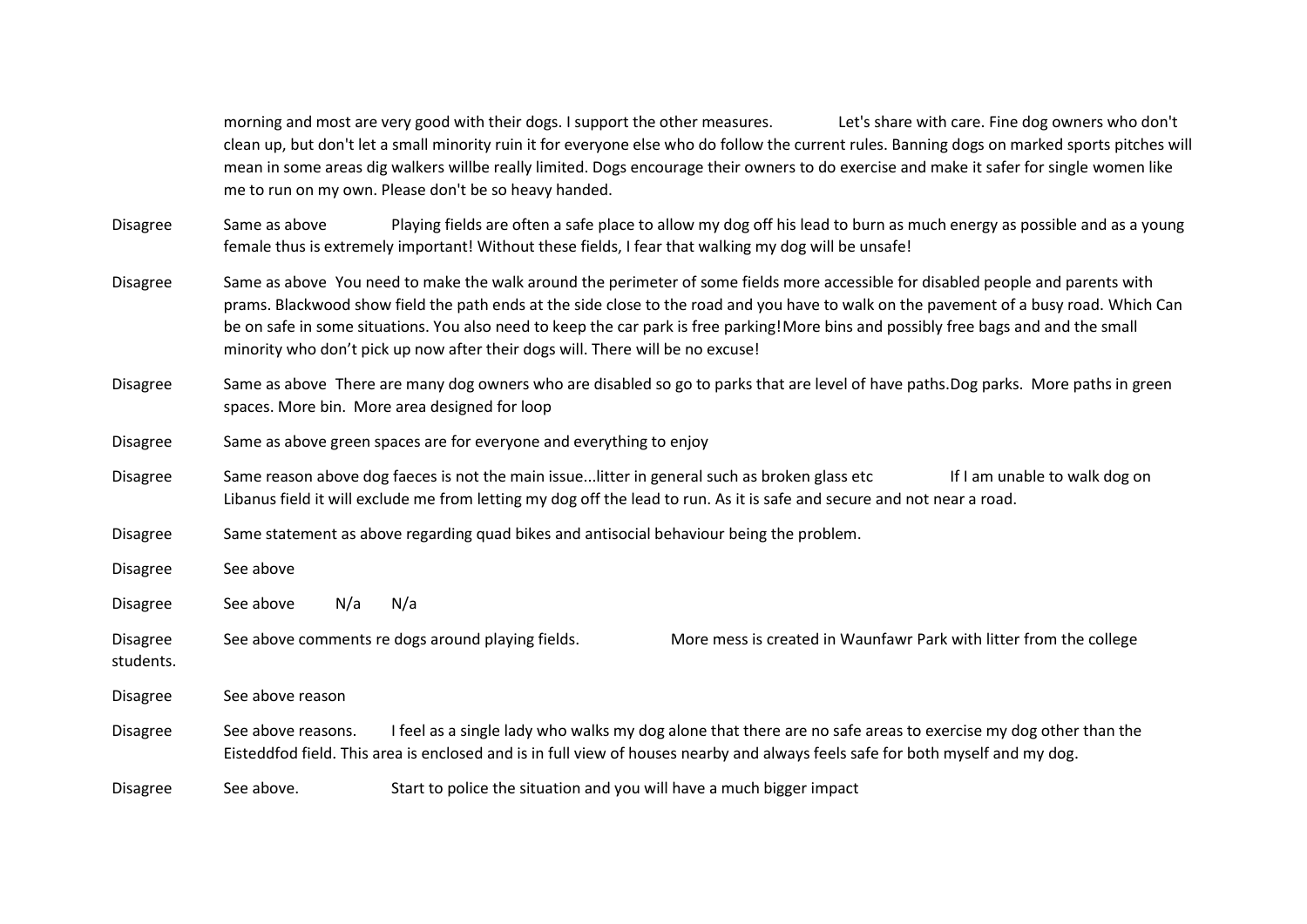Disagree See above.

Disagree See above. How would this be policed? What is the cost of implementing if it goes ahead? Where would we be able to see how effective enforcement is? Deal with the root cause. Fine owners who do not clean up, don't carry bags or have out of control dogs.

Disagree See above. The is/was both football and rugby fields in our local park, but they are never used as such - would that be a no-go area for dogs now? More clarity needed. There are far too few dog waste bins in the borough. Compared to other places in the UK, Caerphilly only ever seem to put one bin in the car parks of public facilities, no matter how big the site may be. So an area like Penallta Park or Sirhowy Country Park will have bins only in the car parks, but nowhere else on the site, which causes people to leave their bags of dog waste all over the place.

Disagree See reasons above. Think of alternative ways rather than excluding dogs completely that everyone can benefit. Humans and dogs alike.

Disagree See text above

Disagree So long as the dog is on a leash and off the marked out pitches I don't see an issue.

Disagree Some "pitches" are not clear club pitches. In Ystrad penallta club uses 2.of the pitches they have and the green space are behind the park which is a bit of a joke. A lot of people take their dogs there for a run around but apparently now we are not allowed. I'd rather take my dog there than just by kids play park area which according to you is a GREEN area. I understand the side of its not hygienic for kids playing etc but not every dog owner is irresponsible. Do those who are maybe there should be more reminders of how much the fine costs?!? Or something in place to actually take action against those people. Don't know why there's a concern about pitches only when you can't walk your kids to school without stepping in poo. If you don't want people to take dogs to those pitches I suggest places like penallta Park have more bins or at least ANY bin other than at car park... Because by the looks of it no one can't be bothered to carry bags around so they just trow it in the trees. Or leave lying around.

Disagree Some areas of the borough do not have enough safe, secure open space to allow dog owners to exercise their dogs safely. Removing access to these fields that are used for an hour per week for sport is ridiculous. Dog owners use these facilities 7 days per week several hours per day. A child football game Lasts 1 hour once per week. It would appear that this is a disproportionate proposal considering who actually use these facilities the most. If the council goes ahead with this, then it is only fair that each area that is having restrictions imposed is provided with a safe, secure dog walking field which can not be used for any other purpose including sport. Dog owners have a legal responsibility to be able provide sufficient exercise for their pets. Removing access to these fields could impact on individuals legal responsibility. Also, have you ever been to a sports field after a child's football game?? The amount of liter and rubbish that is left behind is truly shocking.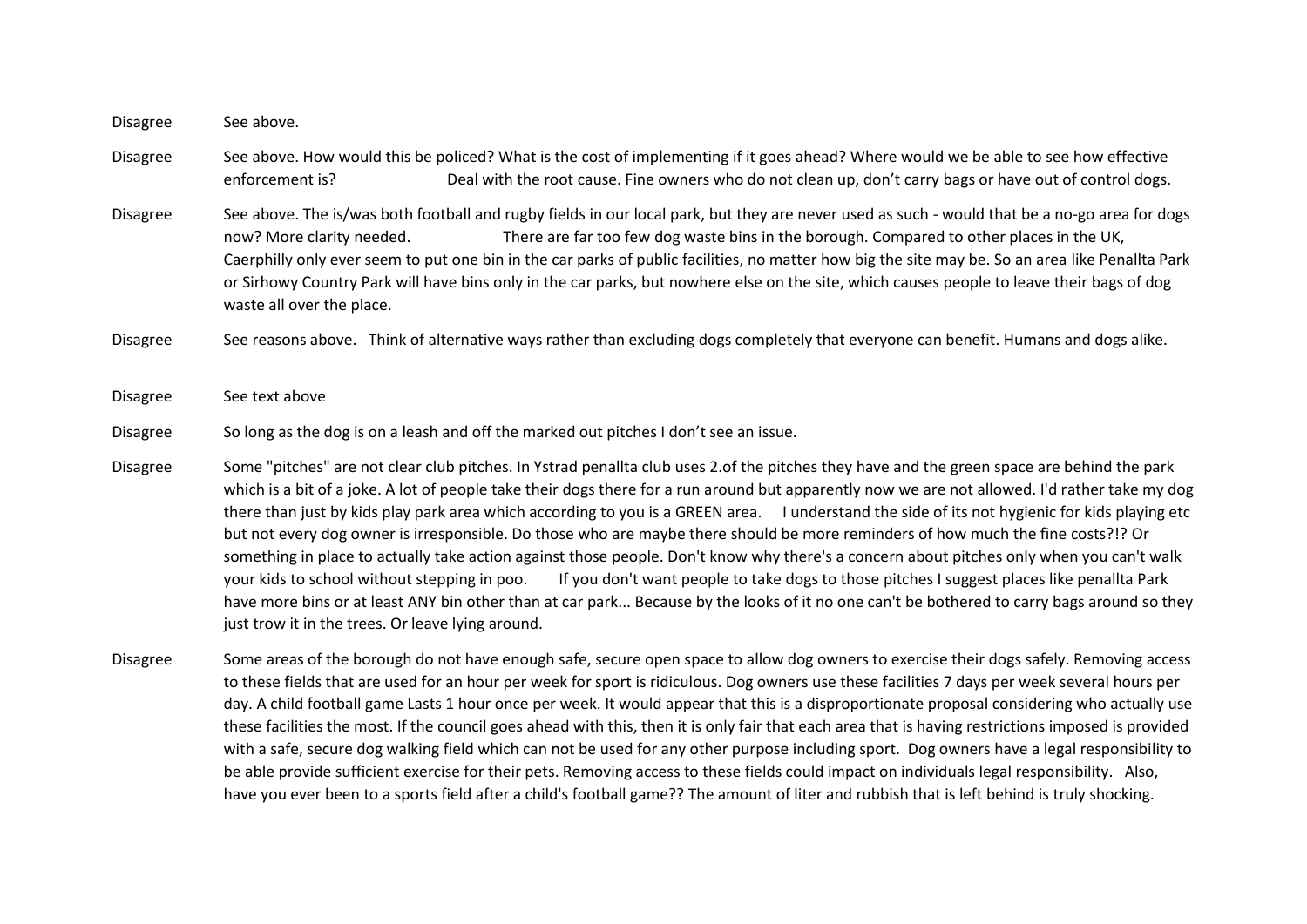Can the council also clarify who will be making the orders to put a dog on a lead? what training they have had to be able to determine if a dog's behaviour is one that warrants this? Have they completed a diploma or a higher cert in dog behaviour?

- Disagree Some dogs require time off the lead to ensure their health and well being. This has been happening regularly, especially over the past 18 months due to the pandemic and having to stay close to home, etc with restrictions, and has never appeared to be am issue/risk/problem, so why try and amend it now? If anything, the local pitch to us has been a lovely social aspect to the pandemic bringing dog owners and neighbours together during these unprecedented times, whilst the dogs have been able to have an aspect of freedom too. The pitch we use, unless it is mowed by the Council every fortnight, is not appropriate or safe for sport to be played on anyway, due to constant mole hills being dug out.
- Disagree Some of the fields in the local area are beautiful and make for greats walks. I understand people need to clean up the faeces and some don't but the majority of people do. N/A While I know my proposal will be difficult to do perhaps some small cameras wouldn't go amiss. This would help identify people who show a total disregard for the rules and measures could go in place in place to try and stop this. I appreciate how difficult this will be but as somebody who uses the local fields to play sport myself it is very unpleasant when you see dog feaces on the field. There are measures that can be put forward to combat this while also not disadvantaging the majority of dog walkers such as myself who do keep to the rules
- Disagree Some people need to bring their dogs with them to watch their children exercise. As long as the dog is kept on a lead near pitches that will solve the problem. When i go and watch my son play football sometimes dogs will run onto the pitch as they have poor recall. There is no good banning dogs, what you need to do is educate the owners and so you need to enforce owners to keep dogs on lead at all times near pitches.It might if I'm a single parent one day and need to bring my dog with me so that my children can enjoy the outdoors. I, like most responsible dog owners pinkie to keep my dog on his lead around parks, if the children are playing football etc. Please consider all my comments above.
- Disagree Some people, including disabled and elderly, only have marked sports pitches as their accessible space to walk their dogs. Banned dogs from these spaces will unfairly effect disabled people. Yes. I'm disabled, often I walk my dog on sports pitches as they're flat and accessible.
- Disagree Some sports fields need to be allocated to dog owners so that they can be run and be socialised with other dogs, out of season sports fields should be dog friendly and in season should be lead only and then fines should be enforced to prosecute unruly dog owners who can't follow basic rules. All responsible dog owners should be able to carry poo bags it is only the few who spoil it for the rest of us. Fernlea field is hardly played on anymore haven't see a sports game on here in ages, I bring my dog here regular like many locals who regularly pick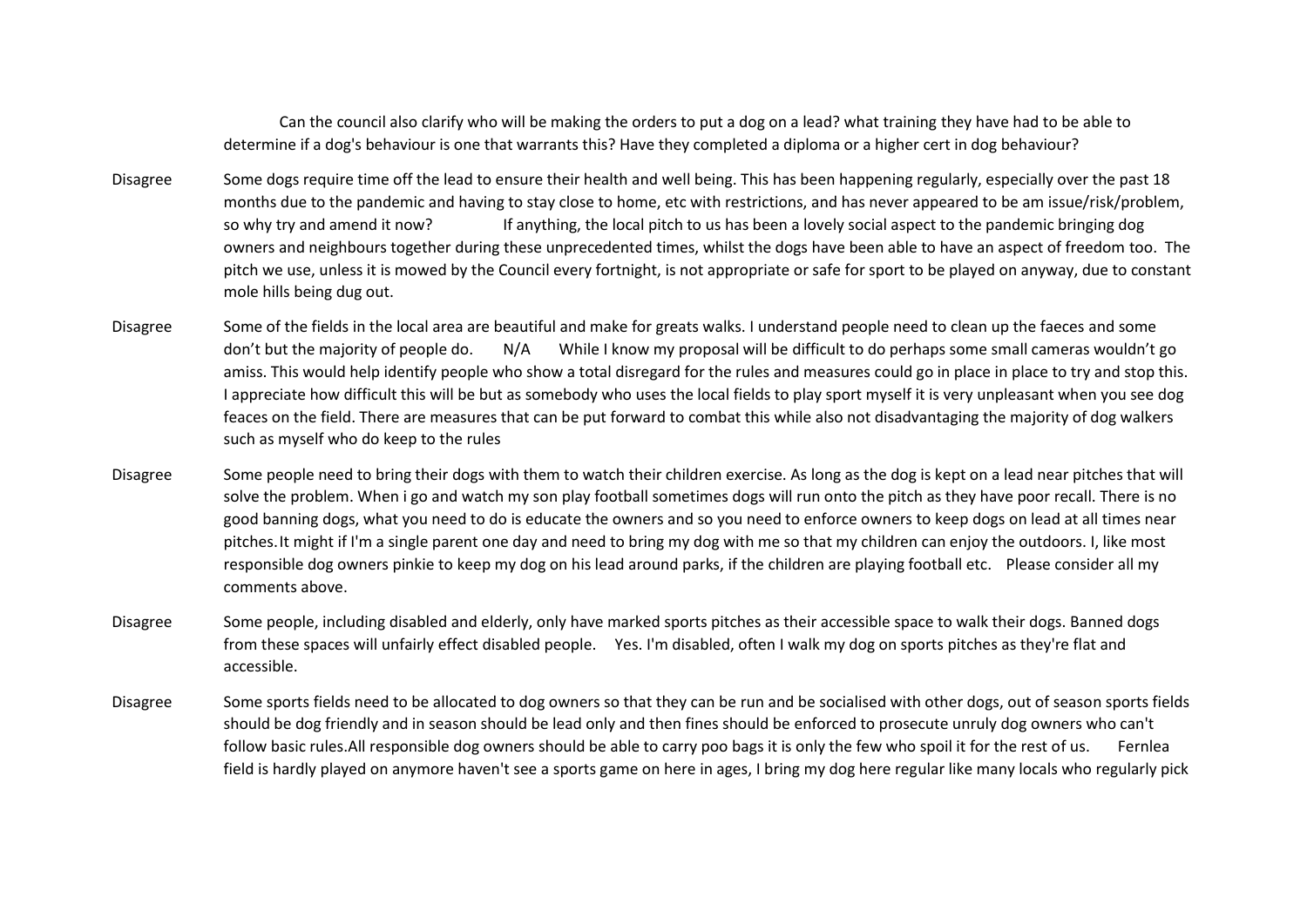up their dog waste and use appropriate bins don't spoil it for the many when it is the few who spoil it Dogs on leads only if it means compromise

- Disagree Someone who don't pick up their dogs poo will not listen and still do what they want. It's the minority that spoils it for us responsible dog owners
- Disagree Sometimes these are the only places that are available for us to walk our dogs safely. If we had access to dog parks or enclosed areas especially for dogs then we wouldn't use playing fields. Please provide more dog poo bins and a safe and secure area for dogs to play and socialise
- Disagree Space is already limited and whilst COVID restrictions still apply is probably not a good idea to restrict dog owners from outside areas as you may force them to gather in the spaces that are available. Also some places are not accessible fir disabled/people with walking difficulties/cannot drive and therefore these local, flat areas may be their only options
- Disagree Sports fields are often the only local places where dogs can be walked locally with very limited fields across the borough. There should not be restrictions on where you can walk your dog but officers out enforcing people who do not pick up their dog faeces. As a dog owner myself it's incredibly frustrating seeing other owners leave the faeces there. The showfield is my local field and I can't recall even seeing a council member there looking for irresponsible owners. Enforce correct behaviour not restrict people's freedom.
- Disagree Sports pitches are enclosed areas which allow you to play ball etc with your dog and let them run around and play without having to worry about cars etc. All dog faeces should be picked up and disposed of obviously but don't ban dogs from these fields. They enjoy play time there with their families
- Disagree Sports pitches are mainly used in the Winter months and are rarely used in the summer. There is no reason to stop dog walking on these areas providing dog owners pick up the dog poo. My son has played on many council pitches, the biggest risk is from broken bottles than dog poo A similar survey was done about 3 years ago, so why is the council wasting money on this one. Also a difficult policy to police. More waste of money by CCBC
- Disagree Surely the dog can be walked when there are no matches as there are limited spaces where you can safely let the dog run. Have you considered a dog only area as I know the Bryn field is used more by dog owners. As I mentioned before a dog only area on the field or fence of the pitches. When I challenged the people about taking the litter home or putting it in a bin I was sworn at and told if I don't like it pick it up myself. The responsibility has to be joint.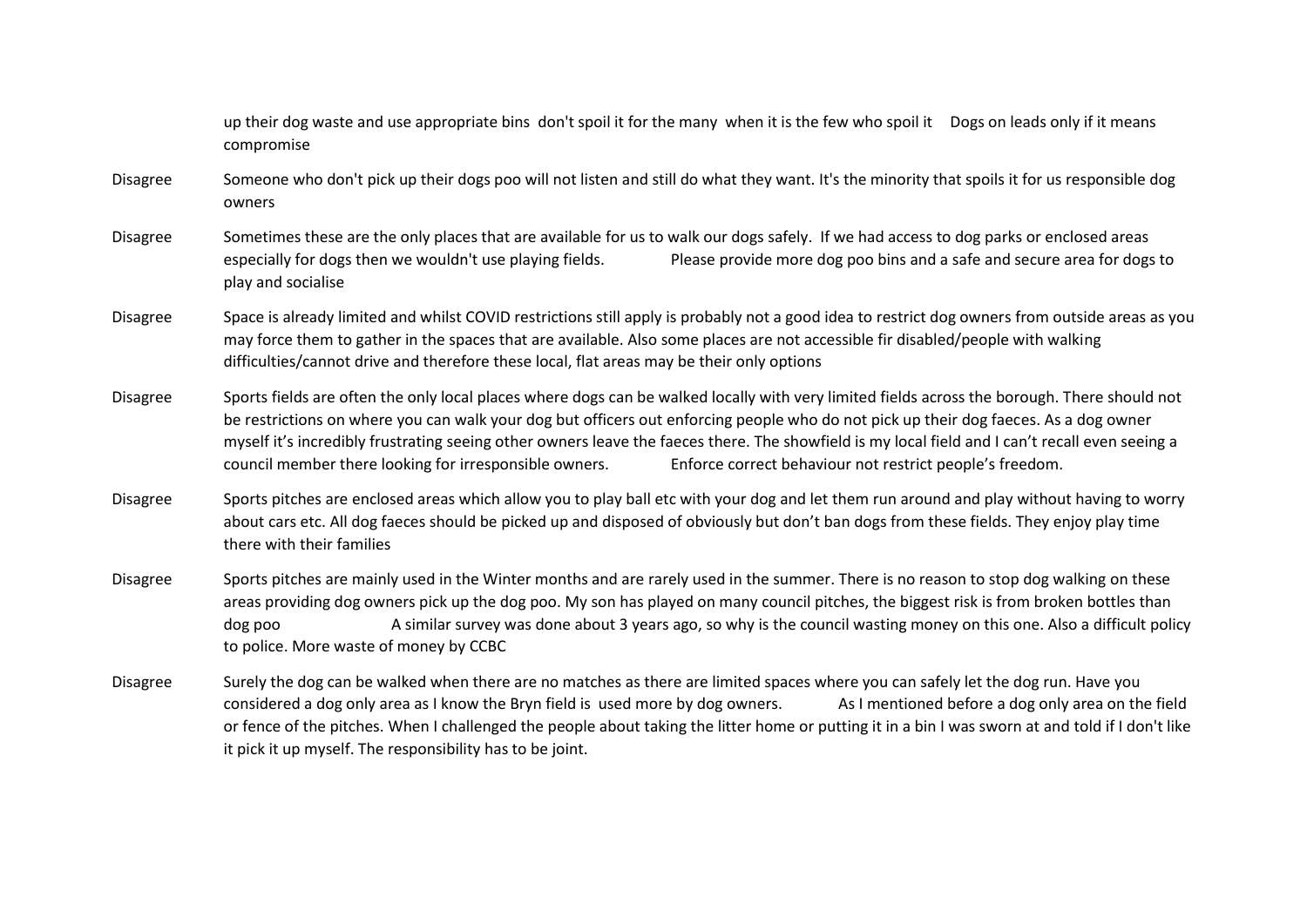- Disagree Surely the people who are not cleaning up after their dogs are the problem, people who rely on these fields, I.e less abled people rely on walking at these fields. Why punish these people and other good dog owners. Also people will continue to do it regardless, so again make it fair for everyone. Just find new ways to patrol these areas. Maybe put cameras that may deter dog owners from not picking it up.
- Disagree Tackle the issue of irresponsible dog owners who do not pick up even not on sports pitches.
- Disagree The actions of a selfish few is affecting where walk our pets. If these spaces are not available for our dogs to walk on there is little green space left to use More patrols needed and or cctv. Enforcement and punishment may help to reduce instances of fouling
- Disagree The amount of rubbish, broken glass and other flytipping in Caerphilly should be dealt with first.
- Disagree The area in particular Castle Gate / Castle Maen in particular. The field is used by an extremely high number of dog owners. The majority of the green space is comprised of the playing field. To limit this only to sport use is highly unfair and discriminated against responsible dog owners. The greater issue is dog fouling however speaking from experience of walking on this field every day for the past 5 years - I have witnessed no uncleared dog foul on the field. This issue exists on the public pavements in Caerphilly as a whole. Green space is there for all, not just for the football that takes place 3-4 times a week. With larger spaces and where spots pitches are ringfenced then perhaps this makes sense. But what about the 12 weeks of the year sport doesn't take place on these fields. Smaller green spaces should not be treated the same.
- Disagree The areas you are able to walk dogs and let them run free safely is being grossly reduced. As a dog owner tat cleans up after them it seems very unfair.
- Disagree The condition of the playing field is often made far worse by the amount of litter left by members of the public and not cleaned up with any frequency. Sometimes on trips to the park I've had to clean up items that would pose far more of a hazard and should be a far greater concern. Moreover, the existing restrictions regarding dog faeces should be sufficient to manage the safe and appropriate use of any areas of the public green spaces. The use of empty playing fields especially outside of busy periods should pose no problem if the existing restrictions are adhered to and enforced - effectively rending this proposed new restriction redundant. As a woman walking the dog alone, having access to sufficient safe public spaces is vital; to add additional restrictions that make it more difficult or create a barrier to using public spaces safely and appropriately could be considered discriminatory or certainly more dangerous and disadvantageous. If the existing restrictions are enforced, the proposed amendments are rather redundant. Perhaps it would be more productive to focus on enforcing the existing restrictions, rather than penalising responsible dog owners and preventing them from using public spaces appropriately.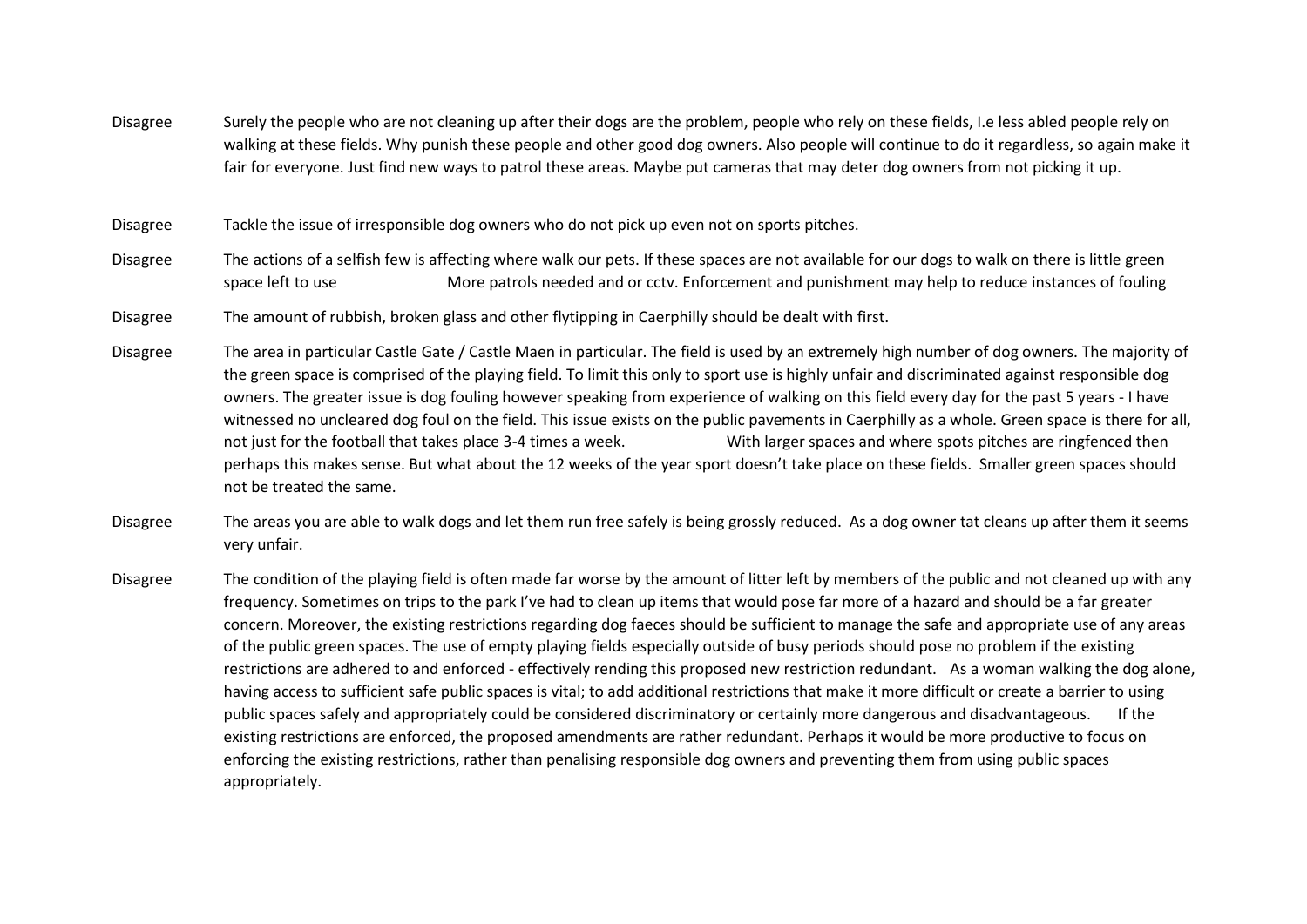- Disagree The council are not providing alternatives for dog owners and thus restricting where the animals can be exercised
- Disagree The Council does not enforce the current laws to fine irresponsible dog owners who do not pick up after their dogs. Instead the proposals seek to penalise responsible dog owners who do pick up after their dogs. Dog owners are citizens too and we are entitled to expect facilities to exercise our dogs responsibly where we live. I live in Waterloo and exercise my dog at Machen, where I always pick up my dog's feaces. I have never seen anyone patrolling that area and issuing fines. I would welcome seeing this. If we can't go to Machen we will go to Trethomas but this is an area where there is even more dog mess and litter because the Council does not enforce the rules and is missing out on fines. This change will simply move the problem. Please enforce the current rules on dog mess and also on litter instead of penalising responsible people. I am LGBT and I grew up in Wales. I have consistently seen resources directed to the patriarchal society dominated by male sports, particularly rugby. I was forced to partake in this myself when I was a child. Now, as a responsible adult who chose to move from Cardiff to Caerphilly with his partner and our dog I can see that the priorities haven't changed much outside of the city. It feels as though male dominated sports and society still take precedence over other types of people. Instead of banning dog owners from public spaces, please employ dog fouling and litter wardens to patrol areas. It would improve Caerphilly and could be cost neutral. Otherwise it will just move the problem to other areas like Trethomas, which could be beautiful.
- Disagree The council have stopped clubs playing on designated playing fields and moved them to Bedwellty show fields which is not really suitable for sports to be played as the field is on a slope. I have walked my dog around the Showfield and I have seen more rubbish & broken glass than dog mess.If you stop dog owners going to these places where can they then walk their dog & let them run free and socialise with other dogs because you're stopping us using open spaces to walk our dogs. Stop building on our green field sites and have more sports pitches designated for local sports teams to use or let them use their local school fields. The council could have designated walking fields so that dog owners feel they are not being ousted out of areas where they walk their dogs. Also look at the litter that's being left behind after football matches have been played as there's more of that than dog mess.
- Disagree The council is woefully lacking in their responsibility to provide adequate bins and emptying them on a regular basis. This is the most important factor which needs to be addressed but rather than put money into making sure the facilities are there to keep areas clean the council would prefer, as usual, to introduce more restrictions. The vast majority clean up after their dogs and do not take them on sports pitches when in use. Those who don't follow these rules are irresponsible dog owners and should take responsibility for their own actions. You are punishing everyone for the sake of a few people who will disregard the rules whatever you impose on the rest of us. This is a poor idea and hyst another example of the lack of responsibility taken by the council to provide adequate facilities for owners to clean up after their dogs. The biggest problem is the lack of bins and the lack of resources for emptying the bins and providing your residence with basic rights and requirements. I.e. the ability to walk their dog in an area that is easy to access with the proper facilities which allow them to do so responsibly and with little impact to others. The areas highlighted are often used by elderly or disabled people as they have better access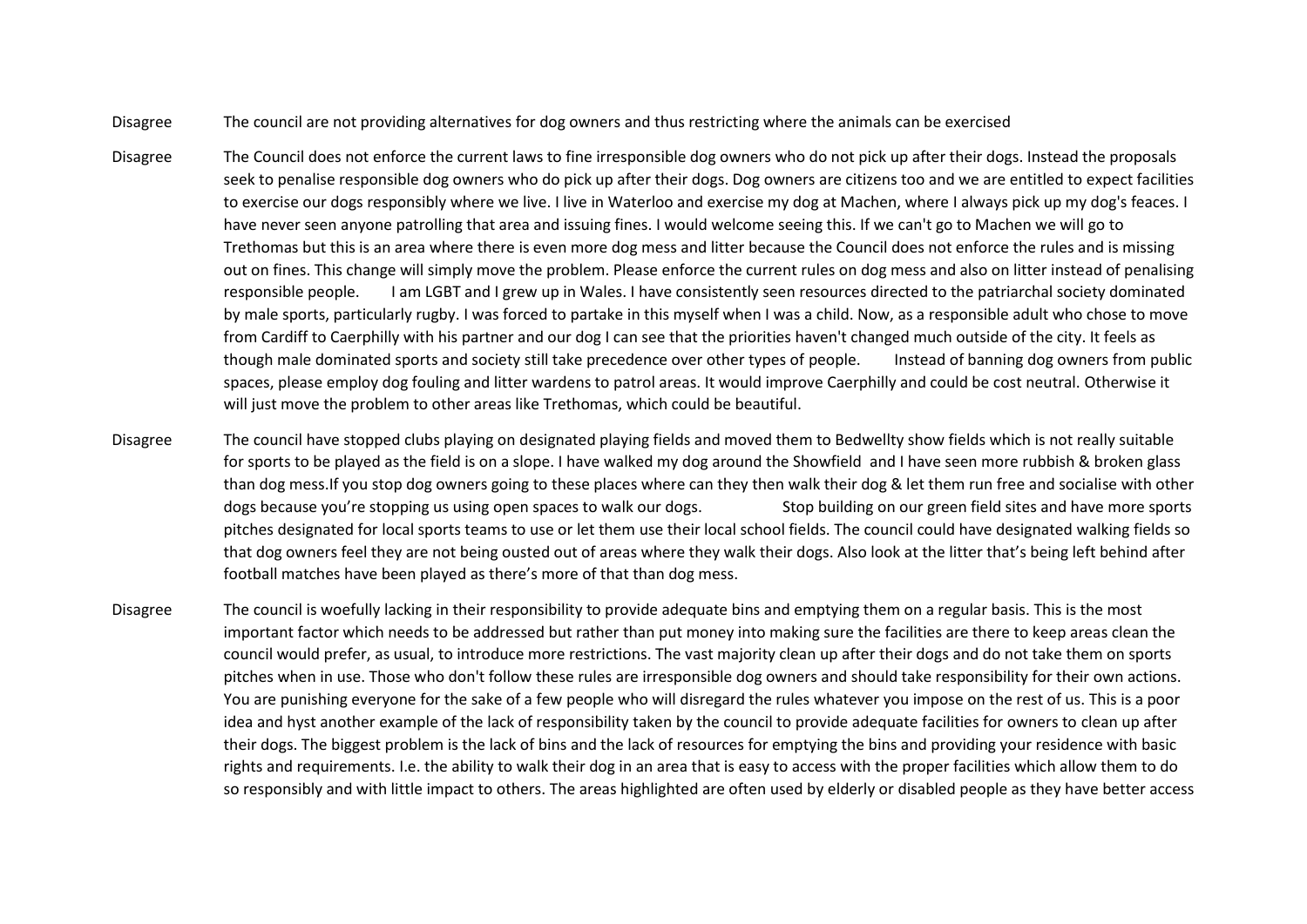and more space. Why should it be made more difficult for them just because you don't address the issues in the appropriate way? Maybe you should invest more in things like emptying over flowing dog waste bins and providing education to dog owners rather than adding more restrictions to people who are already suffering from lockdowns and lost family. As an individual who suffers with mental health issues I struggle to find places where I feel safe to walk my dog, get out in the fresh air and meet other people. These restrictions are unnecessary and further reduce the number of places that I can walk to from my home to exercise my dog. I suffer with PTSD and the ability to be able to use the facilities in my home town safely and comfortably are essential to my everyday existence. I always clean up after my dog and do not walk my dog on sports pitches when in they are in use so why should my life be negatively affected because there are a rare few people who act irresponsibly. Let responsible dog owners use pitches when they are not in use by others. Provide more bins and empty them more often. People need the freedom to exercise themselves and their dogs in places local to them. They have the right to do so and to take that away rather than take any responsibility yourselves to make it easier for them to do so safely and to educate those who don't is irresponsible as a council. We pay taxes to ensure we are all treated fairly and provided with the resources necessary but you seek to impose further restrictions on your residents rather than help. That is a great shame and a short sighted approach.

- Disagree The council offers no expected benefit to this proposal over an above the existing restriction. There are more pressing issues on most pitches that the council is failing to deal with - broken glass being the most significant issue
- Disagree The disruption and damage caused by dogs is minimal compared to the disruption and damage and litter etc caused by people mainly large groups of teens. Most the dog owners I know are responsible - pick up the dog poo, put their dog on a lead when necessary. If you prevent dogs from being off lead you will ruin parks for a lot of people. I am disabled and I moved to this area as it is walking distance to the park, I can let my dog off lead, she can have a swim and chase a ball getting plenty of exercise without me needing to walk miles or drive anywhere. There are many other disabled and elderly people who do the same at Waunfaur park.
- Disagree The existing rules enforce responsible use of the sports pitches already. The ban will only punish those owners who follow the rules, the ones fouling on the pitch already break the rules and logic dictates that additional rules will not make a difference. Advisory to avoid dog fouling on pitches - owners generally know when a dog is likely to go and where they like to go, they can act accordingly.
- Disagree The field by me would not be used 5 days a week or more. Also the field has been invulnerable to people well over 50 in the last year I also don't know why the council is considering this. I also don't know why the council seems to be punishing dog owners
- Disagree The field is for everyone not just the football teams. Matches cause huge disruption to the residents. Traffic build up, cars parked everywhere and litter left all over the field so why should fog owners also be stopped from using it to walk their dogs.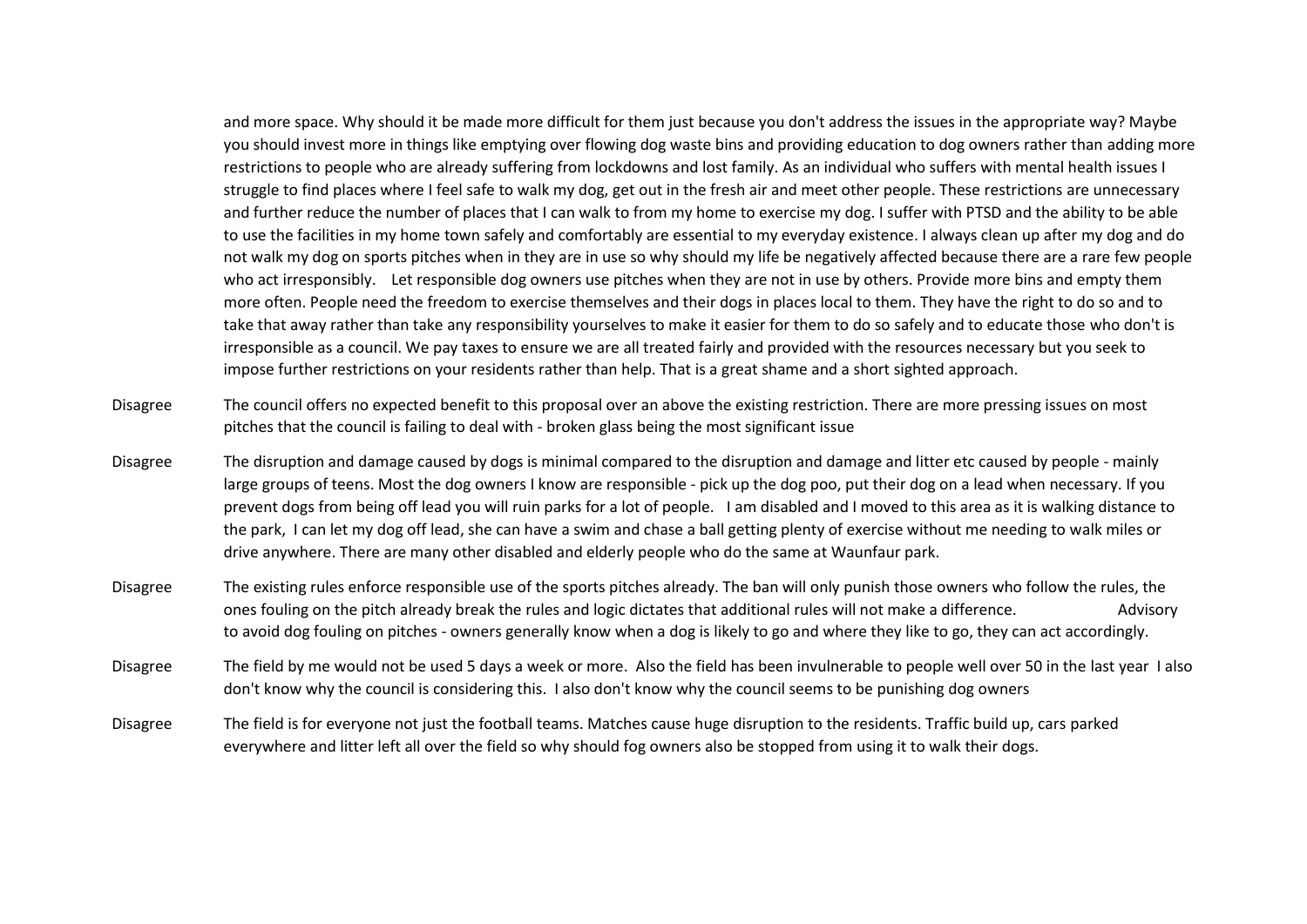- Disagree The field should be for everyone to use Invest in fining offending littering , fly tipping and dog fouling .. financial penalties then things will get cleaner . Don't target dog walkers who do over above cleaning up litter whilst dog waking on the field
- Disagree The fields are for everyone, response owners should not be penalised fir the few. The amount of rubbish, glass and areas across the village that need attention should be prioritised and these areas monitored. We all pay taxes, and should all have access to the fields. I regularly pick up dog waste, I never see any parents collecting the litter thrown in my street.
- Disagree The fields are not in continual use or fenced off, so how will it be policed? We need more litter bins, dog waste bins and some facilities for older children. I understand that the community police would have to enforce it. Their time would be better used stopping teenagers littering parks with broken bottles, food cartons etc. Morgan Jones Park Caerphilly is a no go area after 7pm. because the youngsters are so intimidating. They openly sell drugs in the park. The mess they produce is appalling. Many try to use the litter bins but there aren't enough so they overflow. The officers are far more likely to confront a 64 yr old widow with a cockerpoo running across a field than 2 drunk teenagers smashing vodka bottles. I also have been told that the park keepers have been told not to address any bad behaviour! Dog owners are an easy target. Dog fouling on playing fields is not a problem, litter all over the borough most certainly is!
- Disagree The football fields in our local area play a vital role in our dogs mental and physical health. They are accessible, enclosed and within walking distance and allows us to cater to our dogs needs by running around on them. Responsible owners will always pickup their dog faeces. It is the irresponsible dog owners that do not and even if this rule is put into place, they will only disobey this rule as they continue to do the others. Please do not do this. Thank you.
- Disagree The issue isn't with dogs. Every-time I walk my local field it's like walking through a sea of litter. This won't solve your issue. Get more wardens out get more fines for those who don't pick up rubbish/ dog poo and don't punish those who actually give a dam about the environment. Why should I be forced to stop walking somewhere due to the pure laziness and lack of knowledge coming from others. There are so many of us who are responsible and we should t be bloody penalised for it! Sort out the rubbish everywhere, sitting in cars in car parks isn't going to cut it get you wardens out into these areas and start educating people.
- Disagree The majority of dog owners are responsible and pick up after their dog, those who aren't, don't pick up after their dog anyway, and they will not take any notice of a sign to say they can't use a field, so a tota ban won't actually solve the problem. However, marking out, or building secure dog friendly spaces would direct owners to walk their dogs to a nearby 'dog park', thus containing the dogs away from children, and giving owners peace of mind that they are allowed to be there, rather than worrying if someone is going to dob them in for walking across a field.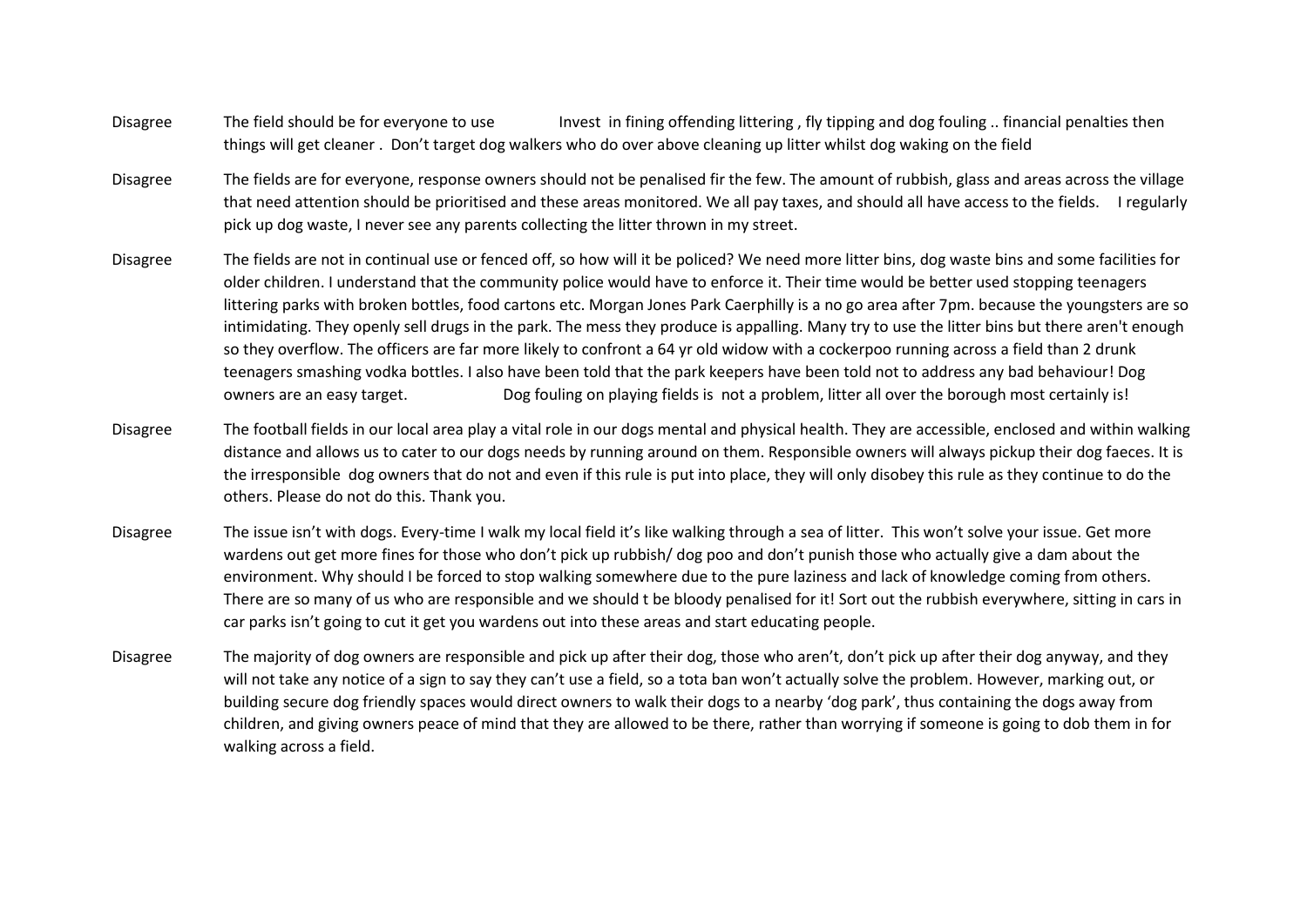- Disagree The majority of dog owners are responsible. Again these green spaces should be for use by everyone. Some residents, particularly older residents and those with mobility issues, do not have the luxury to travel further afield to walk their dog. The council should provide services for everyone. As a female I would be nervous to be walk my dog in secluded areas. Being able to walk on council owned property means I feel safe. I also think this could impact those with disabilities who cannot access areas further afield, further excluding them from social and physical opportunities essential to their wellbeing.
- Disagree The majority of dog owners clean up after their dogs, more enforcement of those who are not abiding by the rules is important. Dog owners have a right to enjoy public spaces. We live with our garden backing onto the stute and we find the litter left by parents/spectators of sport far more offensive and harmful to the environment N/a Better enforcement of current restrictions is necessary
- Disagree The majority of dog owners using these fields are responsible and clean up after their dogs. It is unfair to ban dogs using these fields when the majority of the time you see more rubbish left behind from humans than dogs. Putting more bins in these spaces will solve all problems. I feel this is discrimination against dog owners. Install more bins.
- Disagree The majority of dog owners, like myself, are responsible owners as regards to picking up faeces and disposing of appropriately and keeping the dog on a lead. On each of our regular, daily visits that we have walked around the rugby field in Maesycwmmer not once has it been in use for sport. As a local resident, the most recent and continuing use of the field by teenagers for an overnight stay resulted in empty cans, aerosol sprays, a tent and general rubbish being left on a open fire that restricted the use and enjoyment of the whole of the village!
- Disagree The majority of dog walkers I have passed daily on the royal Park route pick up the dog mess. I see no harm in dogs being able to walk across the pitches. One reason I think they should be allowed is that in summer time when the ground is very hot, they can be walked across these pitches instead of the paths. On my route, being up the back of Thomas Fields through the park and around the top pitch and back around. Never once have I witnessed anyone not tidying up after their pet.
- Disagree The majority of people clean up after their dogs and they should not be penalised for the those that don't. There should be more enforce to make people clean up after their dog. Taking the dogs to some of the places listed also allows us to take the children to play on the fields with the dogs at the same time. I clean up after my dogs and avoid the pitches when they are in use. We should not be penalised for those that do not control their dogs or do not clean up after their dog.
- Disagree The majority of the time these areas are empty and not used many more people have dogs now and there is no where to exercise them properly my dog has hip dysplasia so cannot be exercised for long periods on hard surfaces such as paths and roads would it be possible to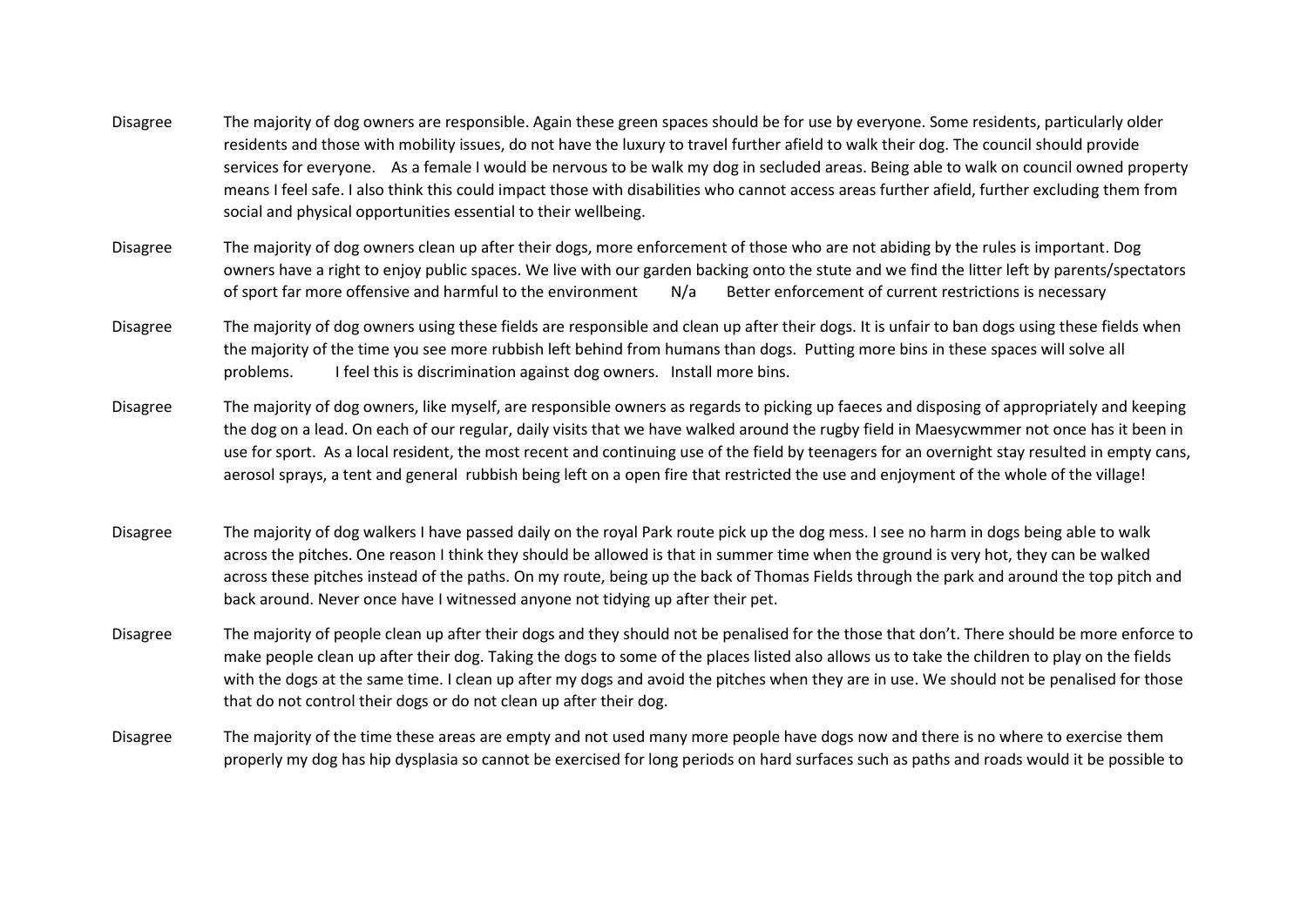consider designated dog parks and designated child friendly parks instead so dogs have a safe to run about too also broken glass cans and food wrappers left by many others who use the parks are just as hazardous as dog graves everyone needs to take responsibility.

- Disagree The new proposals take the PSPO too far and highly restrict dog walkers from enjoying their local facilities. The amenity space is there for all to enjoy not just for the minority who use the space a handful of times a week to play sports. We regularly use the field alongside Skomer Isalnd Way to walk our dog and very rarely see any dog mess on the pitch. It's unfair to punish all responsible dog owners for the minority of irresponsible ones. Target the minority not the majority! This is a backwards step for a forward thinking authority. Totally unreasonable step that is not needed.
- Disagree The only green space close to my house within a short walking distance is a playing field, this would be solely unfair to take this away from the dogs in our area. I agree mess should be picked up, but I think it's fine for dogs to use the pitches when their not in use!
- Disagree The only places to take dogs locally Disability due to mental illness which dog walking locally helps
- Disagree The other provisions already proposed should, if properly enforced, render this additional proposal a non-issue and if a dog owner is irresponsible enough to ignore them then they will ignore this extra one too. Most/all of these pitches are in the middle of green spaces which are the only accessible/free places in the local area where dogs can be exercised off lead. It is unreasonable and unrealistic to expect dogs being exercised off lead to remain at the periphery of the open space, and unfair to restrict them to lead-only exercise in their local exercise areas. All other aspects of the proposal are fair and reasonable.
- Disagree The owners are the issue, not the dogs ! Would you ban an unruly child from the same area ? N/A What are the proposals for exercising dogs in the future if this gets passed ? All the free space is getting developed with housing or factories. I agree that dog faeces is an issue not just on the playing fields but there is alot more on the streets of the village and nothing ever seems to be done about it. There are children playing in these areas too, just not under a governing body.
- Disagree The Park in Llanbradach is one of the only green spaces left to walk a dog in the hat feels quite safe although the park could do with lights in the evening not just for dog walkers but ssnyone who likes to go for a walk. We don't even have a dog waste bin in our park at Llanbradach and this has been reported before by myself and other residents. Many Thanks.
- Disagree The people who do not pick up after their dogs, are the kind of people who obviously don't care about the rules around picking up after your dog. Therefore the only dog owners who will obey these new rules are the responsible dog owners who were already picking up after their dogs. Imposing rules like this will only punish those who were already behaving appropriately, and will not stop people who wouldn't take notice of such rules to begin with.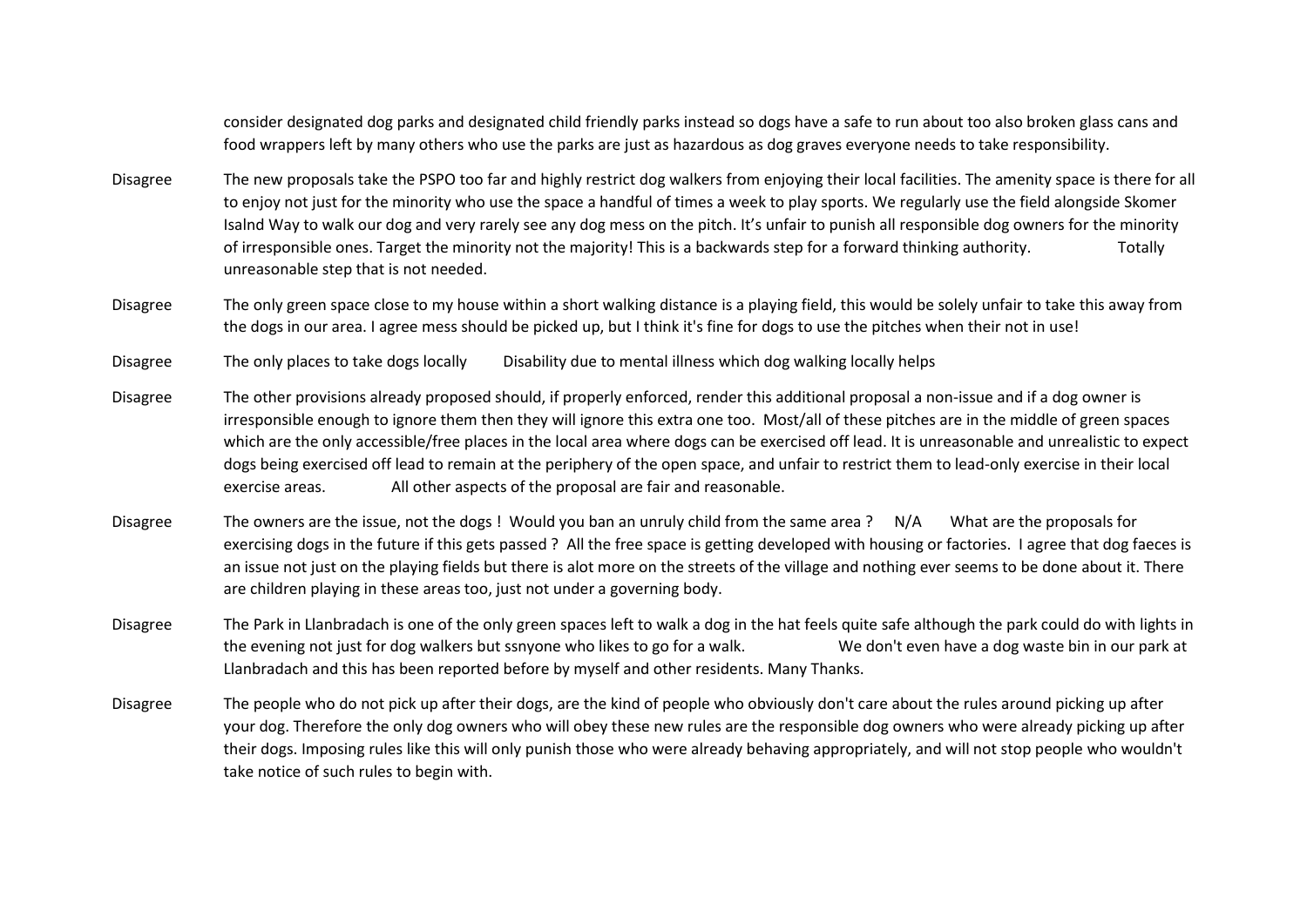- Disagree The pitch are only used on a part time basis will there be wardens be monitoring them for littering No
- Disagree The pitch is only in use for a very short amount of time during a week eg a couple of evenings and weekend mornings whereas dog walkers exercise dogs on the field daily at all hours - meeting other walkers, throwing balls/sticks for dogs to run and fetch and to run around freely with other dog friends, this means sharing and enjoying the whole expanse of green space not being confined to a narrow strip around the perimeter of a large field as it would become if not allowed to tread on the pitch. Please before a final decision could you so maybe survey the proposed sites especially Wingfield/Cwm Las- eg do random visits at different times of day to see how the currently shared space is being enjoyed, and by who, all year round. If the pitch is to become a protected area of the field , please could CCBC fence the pitch in similarly to the play area, leaving the remaining green space free to be enjoyed by dog owners for dogs to be exercised off lead so that they can still meet and play with their dog friends run freely, chase and fetch balls - dogs dont understand they need to stay one side of the line, so fencing in the pitch itself would help. dont think this should result in a dog ban and therefore reducing residents equal access to green space.
- Disagree The pitches are never used. But you take away the only green space we have in suitable walking distance for my two small dogs. Another 350 houses being built on the golf course we used to walk on so that has long gone. I have never once witnessed a dog fouling this land, they simply get decent exercise and chase the birds...well my two sausage dogs try but can never catch them lol!
- Disagree The problem is not the dogs, its the owners, because there is no one enforcing any of the rules. In the 4 years I have owned a dog I have never once been approached by an official checking my compliance. There is no point creating a law if its not going to be enforced! Not to mention you are restricting the safe exercise of all dogs in the area, reducing the exercise of their owners. I see more litter and harmful substances left at playing fields than I ever do dog faeces yet there is nothing out there to prevent this?! It is completely unfair and unjust to restrict a dog of a place of exercise. Are you going to set up dog friendly fields for them to exercise? No because the council csnt afford it just as they can't afford to employ anyone to enforce these regulations. Not myself, but think of the elderly who rely on these fields close by to exercise their dogs in a safe manner.
- Disagree The problem with these areas are not the dogs but the groups of kids there drinking and making a mess !! They light fires there and leave they're rubbish !! They also smash bottles there which is dangerous for everyone walking in the parks !! The one field in the memorial park is fenced off so the dog fouling is not the problem there.
- Disagree The rugby pitches are covered in sheep manure DO SOMETHING TO ENFORCE PUNISHING PEOPLE THROWING GLASS BOTTLES, METAL BEER CANS, AND SHARP BROKEN PLASTIC FOOD CONTAINERS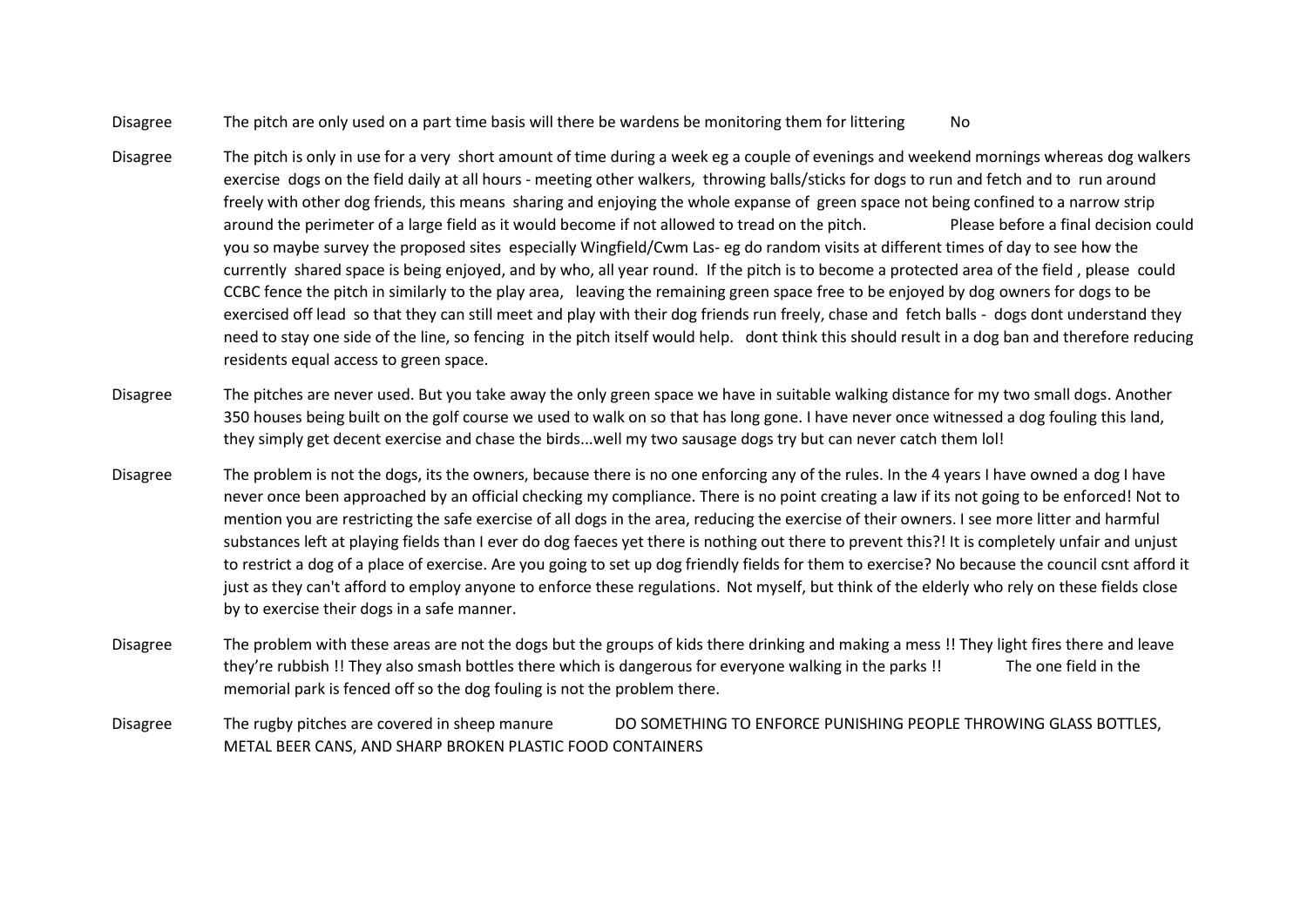- Disagree The same as above What about creating a place for dogs and their walkers? Why should they suffer? They deserve to have freedom! Some dogs are better behaved than humans!
- Disagree The showfield (bedwellty) offers a safe place for our dogs to be let off the lead and exercise freely. It would be very difficult to control them going onto the football pitch areas unless constantly on a lead. As responsible dog owners we adhere to Dog Control policy and believe this proposal is penalising us for those owners who do not. There are no other areas locally that offer a safe place for the dogs to exercise off lead. As twice daily users of the field we see many people with their dogs all of whom will be disadvantaged by this proposal, for the football pitches only to be used of a small number of hours each week. If the football pitches could be decreased in number to 2 as opposed to 4 (currently taking up 2 thirds of the field area) and fenced off this may provide a compromise solution.
- Disagree The space to walk dogs is much needed. More enforcement of picking up dog litter is more important.
- Disagree The sports pitches are not used during any days of the week up the BEDWELTY SHOW FIELD. Has long as I've been going there it's been known as a show field, where the balloon festival, carnivals and horse events used to take place. Not to mention it is one of the very few places that is secure for dogs to be exercised off the lead and have the chance to run around and socialise with other dogs. There is a perfectly good sports field that is actually flat just a few streets away that football teams can use. I only see the show field being used on a Saturday & Sunday morning for 1-2 hours max and they are not using the full pitches. I have never seen a rugby team play or train up the show-field. The pitches are not even that flat for teams to use and they wreck the ground when it's wet making it a boggy muddy field. Also their currently used training rooms always seem to flood when it's raining so sure they would benefit from a proper sports field? Why should dogs have to miss out on having a lovely place to go just because some football teams use it on weekends in the spring/summer months? I am autistic and love that there is somewhere for me to exercise my little dog securely up the show field, where they can receive a proper amount of exercise by being allowed to run off the lead and socialise with other dogs. Provide safe and secure area for dogs to be exercised freely off the leads where there are no chances of football/rugby teams going to take over and stop dogs from going there.
- Disagree The vast majority of dog owners are reasponsible and clean up, you will always get people who do not pick up after their dogs, we need to ensure that those people are caught and fined , simply banning dogs from the field will solve nothing , as those who don't pick will still use the pitches as they won't take any notice , and consequently not pick up .. The real solution is more targeted enforcement. Which the council will have to do they are serious on banning dogs from pitches. Work with the dog owners who often clean up the mess left by others , plastic , food waste , and broken bottles which are a hazard to the public and pets .
- Disagree The whole field could now be described as enclosed as there are railings surrounding the whole field, I have been exercising my dog on the community field for years, I along with other residents use the field on a regular basis to exercise our dogs, it seems that now football (the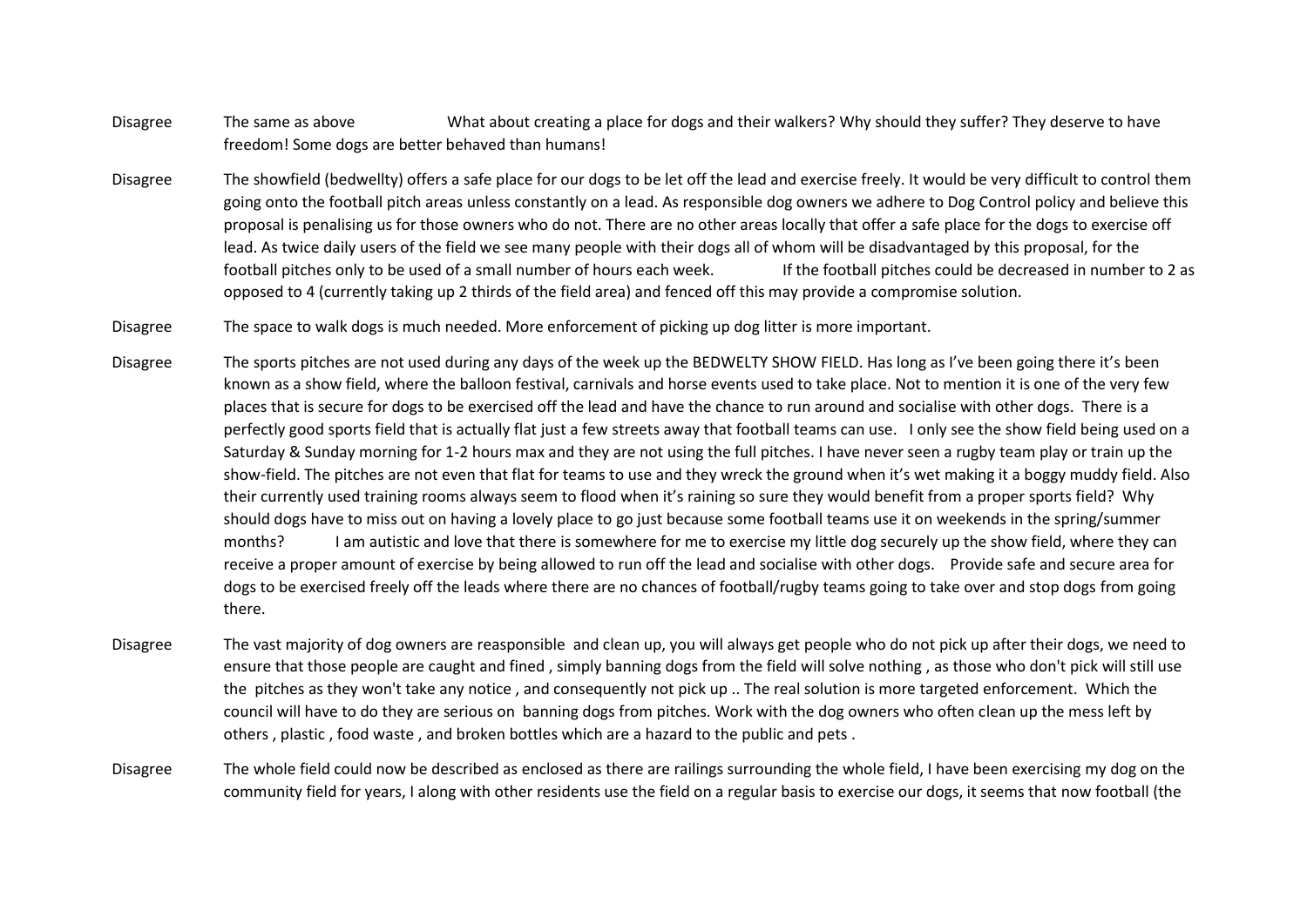majority don't even live in Wattsville) has taken priority over local residents. Dogs like to have the ability to run around and taking control of the whole field is unacceptable for residents like myself, due to poor health I cannot walk long distances .and the hill down to the bottom field is too steep and slippery at certain times of the year. throwing a ball for my dog allows me to give my dog proper exercise as I cannot walk too far. allowing people to exercise their dogs on half of the field would be more fair than restricting them to the margins where it is impossible to throw my ball. My family have lived in Wattsville for over a hundred years and now we are being restricted from using a community field because some people like football, not everybody is a footballer and it's the local residents who are being picked on for a sport which will only be used in football season, people with dogs use it every day of the year. We still need space to exercise our dogs and half a field would be a compromise

- Disagree There .Will not be enough green open spaces to excersie dogs in the local area without having to drive to if this is put through. People will all be congregating at the same places and driving would have a negative environmental impact. This will be unfair to those without transport and the older people who would be unable to excersie their dogs
- Disagree There a not enough green space already to allow dogs have their exercise
- Disagree There are a few people 5% pet owners not adhering to the laws now, which spoil it for 95% of law abiding family's that are poo picker uppers. This law will not stop dog fouling as bad owners will still continue... Dog are not bad its only the people who are... you need to in force the law as it stand now and fine the people responsible... Not penalize the whole of the rest of the community For elderly owners, wheelchair users, guide dogs, metal health dogs and other working dogs... Owners need accessible level access/ ramps to exercise they dogs, to take away all our public open access fields will also impact on manly all the venerable groups who live in Caerphilly... also most family's have pets and children, grand children, great grand children who take dogs to play parks and can just sit out side the fenced off swings/play equipment so they can watch the children can play... Dogs are family too. . Yes I am a Elderly & Disabled Wheelchair user, with a Companion anxiety dog, as I have panic attacks, mental heath problems and a social anxiety... I do need to exercise her everyday running for a ball for half an hour in a safe grass flat cut area which it accessible for me, This proposal will impact me and not solve the problem of irresponsible people. more venerable with be using Mental health, Doctors and hospital service because they can no long keep a pet, and unable to go out to enjoy public open spaces. We have s big problem with 12 to 16 year old children dealing drugs on and around our pitch's, all through lock down, happing at night time and daytime. if you were to put CCTV into our public parks you can not only eradicate and give evident to the police of these young criminals, you can catch and fine people who do not pick up poo... which would pay for the instillation of the CCTV . Failing this put warden to petrol the parks and fine the bad people.

Disagree There are a limited number of secure areas to exercise dogs. Dogs pose no issue as long as current requirement to clean up after them is met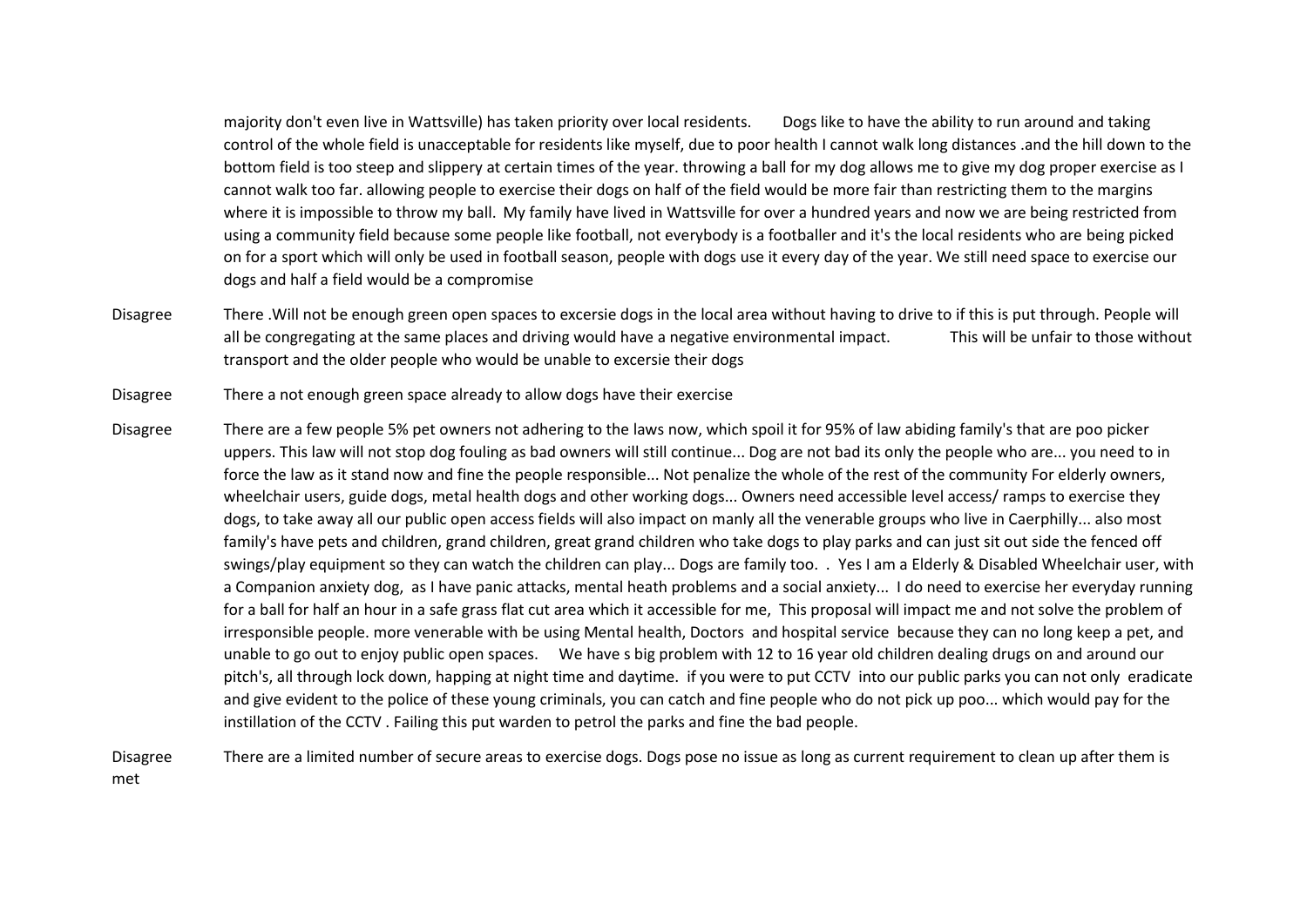- Disagree There are already too few accessible green spaces within out village. Should the council push ahead with further developments they have planned we will lose even more. The ban with dogs pitches on theory is ok, but only if further accessible space is made available. This area is also safer for people at night, this needs to be thought about as my girlfriend sometimes doesn't feel safe walking elsewhere. Not me, but I know older residents who can only use this area due to mobility issues. Make safer, accessible green space available and ban away. The green space where the metro stop was being introduced has been destroyed by the work there and in the rain is treacherous, this could be developed to provide green space for residents and wild life.
- Disagree there are few flat open spaces that allow me to exercise my dog properly and safely removing the use of these sports field without providing a similar alternative for dogs to use is unfair. The pitches are used for a few hours a week for sports and most sports are seasonal so the space is not used year round and games are often cancelled due to poor weather. Where as a dog needs daily exercise year round whatever the weather may be
- Disagree There are less and less areas available for local people to exercise their dogs. Not everyone can take the dog to recognised dog walking area due to age or physical ability
- Disagree There are limited numbers of large open grounds in Caerphilly to give dogs proper exercise, provided they are cleaned up after and there isn't a game on I think it would be a shame from allowing dogs to have a run on public grounds. The flat natures of public parks and sports grounds make it easier and more accessible for all to take their dogs to have a proper run, rather than taking on a gruelling hill or uneven walkways which are impossible with wheelchairs, walking aids or even pushchairs The outright ban of dogs from running on an empty public piece of grass is outrageous. Signage and bins is enough to remind people to pick up after them rather than turning people into criminals for walking their dogs to an accessible publicly owned piece of land.
- Disagree There are limited spaces already within walking distance to allow dogs to be safe while exercising. This is punishment for the many rather than targeting the few. If powers already in place to fine people or monitor were used effectively this would have an impact. Proper education pieces, more dog bins (you have removed so many) will help those who disregard responsibility. Have you even tried to tackle individuals? How would you of you don't follow through on already new rules in place? Extremely poor choice here and the impact is on those who have pets yet again. Have you looked at your own operations? How you utilise your own resources to manage the problem? Why should those who have pets be punished yet pay for these spaces that they cannot use. Absolutely awful behaviour of the council We cannot have children so have dogs, why can't I use a space that I pay towards Enforce your current rules.
- Disagree There are many pitches and sports grounds that are only used 1 day a week but are amazing places to walk our dogs. Aslong as poo is picked up I see no issue. For the elderly, disabled and non drivers these are sometimes the only openish area that they can walk there dogs!!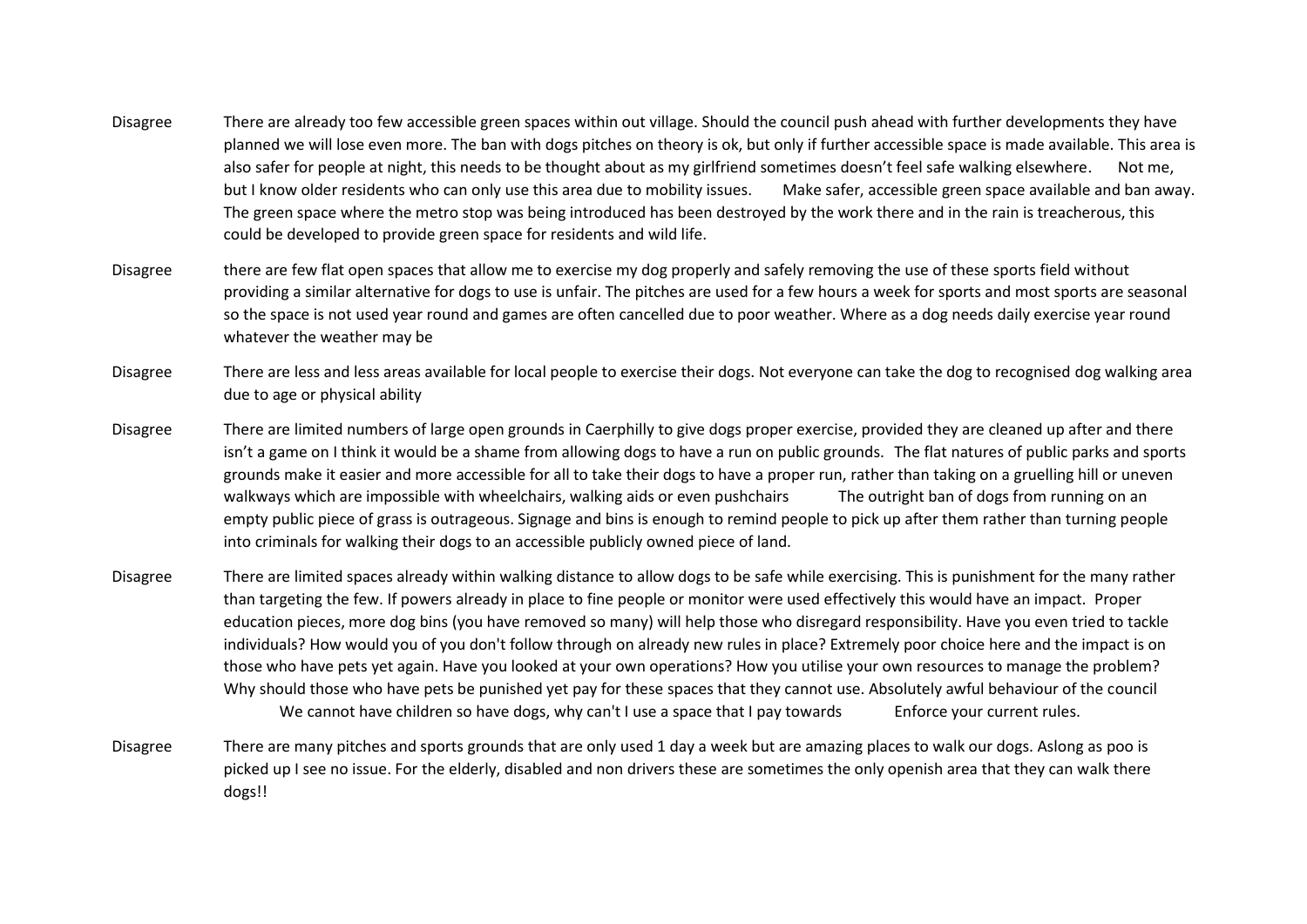- Disagree There are no dedicated dog fields in Caerphilly, dogs need the freedom to run and roam. The risk of humans contracting an illness is very low, what are the current figures of humans contracting toxocariasis in Caerphilly? Whilst I agree left dog faeces is not pleasant most responsible dog owners will pick up after their dog. Also not everyone has transport, please think about the elderly and disabled who are not able to drive to other areas. This may be the only form of exercise the dog has access to. Also you need to look at the risks posed to children from discarded broken bottles/cans left on the pitches. Also what about the many adults that cough and sput phlegm on the grass pitches, surely children are more at risk from this! If you look at the over-flowing dog bins around Caerphilly you can see the majority of dog owners are responsible. Create local dog parks as in America but also secure areas for nervous /reactive dogs so they can enjoy a run/roam
- Disagree there are no dog parks in Risca & Pontymister where you can take your dog of its leash. there are four rugby pitches on fire station fields Crosskeys and are three are never used. only one is used by risca rfc sometimes. so why cannot the other three pitches be fenced in for dog owners to use .
- Disagree There are no safe walking options for dogs outside of recreational areas, there is a lack of green space open field areas within caerphilly town to be utilised. Using sports fields and then cleaning up after a dog is the only way the dogs can have a truly free run around Elder persons who walk on the main sports fields such as Virginia view and penhroel couldn't walk any further to exercise themselves and their animals trecenydd too Create dog parks within caerphilly town and the wider burrow that are spacious enough to allow a large breed dog to run at speed for exercise
- Disagree There are not enough of other places locally to walk the dogs. Also unfortunately this would only stop responsible dog owners,who pick up the mess, not the ones who don't.
- Disagree There are not enough open green spaces local to me to walk the dog as it is. Responsible dog owners like myself carry poo bags and clean up after our dogs. It's the minority that spoils it for a few. Teens and kids make far more mess in the parks with litter and broken glass. If we ban dogs on sports pitches then provide a green space locally where ball games are banned for us to walk our dogs.
- Disagree There are not enough safe areas for dogs to be allowed off lead without being close to a road. More litter and antisocial behaviour comes from groups who leave litter including glass and cans on pitches. Dogs could be allowed on at certain times a day or certain months like a beach if this is the biggest concern . Otherwise it make no sense or safe dog areas need to be provided.
- Disagree There are only two open space suitable for exercising dogs in our village and dogs are already banned from one. Over the average week, the vast majority of people using the field by the community centre are dog walkers and the majority of them clean up after their dogs. (Incide tally they also pick up large quantities of empty cans and bottles.) Dog owners are rate-payers too! There are plenty of alternative space for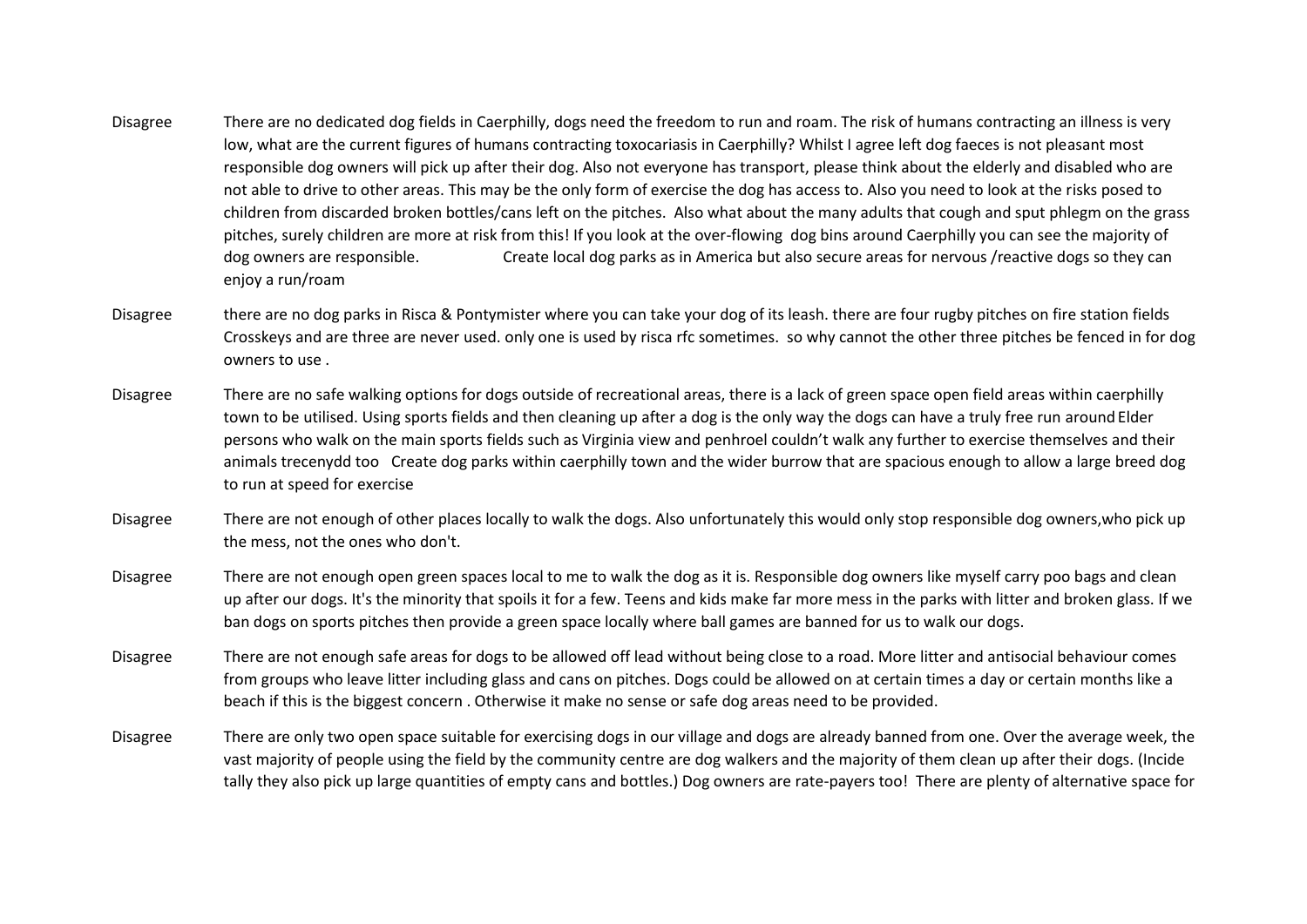those of us with cars but that leaves a large number of people for whom this field is the only safe area where they can walk their dog. I am also concerned that any such change would not be enforced meaning that only the more law-abiding owners would be affected. I'm sure you are aware that around 33% of households have dogs. The interests of these rate-payers needs to be borne in mind

- Disagree There are very few open spaces in Risca that would allow people to walk and play with their dog (throwing ball requires a large open space) and dogs to socialise so they don't become aggressive, if this goes ahead. Heavier fines for those who don't pick up after their dog should be a deterrent instead. Or options for having dog parks in several areas instead.
- Disagree There are very few spaces that my dog can run to fetch a ball off a lead. The local football pitch is one of them. The local pitches are very rarely in use for sport either organised or casual. Whilst my dog never fouls on the pitch... the current restrictions ensure that I would clean up after it. This proposal underestimates the value of exercise for dog owners and overestimated the use of local pitches. All open spaces should be available for all. The current restrictions are enough to ensure that local pitches are kept clean from dog mess. Without the need to inhibit responsible dog owners from exercising with their pet. For some the local park is the only green space they have access to. There are huge mental health benefits as well as physical ones to walking a dog. This does not need to be made more complicated. Our council oqnwd spaces should be available for ALL users without discrimination.
- Disagree There are very little open areas to walk Dogs as it is excluding dogs from all Multi use pitches etc isn't going to improve the problem responsible dog owners will keep dogs off pitches and pick up dog poo, those who aren't responsible won't listen to such rules and the problem will still remain. Many aren't used in the winter etc my teams
- Disagree There has to be the provision of alternative green spaces for dog owners to exercise their dogs both on and off the lead if the council is to exclude dogs from existing free space. The council will move the problem elsewhere I.e. there could be increased dangers roadside for both pedestrians and traffic as dog walkers will all have to move to residential areas. Solution: create dog friendly green spaces for dog owners to walk and exercise their dogs before this comes into affect.
- Disagree There is a constant degradation of green space and dog owners are facing more and more reduced spaces to walk them. A dog owner is bound to keep their animals active and healthy and need a place to freely exercise their animals. A proffered option could be restricted during certain hours when children are likely to use the playing fields. In addition the amount of rubbish that is being left on these pitches poses more of a danger ie glass, plastic, food and its wrappers. Who is going to.police these areas if the rule is passed?
- Disagree There is already a distinct lack of public open space within the County Borough that dog owners can enjoy, without this proposal being approved. The increase in dog ownership during COVID lockdown only exasperates this issue. We regularly walk our dog on the local field which is marked during the football season, there is very little if any dog mess on the pitch. Why punish all dog owners for the minority,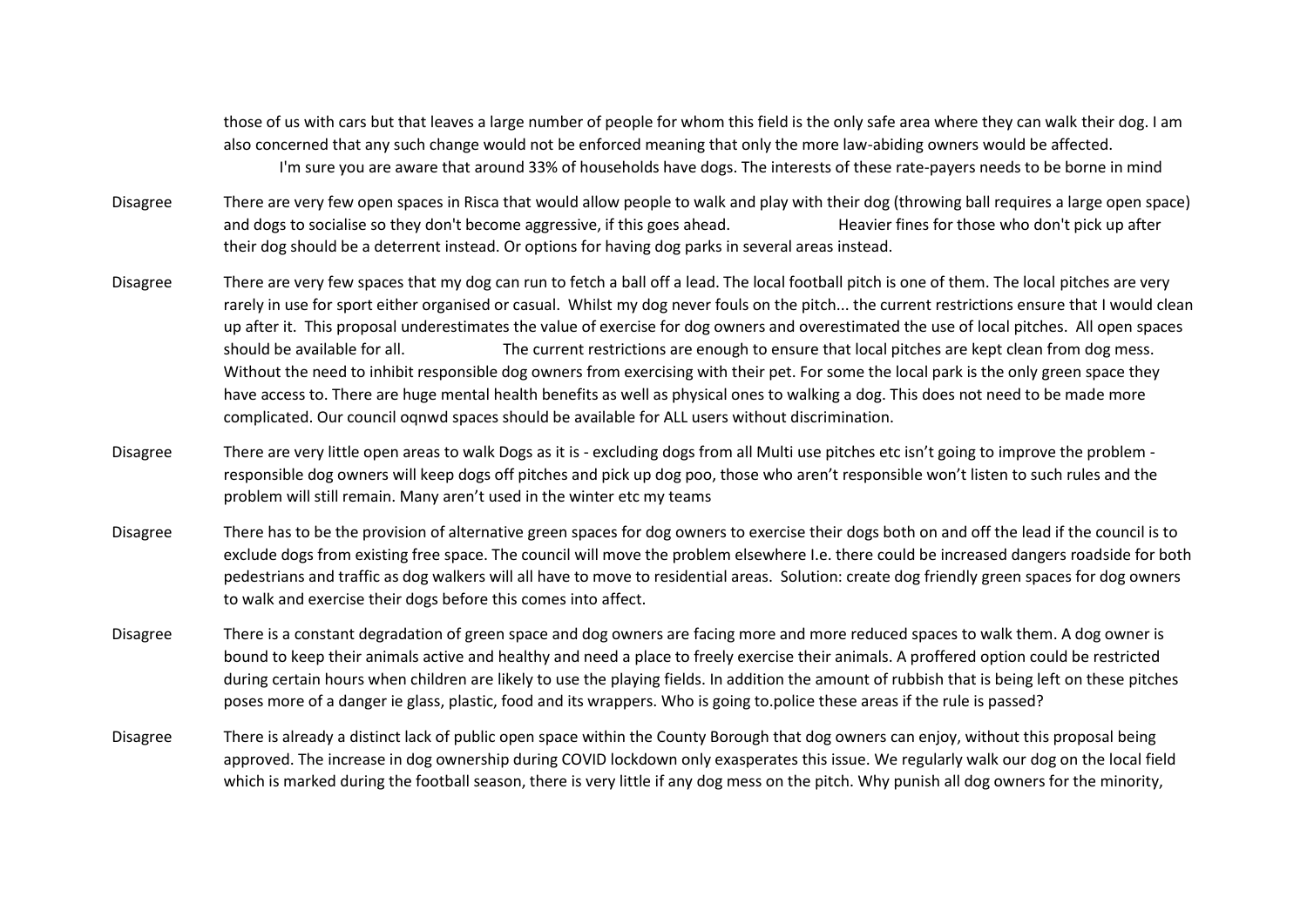target the minority not the majority, most of whom are responsible and pick up mess! As a council you are trying to discourage people from using their cars, stay local and reduce pollution. This proposal will only encourage dog owners to jump in their car to walk their dogs elsewhere rather than using local facilities. I am totally opposed to this new proposal and feel that it is just another restriction that will make Caerphilly County Borough a less desirable place to live! Many disabled and elderly residents rely on their dogs for companionship. Most elderly residents do not have the option to travel to use other dog walking facilities, the local fields and open spaces are all they have. This proposal reduces their options and will result in many dogs not getting the exercise they need as owners are restricted in where walks can take place. Rather than restricting dog walking areas further, why not heavily fine those caught not clearing up after their dogs? Target the problem causes not the responsible owners!

Disagree There is limited space to allow dogs to run free in a safe environment,. I have walked in these areas to find misused drug capsules, rubbish, broken glass and cans. I think there is a bigger problem to resolve. The only green space in Ystrad Mynach seems to have been taken by the rugby pitches and a small area by the park. If you are proposing this you should make available dedicated areas for dog walkers otherwise it will be cruel to the animals where we don't have big gardens to allow to exercise.

Disagree There is need if people follow the s Sistine proposal

- Disagree There is no actual logical answer for this debate. You can't take the rights of people with dogs to enjoy green spaces. If a family want to take their children out and the dog where do they go … to the park. Now most parks have rugby pitches etc next to them so unless your going to chain up all the pitches to prevent it how can you expect people to abide by it. You are risking dogs being locked in houses for longer if the family are unsure where they will go so don't take there dogs resultinge in higher animal neglect and then you have the possibility some parents will then not take there children out to the park because a dog is family and they don't want to feel guilty so now children are missing out on valuable outdoor exercise and development. You won't just be taking away these spaces for dogs but for families and friends. Social activity walking dogs together so you have an elderly pair who live for that walk every day they meet and walk there dogs in these areas because they are flat, safe, areas for them to walk together instead of the wooded areas and river walks which aren't suitable for frail members or disabled members of the community so this then stops as there isn't a walk they can manage long enough due to the hills in South Wales for a decent catch up so they stop…. You are not just affecting the dogs life but the owners. There is many reasons why you shouldn't just because well it's ridiculous. But it's not just reasons it's the people's lives you will unknowingly effect.
- Disagree There is no harm with dogs playing on sports field if there is no sports activity at the time. People should already be cleaning up after their dogs...... People with disabilities need access to local dog walking areas, this would restrict that This would have very little effect. The people who refuse to clean up after their dog would continue to use them and the only people who would miss out are the ones who follow the rules already. We should concentrate on encouraging people to be responsible dog owners through education and enforcement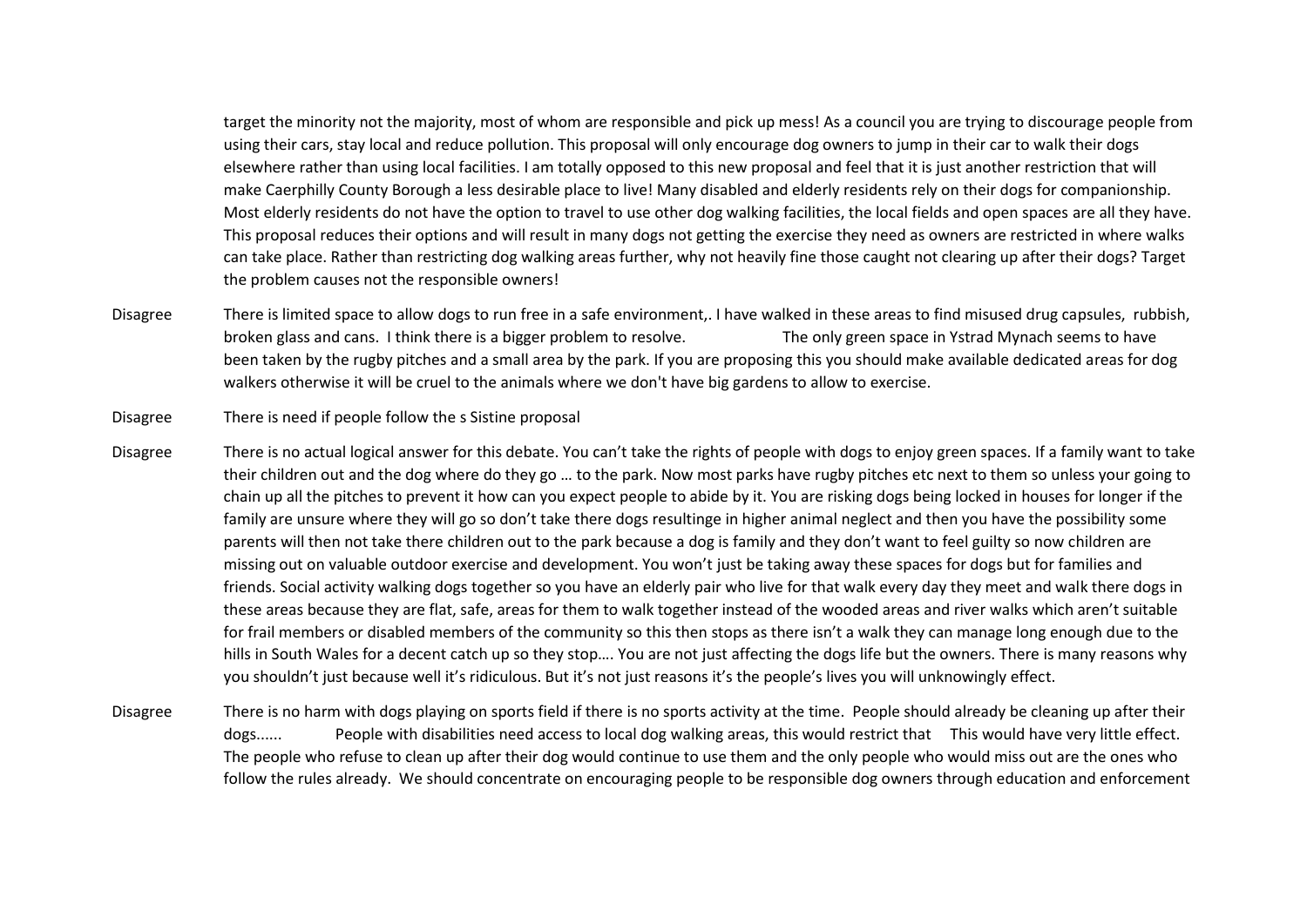- Disagree There is no other local field without livestock in the area for dogs to stretch their legs. Not everyone can drive or walk up the hill to penallta every day. So long as dog owners are being responsible with their dogs, they should not be banned from the football pitch when that is a lot of dogs every day walk to be able to stretch their legs. Disabled people may not be able to go further than this field and so you will be disadvantage by them and their dogs.
- Disagree There is no place to be able to run your dog safely within the Rhymney area snd the royal park is perfect. If dog fouling is a issue then to add more dog bins around the park as there's only one dog bin currently up the royal park which is located below the changing rooms. My issue is the glass and waste around the royal park not the dog mess. I would be really disappointed if this was to happen as o use this park every morning, and able to walk up here for a safe off lead stroll. I would have to drive her to a different location to be able to do this other wise. To add more dog bins around the royal Park. To have cameras up and more policing around the area during Friday and

Saturday evenings where all the young people gather. The mess they leave up on the pitch is disgusting and the glass that's shattered everywhere. So even walking your dog on the path is dangerous which is why the pitch is perfect.

- Disagree There is no reason to exclude dogs with responsible owners from using sports pitched when not in use for sports. Responsible dog owners always clean up after their dogs. There is plenty of legislation on place already to allow action to be taken against irresponsible owners who do not pick up after their dogs. The problem is that this legislation is not enforced. There is no point making more pointless rules that penalise only the good dog owners who will abide by it when no one is enforcing the existing legislation. The owners who do not pick up after their dogs are already breaking the law - do you really think they will abide by the rules and stay off the pitches??
- Disagree There is not enough accessible open space allowing for dog exercise. I don't see why dogs shouldn't be allowed on sports pitches when they are not in use, with the existing restrictions already in place. Secondly, the maps do not show pre-existing structures on the parks that dog walking is not possible. I.E the sports cages & bowls club in the corner of Pontymister grounds. If this proposal is put in place there should at least be a requirement for the council to implement "dog only" parks, where sports are not allowed. For instance, a large majority of Waunfawr Park & fire station park, Crosskeys will be unusable, so allow sports on Waunfawr park and turn fire station park into a Dog park.
- Disagree There is not enough greenland for dogs to use currently in most areas without a car journey. I dont believe the issue is with dogs on the playing fields, its the owner not cleaning up after thir dogs. Maybe the penalty enforecment should be focused on more.Yes without being able to take the dogs to the playing fields it will mean mostly walks on the streets with no off lead time.
- Disagree There needs to be appropriate areas for exercising dogs. If the proposals go ahead it would be beneficial to fence the areas so that dogs can be off lead in other areas of the park otherwise it will not be possible to let the dog off the lead. I totally agree that dog owners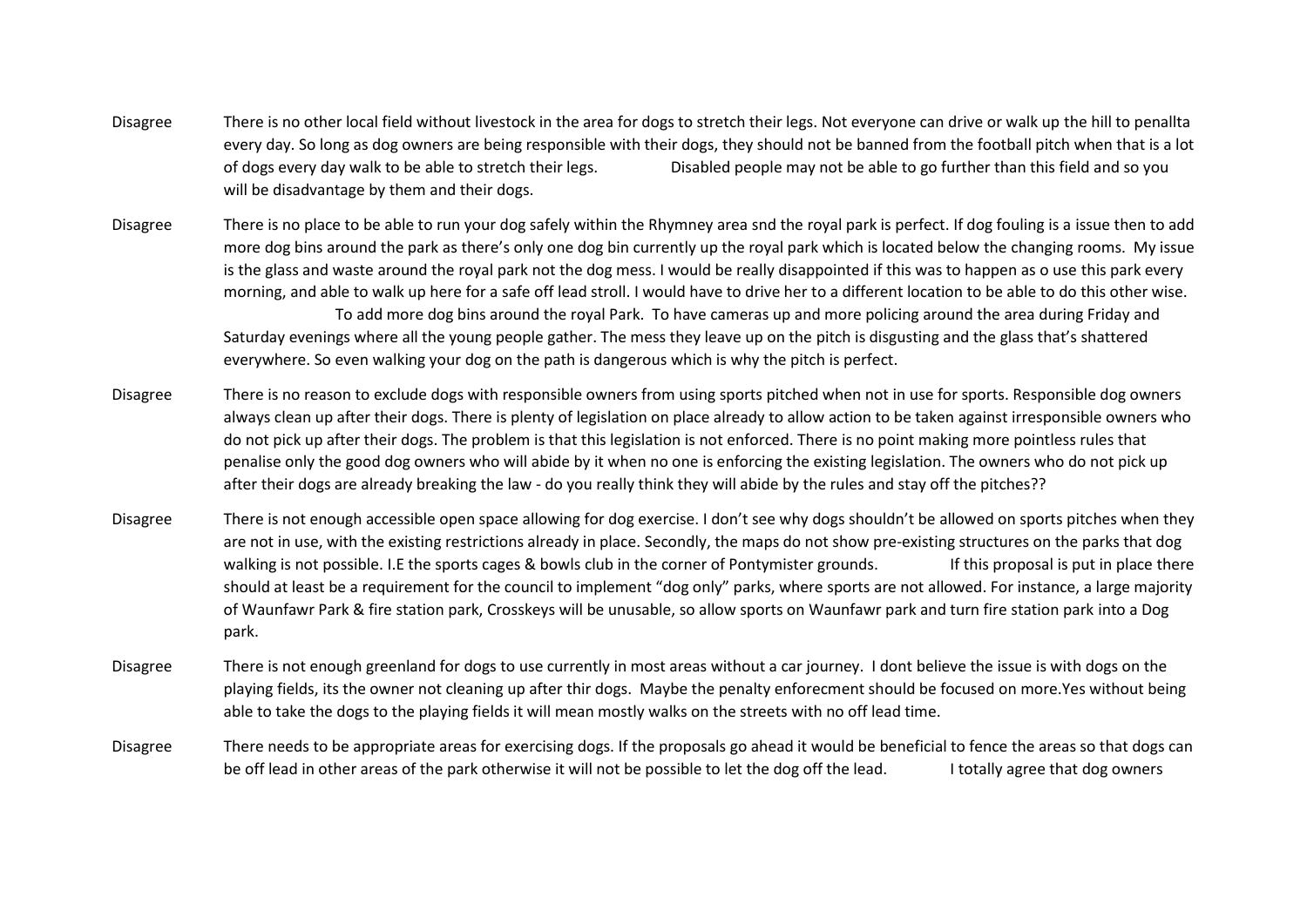need to be responsible and clean up after their dogs but the fields are one of the safe spaces to exercise dogs that are away from bicycles and motorised vehicles that we experience when exercising in areas such as Penallta.

- Disagree There should be sections that we are able to take our well behaved dogs and let them have the freedom to play ball to burn off their energy. Most of us as responsible and pick up after our dogs. If you just say stick to paths then we cannot let them off because of people on bikes, pushchairs, other people walking close by etc, it's a little unfair. You wouldn't stop children going into the park or field if they continue to litter, spit, smoke, shout etc when that causes problems for others. The end of the day it's common sense which most of us have an continue to abide by the rules whilst out with our dogs. Make sure there are plenty of poop bins around to encourage owners and maybe have poo bags attached so they are available at hand if needed.
- Disagree There's rarely dog mess but always human mess. Kids cause more damage, anti social behaviour and mess than dogs Discrimination as a dog owner Ban unsupervised kids instead
- Disagree These areas are for everyone. The amount of time they are used for sport/events is probably less than 1%. Also, probably less than 1% of the bourough's population take part in such activities. It wouldn't be fair to exclude so many people from places that I/they have been using all their lives. We all (mostly) pay our council tax, why should we be excluded and restricted from places we pay to maintain. My dependants would be serverly affected by these restrictions. Myself, wife, children and dog use these places to exercise, socialise and relax 365 days of the year! Without fail! (Unless we are on holiday of course). Existing PSPO is great. The need to change this seems silly to me. If all above rules were adhered to, there wouldn't be a need to amend them. I think they could/should be enforced more thouroughly. I am in my 30s, I use several different areas within the bourough on a weekly basis, I have had a dog every day of my life since birth, I have lived in the bourogh since birth, and I have never been approached, or even seen anyone enforcing such rules. Or even having conversations with people.
- Disagree These areas are mostly only used by responsible dog owners. There's very little sport activity on our local park playing fields. If you exclude dog walkers from the parks then the area will only really be used by people drinking and loitering apart from the odd hour or two of sport on a weekend, if that. My local park never has faeces left lying around as there are plenty of bins. You should be encouraging healthy outdoor activities such as dog walking, especially to our local elderly or vulnerable communities who may not be able to make it further than a park. Not me personally but I support individuals with disabilities and learning disabilities. Whom often use parks to walk their dogs or to meet dogs, which brings a lot of joy to their lives. Parks are some of the only public spaces with flat paths that wheelchairs and other mobility aids can access. The existing restrictions are good. There's no need to exclude the majority of park users from these places. Exercise should be encouraged in a responsible way and I believe local dog owners are responsible. The ones who take their dogs to the park shouldn't be penalised. The majority of faeces I see is in residential streets where people let their dogs stray or don't care to pick it up.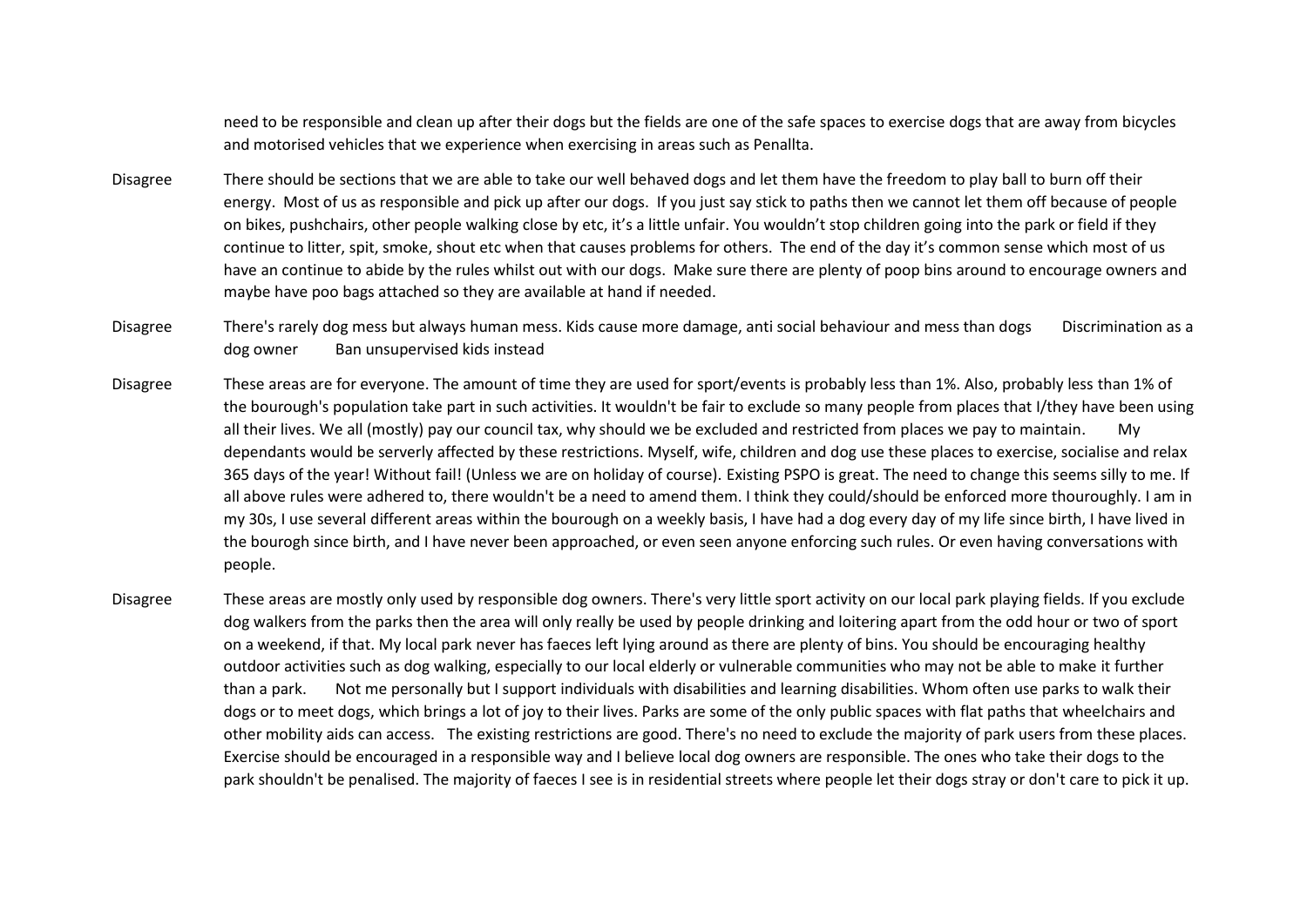They wouldn't be responsible owners who would bother walking their dog to the park anyway. Perhaps you could spend more time monitoring these individuals

- Disagree These areas should be open to all, sometimes these are the only areas open to people with disabilities
- Disagree These fields are the only green areas available for dogs especially in my area. When used by responsible owners they are well looked after. However, if sports fields become off limits to responsible dog owners, they should also be off limits to any other users other than sports. Youngsters making fires and leaving tremendous amount of litter (broken glass bottles, cans, food, food packaging) is just as dangerous if not more so than dog mess.
- Disagree These fields aren't always in use and these fields are good for dogs and most have fences around and keep dogs secure and where owners will feel safe and it always dogs to have a run around
- Disagree These open spaces are important places where owners can safely exercise their dogs and themselves, especially if they do not drive. Taking away these areas from responsible owners who do clean up after their pets and have them trained so are not a nuisance, will just end up leading to owners not being able to exercise their dogs, as safe off lead areas are needed. Lack of adequate exercise will lead to behaviour problems in dogs, which will probably lead to the council dealing with an influx of animals being surrendered to the local council run pounds. I completely agree with the existing rules for dogs and if these were better enforced with more warden patrols then the new proposal wouldn't be an issue as there wouldn't be a problem with dog fouling in these areas. If this couldn't be monitored before then how would the new proposal be enforced and by whom? Surely the police have enough to deal with than receiving 999 calls that someone is breaking the law by exercising their dog on a field????
- Disagree These parks are great open spaces for dog walking and freedom. I am a responsible owner who cleans up after my dog and feel there is no where local to take my dog for a field walk if this gets passed. How do you exercise your dog with limited greenery. It's very unfair that a minority ruin for majority. Enforce dog fouling more and educate people to be better with their dogs, don't punish the animals outdoors.
- Disagree These sports fields are the only places where dogs can be let off the lead under supervision. Dogs need to run and have exercise. To ban dogs is a terrible idea. I take my dog to Bargoed park daily so he can have a run. I always pick up his mess. I'm fact the only mess I see is rubbish left by kids not dogs. Ban kids you need to.
- Disagree They are open to the public! If I pay tax, I want to be able to use it. I can't climb mountains with my dogs. One is blind so I need flat open spaces to keep him fit. I always pick up after my dogs. I think you'll find the main causes of harmful substances in pitches is due to other animals aswell. Foxes, horses, rabbits, hedgehogs and rats. Taking away access to flat open spaces would damage my health and that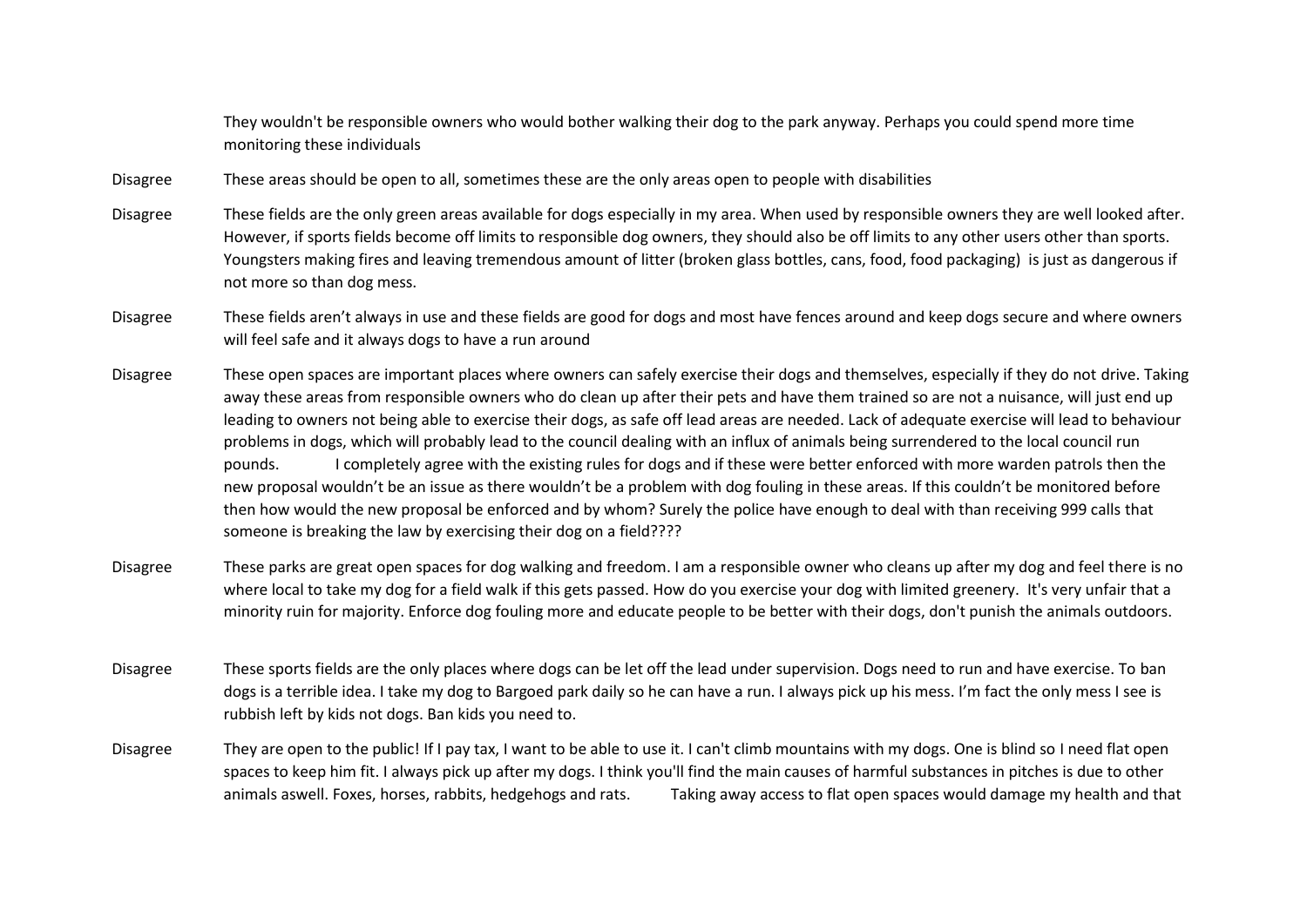of my family and dogs. It's the only places we can go. This issue separates tax payers. One side is the players and the other is dog walkers. Should we stop paying taxes because the fields won't be used by us anymore? I won't go if it's private grounds and not publicly owned by tax payers like myself. But if it is tax payer owned they why is it being dictated what I can and cannot do with something I help fund?!

- Disagree They should be allowed but should be kept on a lead. People don't feel safe walking their dogs on the street due to a rise in dog thefts don't penalise responsible owners Andrews the irresponsible ones.
- Disagree This amendment does not leave me, as a dog owner many places to walk my dog locally as all the big fields around my area are either children's playing areas or marked sports pitches. The current restrictions such as picking up your dogs faeces should simply be enforced via stricter fines instead of prohibiting dog owners to take their dog for a walk on a marked sports pitch when it's not being used.
- Disagree This blanket ban will unfairly harm dogs belonging to people who will otherwise not allow their dog exercise. An older person , someone with limited mobility or someone who is not able to walk extended periods of time for any reason will find it far more difficult to give their dog the exercise they need for their welfare if they are forced to use only local roads and pathways. I understand entirely the concerns raised but must urge the council to consider the welfare of animals in this proposal I do believe that my mental well-being and physical health would be negatively affected if I was prevented from walking my dog on the fields I currently use at least twice a day. I would never find a use for, and had actually never used, the field nearest to my home prior to owning a dog - this just shows how they encourage people to be more active and get out of their homes and enjoy the spaces around us. I'm not sure - perhaps designated local people as volunteers with the authority to give fines or maybe a written warning to owners who are not responsible for their dogs for any of the reasons outlined would be an adequate means to dealing with the concerns rather than a blanket ban. Utilising the local community will not only assist in ensuring that people are taking ownership for their pets but also raise awareness for the rules in place already - as community champions perhaps? Another option could perhaps be designated hours allotted where dogs are allowed in the park. Could be a more manageable way of policing the use of the space too. I think many people (myself included) benefit enormously from taking their pets to open spaces and enjoying the parks with their pets - it contributes massively towards my own personal mental health and physical wellbeing. I believe this needs to be weighed against the harms that a minority cause by abusing their right to take dogs into these spaces. Truthfully I see more litter than dog mess on our walks and often take a carrier bag with me to collect as I walk my dog - there will always be people who take advantage of community spaces and I do not believe that banning dogs will prevent the issues from occurring in the future.
- Disagree This consultation isn't good enough to establish an outcome for this policy. Its badly designed and even I had difficulty working out how to use this form. Its also unavailable to those who are not computer literate. The whole borough should be leafleted with the questionnaire. This consultation as it stands can be manipulated by non-dog owners and people with boys who play football, by the same people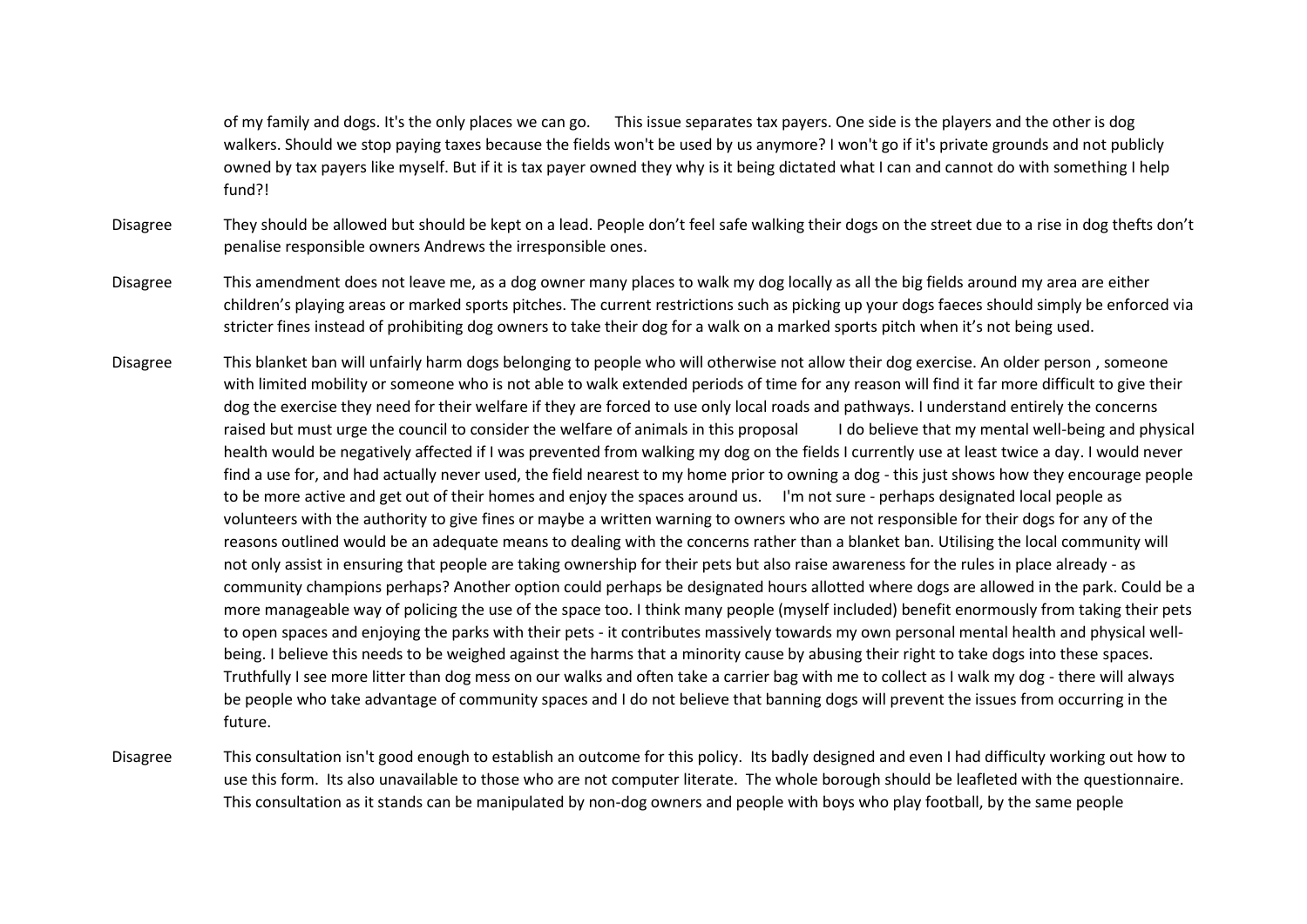answering the questionnaire lots of time and giving a bias answer. Its essential that you reach EVERY park user. THIS CONSULTATION IS NOT ABOUT DOGS ITS ABOUT WHO USES THE PARK! Dogs don't use the park, people with dogs use the park. You haven't addressed who uses the parks and their percentages, so you how will you address the diversity and not discriminate against users (who may or may not have a dog), ie. direct discrimination - treating someone with a protected characteristic less favourably than others. The majority of park users I ever meet are people walking with dogs. Is this your biggest user? I would say yes and in many cases they are disabled or older in age and very often women. Now I ask you who uses the pitches. I would say that was boys, male youths and men occasionally compared to the dog walkers. So if the pitches take up more than 1/3 of the park grounds, then they need to be reduced back to percentage of user that need this facility. Perhaps only have 1 pitch which has a 6ft fence around it to protect it from ALL types of pollution, including rubbish, drug users, needles, straying balls, dogs accidently running onto the pitches etc. Other pitches should be turned over to other users, such as dog exercise areas and dog free garden areas for the non-dog owners. This would allow a more diversity of use. It would allow women, girls,the disabled, pregnant, all ages, ethnic people etc, to also able to enjoy the park, whether or not they have a dog with them. If you don't address the percentage of users using the park and only focus on pitch users, the I believe you will be DISCRIMINATING against other users of the facilities that are paid for by the residence of the borough. Although I do not like dogs on pitches, I also believe that there are far too many pitches taking up room that should be available for use by other park users and residents. The parks are used 24/7 by people with dogs. How often are the pitches used – hardly at all. Please make sure that you are not discrimination against users of the park and forcing people out of the parks in favour of a few games mainly plaid by males. Pitches can easily be made multi-use by changing goal posts and enclosed with 6ft link fences, to make them covid and dog safe. Dog owners of ALL protected characteristics' have rights to use the park space and these pitches should NOT take over more than half the park area, especially if it is only for the protected characteristics of mainly Males under the age of 30. Yes, female, disabled, in my 60's, have a dog for company and to give me confidence to go out and exercise on my own, will never need the use of pitches to play on, but will need a park to walk and exercise my companion dog. I am partially sighted and have a problem with my spine which means I cannot run after my dog if it accidently went on a pitch and so would make it impossible for me to use the parks and so I would be discriminated against if this policy took place as currently stated. Please make the parks useable by everyone. Please put fences around pitches that you dont want other users to use. Please cut the number of pitches in public areas, so all users can enjoy the park and not be discriminated against

Disagree This doesn't stop those who would disregard controls and leave their dogs mess anywhere and everywhere, they will still do it and it just spoils it for responsible dog owners and doesn't deal with the irresponsible ones who will just continue to be irresponsible! this will affect my parents who look after our dog regularly and find it easy to access some of these areas to allow our dog to run, they are 70+ Try to do more to stop irresponsible dog owners

Disagree This effectively means I would need to keep my dog on the lead forever. Eg Aber Park or Morgan Jones Park - my dog may be exercising off the lead "legally" but she doesn't know to stop at the marked line of a pitch. I totally agree that dog faces is disgusting my as a responsible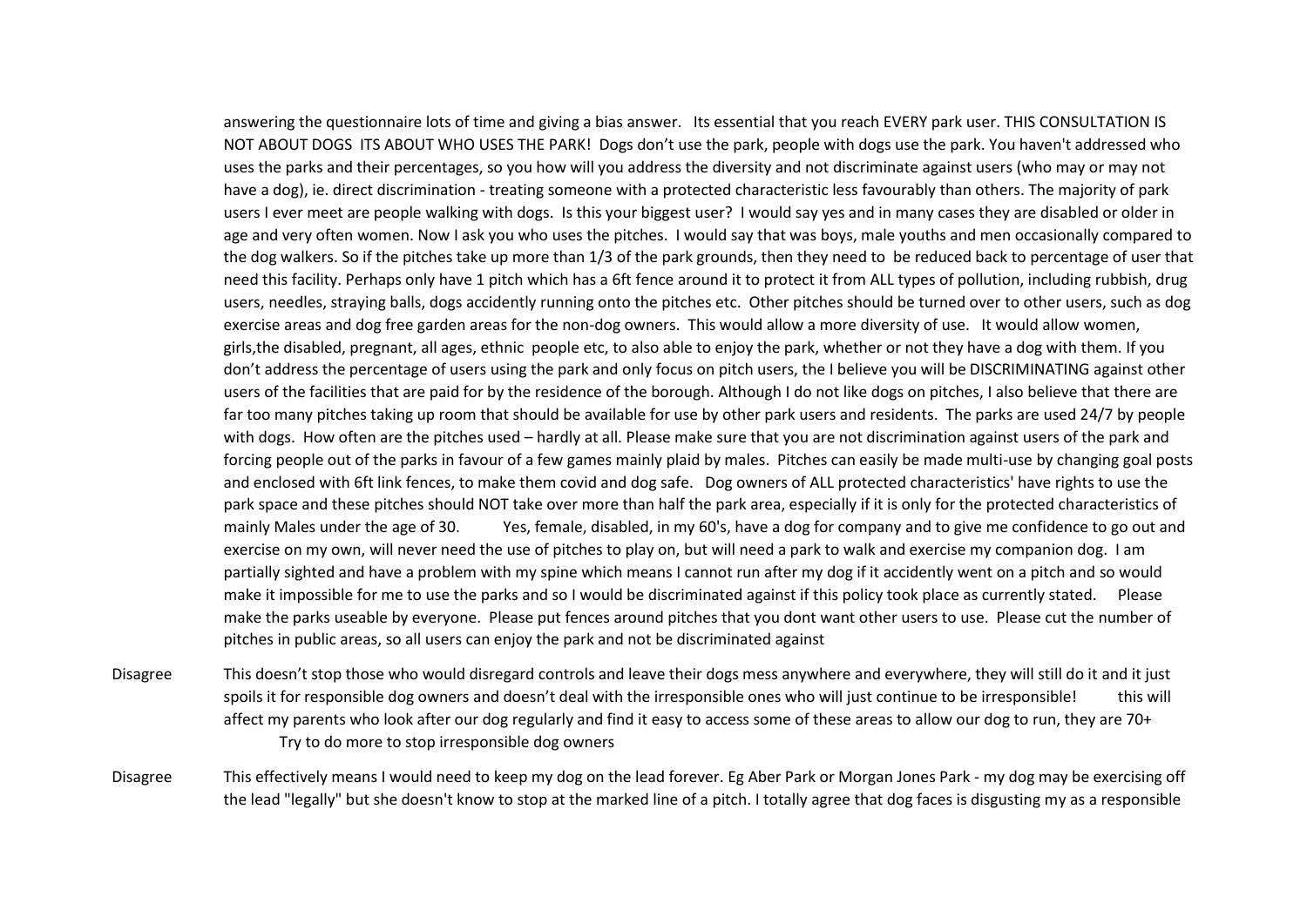dog owner I always clear up. The huge vast majority of dog owners do the same. The problem of dog faeces is absolutely tiny in our parks compared to the litter and waste food left around them. I suggest that the council puts resource into solving this issue, which is much bigger. How will the new dog rules be policed? Whatever resource is proposed for that process should be used to combat the horrific amount of litter and waste dumped around our parks. My dog nearly died after severing an artery on broken glass. I honestly believe that you have these 2 issues the wrong way in terms of priority. please see my previous comments. This is a much smaller problem than the massive litter / waste problem in our parks.

- Disagree This is a disproportionate use of council powers. It will adversely affect many responsible dog owners to deal with a minority of irresponsible dog owners. There must be alternative options to deal with irresponsible dog owners rather than implementing regulations that are disproportionate and not targeted at those who are responsible for offending. It is also likely to be very challenging for the council to enforce.
- Disagree This is discrimination to dog owners that do pick their dogs mess up this being 99%. Of dog owners. It is rare I see dogs mess on a pitch. Whereas on a daily basis I see litter left from groups of young adults/ older children using the pitches. These include glad bottles and cans which get cut up by the grass cutters and cause more danger. there are a group of dog owners who regularly clean up this litter and do the councils job for them and you will be alienating these people, resulting in more dangerous litter being left on these pitches. Responsible dog owners have as much right to use these areas as every other member of the public. This will personally impact me as my dog is elderly so I walk her around the outer edge of he filed as it is(not on the marked pitches) but your proposals will result in dangerous dog encounters in smaller spaces and if my dog is injured or aggravates ongoing leg injuries Shen has from this I shall be flaming the vets fees from you.

Scrap the additional proposal. Use tax payers money to police the current guidelines- making sure that dog owners pick up after their dogs instead

- Disagree This is far too restrictive and will actually penalise responsible dog owners. There are already rules against fouling so this additional restriction is not necessary. This will be bad for the welfare of larger dogs who need room to exercise.
- Disagree This is not fair. Alot of elderly people use these areas to exercise their dogs. They can park very near and there are no steps. I think that more dog litter bins need to be provided in these areas, also they could be policed better too give irresponsible owners substantial fines.
- Disagree This is not fair. Excluding dogs from all playing grounds takes away a great deal of space that some people can only get too as it is near their home. As long as the owner picks up any dog mess and keeps dog under control then they should be allowed onto this type of ground.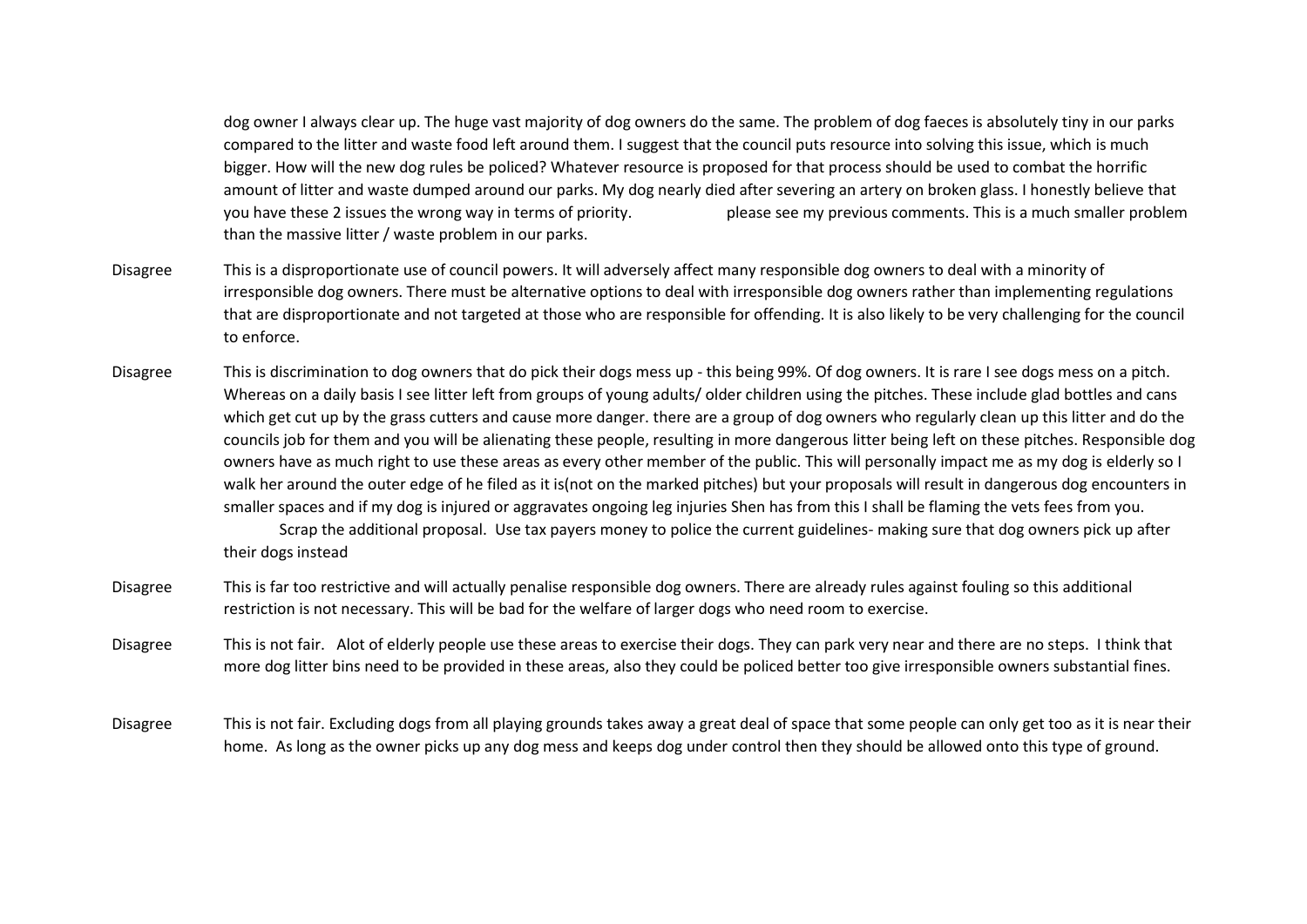- Disagree This is punishing responsible dog owners and restricting access to green areas which have been enjoyed for decades. I think this is driven by people who want the football fields restricted but many of which don't seen to value the cleaning up of their waste left after matches and training. The rubbish left by many is no less of a blight on the public space . The current restrictions in place are more than adequate if people adopted them in the spirit they are intended. The fields should be used by all in a responsible way and rubbish in all forms collected. The showfield has been left to be enjoyed by all, not for a specific group. Restricting it's use will lead to objection.
- Disagree This is punishing the many because of the actions of the few.
- Disagree This is ridiculous. That would restrict access to the blackwood showfields and one of the major reasons I bought a house near it. I agree to order people to put dogs in lead if uncontrolled and also to fine for not collecting faeces. I do wish to continue to enxcerise my dog freely on the field. This should not make a difference Fine people with poorly behaved animals, not wellhaved friendly ones.
- Disagree This is ridiculous. These are safe places to walk dogs and they don't do any harm. Most dog walkers are responsible and clean up after themselves and there's already a penalty in place for those that don't.
- Disagree This is so unnecessary, currently where I walk my cockapoo Murphy is predominately used by dog walkers. I have never found any dog fecaes on the showfield in all my time I ve been walking my dog there but I have found plenty of human waste such as broken bottles, fast food waste, cans and even a few syringes! It is just so unfair that dogs are constantly being persecuted. Where the heck are we supposed to take them to have a run off lead, to throw a ball or them and let them have the exercise dogs love. I am just exasperated by these new proposals. For information, toxoplasmosis is very rare these days as the majority of dogs are now wormed on a regular basis.

Maybe the football areas on fields could be fenced off so players do not interfere with us walking our dogs and our dogs can then not wander onto the pitches. Also a large dog walking field could be provided.

- Disagree This is unreasonable as much of the green space in Caerphilly town is utilised by sports teams on a part time basis i.e Morgan Jones park, Virginia park, fields off crescent road etc. These green spaces are all that's left and are for the many and not the few No
- Disagree This measure will be penalising people who do not have the ability to walk their dog elsewhere. Not every dog owner is able to take their dog to the local hills or mountain. We have a lot of older residents and less mobile people in the area and this would mean significantly fewer options for dog walk locations and their joint ability to enjoy the outdoors. Meanwhile, the local sports / play fields will go unused for days on end. These green spaces belong to all of us, and should be accessible and available for all to use in a responsible fashion. The real problem is that some people fail to pick up after their dog in any location, or that dogs walk themselves without a person with them to check if they have fouled. The current restrictions require dog owners to remove dog faeces in public places ....if this is 'policed' effectively, it will result in people picking up after their dog everywhere - not just on sports/playing pitches. So if the current restrictions cannot be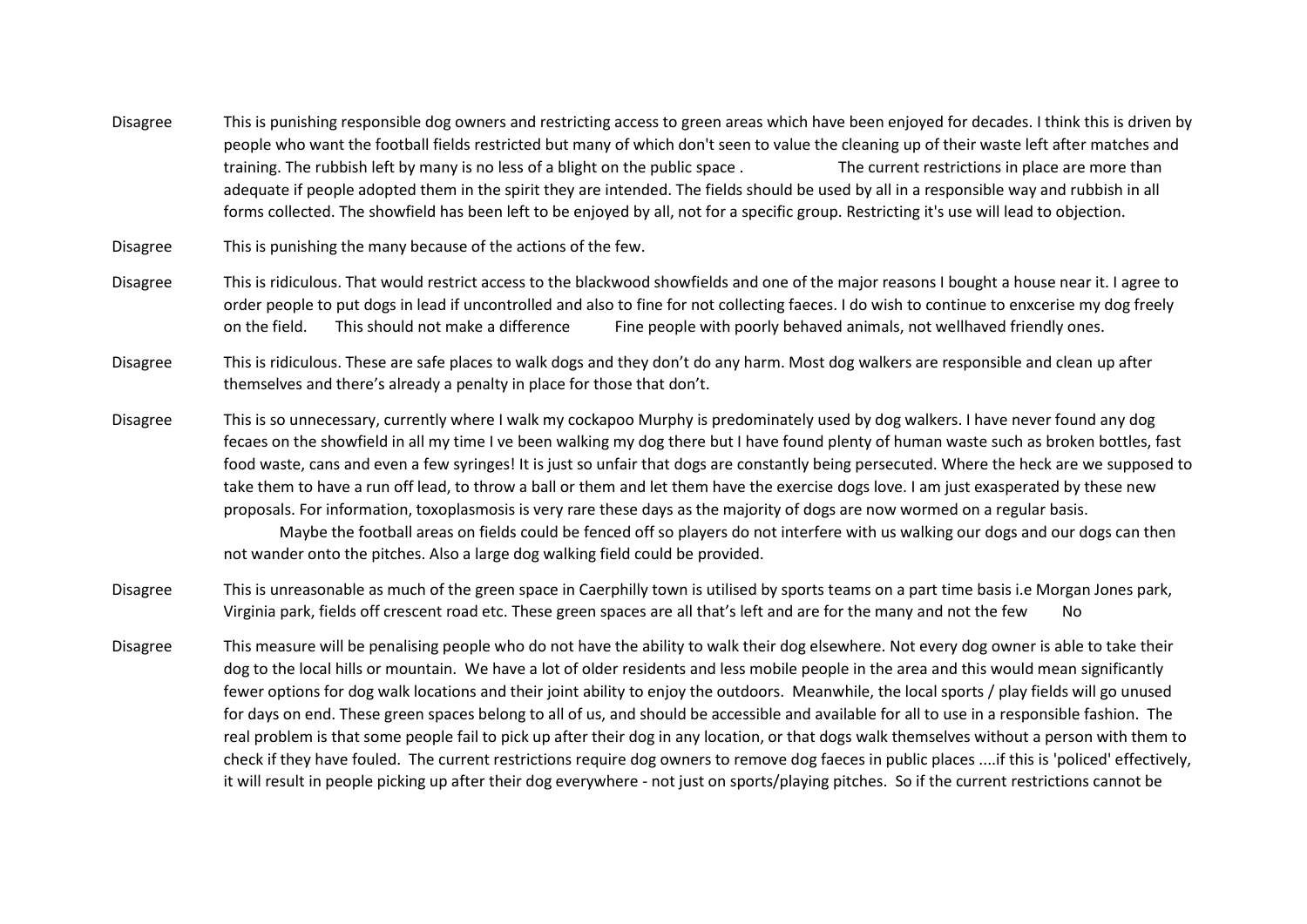effectively enforced as it is, how will the new restrictions be enforced more effectively? My greater concern is relating to broken glass and general litter in public spaces, including playgrounds, sports fields etc. I almost dread the morning after a sunny evening, as I know litter will be strewn around our green spaces, including the sports pitches, and we will then be spending time ourselves litter picking.

- Disagree This morning I went to my local rugby pitch to let me collie off the lead for a run & game of fetch, I couldn't use the top half of the field as it was covered it smashed glass & litter, I have picked up litter previously here, but this was disgraceful, if you think of banning dogs & dog walkers you will be banning free litter pickers. Also if people cannot follow the rules of pick up your dog mess, they won't follow the rules of stay off the field. Only responsible dog owners will be punished. If you don't ban me & my dog from my local pitch I will continue to pick up litter from humans, if you ban me, you will have a problem with smashed glass & rubbish, also probably still see mess from owners that think rules don't apply to them. I don't think this ruling will help the dog mess problem. But I still go to my local field most days, have not seen any dog poo. Just lots of litter. As a young lady I feel safe walking my dog off lead on a flat area where I can see entry & exit. I can also see people approaching. I see why these guys proposals are in place, but put signs for dog walkers at the start of the fields & provide a roll of poo bags, that would be cheaper than having a warden. If you ban dogs you should close of the fields completely & have for rugby use only as like I said above you will have a big litter problem.
- Disagree This only effects responsible dog owners. For many people these fields may be the only place a person is able to take their pet for exercise. Responsible dog owners will be picking up their dogs faeces anyway regardless of any order, irresponsible dog owners will not comply with any bans implemented. Its a nice idea that this will resolve the dog fouling problem but in reality it will change nothing. The only way dog fouling will be reduced would be to have more wardens visible on the street but I understand budget constraints likely stop this.
- Disagree This reduces down the number of areas to safely walk a dog. I walk my dogs early in the morning at my local rugby field and river in Trelyn Park, Fleur de lys and always pick up after them and put them on a lead if there are other dogs or kids down the fields. Taking this away, gives me nowhere local, other than roads tk walk my dogs Why are current laws with dog owners not picking up.after their dogs enforced. I have never seen anyone present at my local playing fields to enforce these laws. The bigger issue is the number of youth present on playing fields at weekends and the number of broken bottles and waste. Perhaps the local.pllice should do more to enforce rules and ensure safety in these areas
- Disagree This rule does not solve the issue. If you want less dog related issues then incentivise good dog ownership, not punishing all dog owners like a classroom of children.N/A Even if this additional amendment is added, how will it be enforced? This is not practical for anyone. Government spaces are owned by the council so that they can be used by the community, dog owners should respect its use by young children just as much as the council should respect responsible dog owners who control the effects of their dogs while being present on playing fields.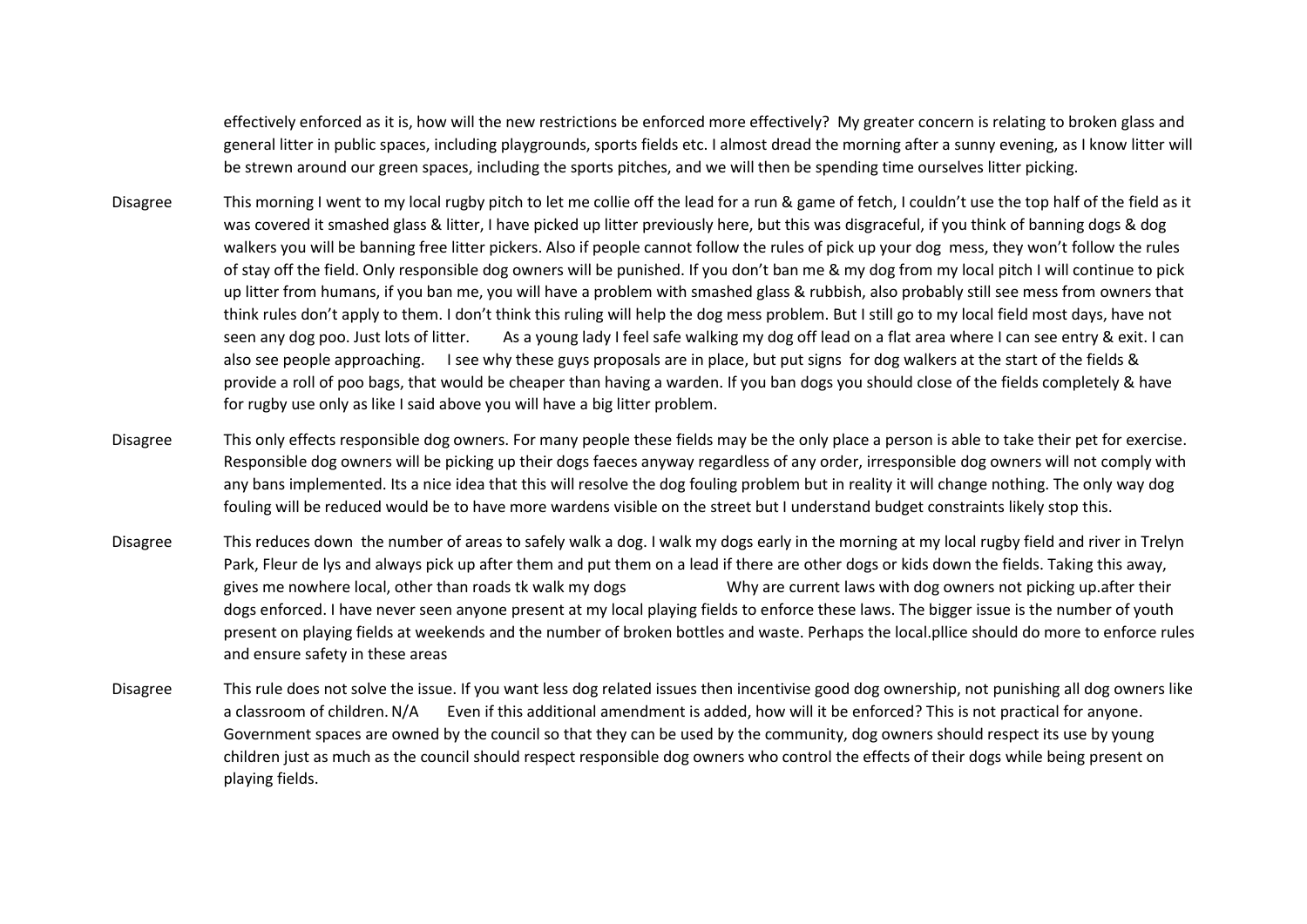Disagree This rule will not stop dog owners who dont care about the rules, it only puts more presure on law abinding dogs owners to seek out dog exercise locations further away from there homes. Thus making them use there cars more creating more traffic and pollution for Caerphilly.

Disagree This will be very difficult to police. Morgan Jones Park is one of the few green spaces left for dogs and restricting this area will not be good for dogs. It will lead to travelling elsewhere.

Disagree This will limit places to walk dogs and mine is a well behaved dog who has brilliant recall therefore does not cause any problems

- Disagree This will not make the slightest bit of difference to the type of person who does not pick up after their dog. They will more likely continue to walk their dogs in these areas and not pick up after them. Many of these now football or rugby pitches were once for the use of the whole community. Why is one element of the community more important than another? By their very nature sports pitches are flat which make them accessible for older/ less mobile members of our communities. Why is their well-being - both physical and mental less important than the well-being of people who play sport. This is a very short sighted reactive proposal which will cause division in communities. Also, let's be realistic , it will never be policed , just as now fines for not picking up dog faeces/ littering are not. You need to think outside the box. N/a N/a
- Disagree This will not stop irresponsible dog owners, only the one's who comply at the moment. Also CCBC cannot / doesn't enforce current orders.
- Disagree This will significantly limit green space for those with dogs. These spaces are open to the public not just for those playing on them on an ad hoc basis. The issue with dog fouling is not on pitches but everywhere. The main issue is pavements and pretty much everywhere you walk and therefore you need to be concentrating your efforts on enforcing the regulations you already have in place, not making up ridiculous new ones which penalise dog owners without any real justification. Local parks and pitches are often the only local place where elderly dog owners can walk their dogs and therefore this suggestion with adversely affect the vulnerable and impact their independence. The problem is lack of enforcement and fines for those who don't pick up after their dogs. This proposal is ridiculous and will not solve any issues because dog fouling is everywhere. The most irresponsible dog owners don't bother letting their dogs off lead and therefore the majority of faeces is lining the pavements of the borough
- Disagree This would be hugely restrictive to the ability of responsible dog owners to exercise their dogs. It effectively bans dogs being off lead in all parks which include a marked pitch (this is most local parks). A dog does not recognise a marked pitch and even with the most well trained dog whilst off lead could wonder onto a pitch. It also will only affect responsible owners, those irresponsible owners will take no notice, whilst everyone else will be left to walk their dogs on streets. This will cause harm to dogs who may get limited off lead time, this can cause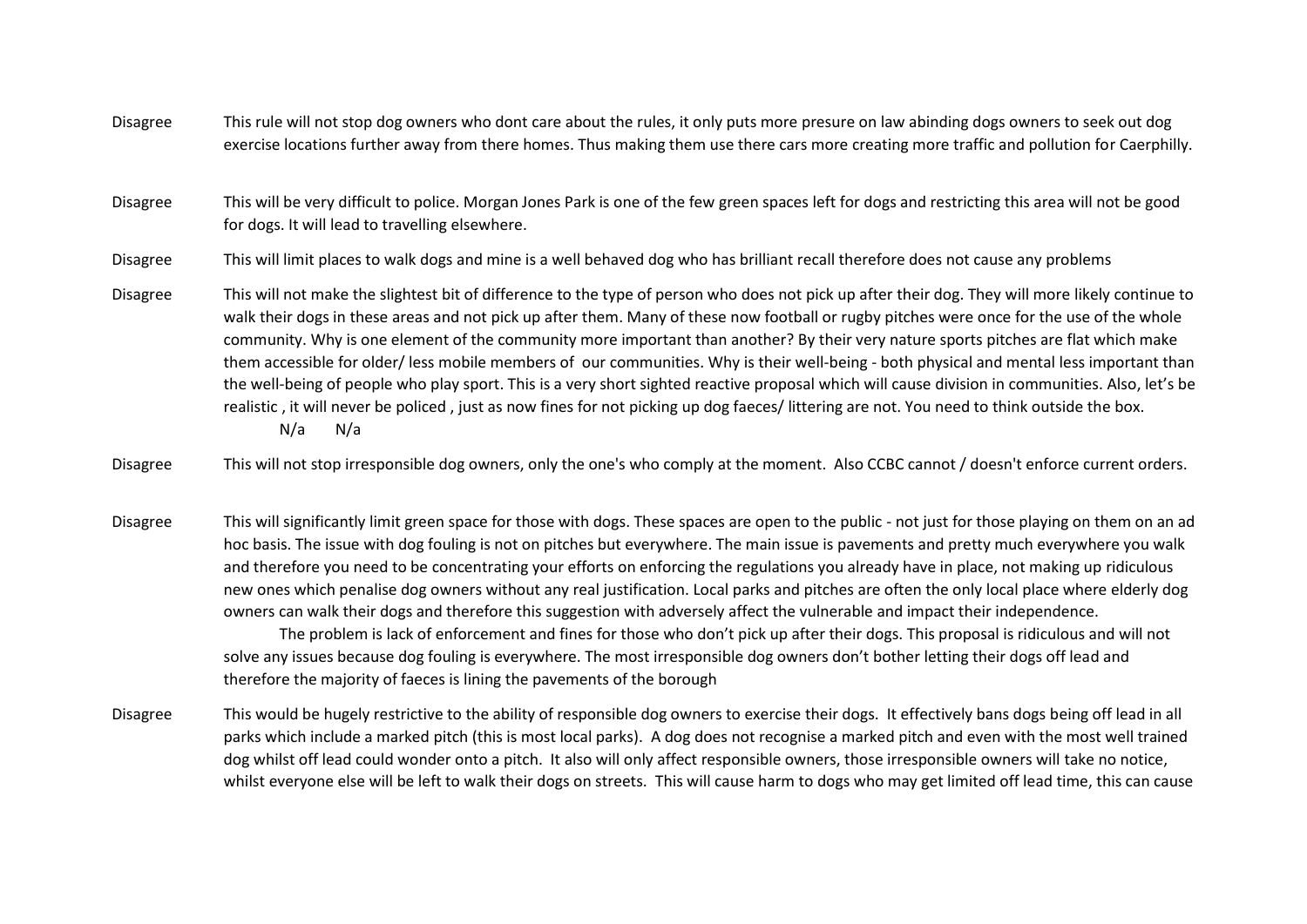frustration and boredom which can build into greater behaviour issues. I read a statement from yourselves in response to the RSPCAs objections claiming that there are plenty of country parks in Caerphilly. This is fine if you live close or have a car but what about those who don't? I also would not want to have to drive to my morning dog walk each day (not great for the climate either). Given the health benefits of dog walking you should be encouraging and supporting dog ownership not restricting the ability for people to get out and enjoy a walk with their dog. Leave the current restrictions as they are but police them more effectively. Have a greater education campaign about responsible dog ownership. In my experience dog fouling in parks is often because of people not keeping a close enough eye on their off lead dog and missing them fouling rather than walking away on purpose - have more of a campaign pointing this out to people. Have a positive attitude to dogs in general and promote the health benefits of walking a dog several times a day. Encourage and advertise dog classes and groups particularly for new puppies where positive dog ownership can be encouraged. Realise that dog owners in general are on your side and hate fouling as much as everyone else, don't pitch owners and non owners against each other.

- Disagree This would limit the amount or areas people can walk dogs, which means they may walk their dogs less, impacting the welfare of the dogs and the wellbeing of the owners. This would also punish responsible dog owners. Faeces can be easily removed by owners, and usually is by the majority. Ensuring that there is adequate signage that encourages people to remove faeces in these areas would be preferable to an exclusion, as well as ensuring that all nearby 'poo bins' are emptied regularly. N/A
- Disagree This would mean we couldn't use the showfield as a family. We only walk around the edges and my dog is always on a lead so we know she is safe. Please can you try leads only before banning them completely Try only dogs on leads allowed before banning them.
- Disagree This would rule out areas for exercise for many families and would not solve the problem of irresponsible dog owners.
- Disagree Those of us who are responsible dog owners don't need any further restrictions put in place as our dogs are kept under control and we clean up after them without fail. It is the problem of dog owners who need to be educated to control their dogs and to pick up after them which I'm afraid will never be resolved because those type of people simply cannot be told just like motorists who persistently flaunt the rules of the road! They are despicable human beings. Don't make it a blanket ban, just tighten up on those individuals who should never have the privilege of being dog owners
- Disagree Those that break the existing rules will continue to break the new rule, they will continue to allow their dogs to access sports pitches, defecate and not pick it up. On Sunday morning I walked my dog, picked up and binned what she did and continued my walk. I came across a huge deposit obviously left fairly recently by a large dog, right in the middle of the velvety smooth cricket pitch and just left there. I picked it up and binned it myself and I know several responsible owners who've done the same. That owner will never follow rules, will continue to access restricted areas and leave behind what their dog has done. So please don't penalise responsible people Litter, glass etc are an equally dangerous issue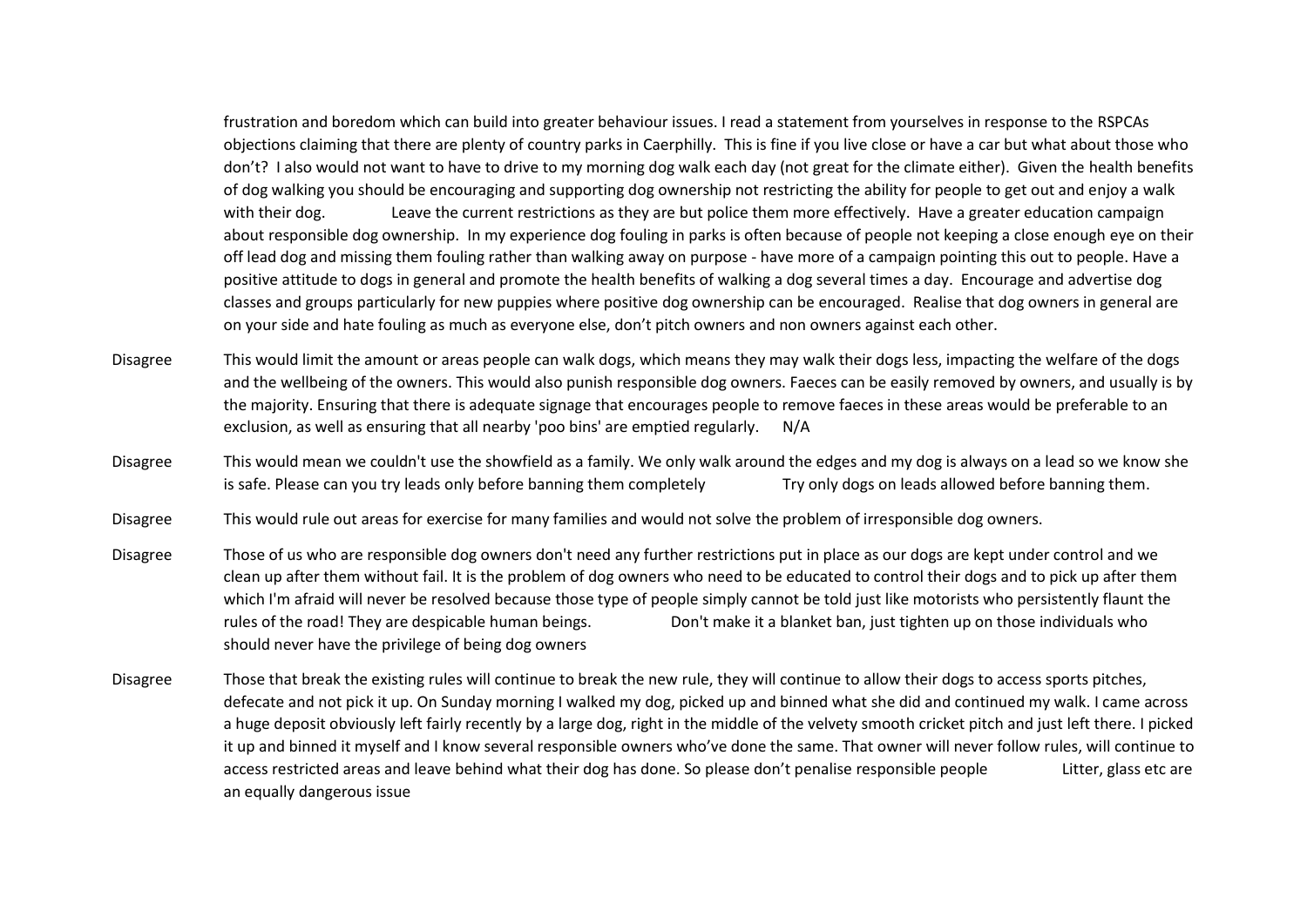Disagree Toxocariasis is very rare – there are approximately two cases of illness due to infection per million of the population a year. On the rare occasions when human infection occurs, it usually only causes mild, flu-like symptoms. Toxocara antibodies are present in fewer than 2 in 100 healthy adults in the UK, who have previously been exposed to infection with no ill effects. The fact that Toxocariasis can be caused by dogs, cats and foxes, whilst only dogs are to be excluded does very little to address the issue. The majority of domestic pet dogs are regularly treated with worming products and therefore do not carry the Toxocara eggs in their faeces. Fewer cats are regularly wormed, and I'm 99.9% certain that no one takes the trouble to worm a fox. Although I am a dog owner myself, and also run a successful dog care business, I don't feel the need to exercise any of my own, or client dogs on any sports pitches within the Borough. The risk of injury to dogs from discarded bottles (glass and plastic), sports tape and bandages left lying around, as well as the risk of contracting a myriad of illnesses from the amount of phlegm and saliva on pitches and surrounding areas, causes me to avoid these places. For the elderly residents of the Borough, those who don't drive or have mobility issues, their local park may be the only place they can access without needing to rely on others. Walking their dog may be the only activity that gets them out of the house, the only opportunity to meet other humans and maybe strike up a conversation. Their well being is just as, if not more important than that of the thousands of sports players. Health and wellbeing doesn't have to rely on organised sport; being out in the fresh air with a purpose is just as valid for many people.

Disagree Unfair to the majority who abide by the rules.There will always be a minority who spoil it for everyone.

- Disagree Unless the pitches are fenced off it will be impossible to prevent a dog from inadvertently straying onto the marked area if they are off the lead. As a responsible dog owner I always pick up my dog's mess. Dogs enjoy the freedom to run unleashed and shouldn't be restricted in this regard. A responsible dog owner such as myself would keep their dog leashed until it had defacated to ensure the area of defacation could be controlled. I wouldn't want to be in the position of facing prosecution if my dog strayed into the marked pitch as part of his daily exercise. Being a female of aging years, I welcome the close proximity of my local green spaces to exercise my dog. The field is open and busy which creates a safe environment for me to walk my dog alone. If I am restricted from walking in the fields then I would have to walk in other less safe areas. If the council wish to restrict dogs from entering the marked pitches then they should consider fencing off the areas to create a defined, restricted area where there is no room for doubt or challenge if a dog owner was prosecuted.
- Disagree Unless you plan to have designated dog fields for example then no I do not agree with this decision. Dogs are surely entitled to have the exercise they need aswell. A safe space for dogs and dog owners to go to. There are limited options as it is. What's the alternative option then? Walk ogs around the streets so you'll find more irresponsible dog owners leaving dog poop in the streets and sides of roads instead? You must come up with an alternative solution or this is unfair for dogs.
- Disagree Unnecessary and prejudicial. Authoritarian solutions are a 19th Century conceit and are not effective. You admit it is a small numbers of dog owners who are irresponsible yet you are quite willing to punish the overwhelming majority of dog owners for the sins of the few. I know from my own area in North Wales complaints about dog fouling rose over 500% after these draconian laws were brought in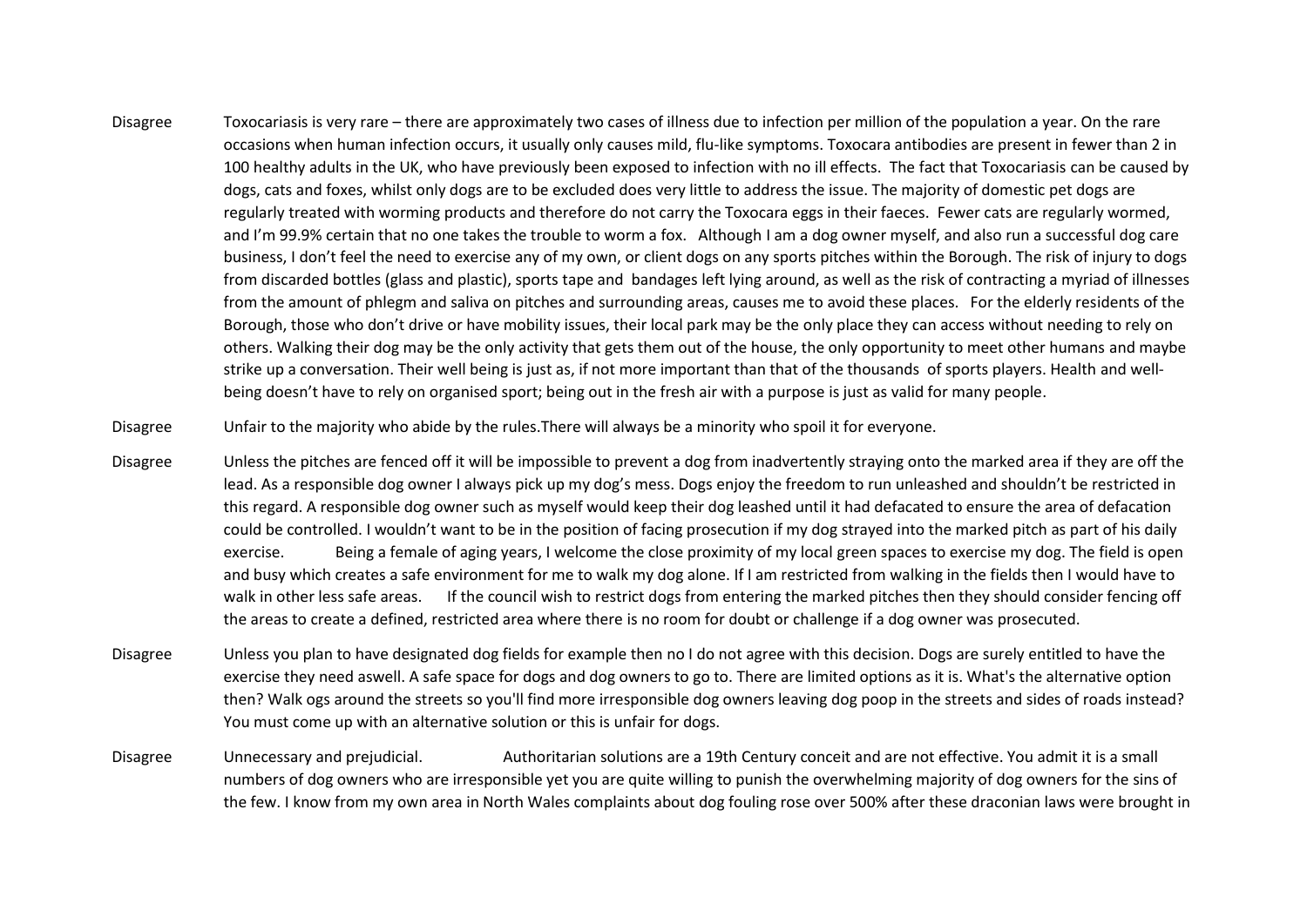because picking up was the social norm and to fit in you had to pick up. The dogs could communicate naturally through body language off the lead and a socialized dog is a safe dog .

- Disagree Unnecessary for the majority of dog owners. More enforcement required for actual offenders
- Disagree Very few green spaces to walk/run dogs, be a shame to restrict them from pitches that are used so infrequently. Have never seen an irresponsible dog owner not picking up after pet although I can imagine it does happen, I don't think it warrants exclusion of all dogs from pitches. Better enforcement of dog owners not picking up would be needed.
- Disagree Walking my dog on these pitches I see no problem from dog mess in fact the issue I see on these playing fields are rubbish and broken glass from humans so maybe they should be banned as this is a bigger more important issue the council should be looking into. Why should one or two irresponsible pet owners spoil it for the rest of us.
- Disagree Waunfawr park has minimal area for dogs to run freely off the lead. If this law was to come into play, the dogs in the area would have to be kept on leads at all times. There is a concrete path which they would be allowed to walk on and not much else, apart from the banking on the road side of the park? This doesn't make much sense at all. I understand the reasons behind this law wanting to be put in place, but this park in particular has minimal to no grass area that the dogs would actually be allowed to go on. There is no other park or grassed area in Crosskeys for dogs to enjoy either. It would mean us having to drive somewhere to take the dog off the lead which isn't great for the environment either.
- Disagree Waunfawr park in crosskeys is completely made up of sportfields. There would be nowhere in the park left to exercise the dog. It is not right that everybody has to lose out because of the minority disgusting people who do not pick up Just as some disgusting footballers defecate by the trees, saying they haven't the time to run off the pitch to the toilets. That is just as disgusting. Would it make it fair to ban all sports on the fields because of a few disgusting players? NO it wouldn't be fair. just as it isn't fair to the dog walkers who are responsible. I have mental health condition and the park is opposite my house and is the only place I feel safe enough to go to with my dog to exercise her and myself. The park is all sport field leaving others nowhere to go. There should be someone who can call by the park and fine the people who are caught leaving the dog mess
- Disagree We are limited to areas where we can walk our dogs in the local areas as it is. Canal has been closed for a number of weeks, entranced to sirhowy valley walk in crosskeys has been closed. These local parks and fields are the only place we can walk our dogs unless we drive.
- Disagree We have a sports pitch by us which is often used by owners to play fetch/games or exercise with their pets jogging etc. Regularly pass as part of walk and have never seen people using the pitch for sport or exercise regardless of the season so it is nice to see the area utilised,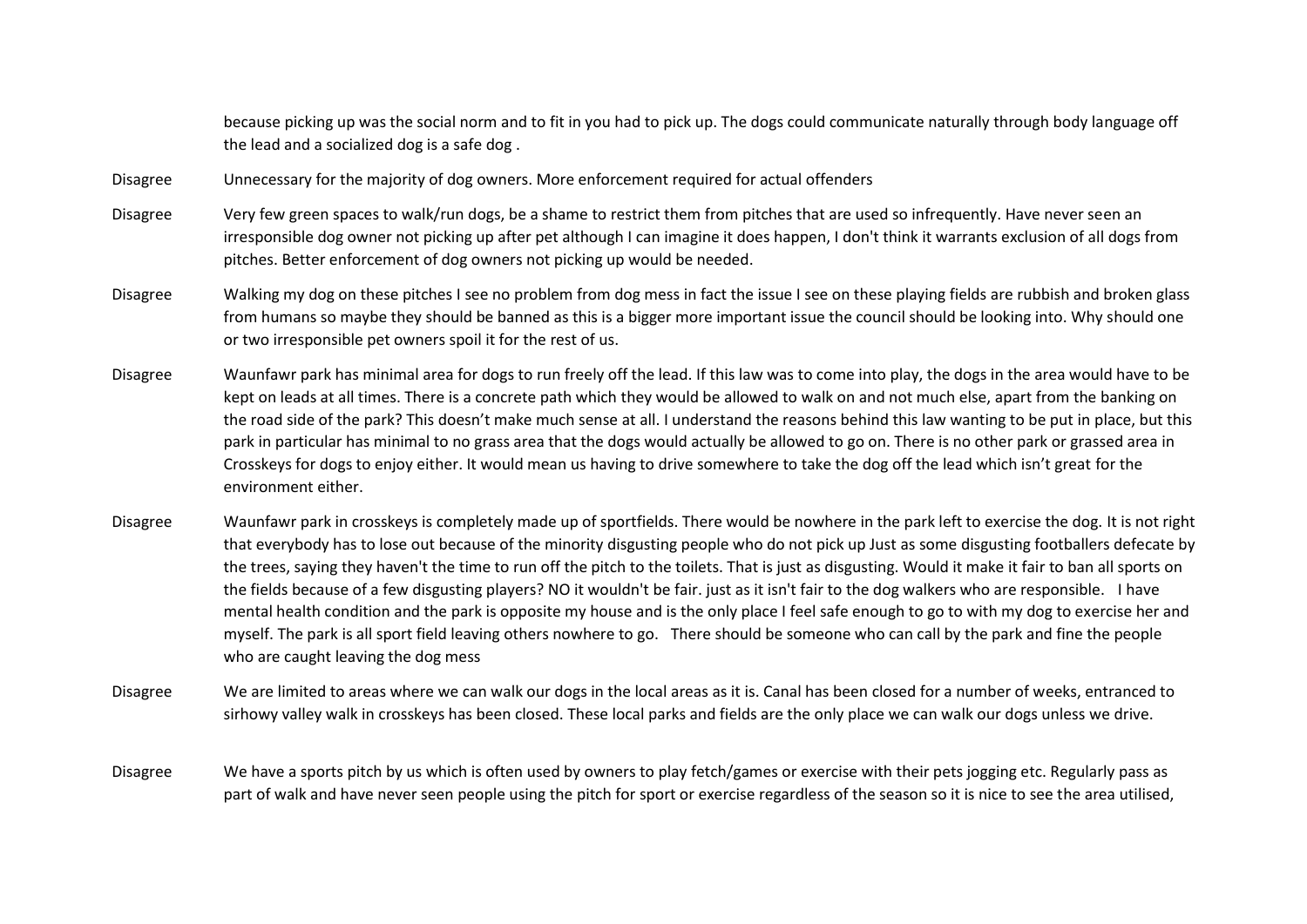especially responsibly. I have never noticed any issues of dog fouling etc. on the pitch which I understand would not be at all appropriate given it's intended use. I'm aware however that this could change case by case across the borough. I feel the biggest issue in our area for safety on recreational pitches and children's parks, as it is on walks/areas of beauty, is antisocial behaviour. There is an extensive amount of broken glass, rubbish, food waste, used sanitary products and other used personal items that pose serious hygiene risks (never mind objects you wouldn't want children to come across in what should be their personal and safe play areas) regularly accumulating. Commercial bins, rubbish and trolleys are consistently stolen, dumped and set on fire which can cause a lot of distress for individuals trying to safely navigate and avoid areas with children and pets. N/A

Disagree We have to cross a pitch to reach the fields to walk to the parc the sports field is strewn with human litter- i understand there are a minority of selfish dog owners who allow their dogs to foul & they should be prosecuted however the focus should be on selfish people littering/allowing their dogs to foul instead of a blanket ban on dogs

Disagree We need somewhere where is safe to walk the dog. It's just taking away the only thing some people have safe place to walk their dogs.

- Disagree We remove our dog faeces on our walks and see others doing so. Ultimately if you restrict access to these areas, the conscientious people who currently pick up mess will not enter, but those who do it anyway will have no qualms going into these areas. You will only restrict walking areas for those that care
- Disagree We've had to clean up items which my dog could choke on or swallow and cause serious harm on far more than people picking up after dog mess. The amount of litter that was left on the playing field in Morgan Jones park due to members of the public is 100 to one for dog mess. If people used the dog bins provided it shouldn't matter where there dog goes so just re-enforce those rules, don't add to them. In the winter when it's dark it's sometimes the only place we can walk the dog before the sun goes down, that is safe. If there is no one on the field and I clean up after my dog, why shouldn't I use it? As a single women walking my dog. If I was not be able to go to the park it would mean I would have to travel to a more remote or an unfamiliar place which could be unsafe for me. As I am diabetic it's also important to go the park and not further afield in a more remote place In case of an urgent medical emergency. If the current restrictions are followed there would be no need to add to these rules. Unfortunately the minority sometimes spoil it for the majority, so re enforcing the rules would prevent this.
- Disagree What about cats that roam and poo no one picks that up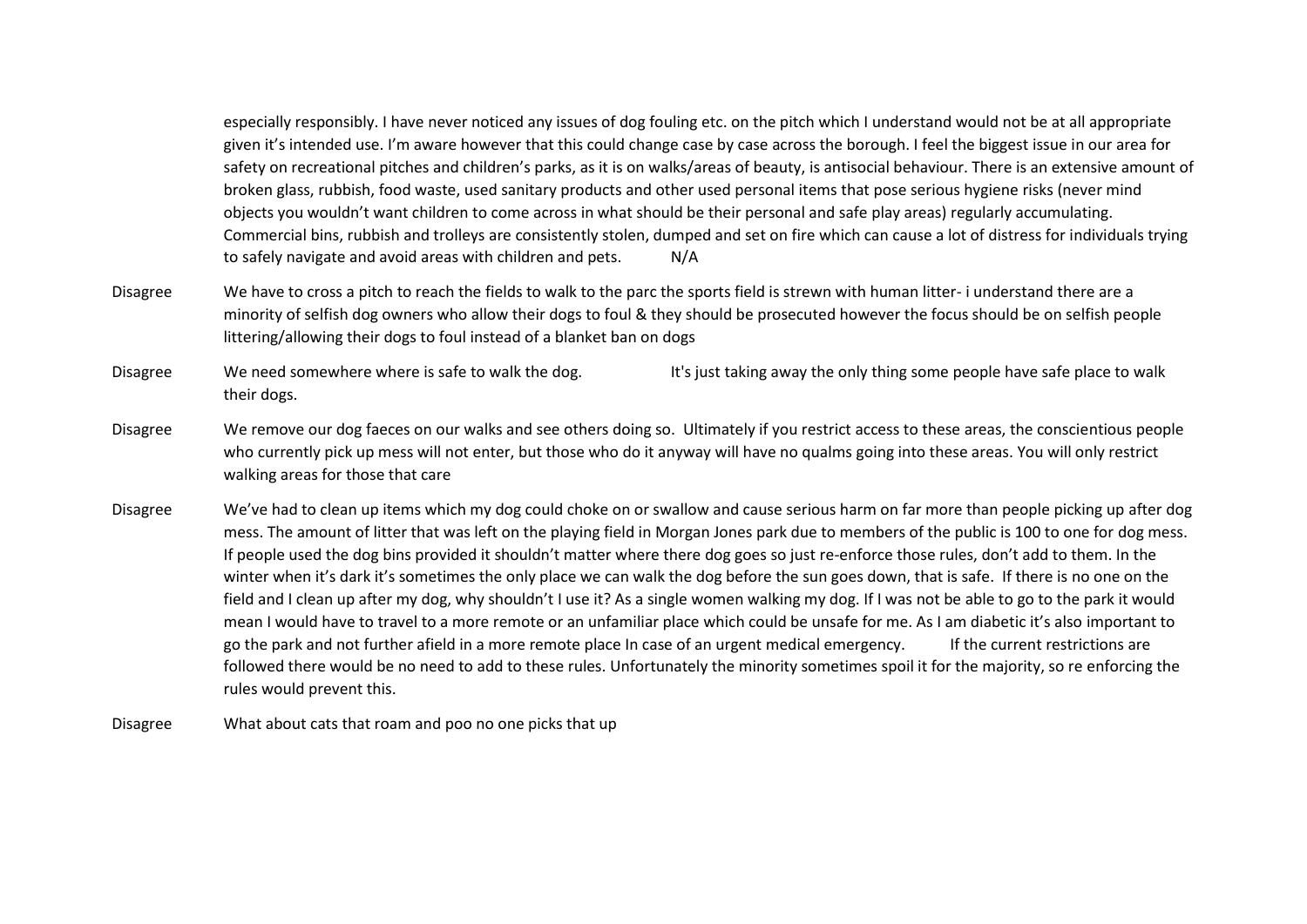Disagree What about people who don't drive? Everyone deserves the right to exercise locally with their dogs!<br>I think this is a disgusting idea to ban dogs, I'm down the fields surrounding crosskeys every day and there is never any problems! This is unnecessary. If this will be the case you need to come up with areas within a few minutes walking distance where people are able to get exercise with their dog.

Disagree What other open fields are there for them to exercise. Providing dogs are in good control I don't see and issue.

Disagree When ccbc decides to do something about the anti social behaviour which results in smashed bottles making it unsafe for my dog to walk on a paths will be the day I stop walking my dog safely on the grassy terrain of a field.

Disagree When games arnt in play, we should be able to use the fields as long as all fog poo is picked up and taken home.

Disagree When i walk my dog, i pick up all the litter left on the field by sports people and spectators. Obviously, i won't be doing this if I'm banned from using the field. As someone who suffers from anxiety and depression, the field is the only place near my home where i can relax with my dog. Walking around the roads is stressful. If absolutely necessary, dogs must be kept on the lead.

Disagree When not in use, nice area for dogs to run and play. Fine bad owners, don't make the good owners suffer even more restrictions. Age and caring responsibilities. Less choice of walk area's the less time and fitness you have Allow dogs but only when pre-arranged sports fixtures are not in play.

Disagree When the last football field in Llanbradach was made, i asked the question how would this effect dog walkers and the answer was that they would still be able to use it. This is the last bit of land in Llanbradach available to dog walkers to walk their dogs on. The river bank when the river is up and flowing fast is an unsafe place to be.

Disagree When the sports pitches are not being used dog owners should be allowed to take their dogs for a walk there. Responsible dog owners clean up after their dogs. I have often taken my well behaved dog when watching my daughter play in football matches. If they are banned from these areas it is unfair to dog owners.

Disagree Where are dog owners going to go too excercise there dogs?2

Disagree Where are we expected to exercise our dogs? They won't be able to chase a ball around the perimeters of the marked fields, when other owners are trying to do the same. I walk my dog most days and play ball with him, to enable him to have a good run about. Caerphilly is a Borough of dog lovers and so many exercise their dogs daily. Many people have more than one dog and it will be difficult to pass multiple dogs when trying to keep to the perimeters. I understand the dangers of dog mess being left around - and I think people should be heavily fined if caught. However, dogs are living creatures and they have a right to exercise too. It is unfair to penalise good owners and their dogs, due to the actions of the irresponsible few.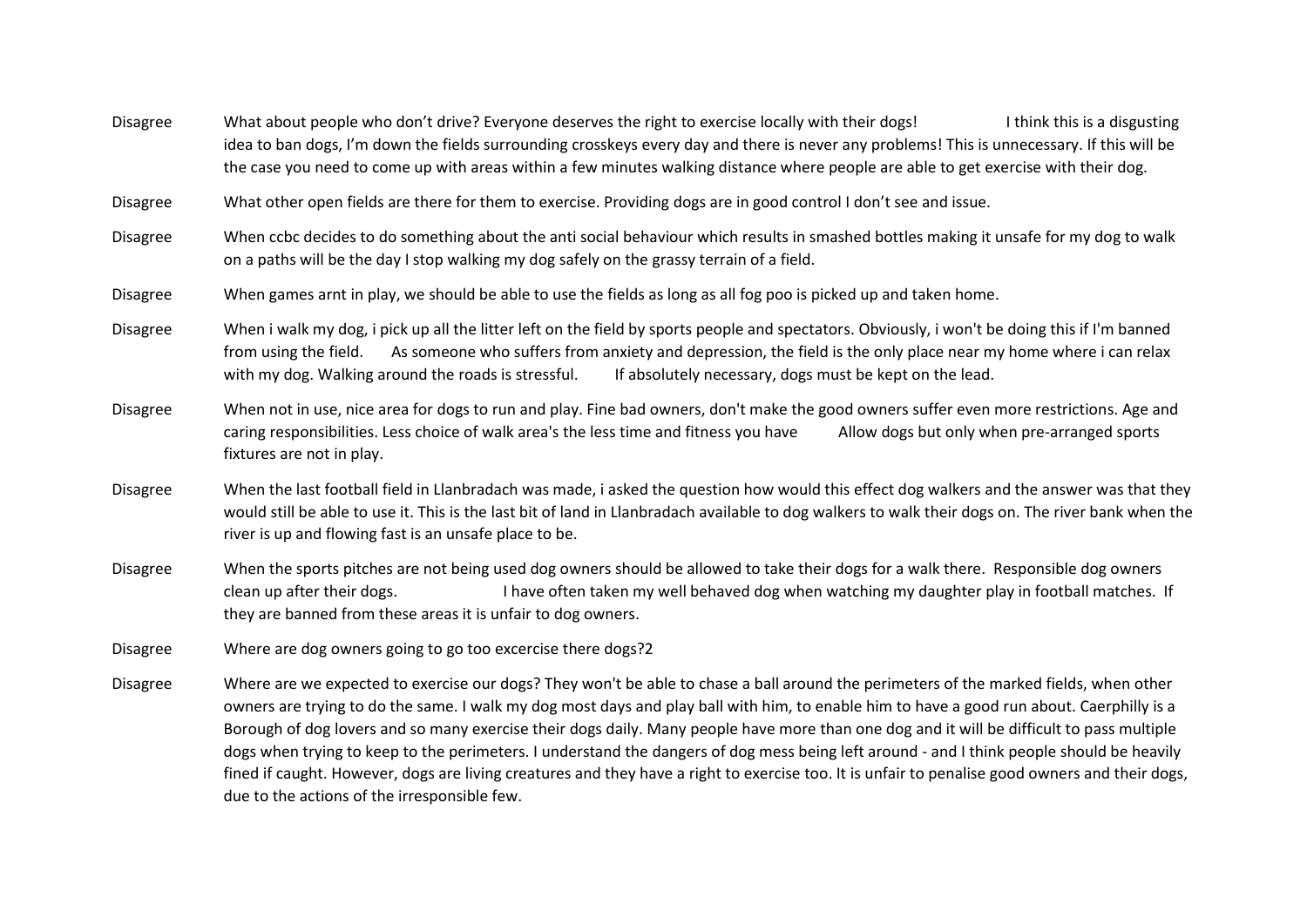Disagree Where else are people meant to take their dogs? The streets around Blackwood are littered with broken glass due to a lack of upkeep from the council and now you want people to walk their dogs through there? Really? Whoever is getting a backhander from this needs sacking.

Disagree Where else are the green areas not a sports field? Picking up and removing mess is already required so enforce this requirement more effectively. You'd need to enforce no dogs so enforce the removal.

Disagree Where else are they meant to run around and get exercise? It will be of detriment to locals not being able to take their dogs out close to home and make it much harder especially for the elderly.

Disagree Where else are they supposed to go especially in hot weather where they can get shade and not be on hot tarmac.

Disagree Where I live in Maesycwmmer our football/rugby filed is not marked and is never used by any sports teams. In fact the majority of people that use it are dog owners, we have no problems there, and I don't ever see dog poo left behind. It's a good space for dogs to be able to run free as surrounding fields and owned by a farmer, which would be unacceptable to let your dog off the lead as there could be livestock. I have a medical condition which means I cannot drive or walk long distances, Maesycwmmer field is within walking distance and means I can throw a toy for my dog and he can get the exercise he needs whilst avoiding me being in a great deal of pain. I think Maesycwmmer fields should be available to the public and their dogs.

Disagree Where I live in Penybryn the football field is a public access way to the fields behind & Penallta park. I feel Dogs should be allowed access to a sports pitch if that pitch has an access route to other walks/ areas. Many people in the village use the route as their daily exercise routine. I feel the rubbish from the teams that play football on the pitch is awful.

Disagree Where then are we allowed to walk out dogs?

Disagree Where they are 2 pitches in one public open space/park... you should combine the ruby and football pitches into one mixed pitch area... so dog walks can have half of the public open/space or park to exercise with they dogs for for training ,searches, agility, thrown the.ball, flyball, dog dancing, heelwork retrieve work and other doggy activities.we need a area in each public park or open space as well. Dogs lower high blood pressure bring children with autism out out of there locked world dogs guide blind people dogs help deaf people dogs help disabled people all our working dogs need a place to exercise relax and play on there down time.. Yes I have a dog because of depression to get me out and about on doctor's advice but if you stopped us exercising in all our public spaces and parks my mental health will suffer I will have to use more mental health services and if there's no safe places for walking with a dog I will have to put the dog into to a shelter. I will then need to use loneliness services as I live on my own. My physical health will also suffer as I would be unable to go out as I have anxiety panic attacks with my social phobias so unable Ito go out without my companion dog. Even even now professional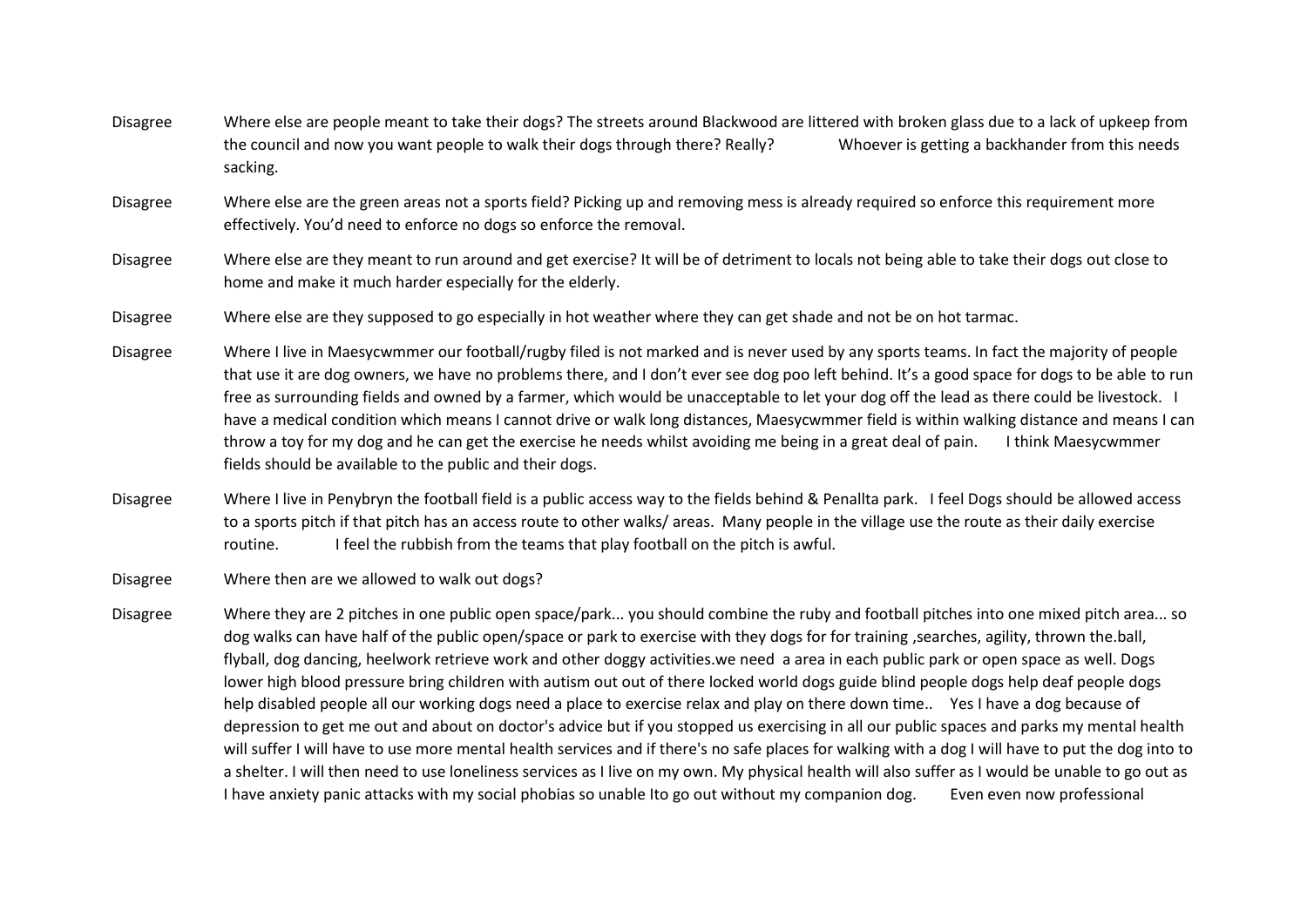stadiums are mixed Use with Swansea Liberty Stadium having the Ospreys rugby team and Swansea City football club. Newport Rodney Parade has Newport Dragons, Newport RFC see and is home to the Newport County football team.. And the principality stadium in Cardiff hold Rugby Union and rugby league and also association football matches which is all mixed use. Public Open spaces and parks Should cater for all of us to use including dogs paws.

- Disagree While I agree with dogs not being allowed in children's park areas, 90% of the time these sports and recreation fields are NOT being used for sports or training purposes. These fields are brilliant for taking the dog for a quick walk or run around to get them their exercise if people aren't able to take them further afield to non council owned lands. You're penalising the majority for the actions of the minority, if you're concerned about dog faeces on the field maybe consider some sort of hygiene patrol of the areas to ensure people are tidying up after their dogs and fining them accordingly if they are not. Many members of the community are elderly and unable to take their dogs any further than the local sports field, and would then have to rely on family members or paid services to walk their dogs for them depriving them of that exercise and time to bond with their dogs.
- Disagree While l appreciate the aim I think this is disproportionate. How will you be able to enforce this? Not allowing the use of public spaces by dog owners just encourages people to treat dogs unfairly. Dogs bring so much to so many people and again you are punishing the many because of the few. As a woman living with a disability the potential of not being able to use these green spaces in the future scares me. How to I care for my dog effectively as well as myself if you continue to put barriers in the way? If I have to walk further to exercise my dog on challenging days then I am putting myself at risk. I think you need to consider the impact on both dog and owners well-being. Consider how you enforce the current rules for the minority who do not clean up after their dog. Make it easier to dispose of dog poo, more bins in better locations (how do you stop people who put it in a bag and then dump the bag?). I also think you need to consider the treatment of other animals faeces - for example horses, encouraging horse owners to remove this from public paths in populated areas and on paths by main roads may encourage others to clear up their dog poo. I know that there are challenges that come from clearing up after horses but it sets a bad example and encourages others to think that if this is ok then me not clearing up what in comparison is a minor amount is ok when it isn't.
- Disagree Whilst I have no problem with the existing measure that are in place I don't think you should penalise responsible dog owners by banning dogs from sports fields as this would leave us with nowhere to take our dogs. Also you need to think of elderly people whose only option is to walk their dogs on these fields.
- Disagree Whilst I live in an area where I will still be able to exercise my dog and myself in the process, I note that there are many areas where letting a dog off lead would not be possible. I feel this penalises responsible dog owners from local green places and could have a detrimental impact on the mental health as well as physical health of those without the means of a car to travel to such a place. As per Q7 it could adversely affect those who do not drive, the elderly, those with limited mobility and or those nervous who will only feel safe to exercise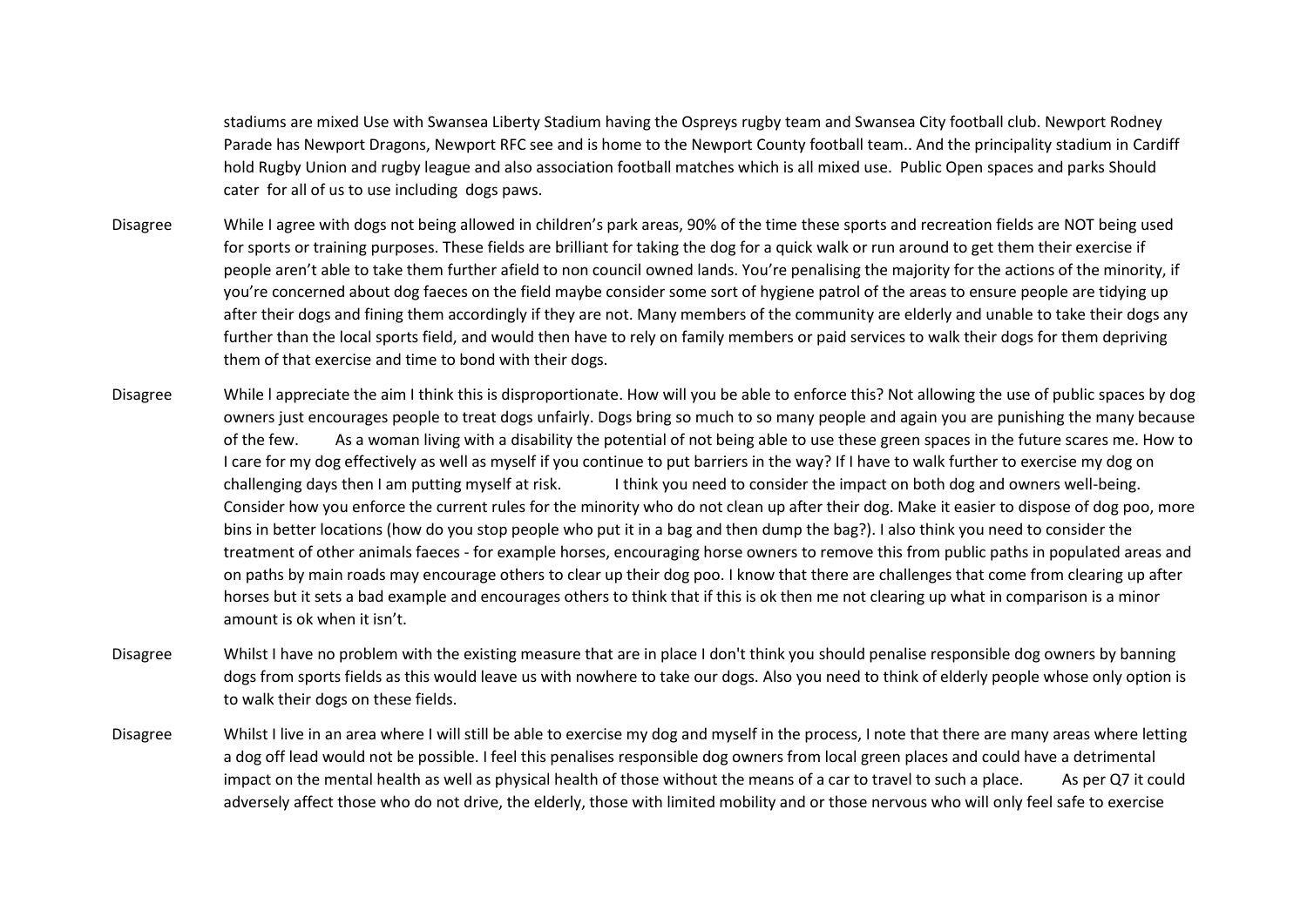locally with their dog I agree that some areas should be dog free but it should be balanced with access to dog friendly exercise areas which should have CCTV and actively and publicly fine those who allow their pets to foul and not pick up

- Disagree Whilst I think that it is a good idea for dogs not to be allowed on the football pitches, in both the parks in Llanbradach the football pitches and children's playgrounds take up nearly all of the space available. So, I feel that there should be some space allocated for people to walk and exercise their dogs as well. But as things stand with the situation in the parks in Llanbradach I feel like it is slightly unfair on the dog walkers It would be nice to develop spaces for dog walkers to safely walk their dogs and keep the sports pitches clean
- Disagree Why are YOU wanting to exclude dogs from sports fields? What assumptions are you making? The council has so many problems why are you focusing on this? Your narrative does not explain why you want to do this or what the benefits are? Would this affect dogs for the blind and guide dogs? Does this proposal exclude guide dogs? Dog walking is great help to those with mental health issues, where do people take their animals if sports fields are banned? This seems like a fascist policy Why dont you buy a field or use what you have to open an enclosed field for dogs. You could charge a small fee, make money, would be self funding and would give people a place to bring 'mans best friend'. There white popular these days.
- Disagree Why know there is dog poo every where ,there is more to this than the countries letting on ,give it a year or so and all football fields will have houses built on them That's a load of nonsense Most of the football pitches you lot in Caerphilly don't have a clue where they are or what they look like ,get off your backsides and talk to the people
- Disagree Why penalise all for the few. Better signage and education is needed Let's not use a sledgehammer to crack a nut. Compromise and education should prevail
- Disagree Why penalise the majority of responsible dog owners when more awareness to educate the offenders would be a better way of solving the issues. Better and More signage instructing cleaning up of dog mess Raise offender awareness More dog bins
- Disagree Why punish ALL dog owners for the mindless few & YOU CCBC need to allocate more places for us responsible dog owners to walk our dogs off lead for both human & dogs mental health. Every dog owner I have encountered while out walking my dog has always picked up after their dog has fouled, or they would get a backlash of abuse if they didn't, Why not encourage people to report the useless minority that don't, instead of a blanket punishment to us all . Think of everyone's mental health that will be affected while you restrict where we can walk our dogs especially people who can't drive & can only walk locally, THINK BEFORE YOU CONDEM PEOPLE TO A MISERABLE LIFE .
- Disagree Why should I stop my 2 year old dog from her happy places? It's not the dogs fault! I am aveey sensible dog owner and why should this be taken away from quality time I spend with my dog playing a simple game of fetch?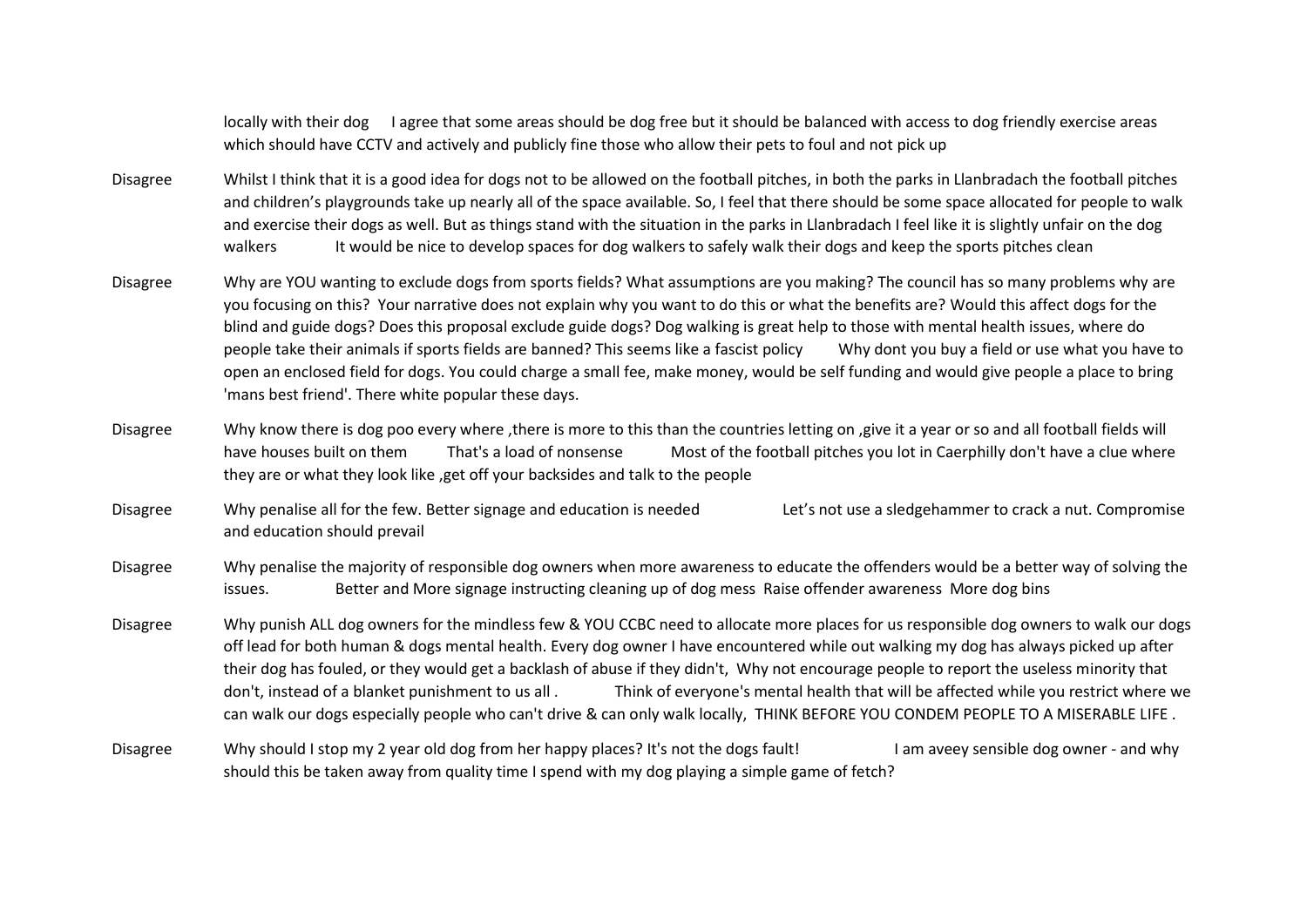- Disagree With reference to my area the pitch is only used for maybe three times a week for a maximum of 2.5 hours, so seems slightly unfair to responsible owners at early hours of the day and late evening when normal exercise would take place.
- Disagree With the rules already in place, as in above question, there is no need to exclude dogs from playing pitches. It is unfair that all dogs will suffer from loosing access to these areas because certain individuals are not following the rules outlined above. I personally have 2 playing fields very local to my home and use these to exercise my dog as do many other dog owners in the area. Without access to these, there would be a significant lack of green area to exercise dogs in the local area.
- Disagree You are putting dog owners all into one category, most are responsible owners and clean up after their dogs. There are the odd few that don't and you have fines in place if that is to happen, maybe this should be better enforced. You should also have to consider then making a number of existing fields in the same area strictly enclosed for dogs only. There aren't enough of these in the area and now you're trying to force dogs out of parks/fields with marked pitches on without offering an alternative area for them. In my opinion you are simply doing so to ease the need for council workers to clear dog waste bins in these areas as they are usually overflowing/infrequently emptied.
- Disagree You can only get the disease by ingesting, or swallowing eggs from faeces. Freshly deposited faeces pose no threat, the eggs only become infective after about three weeks, so if mess is cleared up immediately there is no danger. Responsible dog owners will always abide to clean up after their dogs. Banning exercise on the sports fields will not deter the irresponsible dog owners. They will always feel above the law. Dogs need exercise off lead to stay happy and healthy, please don't alienate the responsible people. The people who have no other access to alternative walks with their dogs but on their local welfare grounds. Do not remove yet another right of access to our green spaces. I would like to see park wardens and cctv in all council owned areas. To deter all littering whether it be from dogs or humans. I have no end had to report broken glass and nitrous oxide and carbon dioxide cannisters littered in many of the areas I walk my dogs. I have also had expensive vet bills from such incidents involving broken bottles.
- Disagree You have taken away all the green areas in Caerphilly Town centre there is no where for dogs to be let off the lead to run safely. Its unfair on the responsible dog owners. You provide no where else for us to go.
- Disagree You haven't got any money to help with the mi ers institute in cefn Fforest but can find money to do thisow Always dogs to have somewhere to roam of leads
- Disagree You need to make this clear that it is the actual playing surface, not the whole field area. Many of us walk our dogs round marked fields but not across them. It is frequently the only place to walk on grass. You are in danger of penalizing the majority of responsible owners because of the minority of irresponsible ones. Make the proposal clearer.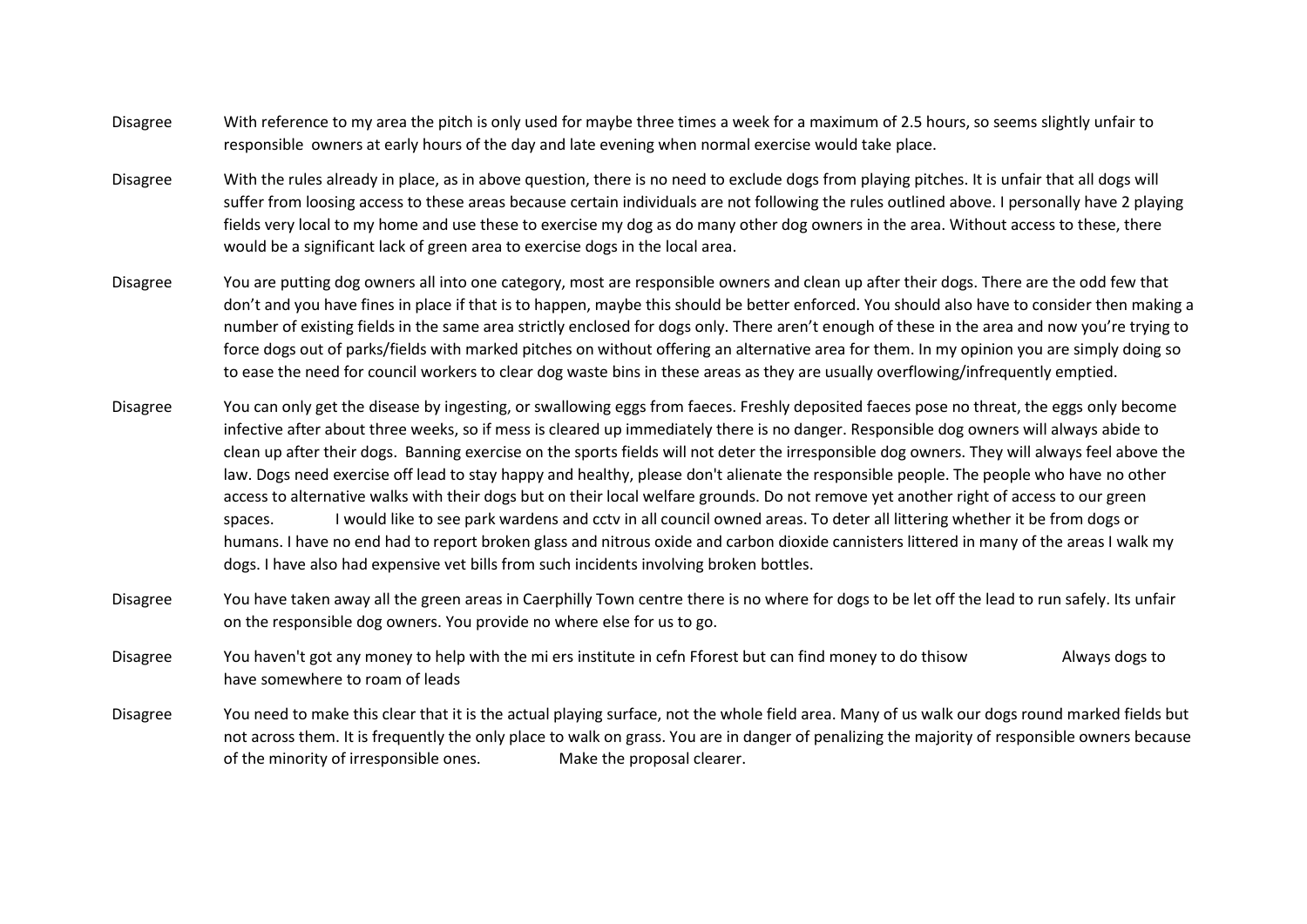- Disagree You say it for the sport they dont play everyday we take at pet over there for they exercise I stick to the rules I've always use the showfield never any trouble you are punishing are pet from exercise on a daily basis
- Disagree you should exclude children, especially the little brats that drink alcohol and throw bottles on to the pitch. I am not going to walk my dog around the outskirts of the football pitch in Islwyn park when it is nothing more than bogland. No-one EVER plays football on it, so why not abolish it and make it into a dog park and exclude everyone without a dog. Teenagers throwing bottles to be excluded would be a good start. God only knows how the council are going to police it, they haven't got enough staff to pick up litter or man CA sites for 7 days a week. Perhaps the council should care more about litter on these sites, broken glass cutting paws, plastic waste ending up being blown into rivers. Don't even get me started on the shopping trollies - which apparently are not the councils problem!
- Disagree You state dogs to be banned on council owned playing fields. I thought this belonged to the people of Blackwood not the council. Interesting to know who owns it. The 3 pitches cannot be in use during school terms time so why are you banning dogs. How are you going to control antisocial behaviour. My dog cut her paw on glass so if your stating you own it are you legally responsible for the maintenance and payment of vet bills too. Put signs up to inform dog owners to keep clear of pitches when children are using them so we all get to enjoy the open space. Lord Tredegar left it to us to enjoy so let us do just that. There are fields behind pencoed avenue and also behind Cefn forest institute. How many fields do you want ?
- Disagree You want to get the sports teams to clean up their own mess first!!! Disgraceful that they leave water bottles, tape, rubbish all over the sidelines without even cleaning up before they leave.
- Disagree You will be forcing us to create further pollution by using our car to take the dog for a walk. Those who use the field for sports are not everyday making the field abandoned.
- Disagree You would reducing the amount of areas that dog owners can walk their dogs by a drastic number if this should happen. You could potentially be putting dog owners in harms way by forcing them off areas where they may feel safe to walk their dogs. There are already a small amount of areas where dogs can be let off, don't take another area away.

Disagree

Disagree

Disagree

Disagree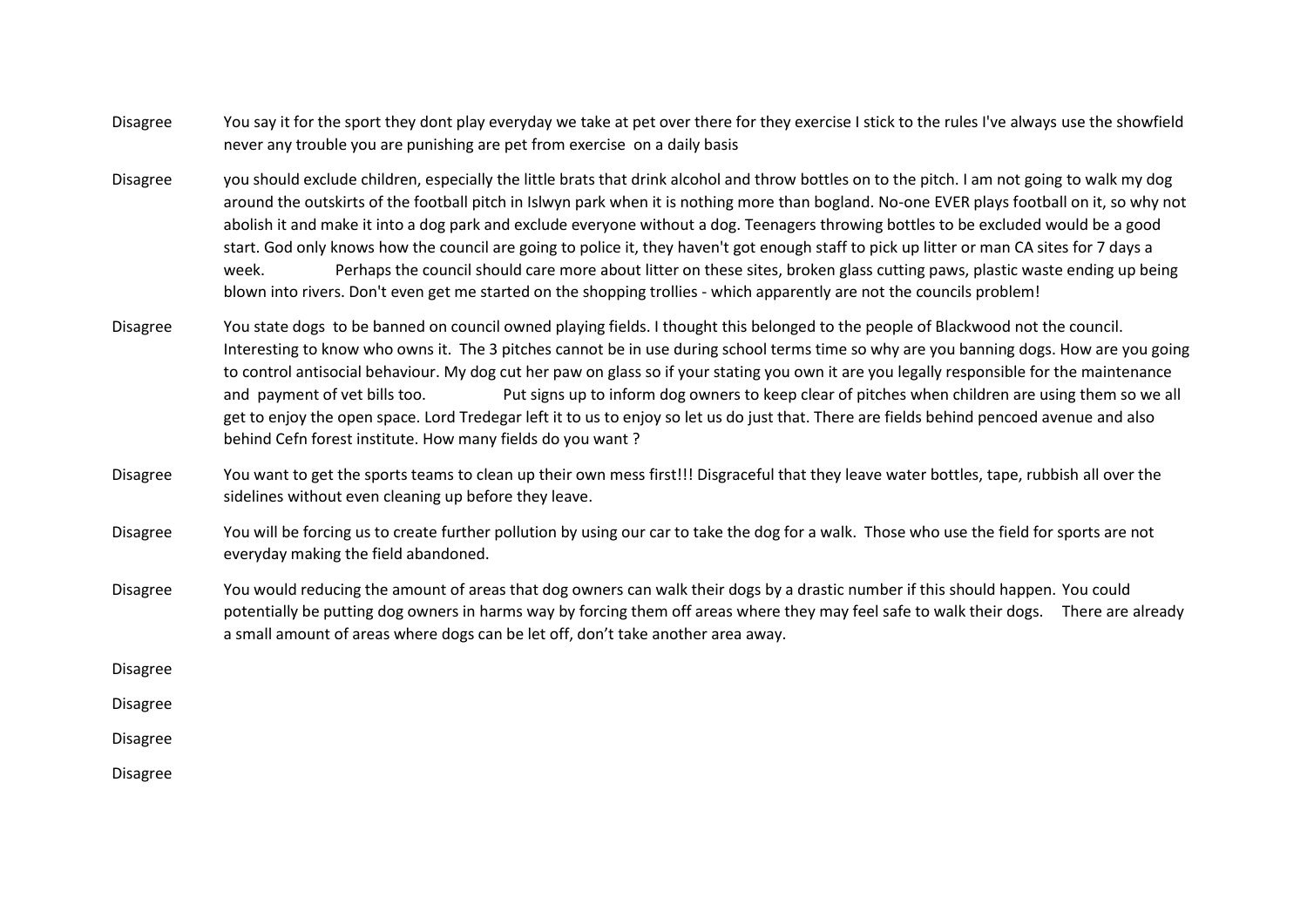| <b>Disagree</b> |                                                                              |
|-----------------|------------------------------------------------------------------------------|
| <b>Disagree</b> |                                                                              |
| <b>Disagree</b> |                                                                              |
| <b>Disagree</b> |                                                                              |
| <b>Disagree</b> | Being disabled we oy go around half the pitch and my dog wait they get home. |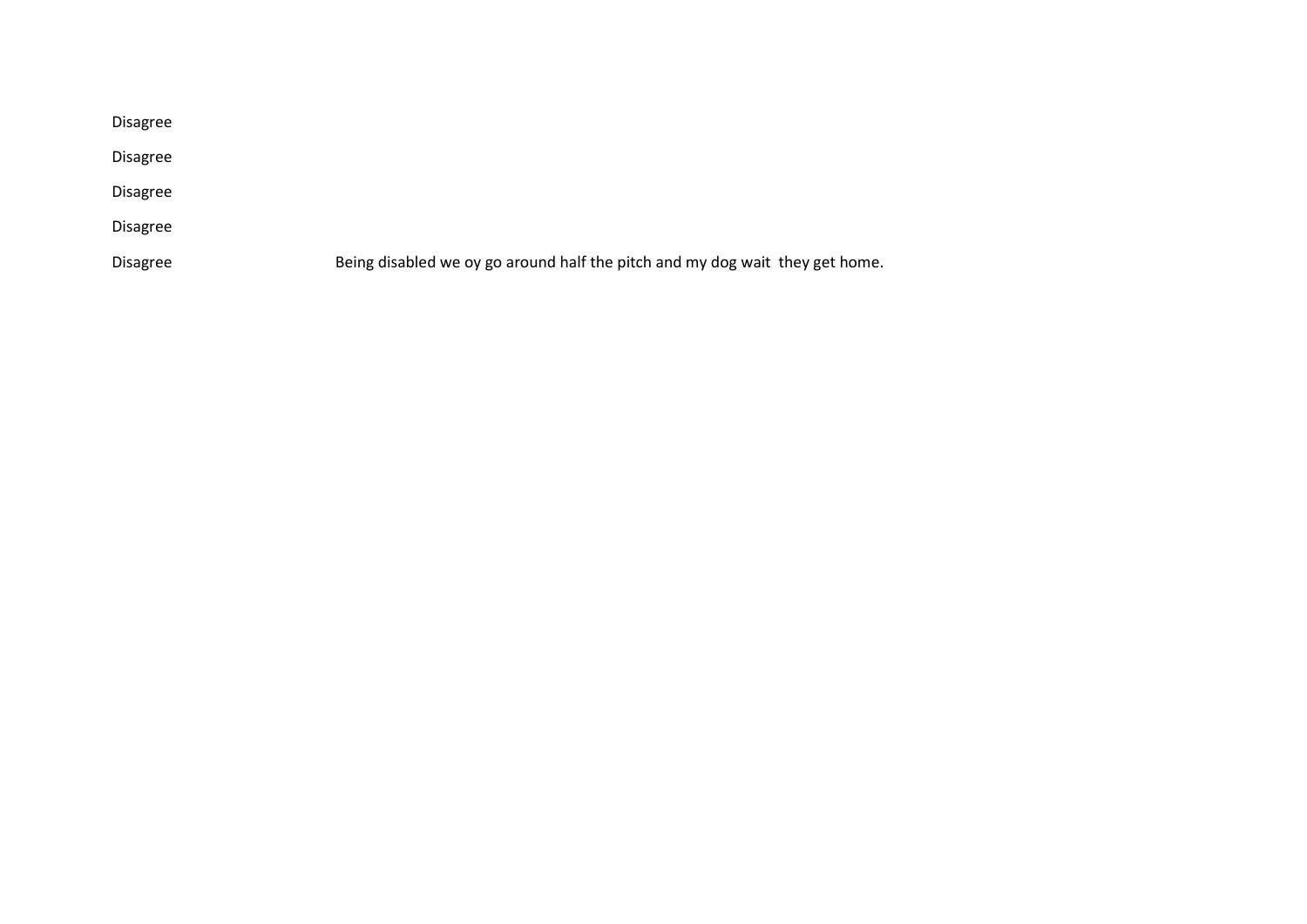- Agree I use Islwyn Park for exercise on a regular basis as I live very close to it. As someone who used to play rugby on the pitch as a child I know how horrible it is to find dog faeces in the grass but I still see dogs using the playing area in that way. It's all very well for owners to pick up after their dogs but I'm sure they're not removing every trace. I well recall a time when dog owners didn't have to pick up after their pets and the awful smell there was in some areas of Islwyn Park and the Harold Finch Memorial Park on hot days in the summer. The improvement in more recent times has been very welcome.
- Agree I used to coach kids football and run a junior club and we would pick up 2 carrier bags of dog mess before a game. Its appalling the number of dog owners who don't pick up their mess.
- Agree I will only agree if those areas are fenced off so making it clear to dog owners that their pets are not allowed on the pitches. would like my little dog to be allowed to run off lead at least once a day, if the areas are fenced off as suggested.
- Agree I'm a dog owner and never allowed my dogs on a playing field. Also never understood why owners felt the right to allow their dogs. I coach the U12s at oakdale RFC and prior to each use of the fields we check and there's not once I can honestly say we've not found dog excrement on the fields. My opinion is that the world we live in today there's rules and regulations people are having to adapt to and the banning of dogs on playing/marked areas should be implemented ASAP. The above is irrelevant and we should be putting Childrens health and safety first.
- Agree I'm a youth football coach and our pitch always has dog's muck on there. You can excuse it if it was just now and again when dog owners don't see it happen but it happens so often some dog owners must deliberately be leaving it on the pitch. I'm a dog owner myself and my dog often accompanies me on the pitch when I'm cutting the grass but I always walk my dog off the pitch first so she can go to toilet and always have poop bags with me in case.
- Agree If boundaries are abused than it should be clear to all users not to abuse them. A thorough check on access to areas that can be used for dogs allows proper consideration for vulnerable and disabled to access areas that are fully accessible to them. Risk assessments should be carried out to inform of any impacts that could be unnecessarily minimize any impacts to vulnerable groups. Are there fields allocated for dog walkers within the borough - council land. Will there be sufficient accessible green spaces e for outdoor dog walking?
- Agree if only one child/person gets covered in faeces its too many the areas mapped out at aneurine park is not correct as its a multi playing area and needs to be put right. all grassed areas should not be used by dogs only allocated fenced areas. then there will be no excuses or any reason for dogs to be let loose on playing fields
- Agree I'm fed up taking my grandchildren over to the sports grounds and find dog mess everywhere. N/A More enforcement required.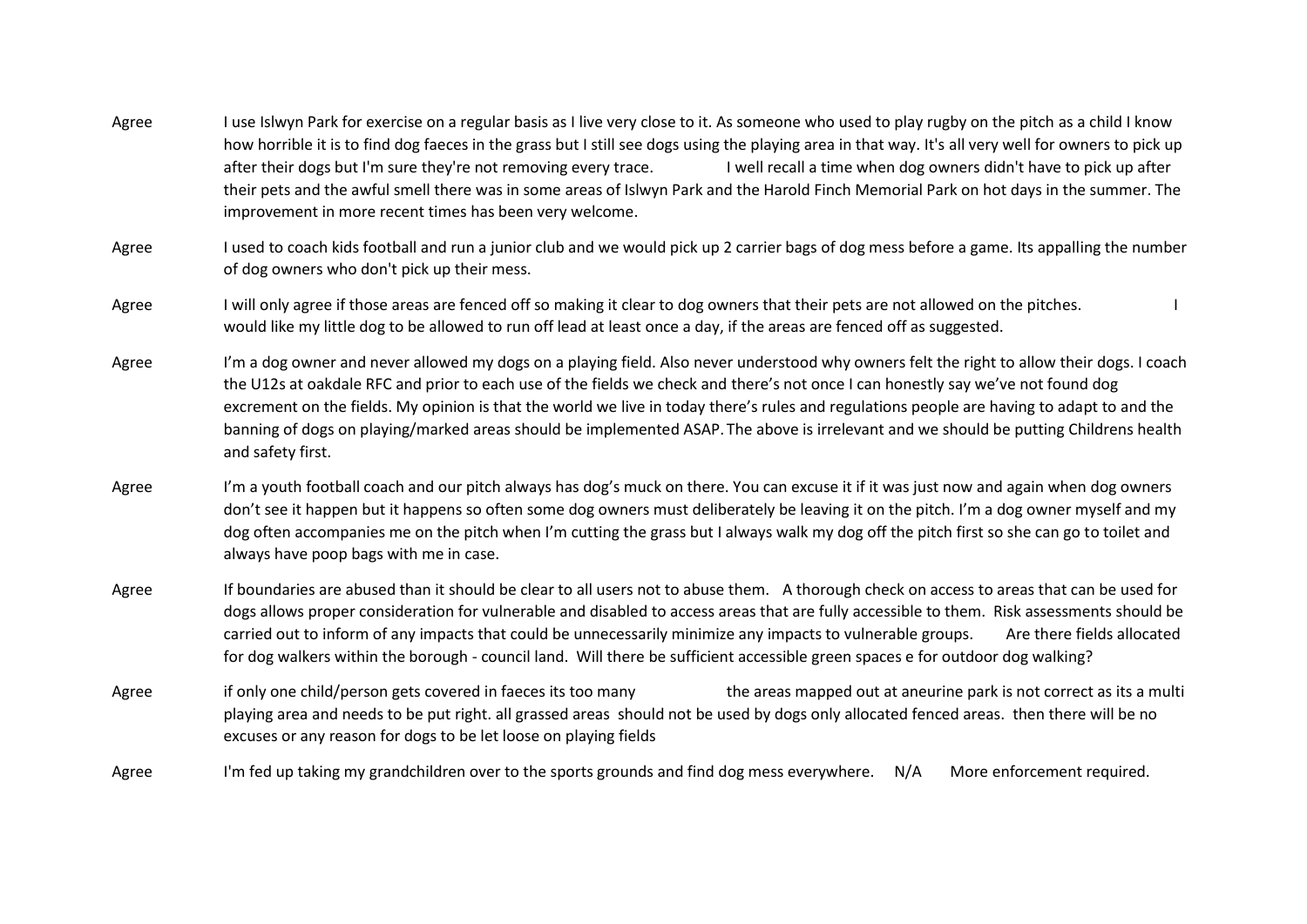- Agree I'm surprised this has to be enforced, to be honest, as I would have thought it was common sense. There is absolutely no reason to walk dogs on marked pitches - there are plenty of other open spaces throughout the Borough.
- Agree In 2019 my partner was playing football and cut his knee. He visited Ystrad Mynach for stitches but 2 days later was admitted to the Royal Gwent Hospital due to an infection caused my dog faeces! He was in hospital for 2 weeks on IV antibiotics and underwent 3 operations to clear the infection! This should never happen to anyone ever again! N/A Not only should rules be in place to stop dog walkers allowing their dogs on areas where sports are played, the sports areas should be fenced off to prevent this!
- Agree Increased health and safety
- Agree Irresponsible owners
- Agree Irresponsible owners allow dogs to foul on playing fields. Even a small amount of faecal matter into an open wound can cause major issues so keeping dogs off the field gives less of a risk to adults/children who use these pitches for playing. There are plenty of other spaces to walk your dogs.
- Agree It does not bear thinking of should a child get dogs mess on their hands or face or in a cut. They're playing fields for people not for dogs. It will make things easier for coaches children and adults and safeguard the use of pitches
- Agree It is completely wrong that irresponsible people allow they're dogs/horses in Rhymneys case as they are EVERYWHERE at the moment to defecate on ground where young children play. I myself have had to wash faces off my sons cut legs on both the eisteddfod field and the top pitch at the memorial park. I feel I am a responsible dog Ower and never allow my dog off a lead. I live right by the park gates and will definitely be affected by this proposal as its my dogs daily walking place. I feel more dog bins need to be placed throughout Rhymney but feel a PSPO will be a complete waste of our money as this is the least of our problems in Rhymney at the moment. The anti social residents that had been place to live our high Street/ Royal Arms/ the old libary have made it a frightening place to walk. We are stuck with high drug abuse littering fly tipping these are what needs urgent attention from yourself not a quick buck to be made from normal law abiding citizens who feel like we as a village have been then over by these people.
- Agree It is essential that the chance of dog faeces being found on the football or rugby pitch should be eradicated.
- Agree It is obvious sports grounds/ recreation grounds should be free from dogs for users to play safely from faeces and out of control dogs. I know of 2 rugby players whose eyesight has been damaged from toxocariasis. Perhaps more dog wardens, and welfare grounds to be patrolled by a caretaker, heftier fines to be issued for those breaking the regulations.
- Agree It is one small step in the direction of proper control of dogs in our society.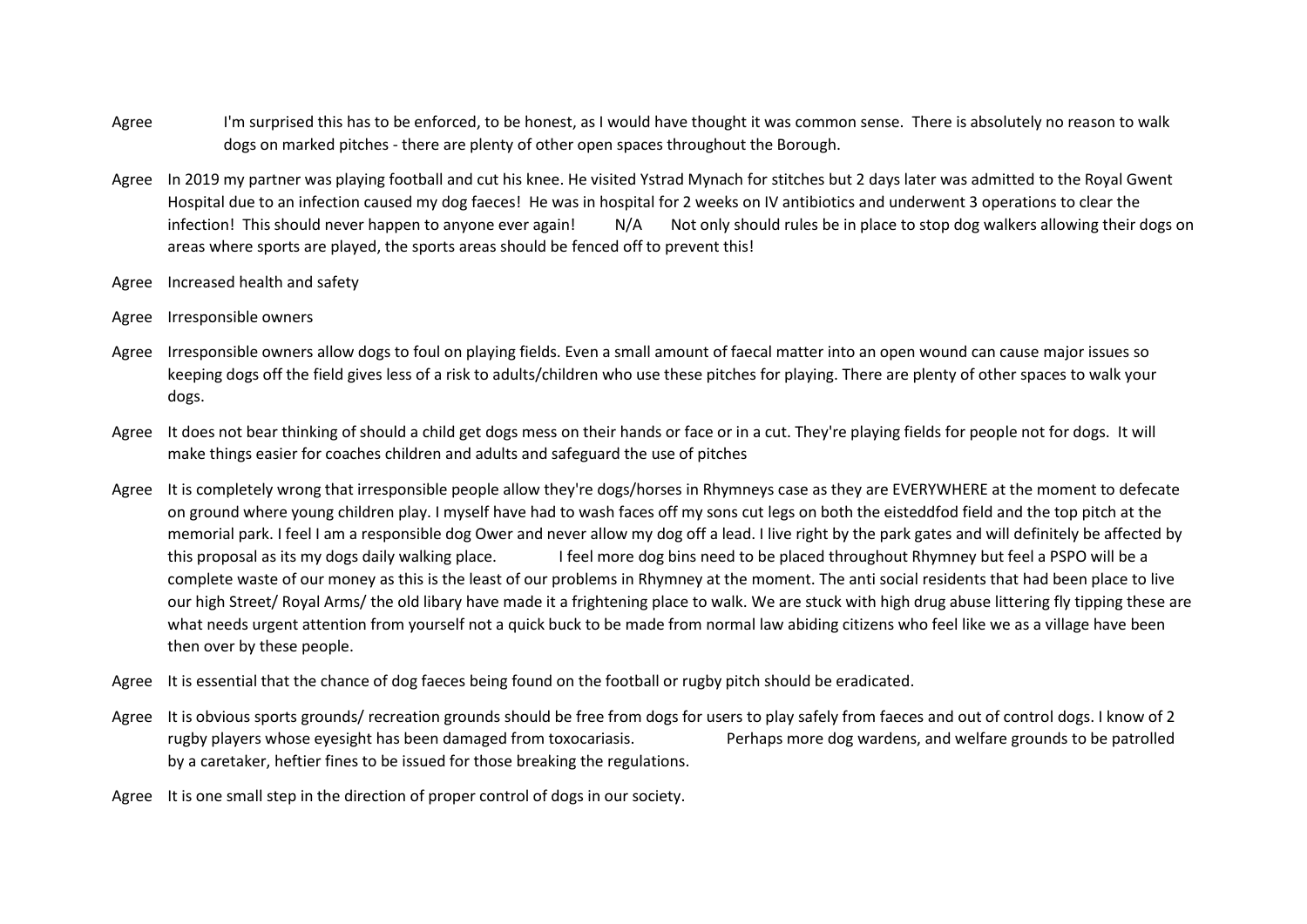- Agree It is only right that dogs should be excluded from sports/ playing fields as the dangers to those using the facilities could lead to serious injuries and or disease.
- Agree It is truly unfair that individuals who hire council facilities are unable to use them in a safe manner. Ban all dogs form all publicly used facilities. It's truly awful when the majority of responsible owners have to pay for the irresponsible minority No Larger fines for irresponsible pet owners. Hopefully they will think twice if they may get reported and fined. It's disgusting they do not pick up after their dogs especially in areas well used by the public.
- Agree It is unthinkable that people playing on these pitches should have to come into contact with dog faeces. I am quite happy with the proposals.
- Agree It reduces the possibility of passing germs from dog mess to young children that use the facility.
- Agree It shouldn't even be up for debate, allowing a dog on a sports pitch is totally irresponsible. Even if their faeces Is picked up there will be some left which goes s a dangers
- Agree It would be one less thing to worry about when my children are playing on them.
- Agree It would make it safer for the people who play on these pitches. We wouldn't have to walk the pitch and clean up other people's dog mess. Just get your dog wardens doing their job and patrol the areas and hand out fines.
- Agree It's a hazard to sportsmen, women and children who uses any sports fields for recreation or training
- Agree It's a massive health hazard. Myself, family and friends have had dog mess on our clothes, hands, faces and equipment regularly when we have used the sports fields. Blackwood showfield is the worst I've seen for mess, it's out of control and happy the council will step in and try to make it safer for the users of the sports fields. No. All that will not effect. I hope it effects the amount of dog mess we get covered in hopefully though The Blackwood showfield and surrounding area have been taken over with thousands of dog walkers and being used as a dog toilet. It is absolutely stinking there to the point it is almost unusable for sport due to the health hazards of your children becoming covered in dog mess. I'm so happy the council are taking account of duty of care and remedy this very dangerous and serious health hazard. Let's hope we can all get back to enjoying the field soon. You will need enforcement agents to fine culprits who flout the rules otherwise no one will take notice. Thanks you
- Agree It's a proven health hazard and there is no need to allow dogs to foul pitches
- Agree It's dangerous with dog foul and sticks that have been thrown on the pitch. It's definitely a safeguarding issue.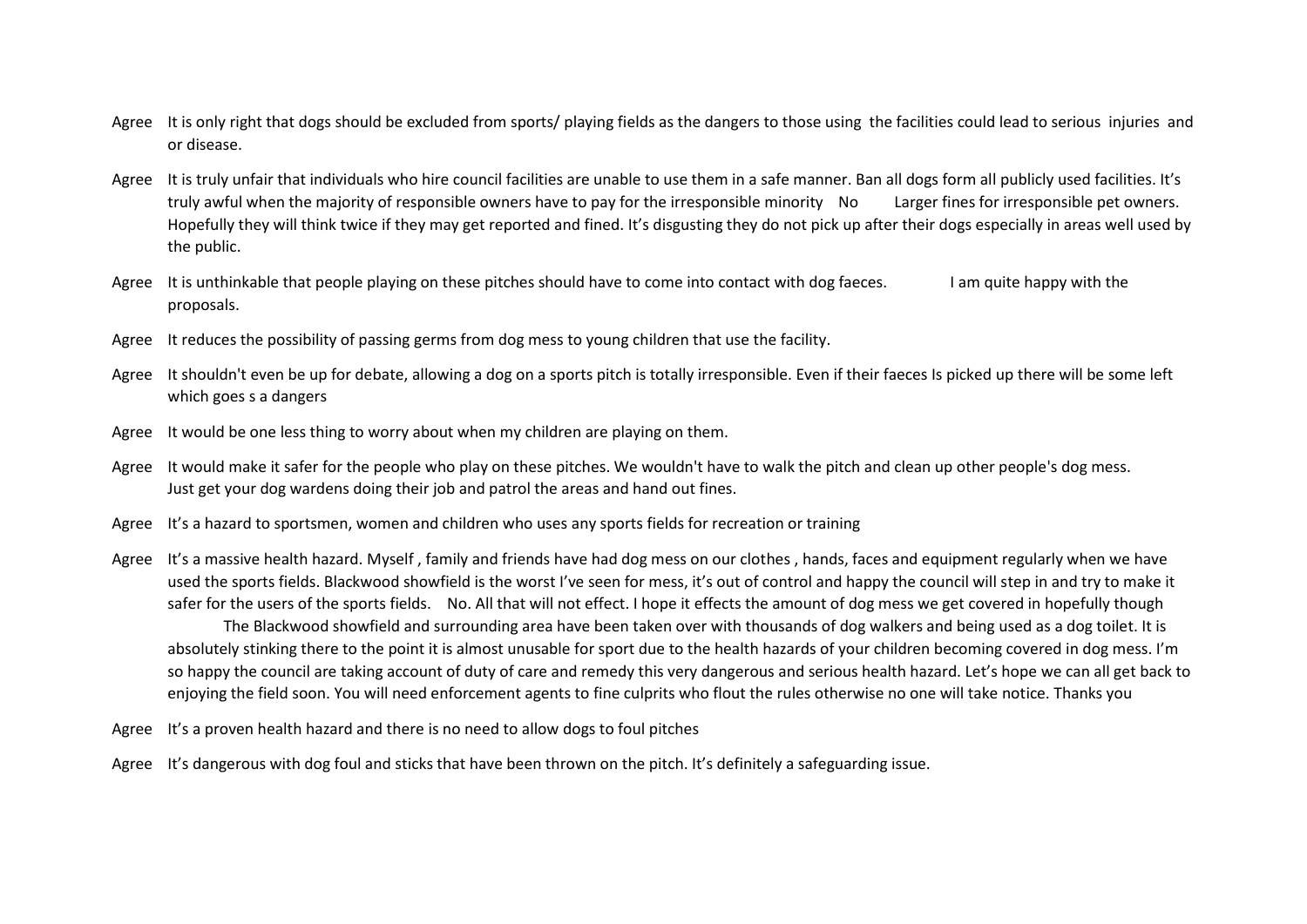- Agree It's not hygienic to have to play sports where there is or had been dog poo or pee It would be nice where possible to segregate the land /park so there is a place for dog walkers… like the grounds around Libanus playing fields
- Agree It's common sense really that dogs can and do disrupt sports events, also in most outdoor sports a lot of people end up on the floor and they shouldn't have to be risking getting covered in dog faeces while playing.
- Agree It's dangerous with the chances of getting infections from dogs mess . Only today while children were kicking a ball about on Waunfawr park football pitch a man walked his dog straight across the pitch and yep the dog did a mess on the pitch the bloke picket up but on inspection not all had been removed . Last week two boys kicking rugby ball on the rugby pitch when a large dog bounded after the ball took the ball in his mouth and ran around with the ball ? The owner had no control over this dog and yes the dog took no notice while the boys ran after the dog to get the ball back ! Finally the bloke got hold of the dog took the ball of him gave it back to the boys only for the dog to snatch it back . I told the bloke for god's sake put the dog on a lead the bloke only laughed and walked away with dog !! If this had been to small children they would have been petrified . People seem to be more protected towards there dogs than people or more importantly children in this park Waunfawr park and firestation field .
- Agree Its disgusting to see people's dogs defecating on sports pitches that children use
- Agree It's my dog, it is a well behaved dog and obeys my commands, instantly. I didn't see it foul the play area. When walking a dog in a Council controlled area, it should be on a short lead. Also even very young children should be educated in picking up dog mess and correctly disposing of it by taking it home.
- Agree It's unbelievable that they are allowed on sports fields where children are playing football and rugby. If they are playing rugby they are more likely to be on that ground where dogs have been walking or God forbid poking. What if they get it on their hands? I think the majority of people with children will agree with the proposal to ban dogs. The people against the proposal are probably the dog walkers who can't be bothered to find somewhere else to walk their dogs. I hope the council will put the health of the children first and foremost in mind when making their decision.
- Agree I've been attacked by a dog off lead in that field while walking my dog on lead numerous times (more than 20) and my disabled wife was also attacked while trying to walking our dog on a lead around the same field. I reported it to the police - Nothing happened because I didn't have any proof - 3 months later The very same dog was off lead and acting aggressive and caused my mother's dog to have a heart attack and die - It wouldn't have happened if that dog was on a lead. I've personally witnessed and recorded on video the same aggressive dog attacking other dogs being walked around the pitch while the careless owner either runs laps (ignoring her dog) or she's 3 fields over and the dog isn't even in her line of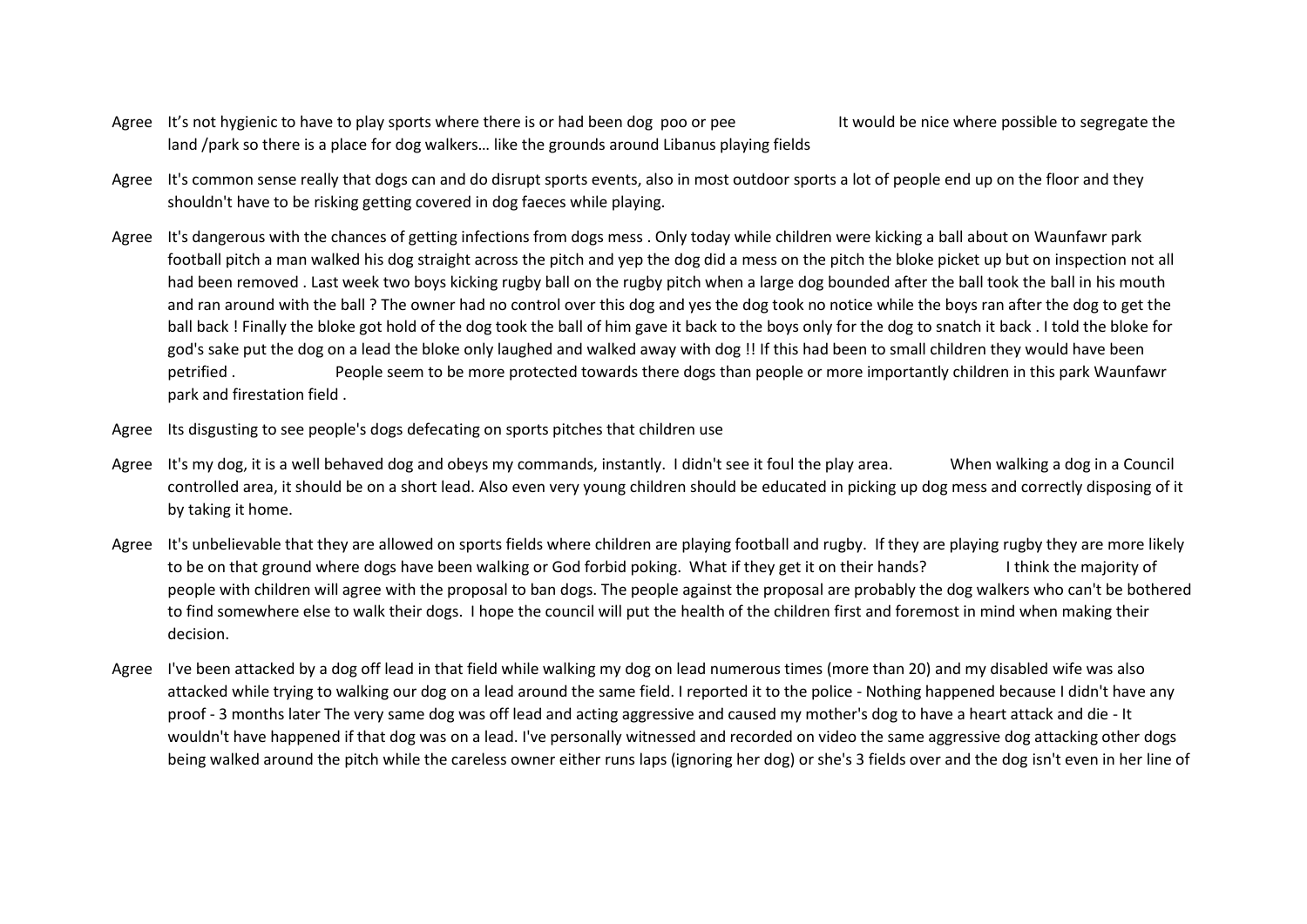sight while it's being a nuisance.I feel that this proposal will make it much safer for my disabled wife to be able to go for a walk without getting attacked by dogs... again.

- Agree I've just joined gelligaer football team and the amount of dog mess we have to pick up off the pitch before and during the match i ridiculous
- Agree I've lived near the eisteddfod field in rhymney 18 years. I'm fed up of seeing people let their dogs run about shitting everywhere, and not picking it up. Fed up of people out there at 6 am calling their dogs. I've also recently seen ferocious dogs being let loose there with no muzzles. My dogs have never been on that pitch for those reasons. Stop the lot of them, there's plenty of other places to walk dogs.
- Agree Ive seen dog owners playing with their dogs on the pitch and the dogs are often off the lead so there's no way they can clean up every-time they mess - but saying that an alternative site should be provided - Dogs promote healthy exercise and there is no-where allocated for dog owners to take their dogs - where they can let them off a lead and have fun anymore.. so if you take it away you have to provide an alternative. No As mentioned previous - if you supply dog owners with a safe alternative area to exercise their dogs then maybe they will stop using parks and cycle paths - We cycle and avoiding dog mess and irresponsible dog owners with dogs on long leads is so irritating - and probably why cyclist want use them . The cycle paths should be for cycles only - if you want them for walkers and dogs then you need to make them wider - so lanes can be allocated.
- Agree Kids play sports on the grass and don't want them covered in dogs mess. Even if the owner picks it up, they cannot pick it all up. There are still traces of it there.. Kids play sports on the grass and don't want them covered in dogs mess. Even if the owner picks it up, they cannot pick it all up. There are still traces of it there..
- Agree Kids safety All dogs should be kept on leads when in public places
- Agree Kids/adults don't want to be playing in fields covered in dogs mess
- Agree Last thing a parent wants a one of their children catching a disease. More officials and cameras to catch people dog fowling.
- Agree Many owners are considerate but the dangers of faecal residue still remain. There should be no doubt that dogs should be kept off playing fields. I am not a dog owner bur have been in the past.
- Agree Many times I have found dog mess on my local playing field. Also at morgan Jones' Park by the goal posts. Irresponsible dog owners are ruining these spaces for people to make use of This will positively impact my disability (ASD) as I get severe anxiety over my family using my local posting fields due to dog mess I would like to see these actually enforced. Perhaps dedicated dig parks/ fields would help so that dogs have somewhere they can go and exercise that isn't where children play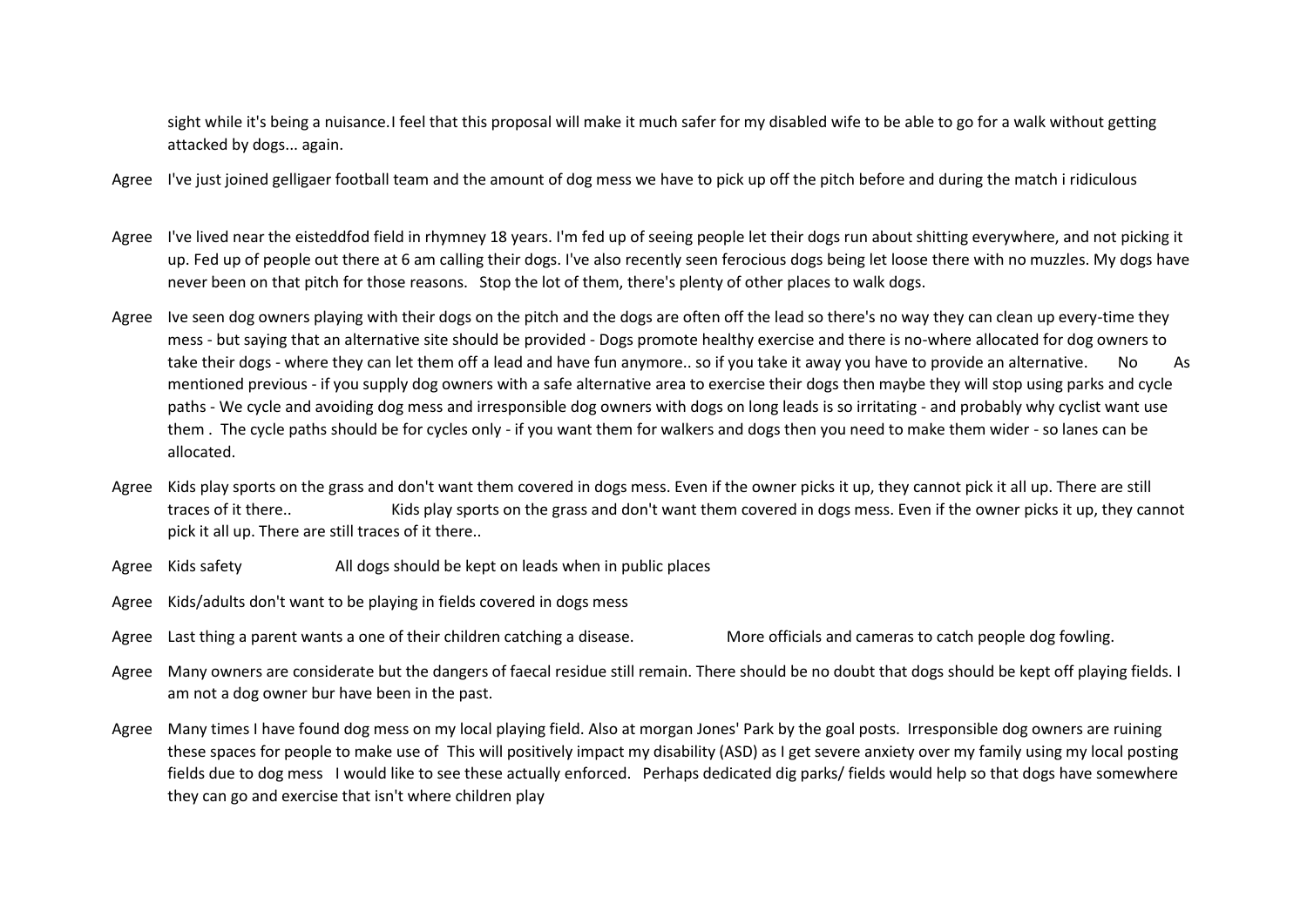- Agree Marked areas should be respected I am a registered guide dog user and regularly use the showfield, blackwood to walk and free run for exercise my guide dog. My dog will spend before and after all walks in our specially allocated dog run in our garden. I feel that there are not enough dog bins or refuse in the showfield as they are regularly overflowing and a disgrace. This needs to be addressed by the council before blaming others
- Agree Marked pitches are where children are more likely to come in contact with dog faeces as sometimes it is impossible to clean up all the mess Also wonder how much Council tax will Increase if this is to be policed effectively
- Agree My child won't use the playing field as they are afraid of dogs off the lead, however, unless there is an official policing this change then the dog owners will not obey the rules and carry on as before.
- Agree My children play football on council owned pitches and don't want them to end up with dig farces on their boots or person if they fall. don't think it is a big ask for dogs to stay off playing fields or for farces to be picked up by owners. We are constantly dodging dog farces on pavements on walk to school.
- Agree My children play on this and it will avoid having dogs scaring my young children while playing. It will also avoid illness from dog faeces.
- Agree My children play sports on the field and I worry for their safety considering the amount of dog mess that is all over the fields. wording should include the fine for not complying and who to contact should you have evidence of someone not abiding to the rules and the clean up website.
- Agree My reasons are given above... The amendment merely strenghens current regulations. N/A None
- Agree My son and husband play rugby we need to keep them safe!!!
- Agree My son plays a lot of sport and there is nothing worse than finding or stepping into dog muck when you are in the middle of a game of Rugby or football, it's disgusting!
- Agree My son plays rugby and do not want dog mess where he plays
- Agree My son plays rugby and he and his team have often found they have falken onto dog faeces.
- Agree My son plays rugby on a council pitch and I've frequently had to pick up pooh from the pitch. Not very pleasant!
- Agree My son plays rugby on Newbridge canal fields (which seem to be missing from the .pdf), you regularly see dog owners and dog feces left on the fields, this is a health hazard and sigusting equally Please add Newbridge Canal Fields to the marked sports area map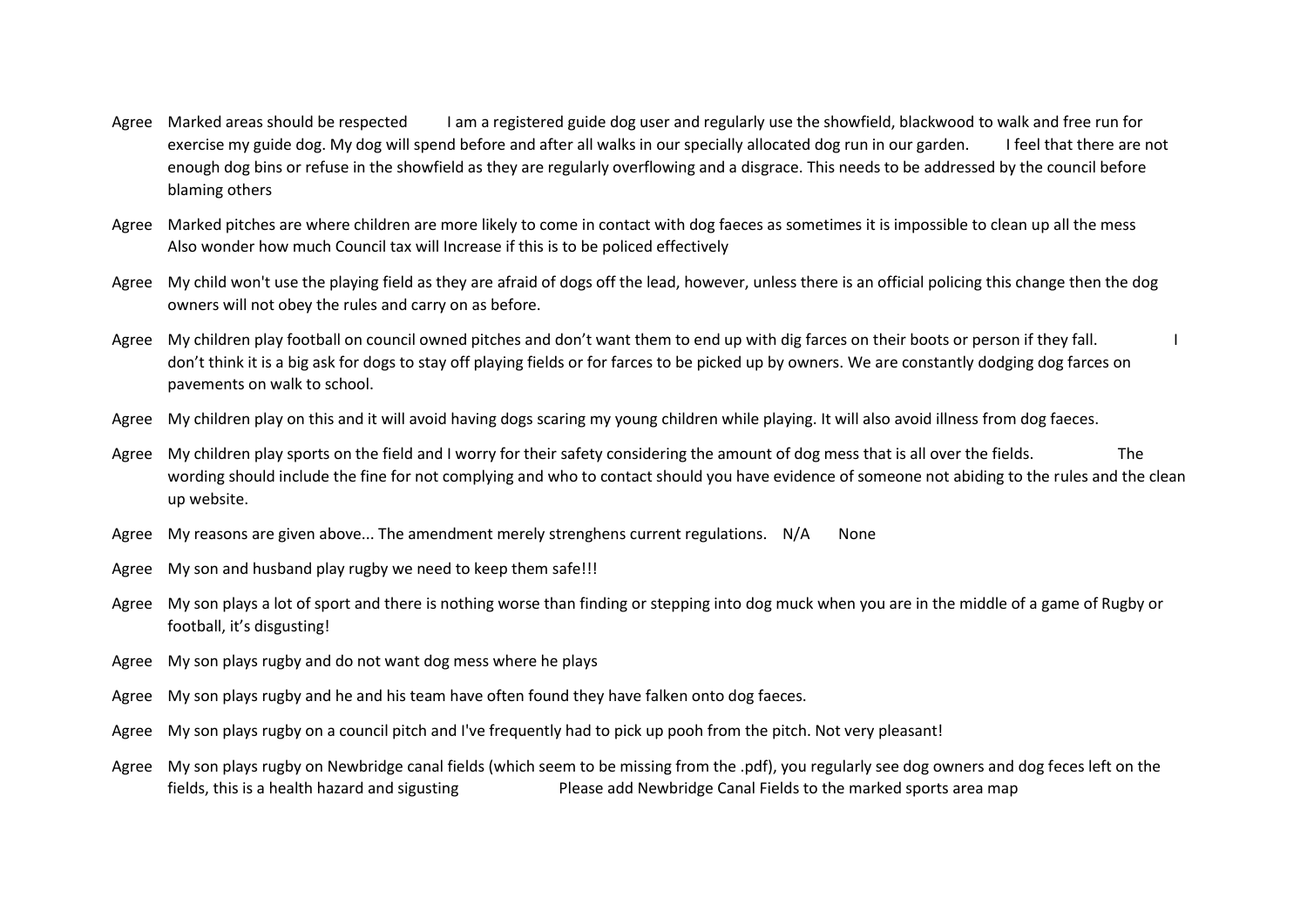- Agree My son plays sports on a number of these fields and the amount of times he or one of his teams mates has landed up with dog faeces on them is not acceptable. This is so dangerous and because of these irresponsible dog owners, all dogs should be ban from entering the playing fields.
- Agree My sons play rugby in oakdale and numerous of occasions there is dog poo on the field which can have a detrimental impact on the health of children if not identified and they get it all over them. There is no excuse to not pick up after your dog and just pure laziness if you don't.
- Agree My sons play sport and it's disgusting that the pitches have so much poo on them. One of the pitches is now called 'Poo pitch'
- Agree Need to remove this hazard from playing areas.
- Agree No child should have to play with animal mess on the pitch he going home with dog an No children should have to go home with animal mess after playing on a sports field I will say in dog owners defence there is not enough dog bins around in most areas should be in lanes as well
- Agree No dog should be on any playing pitch. You can't always guarantee you will be able to get it all up from the grass
- Agree No matter how careful a dog owner is it's impossible to clean up completely after a dog.
- Agree No matter how careful you are it's easy for soil and ground areas to become infected from dog fouling. Children and adults can pick up nasty infections.
- Agree No one wants to play a sport they love and land in dog mess either adult or child. It can be dangerous if it goes in an open wound. Plus coaches/teams/supporters/parents don't want to clean up dog mess left behind by owners who do not clear up after their animals before any matches can start. It is bad enough they have to clear pitches before any matches. I also feel that All Dogs should be kept on leads at all times whilst in public especially around playing fields, sports grounds and parks to avoid dogs chasing children trying to enjoy time out of their home whether it be organised events or just playing training on their own or in small groups Please see note above regarding keeping dogs on leads at ALL times in ounblic places
- Agree Not all dog owners are responsible and don't pick up, also even when mess is picked up traces remain and this is awful for people playing sport No
- Agree Not all dog owners care about mess behind left on sports fields etc. It's a danger for children and adults who use these facilities for recreation purposes.
- Agree Not allowed to foul on football pitches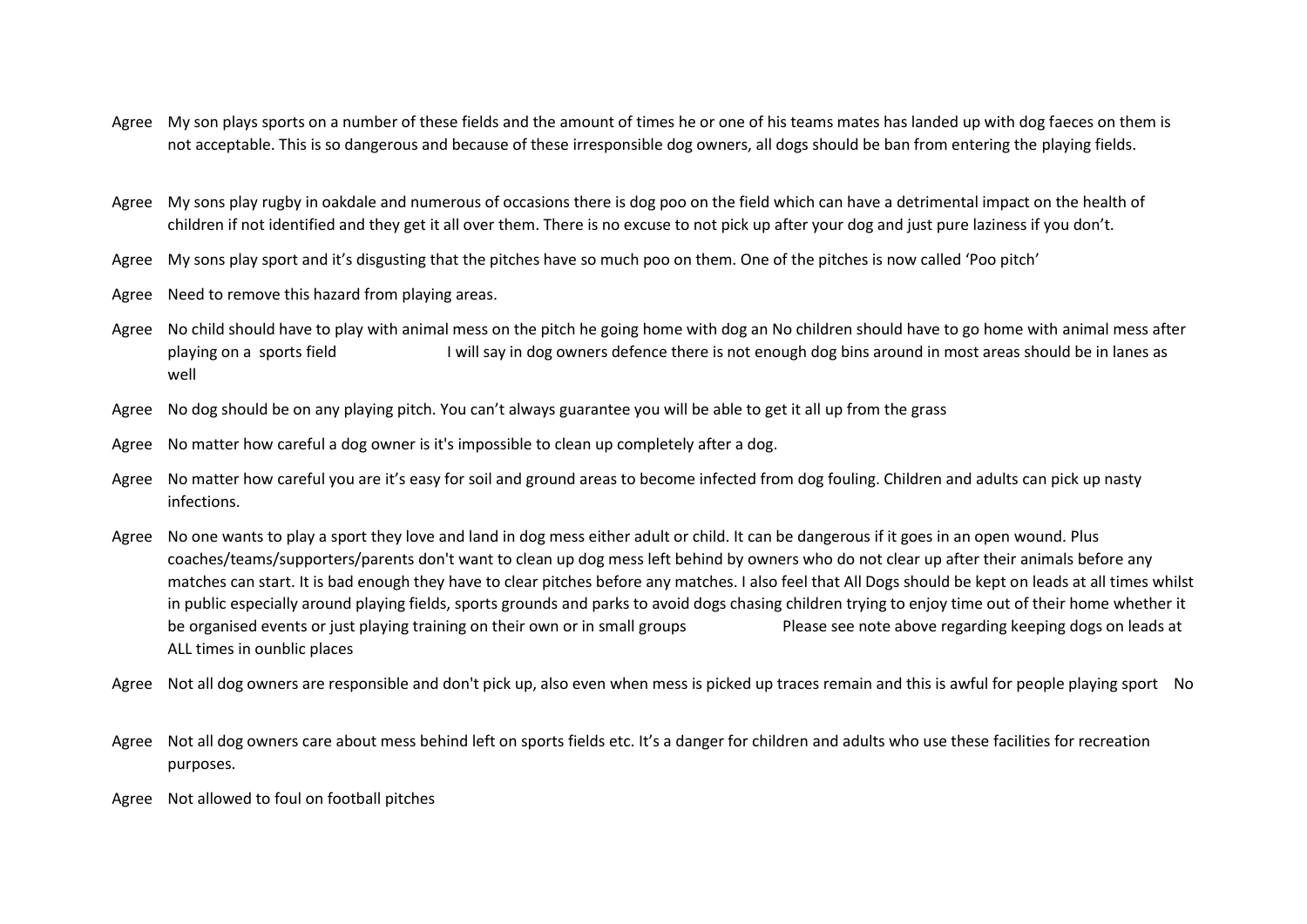- Agree Not nice for people play sport in the local community to clean up after messy owners
- Agree Not only to avoid feaces, but also to enable use by all children (not just those who like dogs) As feaces deposited on surfaces will contaminate the surface, consideration should be given into requiring owners to carry a spray to clean/disinfect the area concerned.
- Agree Obvious to understand the reason why! Even though most of these rules has been ongoing for a while I have never seen any warning signs and have never seen any officers patrolling council playing fields. If would be a good idea to increase the number of warning signs (make them large and visible so that they can be easily seen and read!).
- Agree On the playing fields in Machen many dogs are off the leads and let loose with no control on the playing field. Even people driving to the welfare ground stay in the car and let the dogs run around to 'do their business'. These playing fields are very busy with senior and many junior teams for both football and rugby.
- Agree Our child's rugby team has to repeatedly pick up dog foul that has been left by its owners.
- Agree Our children play on these pitches and should not have to run the risk of coming into contact with dog waste and excrement.
- Agree Our local playing field is very often covered in dogs mess
- Agree Owners cant be relied upon to clear up after their dogs.
- Agree Owners have proven without doubt that they cannot be trusted to pick up faeces from open playing fields.
- Agree Parks are mainly for children to play and have fun and for adults to sit and relax and enjoy the surroundings without watching dogs dropping faeces in front of them which don't always get fully picked up and can be a danger to some Just totally against dogs running loose in parks and playing fields if people do walk them dogs in these areas they must be kept on leads
- Agree People abuse facilities and don't pick up after their dogs
- Agree People are allowing their dogs to foul on sports fields and children's play areas as well as footpaths Although I agree with keeping dogs off sports pitches I feel that these areas should remain an open and public space for everyone to use and should not be sold off to sports clubs or developers
- Agree People are no to following the rules People just don't follow the rules
- Agree People are not responsible enough with their dogs or dog mess. Dogs go after the ball and children when the matches are in progress. No Not before time.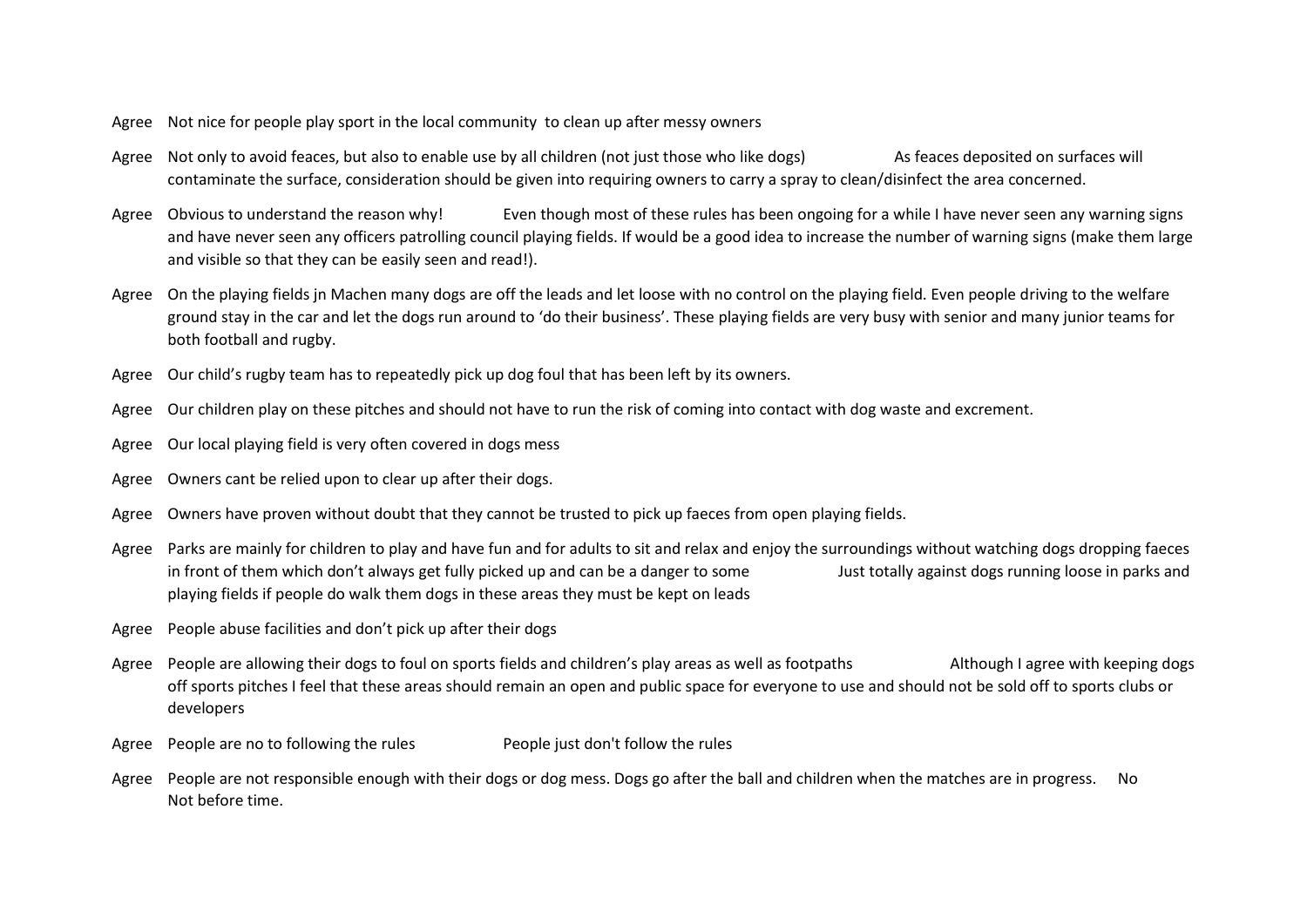- Agree People has the right of enjoying this spaces without dogs, not everyone is comfortable around animals and we need to repect that.
- Agree People in the area do not clean up after themselves. Not only do I know of a dog which tried attacking someone I know the other day. Earlier on it the year a friend of a friend was attacked in memorial Park and had her finger bitten. We can not as of yet control who should be allowed or shouldn't be allowed to have a dog. But what we can control is cleaning up after our dogs and there mess. People do not so I'm sorry to say to all those against this decision. I support it and if you had cleaned up after your dog in the first place we would not be having this debate. Being disabled. This will definitely help make my life easier by not having to avoid the mess. N/A
- Agree People should be able to enjoy outdoor activities without annoying dogs & dog mess.
- Agree Personally I agree with this proposal, but foresee that some dog owners, especially elderly or disabled dog owners, may find this proposal very limiting in where they can exercise their dogs without being on the lead. This may impact on dog and owner welfare, increase car journeys to other types of unrestricted open space, or them resorting to exercising their dogs in unsuitable and potentially unsafe areas (wasteland, quite domestic streets, rear access lanes etc.) Does impact me directly but see possible impacts for elderly or disabled dog owners in Q7.
- Agree Players need protection
- Agree Players shouldn't have to avoid poo on playing fields
- Agree Playing fields are what they say they are no dogs should be on there Start to fine peolpe the pop bags everywhere is disgusting where's your dog warden? More pop bins
- Agree Playing fields should be for sports only. Dogs can exercise and play elsewhere None More CCTV needed to catch dog owners who break the laws. More dog waste bins needed as much as normal bins
- Agree Playing fields should be kept clean. Unfortunately there are some dog owners who aren't responsible enough to clean up after their dogs.
- Agree Please see above box this should be in this box cannot cut and paste.
- Agree Please see above. A draconian step but necessary to keep sports players regardless of age or gender safe it is a good thing As stated in first answer but repeated here. As a whole Abercarn Welfare Ground should be covered by these new proposals not just the Rugby playing Field. The Cricket pitch is marked by an enclosed boundary line and also there are marked Junior football pitches on the Cricket outfield as well
- Agree Plenty of other places to walk dogs. They shouldn't be walked on a field for human use I have young children and I avoid playing with them on green spaces because Of dogs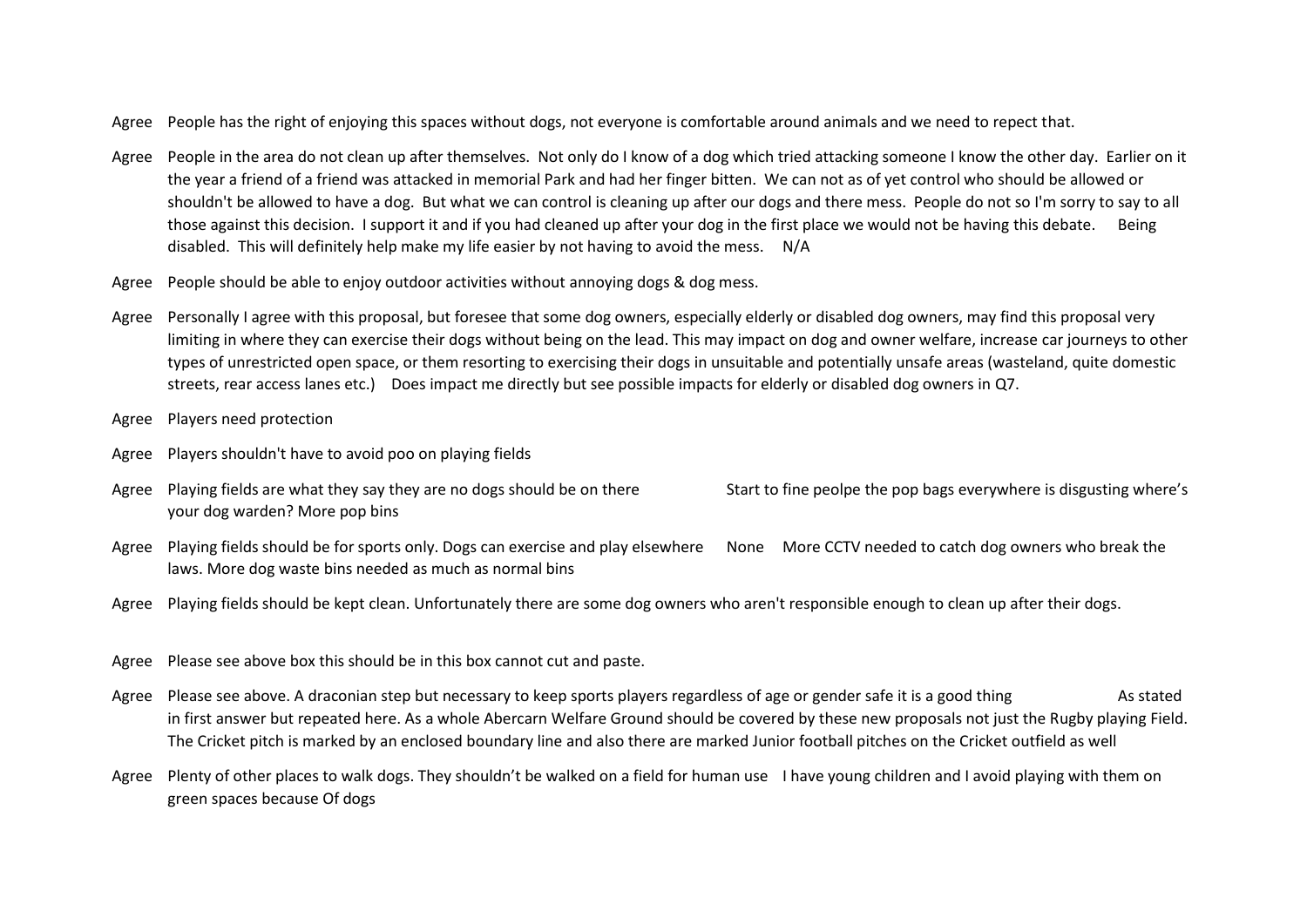- Agree Plenty of surrounding land in my area so not a problem but in others it could have the effect of more pavement walking. The owners who do not clean up now will probably continue wherever they walk. Could litter also be addressed. Many sports fields are left littered with plastic bottles after use. This should be addressed by the clubs and the council.
- Agree Primarily the dog poo, secondary dog control around children playing
- Agree Protecting the health of sports people of all ages
- Agree Provided that spaces remain for dogs to receive exercise.
- Agree Purely from a hygiene perspective and not all dog owners clear up the faeces but also health and safety.
- Agree Really not fair on children and adults who use the sports pitches and a health hazard. We need more staff to enforce these changes. The notice at the entrance to the park is no hood on its own, someone needs to be patrolling and enforcing one the public hear about a few fines being issued then there might be change in behaviour.
- Agree Risk of infection from dog faeces. Dogs don't need to walk on the pitches. There are plenty of areas for people to walk their dogs. these changes are made, please ensure clear signage is placed where dog owners are forbidden to take their dogs. This will help responsible dog owners accidentally being fined because they didn't know they weren't allowed to take their dog in that area. Also, enforcement officers need to be in place to fine dog owners who do not clean up after their waste. I see too much dog waste on all paths I walk.
- Agree Safety
- Agree Safety
- Agree Safety and hygiene
- Agree Safety of sports people

Agree Safety of young people is paramount. My only concern is how the Council intends to ensure that the regulations are are strictly adhered

- to.
- Agree Same answer as above
- Agree Same as a children's play area or multi use games area Some specific enclosed dog exercise areas would help
- Agree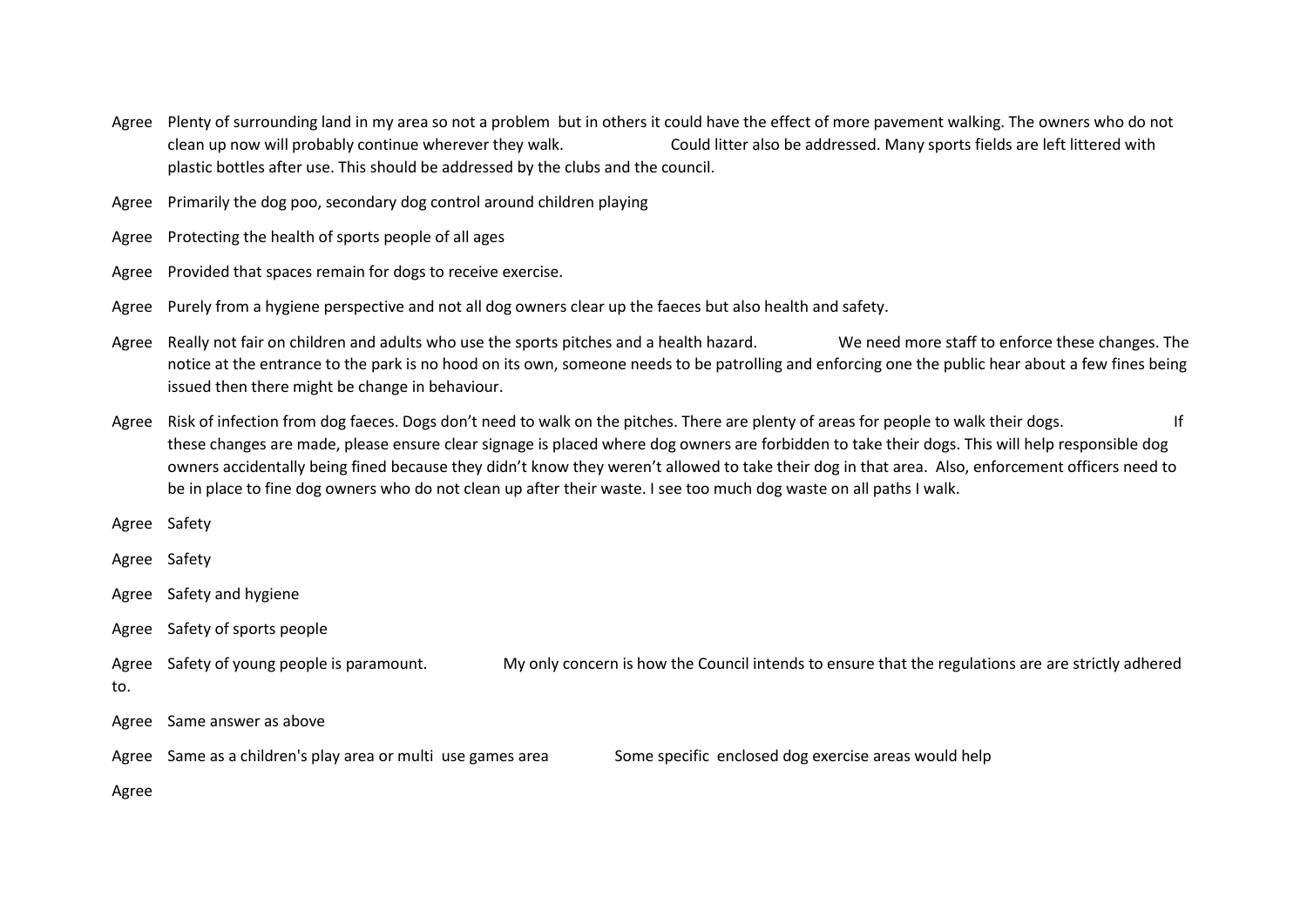| Agree       |                                                                                                                                                                                                                                                                                                                                                                                                                                                                 |  |  |
|-------------|-----------------------------------------------------------------------------------------------------------------------------------------------------------------------------------------------------------------------------------------------------------------------------------------------------------------------------------------------------------------------------------------------------------------------------------------------------------------|--|--|
| Agree       |                                                                                                                                                                                                                                                                                                                                                                                                                                                                 |  |  |
| Agree       | Act now not whe it's too late. People get used to change.                                                                                                                                                                                                                                                                                                                                                                                                       |  |  |
| Agree       |                                                                                                                                                                                                                                                                                                                                                                                                                                                                 |  |  |
| Agree       | Glad something hopefully is being done about it, the green over by me on castell maen constantly has dogs on it. And theres a football pitch laid out                                                                                                                                                                                                                                                                                                           |  |  |
| Agree       | Same as above children should be able to play safely without fear of dogs and without needing to be put at risk with dog waste left on the grass.                                                                                                                                                                                                                                                                                                               |  |  |
| Agree       | There is a lot of rubbish on our streets, not being cleared<br>Same as above to keep our area clean and tidy                                                                                                                                                                                                                                                                                                                                                    |  |  |
| Agree       | No                                                                                                                                                                                                                                                                                                                                                                                                                                                              |  |  |
| Agree       | there are four rugby pitches on fire station playing fields Crosskeys. I know the council rents the pitches out but only one is ever<br>used. I have passed by the playing fields many times in my fifty years of living in Risca and I have only ever seen the same one pitch ever used. How<br>about fencing the one pitch off from the other three and turn it into a dog park at least the place would get used by people in stead off never being<br>used. |  |  |
| Agree       | same as above. upsetting, dangerous and un hygienic if you roll in dog faeces                                                                                                                                                                                                                                                                                                                                                                                   |  |  |
| Agree       | Same as question 5 you will always find dog mess on playing fields<br>Dogs should not be allowed on any council fields                                                                                                                                                                                                                                                                                                                                          |  |  |
| Agree       | Same reason as above No<br>will collection of fines be handled by courts which can be costly or by the Council. ?                                                                                                                                                                                                                                                                                                                                               |  |  |
| Agree       | Same reason as above !!                                                                                                                                                                                                                                                                                                                                                                                                                                         |  |  |
| Agree       | Same reasons as above                                                                                                                                                                                                                                                                                                                                                                                                                                           |  |  |
| Agree Same. | I think this is very important. With the constant reduction in green space.                                                                                                                                                                                                                                                                                                                                                                                     |  |  |
|             | Agree Saves kids being full of it when playing                                                                                                                                                                                                                                                                                                                                                                                                                  |  |  |
| Agree       | CCTV needs to be installed it's the same eoe who let their dogs foul catch them and fine them it's the only way                                                                                                                                                                                                                                                                                                                                                 |  |  |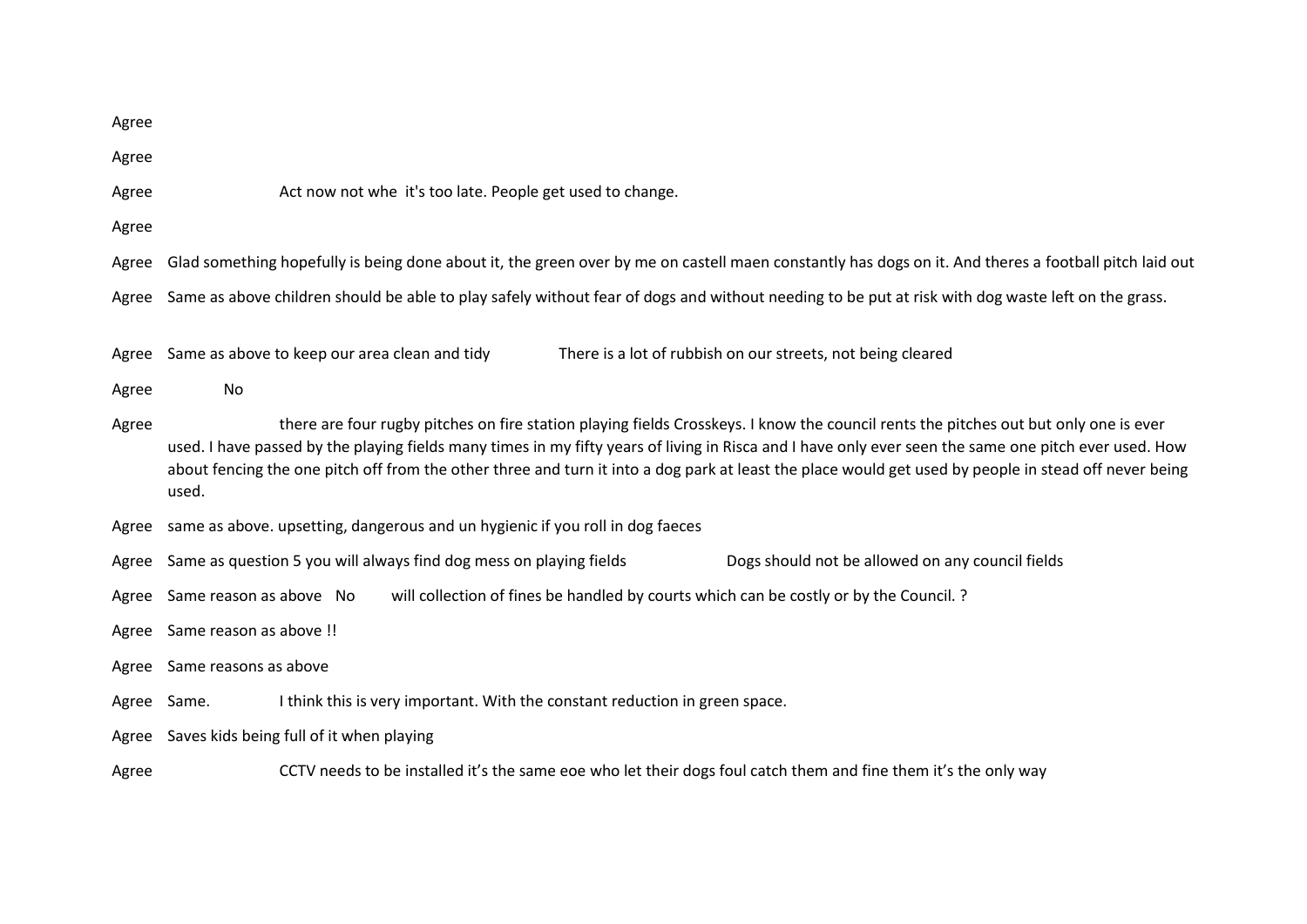| Agree |                                                                                                                                                                                                                                                                                                                                              |  |
|-------|----------------------------------------------------------------------------------------------------------------------------------------------------------------------------------------------------------------------------------------------------------------------------------------------------------------------------------------------|--|
| Agree |                                                                                                                                                                                                                                                                                                                                              |  |
| Agree |                                                                                                                                                                                                                                                                                                                                              |  |
| Agree |                                                                                                                                                                                                                                                                                                                                              |  |
| Agree |                                                                                                                                                                                                                                                                                                                                              |  |
| Agree |                                                                                                                                                                                                                                                                                                                                              |  |
| Agree |                                                                                                                                                                                                                                                                                                                                              |  |
| Agree | See above . Same applies.                                                                                                                                                                                                                                                                                                                    |  |
| Agree | See above and it is messy and dangerous for the public.                                                                                                                                                                                                                                                                                      |  |
| Agree | More dog foul bins and regularly cleaned out every few days. They always seem to be overflowing.                                                                                                                                                                                                                                             |  |
| Agree |                                                                                                                                                                                                                                                                                                                                              |  |
| Agree | N/A<br>This issue needs to be policed. I have never seen an officer patrol Ystrad Mynach Park to enforce restrictions.                                                                                                                                                                                                                       |  |
| Agree | Don't be silly.                                                                                                                                                                                                                                                                                                                              |  |
| Agree | See box above for reasons. Dogs should never be allowed on games pitches<br>Bring back park keepers to keep lazy and thoughtless dog<br>owners accountable for their dogs behaviour. Our parks and playing area are there for the benefit of Caerphilly residents and visitors, such a shame<br>that a few feel it's necessary to spoil them |  |
| Agree | See my comment abovel would aldo suggest the fences in area is wheelchair accessible It's all well and good making these decisions but who will<br>police? I do feel that 99% of dog owners are considerate and pick up they're dog waste so with this in mind it does seem to penalise us good owners                                       |  |
| Agree | We want to see all dogs banned from areas where humans may have a picnic and /or recreational activities. All<br>N/A<br>See response above.<br>dogs must be kept on leads e.g.the areas around the moat surrounding Caerphilly Castle where dogs are often seen terrorising the wildfowl.                                                    |  |
| Agree | Seen lots of dog mess left on bryn field where both football and rugby training regularly take place<br>I am wondering how this will be<br>enforced though? All too often issues are reported in regards to dog fouling, roaming etc and nothing seems to be done                                                                            |  |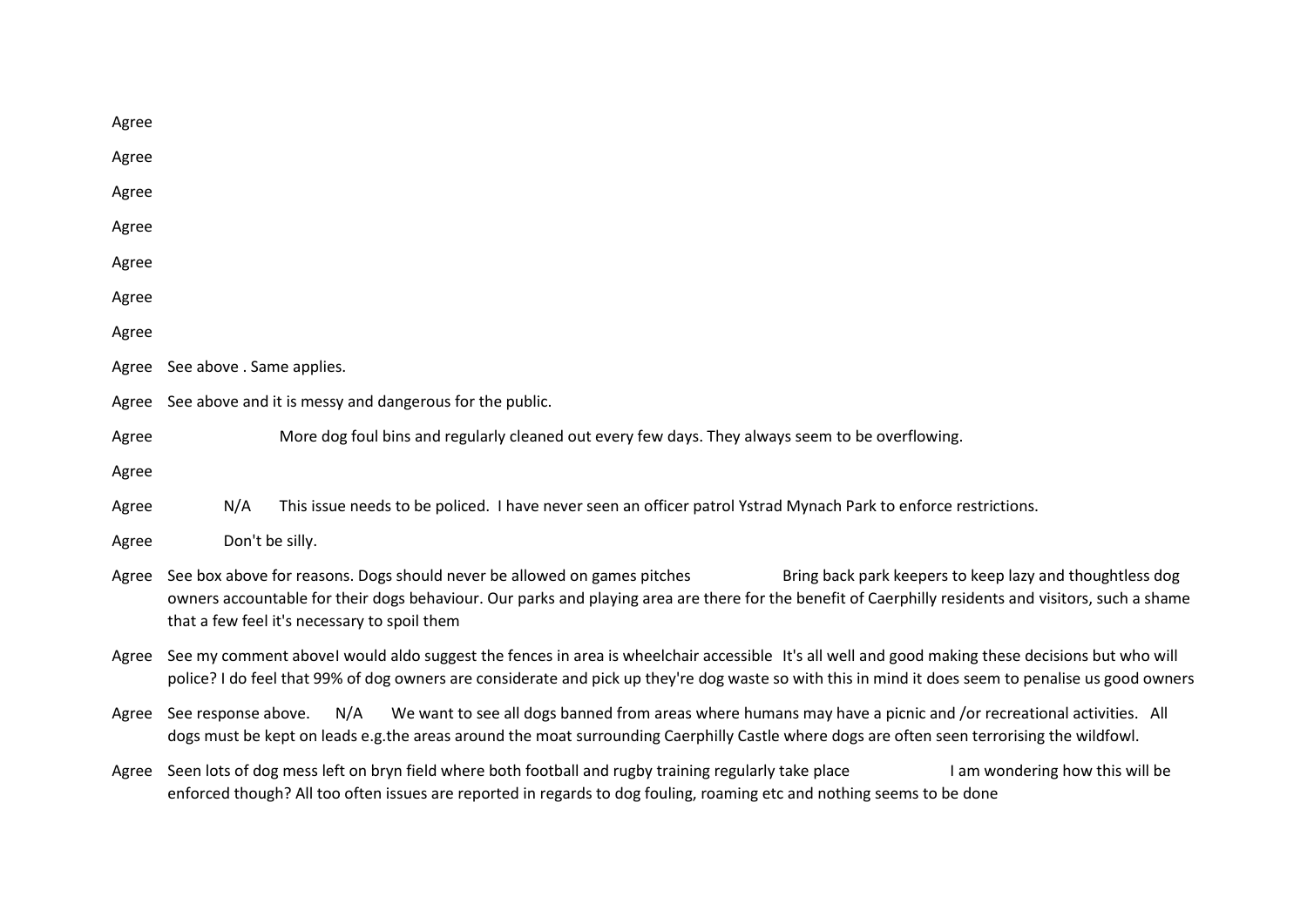- Agree Seen players land in dog poo and have serious injuries from it!
- Agree Should go further dogs should be on leads at all times in public areas. Specific dog parks should be set up for dogs to be let off leads in a safe environment. Should go further dogs should be on leads at all times in public areas. Specific dog parks should be set up for dogs to be let off leads in a safe environment.
- Agree So as there is no dog mess and no danger of dogs reacting to players  $N/A$  None
- Agree Some dog owners are a disgrace and deserve to be punished
- Agree Specifically because of the danger to health from dog faeces.
- Agree Sport areas should be a safe environment for the users to enjoy their pastime without the fear of coming into contact with god faeces. The biggest concern I have at present is with the increasing failure of Caerphilly Council to empty the overflowing dog & general litter bins in the Sport / playing fields. This encourages irresponsible dog owners to leave their dog & general litter, using the mindset of — " If the council can't empty the bins then why should I bother picking it up" Please actively look at this failure within the authority - Thanks.
- Agree Sport is important for youngsters and dogs should not be allowed to roam freely on these pitches because it is very easy for poo to be missed and unacceptable that this should then affect the play.
- Agree Sport is the primary function of these spaces- they are not parks. Our children and sportspeople need to be protected.
- Agree Sport pitches should be for sports only and not for dog exercise. There are plenty of other areas for walking dogs. Sport participants should have peace of mind that should they fall, be tackled etc that they are not going to be in the awful position of finding themselves with dog faeces plastered all over them. This carries health implications of a serious nature and they should be protected.
- Agree Sports and playing fields are important to the health and wellbeing of their users, particularly in these times. The council is doing an excellent job of maintaining these in good condition. The vast majority of dog owners are responsible people who abide by the rules and regulations. Unfortunately, the minority tarnish their good reputation.
- Agree Sports fields are for sport This is long over due , but how will it be marshalled
- Agree Sports fields are for sports not for walking dogs
- Agree Sports fields are not toilets. I stopped my son using the Showfield as.m a child as it was covered in dog mess.
- Agree Sports pitches are no place for dogs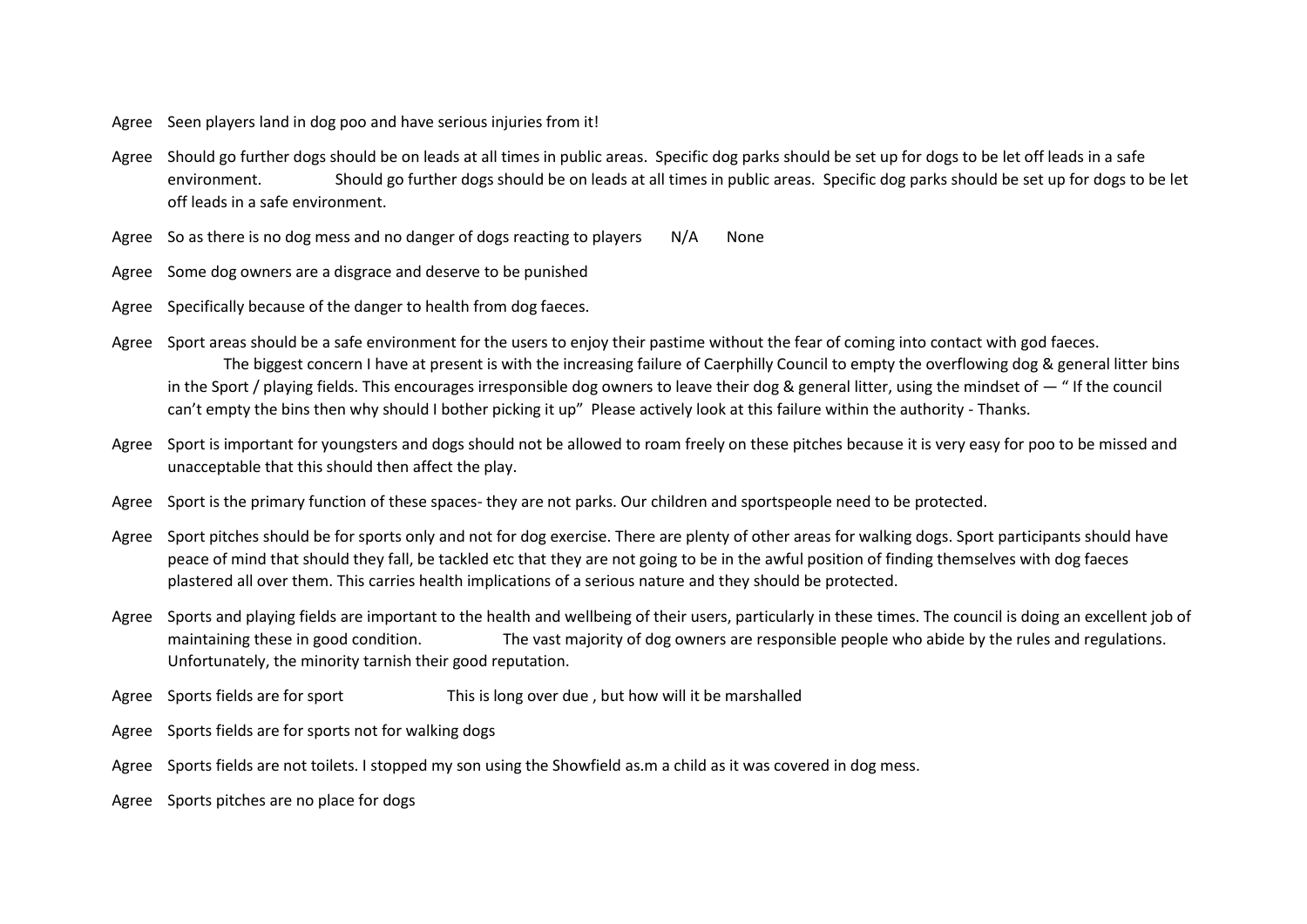- Agree Sports players and children should NOT have to play while running the risk of ending up in dogs mess, unfortunately some owners just do not care enough to pick it up
- Agree Sportsmen and women should not have to tolerate dog mess on their pitches. Enforcement is key to the effectiveness of the proposal. The proposal has my full support, well done to CCBC. I sincerely hope it passes and is enforced.
- Agree Stated above
- Agree Strongly agree Living in fochriw sometimes the football field has almost a flock of sheep on them why do you not fine farmers the mess in the streets and the danger and damage they cause is terrible
- Agree Strongly agree with this. Without hesitation. Being a member of a rugby club in the area. Myself and others from junior age groups through to senior age groups are constantly removing faeces from on and around the field of play. This selfish act by dog owners must be stopped immediately, before there are any serious incidents involving individuals and the faeces. The council have an obligation to look after the welfare and safety of individuals who are using the public playing fields.If these are the measure you need to impose to stop dogs from messing where children and Adults partake in team sports,then I for one will give my backing.There needs to be a hefty fine in place if owners are found to be disobeying the new proposed laws
- Agree Strongly agree, dog faeces causes massive issues in sports wounds. Irresponsible dog owners need to be punished
- Agree The amount of dog excrement on some of the pitches is obscene. This needs to be implemented AND enforced. The irresponsible dog owners who let their dogs foul on pitches need to be educated as to why the restrictions are being brought in too. The regulations will only work if they are enforced.
- Agree The amount of dog faeces on sports pitches is alarming and dangerous. There are plenty of other areas in the borough where dogs can be walked
- Agree The amount of dog mess in the area and on playing fields has increased. This I where children play sports. Also dog are left to run onto playing fields while children are on them
- Agree The danger of allsorts of nasty life changing infections can be picked up by sportsmen and women who come into contact with uncollected feaces must be of concern.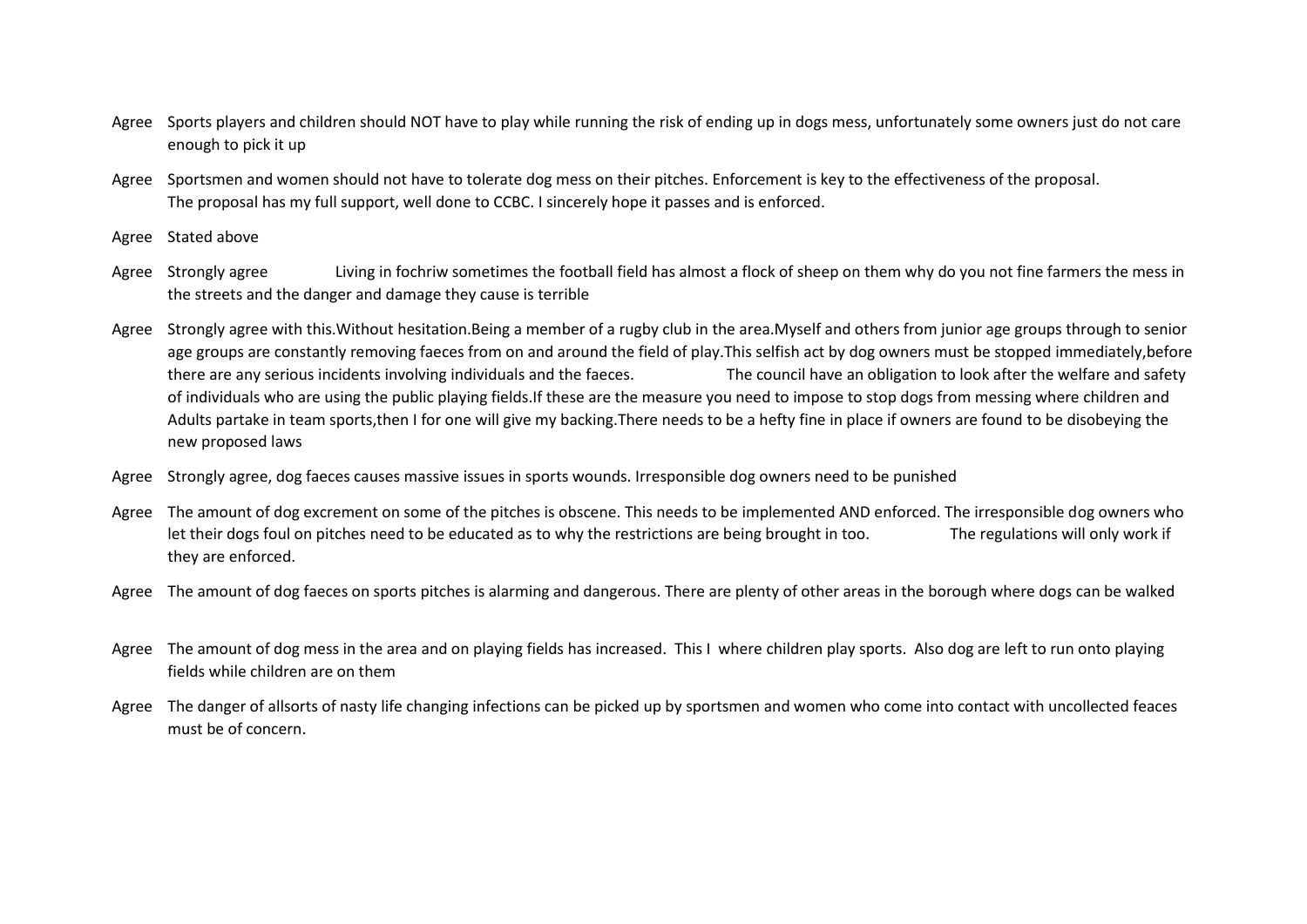- Agree The dangers of dog fouling are well documented. As a father and a coach of an U11s football team, I think it is entirely acceptable and proportionate to introduce these measures. As a dog owner, I would have no objection to complying with these measures. There are plenty of great areas to walk dogs, and pitches are not necessary. I am not aware of any equality issues. I have none.
- Agree The dogs that are go on the marked pitches are those that have been let off their leads and allowed to run with no control. This is when dogs defecate and owners ignore it. Extra dog bins and rubbish bins are needed at the Bryn playing fields in pontllanfraith possibly at every entry/exit to the park.
- Agree The football pitches where my grandson plays football is used as a dog field and there is always dog mess
- Agree The health dangers to adults and children playing sports coming in to contact with dog shit on playing fields, owners should face hefty fines and these fines then use to improve facilities. N/A N/A
- Agree The health implications of dog fasces following contact are avoidable if this is implemented,
- Agree The health of the people who legitimately use the sports fields outweighs the effects on dog owners.
- Agree The mess is very dangerous fir the children playing on the fields. I've found that every pitch my son plays is full of mess. I've had to change him in several occasions.. People don't pick it up.
- Agree The reason is simple, it is not healthy or safe for dogs to urinate or defecate on areas where children and adult play sports Increase the fine to £300 and also fine people who get caught throwing the poo bags in hedges and back lanes
- Agree The same answer as above, applies to both questions No
- Agree The same reason I have given in Q5 above. To achieve maximum compliance amongst dog owners with the proposals the Council must; 1) ensure adequate numbers of enforcement officers patrol our parks. If there is little or no visibility of such officers, the proposals will soon be ignored. 2) enforce the proposals and if necessary fine dog owners and pursue them in court for persistent disregard of the 'rules'.
- Agree The same reasons as above
- Agree The sports field needs to be clear of dog faeces for it to be safe for children and adults to use. Maybe a dog warden randomly patrolling the park/field. A supply of doggie waste bags supplied at lamppost outside the park and village.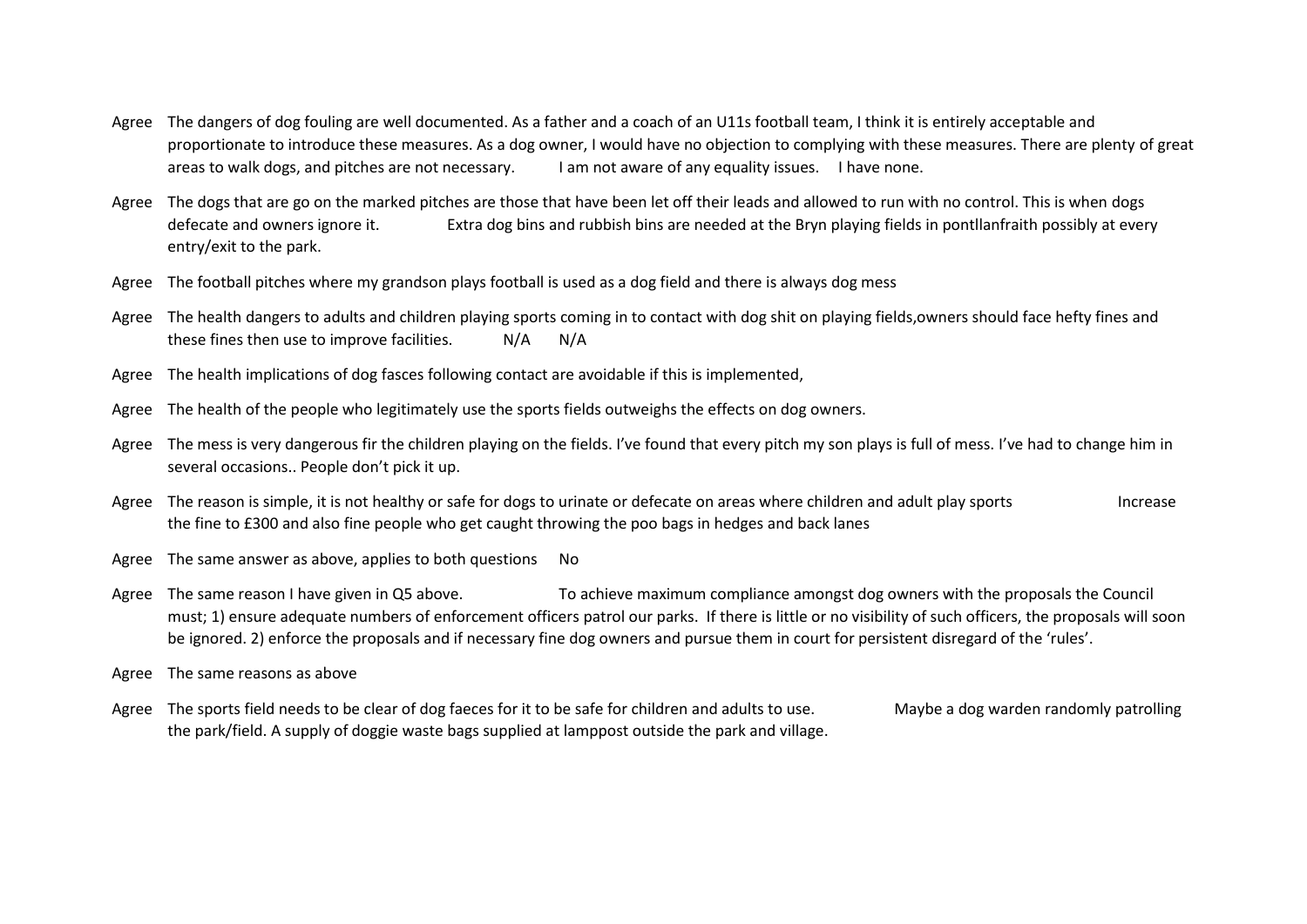- Agree There are considerable health risks from dog faeces, particularly toxocariasis with eggs surviving in soil for many months. Clear notices and fines if not compliant that if dog waste bins are full that owners take their dogs faeces home. Requirement for dogs to be on lead near nature spots such as Castle View Lake so that wild fowl are not disturbed
- Agree There are pkenty of mountains etc to walk a dog a oark is for children.my son My son was bitten by a dog off hus lead in a park wheni went to see the owner the dog was still running around off his lead very irresponsible.
- Agree There are plenty of areas where they can take their dogs. So there is no need to take their dog on pitches.
- Agree There are plenty of places to exercise dogs other than recreation grounds where sports are played and children run around. I should be able to take children out without having to check their shoes every 5 mins to make sure they haven't stepped in dog mess. Also ai want them to feel safe rather than being mowed down and jumped on all over by an off the lead, or even on the lead, dog.
- Agree There are plenty of places we can take our dogs for a walk. I hope that all dog owners will take responsibility and not take their dogs on playing areas.
- Agree There are too many dangers posed by dog fouling, and too many irresponsible dog owners to ensure that its safe. There are places for dogs and places for sport and children, and that is how it should remain
- Agree There has been a huge improvement with most dog owners being responsible however the easiest way to keep certain areas free from dog mess is to keep them dog free. None
- Agree There is a health risk to users of these facilities if dogs faeces are present and not picked up by the dogs owner. There are sufficient green spaces within the Borough where dogs can be walked so there is no reason why people should wish to walk their dogs on marked sports/playing pitches
- Agree There is far too much dog fowl on the playing fields even if a dog owner picks it up it can never 100 percent be clean it's a health hazard for anyone using the fields and there are plenty of green spaces for dogs to be exercised. No
- Agree There is hardly any reason to explain why we agree with this proposal. The vast amount of dog poo desecrating our villages is a sad refection on the sense of social responsibility of many pet owners. I find these PC excuses offensive. If, for whatever reason, you cannot pick up after your dog, then you should not have one. We give these proposals our unconditional support.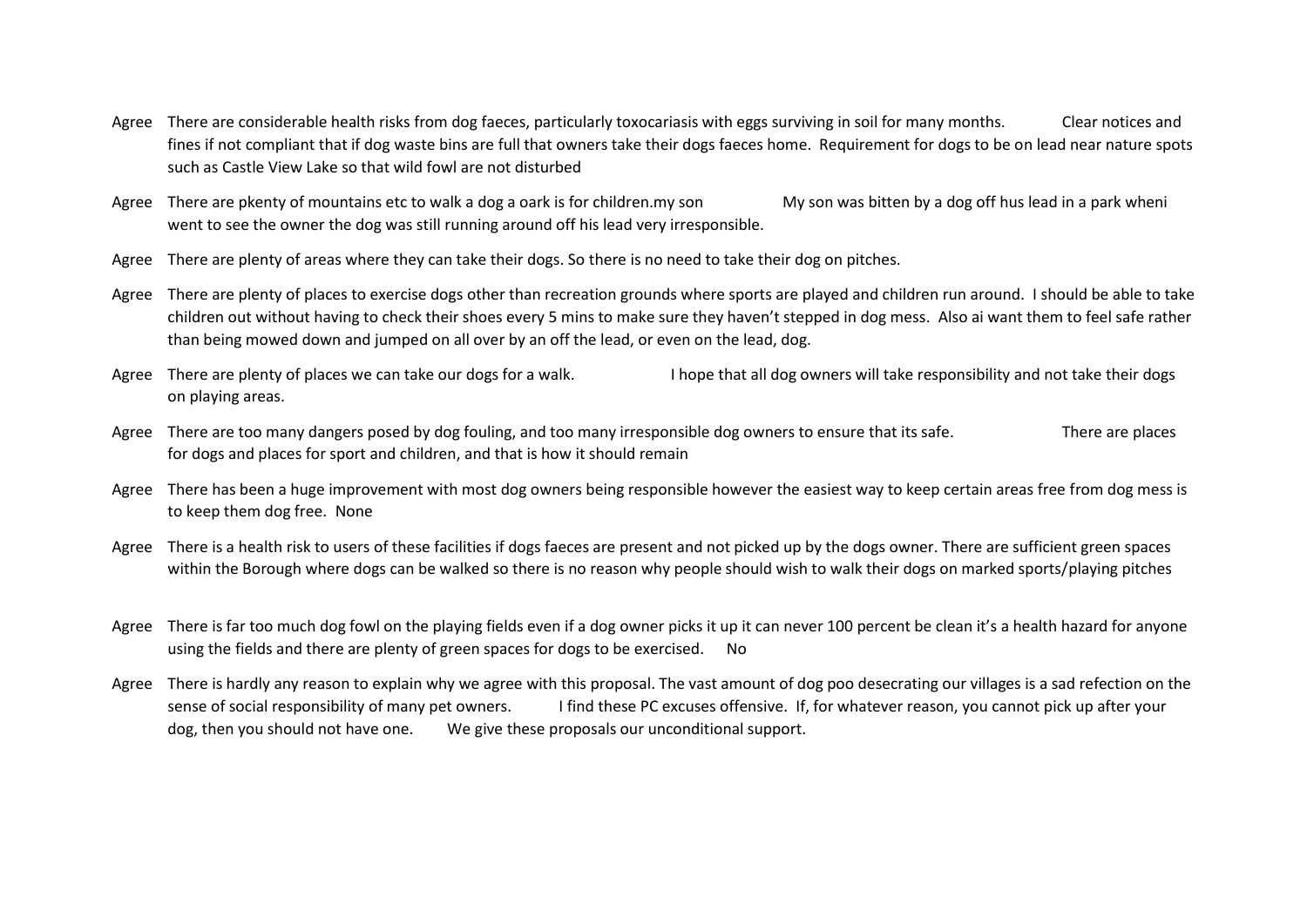- Agree There is no need to exercise a dog on a sports pitch. The risk to the health of those getting this mess in cuts, eyes etc can have serious consequences. Club volunteers should be picking up dog mess before games to ensure kids and adults don't end up in it. As a mother and life long participant in sport I feel these proposal directly affect me in a positive way.
- Agree There is no need to walk them on the pitches when there are so many footpaths and cycle-paths in the area. It is only lazy dog owners who want to drive to the nearest park and sit in their car while their dog runs around the pitches or they throw balls for them. These are not responsible dog owners and often don't clear the dog faeces. Even when picked up, the faeces can leave infection in the ground.
- Agree There is no place for dogs on the sports pitch
- Agree There is no reason to take a dog on to the sports or playing pitch
- Agree There is nothing worse than children trying and playing football on a field that dogs freely go on. Not only is it disgusting but it can cause infection and blindness in people with eye complaints I think you should have more people patrolling certain areas where dog fouling is rife and fine more people.
- Agree There is risk of persons coming into contact with dog faeces on sort pitches and play areas. N/A
- Agree There should be no faeces of any kind on sports fields. Both children and adults should have access to sports fields and pitches that are not contaminated by dog faeces or sewer spills. Have some form of deterrent re all of these rules to make them enforceable as otherwise people will continue to act irresponsibly re litter and dog waste. The Borough I lived in previously brought in on the spot fines for all littering and non pick ups of dog waste. The litter problem (which was nowhere near as bad as it is in CCBC) improved hugely once people became penalised for acting irresponsibly.
- Agree There shouldn't be issues with dog faeces etc on pitches that are used by sports teams, particularly children N/A
- Agree There's no need for dogs to be on playing fields
- Agree There's so much dog mess around and this can cause blindness.
- Agree These areas should be a safe place for children to play sport and not have to worry about dogs feases. I often see owners actually drive to these areas let the dogs out to run around the pitch whilst the owner sits in the car
- Agree These sports/playing pitches are there for children to play on not for dogs to be walked on, I agree there are dog owners who clean up after their dogs but you cannot clean every trace of feases and as this can cause health risks to children i believe dogs should be walked elsewhere, there are plenty of walks to take dogs.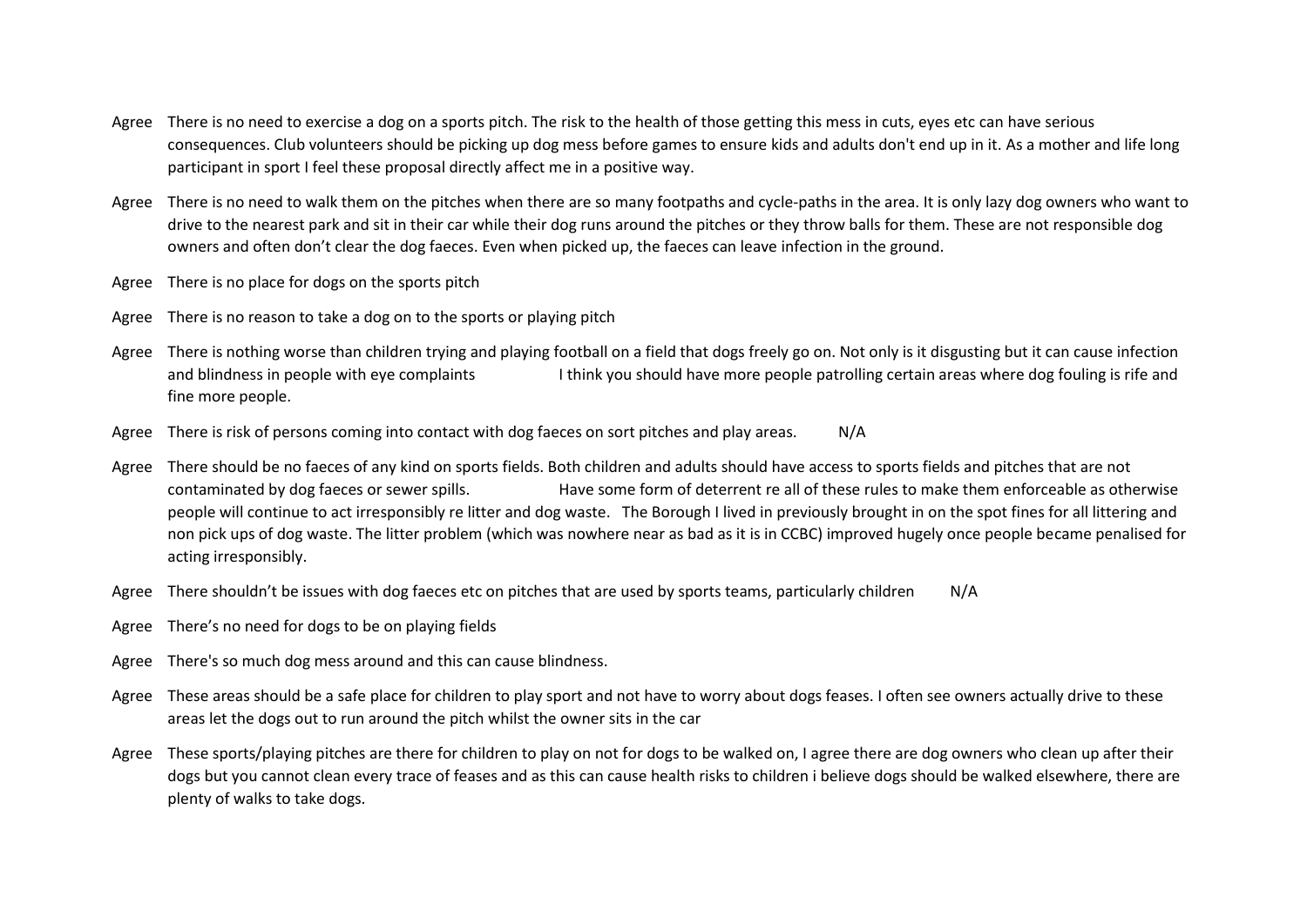- Agree They are sports pitches that need to be protected as such and not exercise grounds. The danger from the faeces getting into a cut and causing serious ill health is too great. We live by a pitch and whilst most dog owners are good, you cannot always pick it all up, especially if the dog has loose motions. No
- Agree They're are plenty of other green spaces we can walk or dogs. I've had children fall in dog mass in local playing fields. They were lucky it was only on their legs!
- Agree This is fine. I'm only interested in Morgan Jones Park. The red section of the map is clear and can only possibly relate to the already sectioned off area. No other part of this map is red so dogs must be allowed on these areas. Clearly other people are allowed in the green areas too. They do not, however, have exclusive access. This is a public park and a facility open to anyone essentially. This actually a fact as the gates are never, ever locked except the ones near the bowling green which are locked at weekends. Access to the car park is permanent. There are signs on the gates on Mill Road saying that they will be locked daily between certain times. They aren't and an explanation is required for this. On Friday/Saturday 13th/14th August a stolen golf buggy was brought into the park and set ablaze. What a terrible waste of resources fir the fire service to have to comer in extinguish it. If the gates had been locked it would not have happened although inevitably the fire would have been set elsewhere. There is a comedy mention on the map page of the Police. There is not a station and apart from the very occasional powerless PCSO are an invisible presence. So point 4 on the map page is another fantasy situation. Most significant is the relatively recent use of the red area for recreational football/ purposes by children (mainly girls). I'm all in favour of this as there are so many obese children already in the area. They presumably pay a rental of some sort. It had better not be a part of my extortionate Council Tax bill. But generally, this is laudable, good for the kids and beneficial for society. What is not good and in fact borderline criminal (of course no one about to police anything) is the attitude of some parents and other observers. They set up areas in the green section and lay claim to it being theirs. It is not as the map clearly shows. When I go down the Saturday and Sunday, I shall take all this with me. They bring their own dogs who run around befouling the green and red areas. Most incredibly they allow their children to defecate and urinate on the tump side of the pathway. When approached about this outstandingly egregious behaviour "the toilets are too far away". What sort of society is this? These tragically are parents bring up the next generation (if there is one of any consequence). They are arrogant, rude, feel entitled, park their massive cars that are ruining the Earth wherever they want and don't care about anyone. The council if it can be bothered, which would frankly be miraculous needs to do something.
- Agree This is vital for anyone using the fields Health and Wellbeing
- Agree This needs to be clearly marked however. Playing fields are also seasonal, ie football season limits. In this case it should be allowed in the off season, similar to beaches and appropriate signage should be provided.
- Agree This prevents any harm to individuals if dogs were to be prohibited Not all dog owners pick up after their dog has fouled an area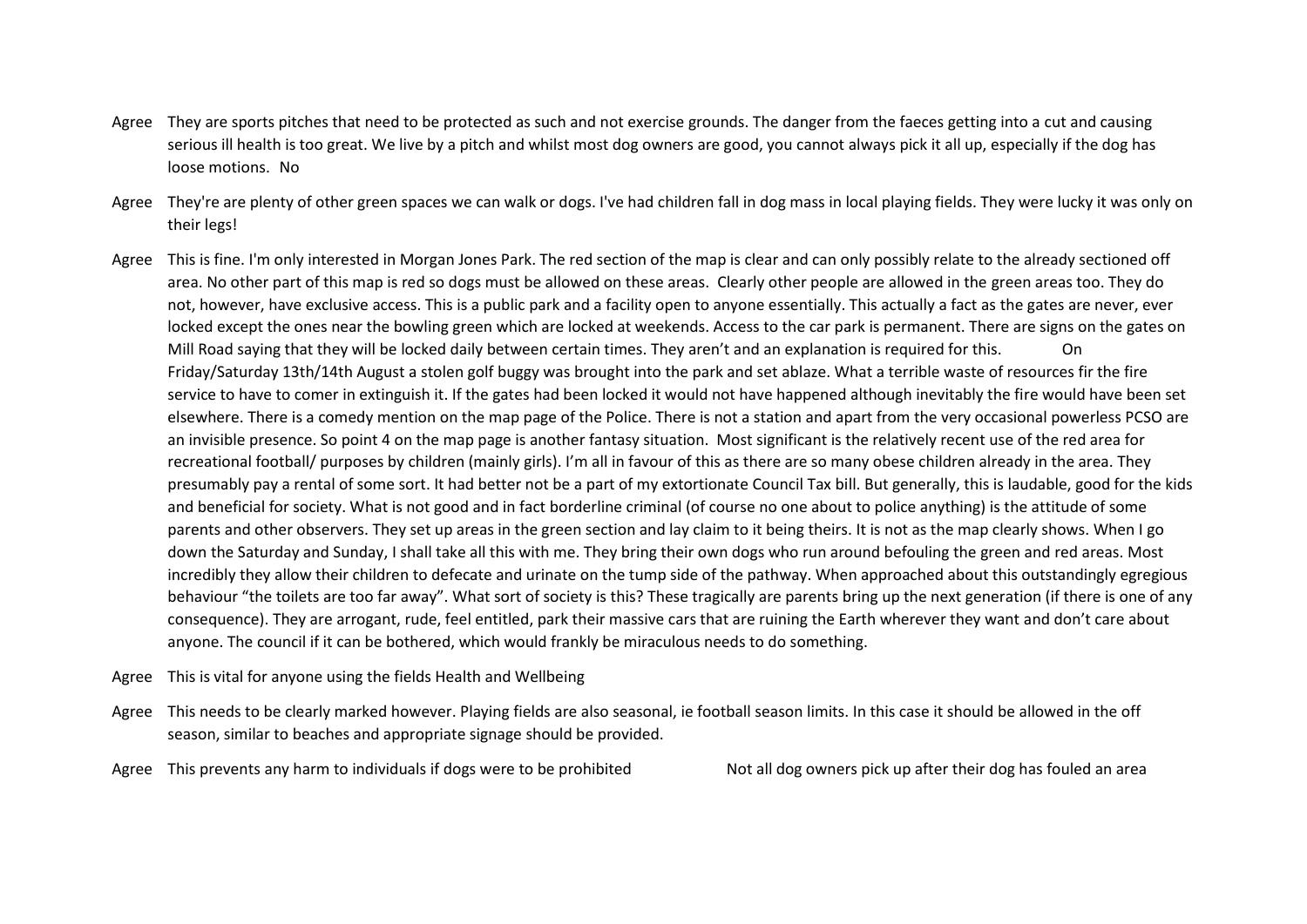- Agree This problem is not just ongoing but appears to be getting worse and even when responsible owners pick up the result is never 100% successful. All of these rules are fine,providing they are enforced !
- Agree this should be expanded to all areas in these parks
- Agree This should have been proposed and enforced a log time ago. I am a dog owner, and I would never take my dog onto a sports field due to the health risks to those who use it. I also think fines for those who do not clean up after their dog should be huge, and repeat offenders should not be allowed to have pets.
- Agree This should prevent dog fouling on the pitches used by Bargoed RFC at Bargoed Park. Dog fouling has historically been a problem on the marked pitches within Bargoed Park. None I commend the Council for introducing the orders to cover marked pitches to protect the sports people of the Borough. Dog walkers will still have plenty of open spaces outside the marked pitches on which to exercise their dogs. Indeed many dog owners also have members of their families who regularly use the pitches which need to be protected.
- Agree To avoid contamination of these areas. I have no issue with banning dogs from actual playing pitches but the council needs to provide areas for dog walkers in the same way as they provide areas for rugby and football and playgrounds. Some walkers are unable to travel to walk their dogs and rely on these spaces and dog walkers should be treated equally with other people needs for open space close to housing. I do NOT agree with banning dog walkers from the spaces around the pitches.
- Agree To avoid dog fouling, which would be a health risk, and very unpleasant to all ages playing sport.
- Agree to keep every 1 safe
- Agree To make these spaces safer for people to enjoy. Some children/adults are intimidated by dogs running towards them and pouncing on them.
- Agree To prevent dog faeces being deposited on playing fields which necessitates the removal by club volunteers before matches or training. If it is not spotted children and players can easily fall into or tread in the faeces with obvious health and safety and hygiene implications. Children playing will not check. N/A I notice the Ynys in Pengam is not included in the list of playing fields affected. My understanding is that it remains a designated council playing field and is being brought back into use. As such it should be included.
- Agree To stop dogs going on to football and rugby pitches. Even urine can harm the humans. On your diagrams (64) of the pitches you have highlighted in red at Waunfawr Park you have not mentioned or highlighted the three junior rugby pitches along side New Park Road Risca NP11 7AE. This is where I see more dog owners running their dogs on the junior pitches and not picking up their dogs waste. The dogs urinate on the rugby post all the time and nothing is done about it. I'm sure if your children were playing on these pitches you would do something about it. Dogs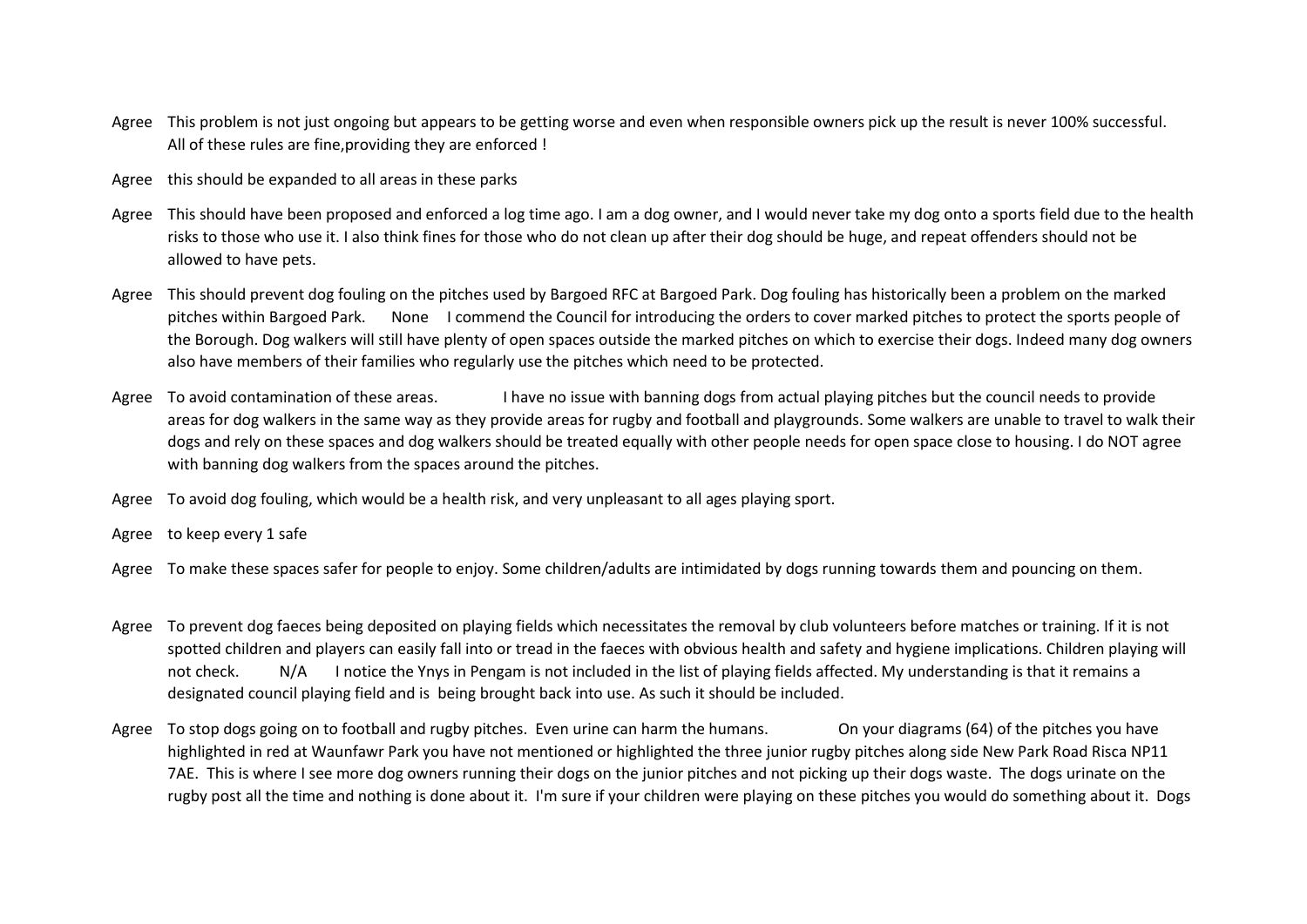are a major reservoir for zoonotic infections. Selected diseases associated with dogs Campylobacteriosis. Tapeworm (Dipylidium canis) Hookworm. Rabies. Roundworm (Toxocara) Brucellosis. Capnocytophaga. Cryptosporidiosis. Leptospirosis is a disease caused by a bacterial infection which can lead to severe kidney and liver damage in dogs and can be spread to humans

- Agree To stop irresponsible owners from letting their dogs foul on playing fields. The council MUST start fining people who do not pick up dog mess. Where are the dog wardens. Put more dog mess bins around the village and alone cycle paths. There are none on the path between new tredegar to abertyswg (only at the start in new tredegar). What's the point of having fines if the council does not use dog wardens to fine the irresponsible owners. No deterrent
- Agree Too few dog owners clear up after their animals. It's not only sports areas that they should be banned from. Far too many instances of dog fouling on the streets.
- Agree Too many dog owners not taking responsibility of their dogs allowing them off the lead jumping on children and adults. The amount of times I've heard dog owners tell me uts ok my dog us friendly when it's not OK when they have jumped all over me with muddy paws, scared my six year old and upset my dogwood is on her lead. Don't get me started on dog fouling and people who think it's OK to leave bags of dog faeces on the side of the road/field etc.
- Agree Too many dogs off the leads in children's areas. Too much dog mess in the fields and parks. No
- Agree Too many dogs on green spaces where children play..eg Showfield Blackwood, Sports fields at Heolddu, Bargoed
- Agree Too many irresponsible dog owners At Senghenydd, the cricket pitch in between the 2 highlighted pitches should be included as it is used by both Senghenydd RFC's minis section and Aber valley FC minis. There are no markings as different age groups specify different size pitches and many games may take place simultaneously.
- Agree Too many irresponsible dog owners allow their dogs to foul on sports pitches, even those that clean up after.
- Agree Too much dog mess left in children's play areas/ Training fields.
- Agree Too.many irresponsible dogs owners not picking up their dog mess. Also even when the mess is picked up there is always some left on the grass meaning that children can still fall in it. To ensure the safety for all children playing sport pitches should be fenced off this then stopping dogs going onto the pitch and mass gatherings of young people who leave behind smashed glass and plenty of rubbish.
- Agree Totally agree and about time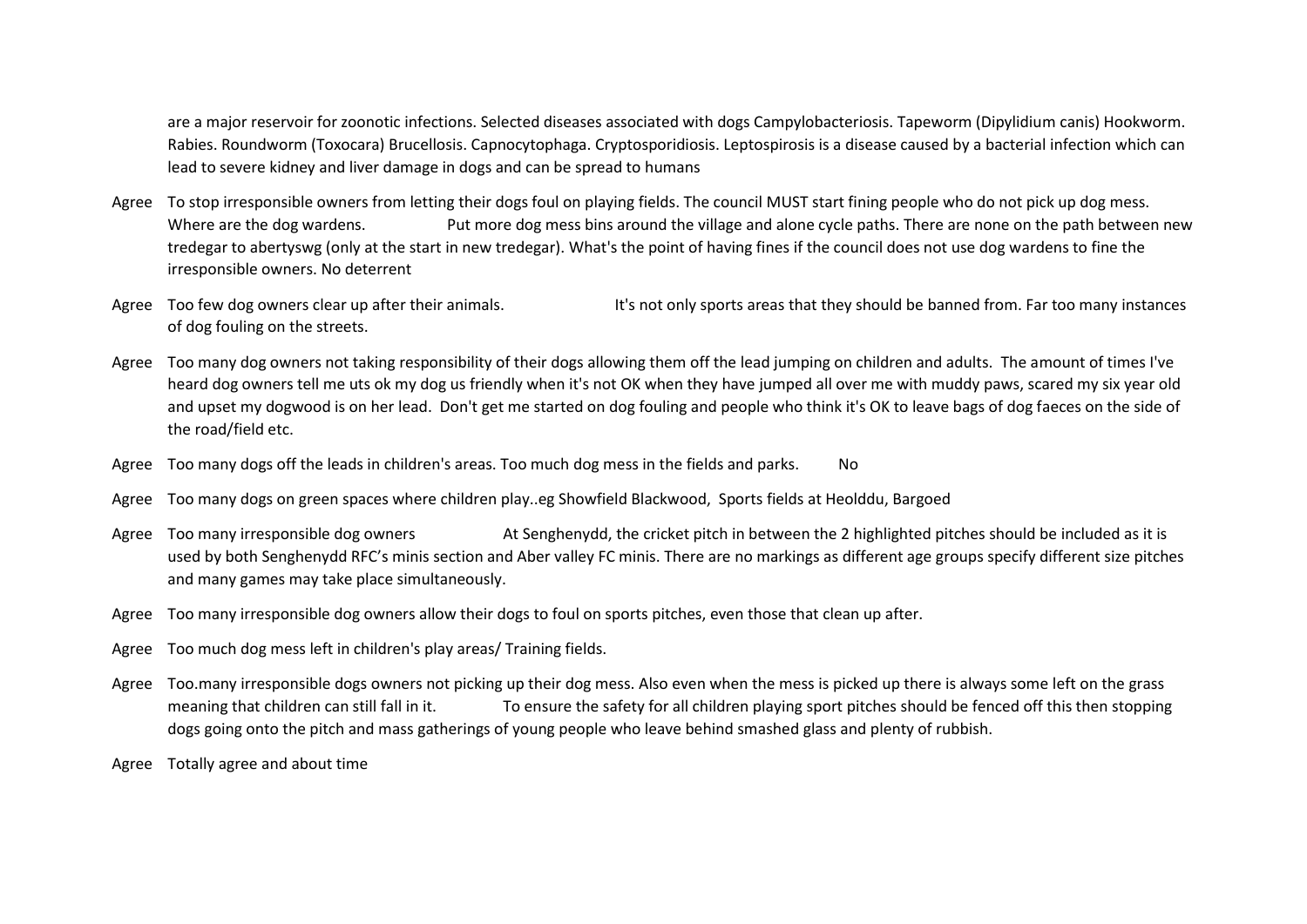Agree Totally agree and this has been needed for many years. Some dog owners seem to think it's their right to walk dogs across areas where young children play daily. More so than ever before hygiene is paramount and dog mess on sports pitches should not be tolerated. Dogs off leads should also not be allow especially around people the dog doesn't know - owners often say he's ok he won't bite - it's an animal how can they be sure.....

## Agree Totally agree with it!! n/a well done ccbc

- Agree Totally agree, however, adults and children have to walk through areas where dog fouling may have occurred to get to the playing pitch. I have seen school children with their teachers sitting in grass areas away from these no dogs allowed areas. Dog mess can never be fully removed and dogs should be kept away from all school areas and never be off the lead. Why would any of the proposals affect any of the above as individuals. I do not understand why picking up your dog mess and respecting no dog areas would offend any dog owner and why you would listen if anyone did. Enforce these proposals. Any area that has a sport/playing field and/or near a school should be a no dog area unless guide dogs. Dogs should always be on a lead especially around playing children, the noise and running around may excite the dog and cause it to attack. Dog owners are complacent, they never believe their dog would bite. More officers need to be on patrol and fining anyone who breaks these simple rules, no exceptions.
- Agree Totally agree. Even when picking up dog mess at times there's still some left on the grass a child playing rugby/football could slide through this! Many dog owners let their dogs off leads with many running over to others using the field - at times these people are not comfortable with dogs and could deter them for using the green open space in the future. Seeing a dog run at children when not on a lead is heart in mouth at times thinking the worst. This should have been done a long time ago. Some people are so lazy and letting their dog off a lead on a sports field is just lazy and irresponsible as a dog owner.
- Agree Totally agree. If you spend time down on the sports fields in Aberbargoed, you will often see people drive up and let their dogs loose onto the fields. Many won't even leave their car, so its obvious they have no intention on cleaning up the mess. What has any of the above got to do with being a responsible dog owner. Unless your registered blind i suppose, then your not able to detect what your dog has done.? Just happy to see more being done about irresponsible dog owners
- Agree Unfortunately some dog-owners do not pick up their dog ness which is not only disgusting but also a health hazard for people who play sports on these pitches.
- Agree Unfortunately there are a minority of dog owners who spoil it for the others. Irresponsible, not picking up any mess, or even bagging mess and throwing the bags in the bushes or somewhere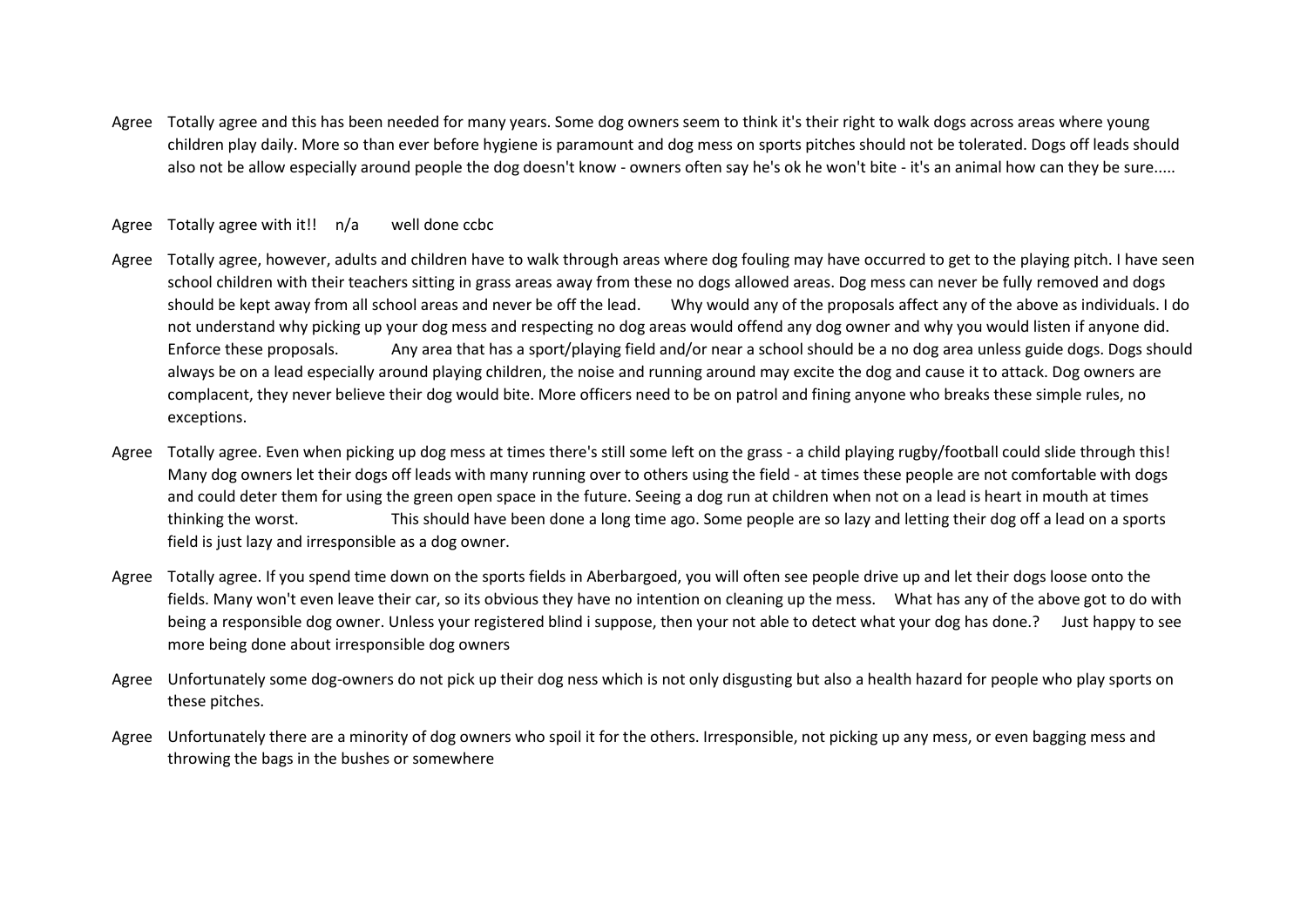- Agree Unfortunately, the dog owners who do not clean up after their dogs spoil it for the majority of dog owners that do. As a parent as well as a dog owner I like my children to play freely and participate in organised sports in a safe environment and that includes free of dog mess. N/A
- Agree Very unsafe for people to play and risk falling in dog mess Ban people from keeping dogs if they are caught not picking up after their dogs or taking them into childrens playgrounds
- Agree Visit any sports site and you will see dog faeces over the playing surface Environmental wardens must use their powers to fine these offenders and encourage members of the public to provide information
- Agree We are giving this reason because there a too many people who simply don't listen with the rules that you have to pick up after your dog. It is quite worrying when you have children playing sport where dogs may have fouled and owners haven't cleaned up after them. We get so annoyed with people are so irresponsible for their pets.
- Agree we have a football pitch an park and dogs run around off lead Proposals couldn't come fast enough owners need prosecuting.
- Agree We have to walk the pitch at Fields Park picking up dog faeces off the field before the game N/A I dont know what more say. Its dangerous to players if they get the dog faeces into a wound. But how are yoi going to control it. Its very quiet at Fields Park. Unless Cameras momitoring the fields of perminant people at the venues i cant see much changing
- Agree We have to walk the pitch before every game to make sure it's clean. One day someone is going to get dog poo in a cut. It's very dangerous. There are bin provided to put it in. We have had games stopped by referees because of dog poo on the pitch. Having cleaned off the day before.
- Agree We run a rugby league club in Aneurin Park and regularly see dogs defaecating on the pitch, which is not healthy for our players.
- Agree We see the football trainers having to do a poo picking patrol before each match. It's awful for them! Na EXTRA LARGE SIGNS AT ALL ENTRANCES TO THE PARK/PITCH AREA MUST BE ERECTED. MAKE THEM BRIGHT COLOURED SIGNS I.E. BLACK & RED ! PUT A TELEPHONE no & WEBSITE ADDRESS ON THE SIGNAGE SO RESPONSIBLE RESIDENTS CAN REPORT IRRESPONSIBLE DOG OWNERS FLOUTING THE RULES. IF THE RESTRICTIONS ARE AGREED - Publicise them regularly with frequent updates about how many people have been reported/fines and for what pitches - to get the MESSAGE OUT to residents in the Borough! Have a regular yearly advertising campaign to reiterate the dog ban on pitch message. I would like to know MOST IMPORTANTLY how the Council will strictly ENFORCE this ? Will the council accept photos from residents of persons and their dogs flouting the rules - and if necessary the Council circulate this information online for residents to identify unknown offenders. ?..?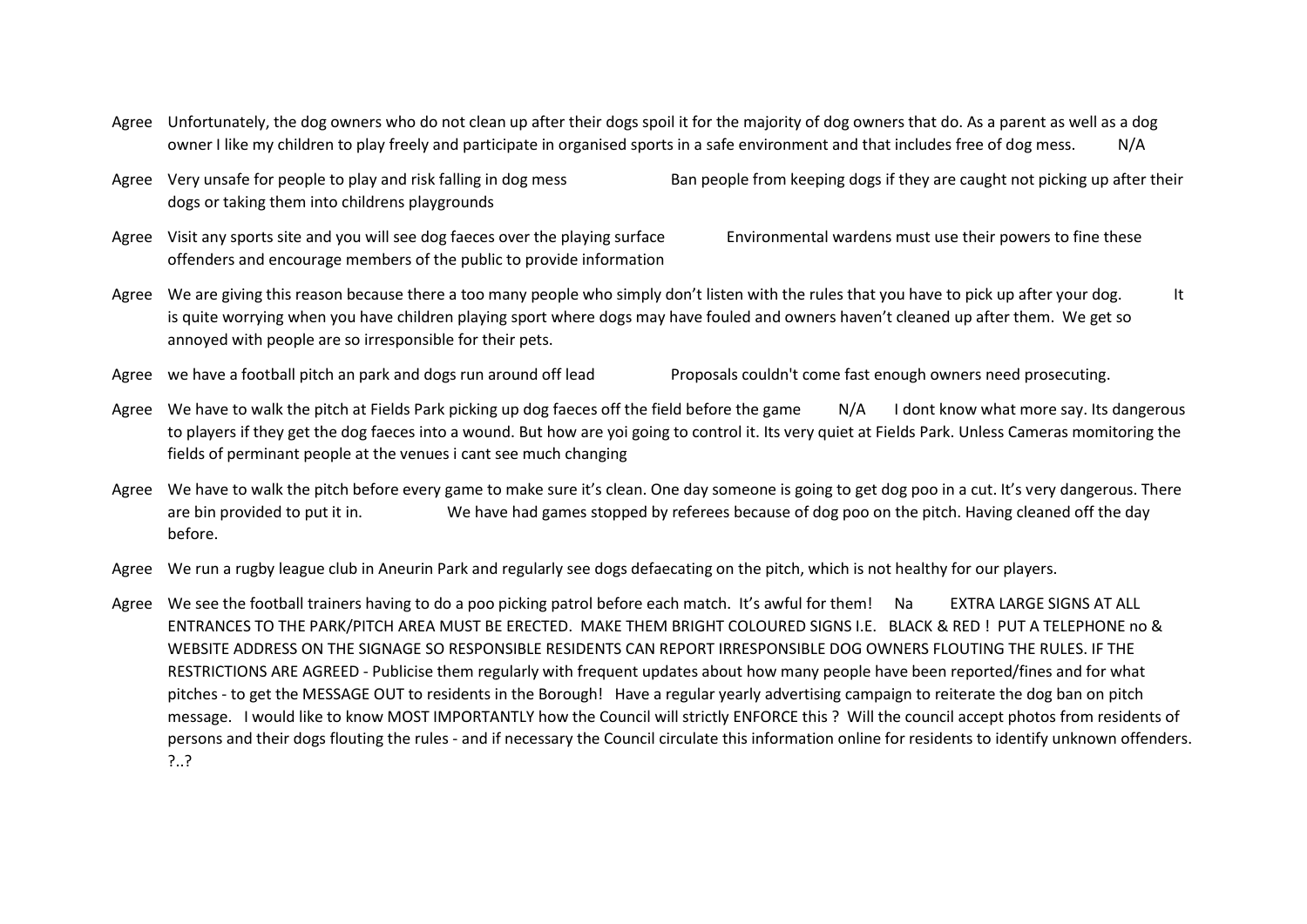- Agree We were unable to walk on THE Showfield in Blackwood during lockdown as we were sick and tired of being jumped on by loose dogs. It effected our mental health and limited our exercise opportunities.My grandson has been terrorised there too after having several of his footballs deflated by dogs. They now terrify him. Suggest maybe a designated dog area cordoned off in public places leaving children and the elderly feeling safe in their community to walk and exercise which is so important for health and well being.
- Agree Well there is plenty of space for everyone, so they should be doing it ,out of courtesy anyway.
- Agree What possible sensible argument could there be to the contrary? What possible sensible argument could there be to the contrary?
- Agree What they leave behind is totally unacceptable even if the owner cleans up after it some residue is always left behind and a danger to people playing games on pitch More signs and obvious patrols are needed.
- Agree When a dog poos it's not only poo that comes out so even if they do pice it up there's still liquid left that can be dangerous to people children useing the sports field and not all owners pick it up so if all dogs are banned there's no argument
- Agree When my son played football on the weekend, we had to do a check of the pitch to ensure all dog fouling was removed in order for them to play their match. I agree that most dog owners are very responsible, however these restrictions would help enforce the same decency on the irresponsible owners. Not applicable
- Agree Where dogs run free owners do not always notice (intentionally or not) when their dog has left faeces on the pitch/field. Also, dogs off the lead often chase/harass my child when they are playing with a ball on the field. More than making more rules however - these need to be enforced. The amount of dog faeces in my local area within the parks used by mostly children is unbearable, let alone the pavements in the borough.
- Agree While it is a shame that all dog owners are penalised for the actions of the few it is the only way to safeguard children playing.
- Agree While most dog owners are brilliant some don't care and risk is too high for those using the facilities.
- Agree Why should children and other sports people have to run the risk of dog faeces or urine on grass they are playing on? not applicable
- Agree Why should people have to play football etc, run around on a surface that could be contaminated by dogs faeces??? Intink it should be the law , that no dog should be allowed outside of its own garden without a lead on , no dog should be allowed near any playground or marked pitch and a much greater fine should be awarded for any dog fouling anywhere where the owner has not picked it up and the person should me named and shamed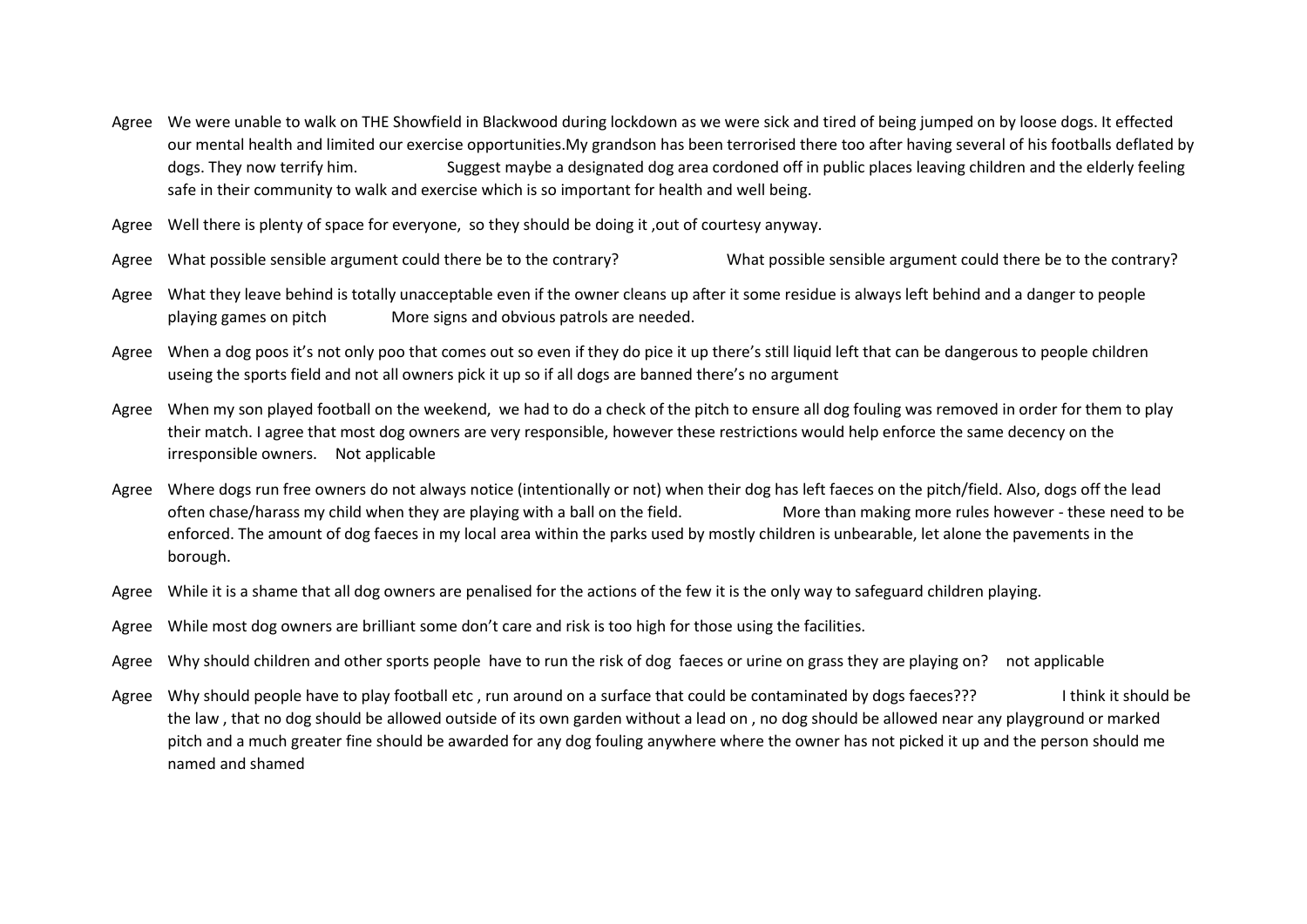- Agree With playing fields, there is higher likelihood of direct contact with hands and face, whereby anyone is more susceptible to serious illness.
- Agree Yea I agree dogs shouldn't be allowed anywhere near rugby/football pitches cause any of the players fall into dog mess can cause serious problemsI think it's the best idea to not allow dogs into children's play areas. But the biggest one is not allowing them onto rugby/football pitches. I hoping things can be done to help all the local teams thanks
- Agree Yes but looking at the maps of the sports pitches you have produced there does not seem to be much space between the edges of the sports pitches and the dog friendly zone - perhaps a 5m distance around the pitches would allow the teams and spectators a little more space
- Agree Yes however it is important that signage is introduced to clearly advise this and it is clearly accessible to all. Ponty park signage is terrible for example and I know so many people who have been caught out and that is not just. As a compromise, designated dog parks should be introduced in Caerphilly, gated and with water access - similar to what Ponty park have. Our four legged friends need somewhere to play and socialise with other dogs, it's important for their development and mental health. Put the ownus on users to call out others for not picking up after their dogs using marketing and signage. Provide dog waste bags as they do in parts of RCT. You see them helpfully positioned on their lamposts. More dog waste bins are also needed in places heavily walked by dogs.. we walk up Caerphilly Mountain and through Wernddu forest regularly as they're on our step and we only have one bin to use, which is always full. Furthermore, I wanted to note here that our dog injured himself on broken glass in the forest last week. On another occasion he found a used tampon, we have also come across what looked like a human make shift toilet. I should stress we only moved to the area in March which isn't a long time to have come across all of this. The forest is being ruined by disrespectful wild campers. In these times, beautiful walking spots are so important and with there being emphasis put on being green and saving environment, CCBC need to be doing more to help keep these non official areas of natural beauty pure and free from foul and dangerous waste to pets, children and adults alike. Perhaps clear signage to say wild camping is illegal and a fine will be imposed if caught. Deterrent, punishments are needed to reduce these places being ruined and taken advantage off.
- Agree Yes because even as a Dog owner and Treasurer of Local mini and junior rugby who book and use Waunfawr and Firestation fields the bad dog owners who cannot be bothered to control or clean up after their dogs cause no end of problems prior to training and games as we as parents have to patrol the pitches to clear dog mess, rubbish and broken glass. Employee people to actually enforce these orders and not just a 9 - 5 job people walk their dogs 24/7
- Agree Yes for safety sake Whilst I completely agree with these measures the dog mess bins are not covering the village enough and are not emptied often enough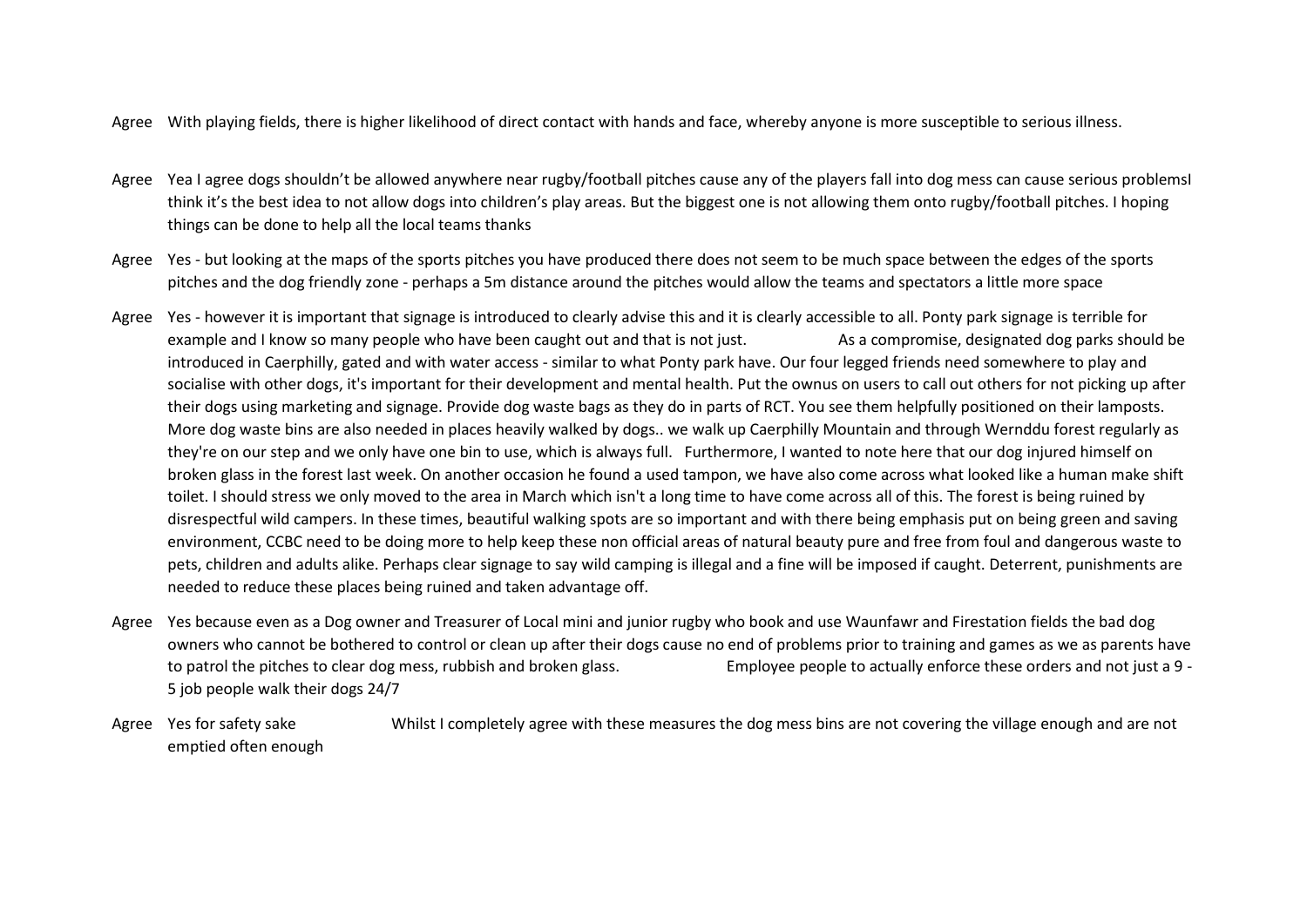- Agree Yes I agree children and adults play on these fields why should they have to play in fields where dogs are aloud to foul and owners don't do the duty of picking it up. Everytime I take my children to the park across the sports field I'm furious how much dog mess is left on the football pitch.
- Agree Yes it should be clean and safe for all sports teams We still have plenty of places to walk Every owner /dog has the right to feel safe when out . If a lead is on then this would happen. I believe that all people using the fields for sport deserve to know that it is safe to do too
- Agree Yes please, the sooner the better. I feel that increase in irresponsible dog ownership during pandemic is destroying quality of outdoor space for all. To put it in context, I was given a dog last year, but decided to rehome it after a very short time into the place in the country. I can understand that dog wants to run free, but dog also must be on the lead at all times in a busy residential area - it was just unfair for all. in Penyrheol Park there are so many kids, but sometimes outnumbered by dogs; it's accident waiting to happen. We have responsibility to prevent it. Green spaces for residents :-) As a council tax payers we would like to enjoy our parks and sport areas again.
- Agree You cannot guarantee that All dog owners will pick up the mess, and athletes safety is a priority in this case
- Agree Young children play on these pitches and irresponsible dog owners can potentially cause harm to these young children by not picking up dog mess after them.

| Agree |                                                                                                                       |
|-------|-----------------------------------------------------------------------------------------------------------------------|
| Agree | Need to have wider availability of biodegradable bags etc for dog mess and or more information about various options! |
| Agree |                                                                                                                       |
| Agree |                                                                                                                       |
| Agree |                                                                                                                       |
| Agree |                                                                                                                       |
| Agree |                                                                                                                       |
| Agree |                                                                                                                       |
| Agree |                                                                                                                       |
| Agree |                                                                                                                       |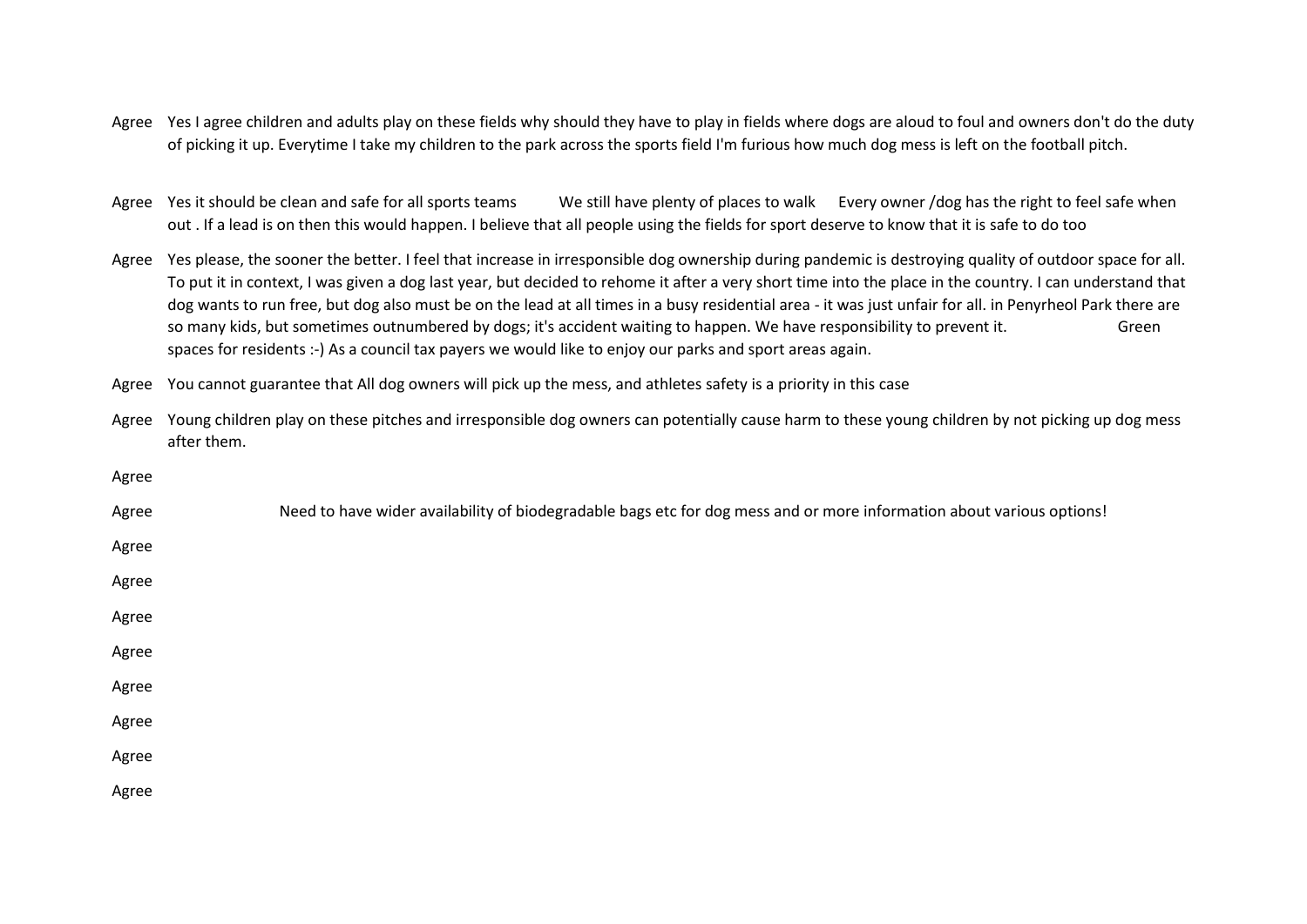| Agree |                            |
|-------|----------------------------|
| Agree |                            |
| Agree |                            |
| Agree |                            |
| Agree |                            |
| Agree |                            |
| Agree |                            |
| Agree |                            |
| Agree |                            |
| Agree |                            |
| Agree |                            |
| Agree |                            |
| Agree |                            |
| Agree |                            |
| Agree |                            |
| Agree |                            |
| Agree |                            |
| Agree | What a ridiculous question |
| Agree |                            |
| Agree |                            |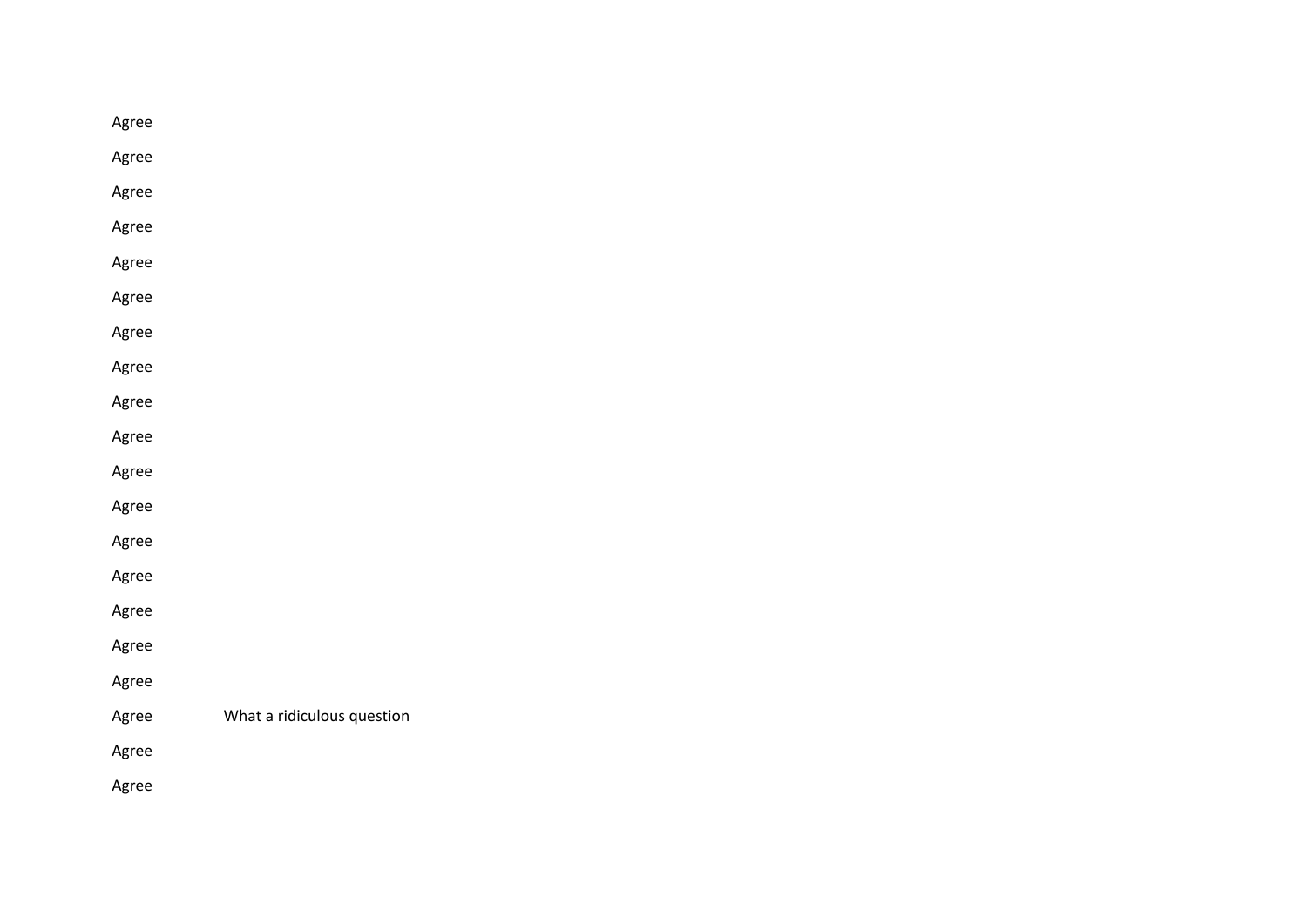| Agree |                                                                                                                                                              |
|-------|--------------------------------------------------------------------------------------------------------------------------------------------------------------|
| Agree |                                                                                                                                                              |
| Agree |                                                                                                                                                              |
| Agree |                                                                                                                                                              |
| Agree |                                                                                                                                                              |
| Agree |                                                                                                                                                              |
| Agree |                                                                                                                                                              |
| Agree |                                                                                                                                                              |
| Agree | More needs to be done vy the powera that be, even the police could do nothing, had it been my children who got attacked i would now be<br>on a murder charge |
| Agree |                                                                                                                                                              |
| Agree |                                                                                                                                                              |
| Agree |                                                                                                                                                              |
| Agree |                                                                                                                                                              |
| Agree |                                                                                                                                                              |
| Agree |                                                                                                                                                              |
| Agree |                                                                                                                                                              |
| Agree |                                                                                                                                                              |
| Agree |                                                                                                                                                              |
| Agree | The council should increase council tax for all homes with dogs given the additional cost of faeces waste.                                                   |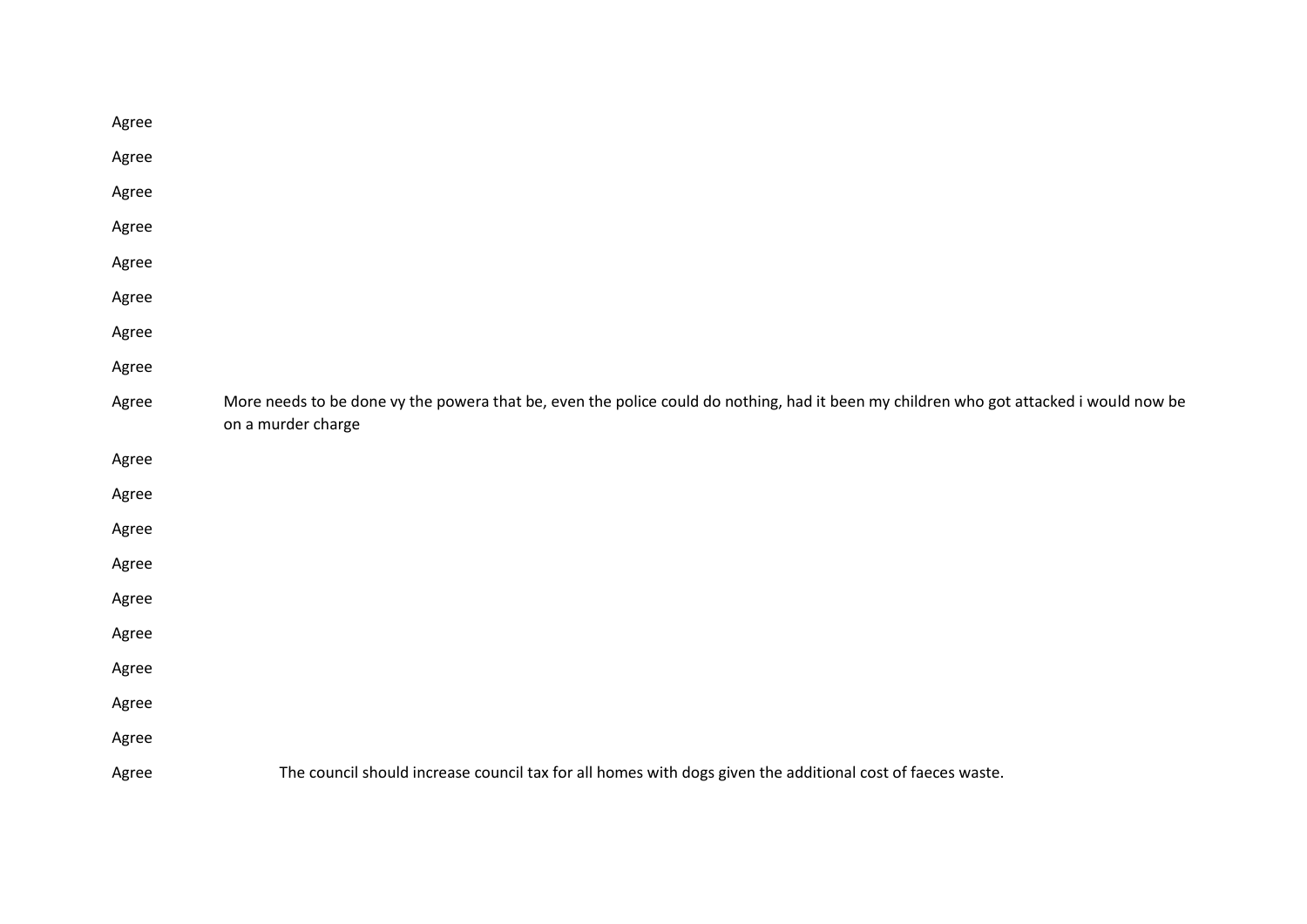Agree

Agree

Agree

Agree You the council need to look at the amount of smashed bottles around Oakdale rugby ground this is posing a serious problem to dogs and children play on the surrounding paths and skate park.

| Agree |                                                      |
|-------|------------------------------------------------------|
| Agree |                                                      |
| Agree |                                                      |
| Agree |                                                      |
| Agree |                                                      |
| Agree |                                                      |
| Agree |                                                      |
| Agree |                                                      |
| Agree |                                                      |
| Agree |                                                      |
| Agree |                                                      |
| Agree |                                                      |
| Agree |                                                      |
| Agree | More dog bin are needed- particularyin Parc Penallta |
| Agree |                                                      |
|       |                                                      |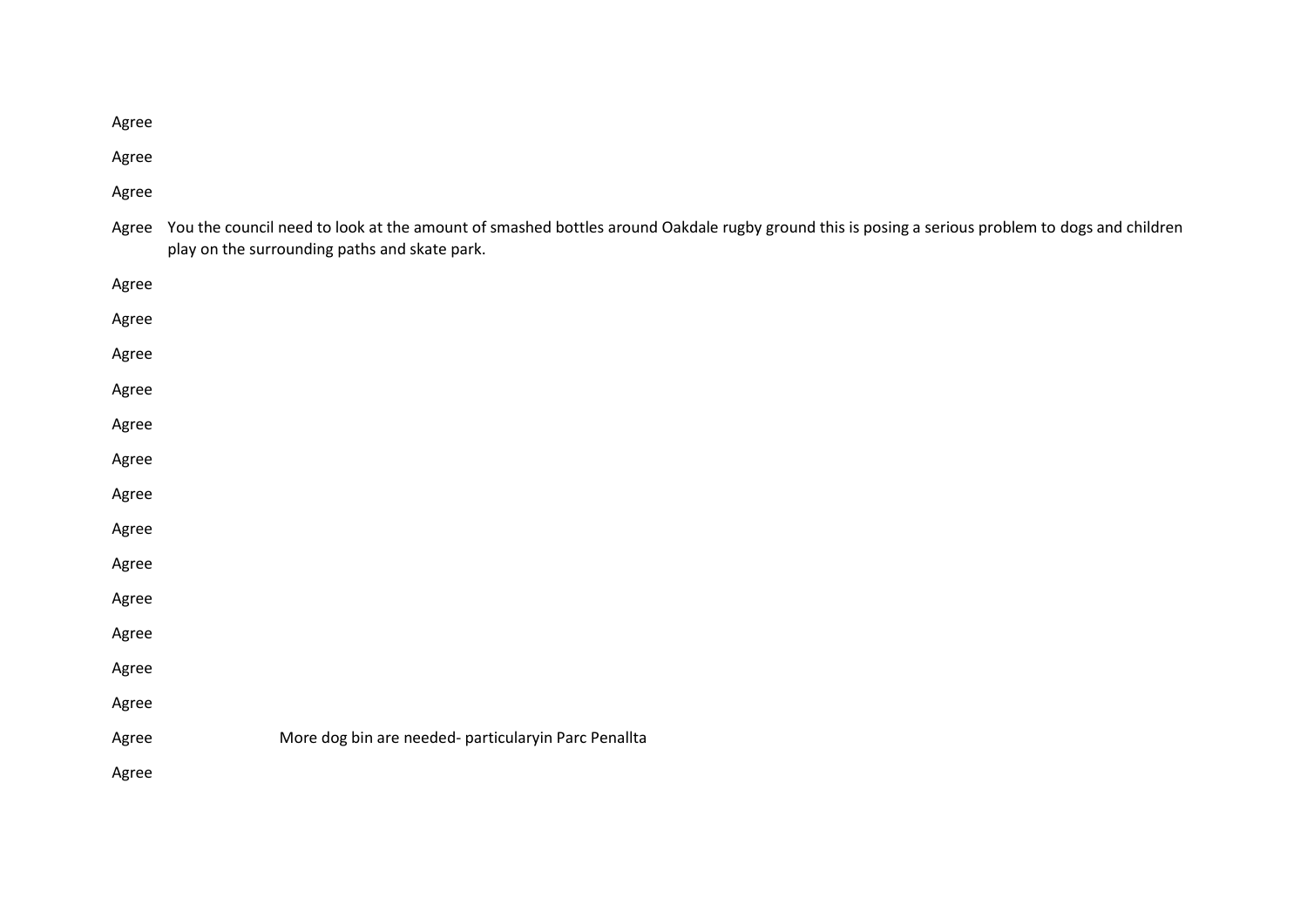| Agree |                                                                                                                                                                                           |
|-------|-------------------------------------------------------------------------------------------------------------------------------------------------------------------------------------------|
| Agree |                                                                                                                                                                                           |
| Agree |                                                                                                                                                                                           |
| Agree |                                                                                                                                                                                           |
| Agree |                                                                                                                                                                                           |
| Agree | Make sure the signs are clear and monitor the situation. I.e There are signs on north gates of Penmaen park that whilst visible are faded/damaged<br>and people still take dogs in there. |
| Agree |                                                                                                                                                                                           |
| Agree |                                                                                                                                                                                           |
| Agree |                                                                                                                                                                                           |
| Agree | Need more ways to report people who are breaking these rules and more clear signage.                                                                                                      |
| Agree |                                                                                                                                                                                           |
| Agree |                                                                                                                                                                                           |
| Agree |                                                                                                                                                                                           |
| Agree |                                                                                                                                                                                           |
| Agree |                                                                                                                                                                                           |
| Agree |                                                                                                                                                                                           |
| Agree | $\mathsf{no}$                                                                                                                                                                             |
| Agree |                                                                                                                                                                                           |
| Agree |                                                                                                                                                                                           |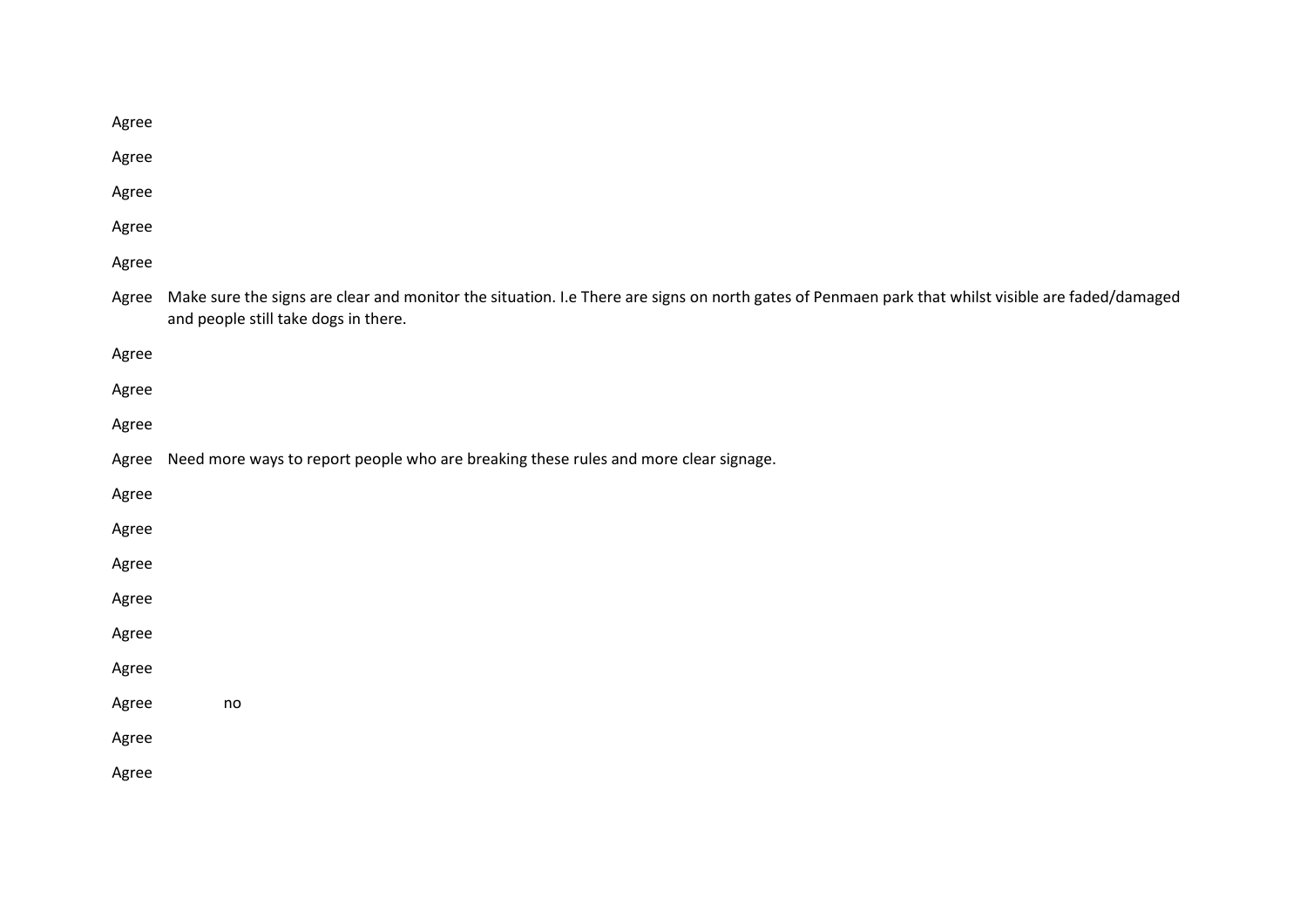| Agree |    |                                                                                                                                                                                                                                                                                          |
|-------|----|------------------------------------------------------------------------------------------------------------------------------------------------------------------------------------------------------------------------------------------------------------------------------------------|
| Agree |    |                                                                                                                                                                                                                                                                                          |
| Agree |    |                                                                                                                                                                                                                                                                                          |
| Agree |    |                                                                                                                                                                                                                                                                                          |
| Agree |    |                                                                                                                                                                                                                                                                                          |
| Agree | Na | Na                                                                                                                                                                                                                                                                                       |
| Agree |    |                                                                                                                                                                                                                                                                                          |
| Agree |    |                                                                                                                                                                                                                                                                                          |
| Agree |    |                                                                                                                                                                                                                                                                                          |
| Agree |    |                                                                                                                                                                                                                                                                                          |
| Agree |    |                                                                                                                                                                                                                                                                                          |
| Agree |    |                                                                                                                                                                                                                                                                                          |
| Agree |    | There should be more dog friendly areas for dogs and owners to be able to exercise                                                                                                                                                                                                       |
| Agree |    |                                                                                                                                                                                                                                                                                          |
| Agree |    |                                                                                                                                                                                                                                                                                          |
| Agree |    |                                                                                                                                                                                                                                                                                          |
| Agree |    | Designated dog walking areas/fields needed                                                                                                                                                                                                                                               |
|       |    | $\mathbf{r} = \mathbf{r} - \mathbf{r}$ , where $\mathbf{r} = \mathbf{r} - \mathbf{r}$ , we have the set of $\mathbf{r} = \mathbf{r} - \mathbf{r}$ , where $\mathbf{r} = \mathbf{r} - \mathbf{r}$<br>the contract of the contract of the<br>$\sim$ 1.000 $\sim$ 1.000 $\sim$ 1.000 $\sim$ |

Agree For many years the local residents have had to put up, and complain about, anti social behaviour since the building of the new overflow car park in Machen Welfare (grasscrete). When this was laid there seemed to be a rush by Machen Welfare to open the car park before the grass had any chance to grow through the plastic (grasscrete). It has since been abused by motorists using this area to handbrake turn, wheel spin and race on the now exposed plastic surface - as grass has never been allowed chance to grow. This has not only caused severe damage to the grasscrete car park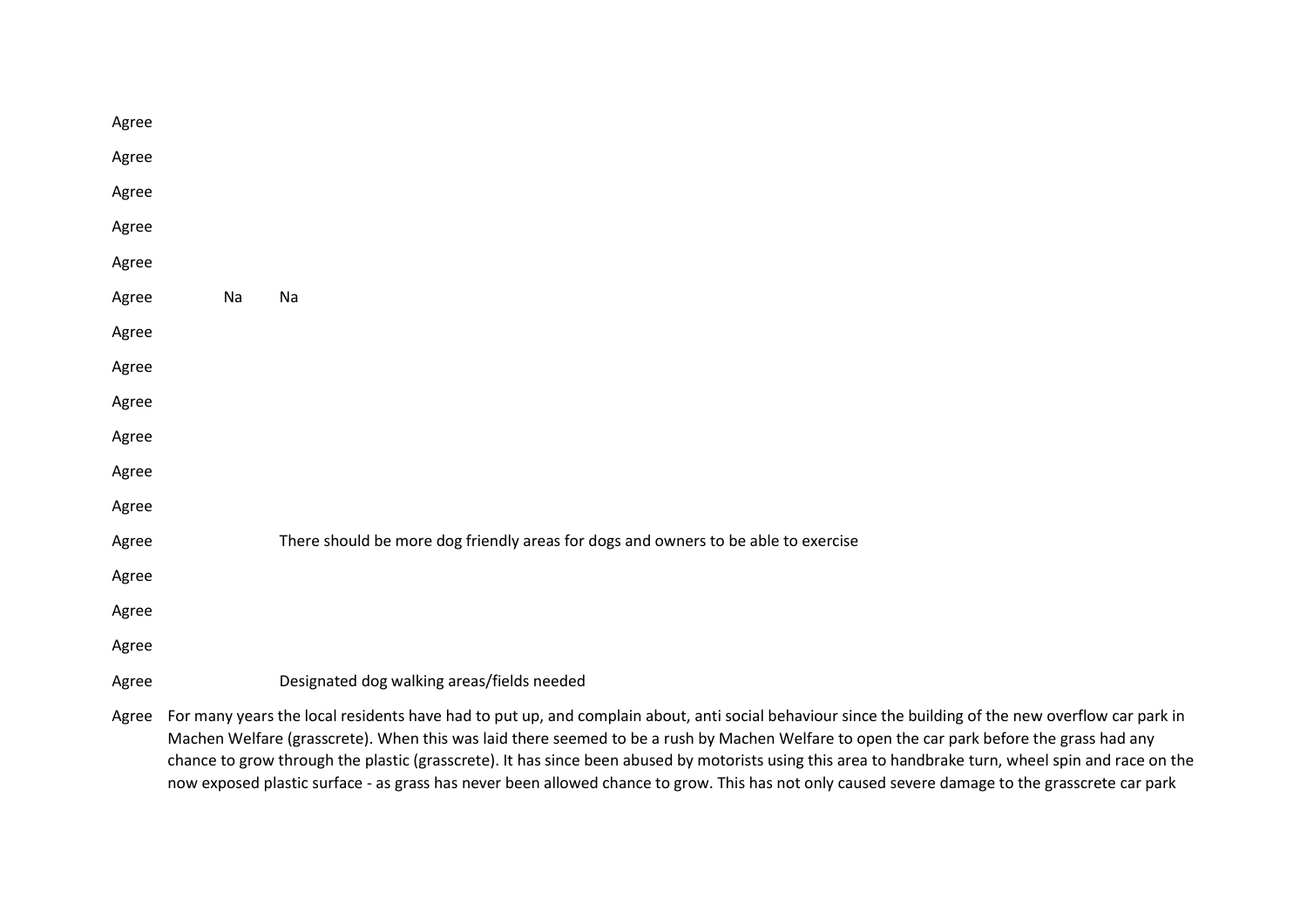but continues to be an attraction and focal point which attracts vehicular antisocial behaviour. The impact and cost of this far exceeds the impact of the occasional dog mess on the playing field yet nothing seems to have been done. Regards from a very frustrated resident of Machen Welfare

| Agree |                                                                                                                                                                                                                                                    |
|-------|----------------------------------------------------------------------------------------------------------------------------------------------------------------------------------------------------------------------------------------------------|
| Agree | Please put bins in country parks, mayb bags won't be left on the ground or hung on trees.                                                                                                                                                          |
| Agree |                                                                                                                                                                                                                                                    |
| Agree |                                                                                                                                                                                                                                                    |
| Agree |                                                                                                                                                                                                                                                    |
| Agree |                                                                                                                                                                                                                                                    |
| Agree |                                                                                                                                                                                                                                                    |
| Agree |                                                                                                                                                                                                                                                    |
| Agree |                                                                                                                                                                                                                                                    |
| Agree | The old tennis court by the rugby pitch in Oakdale, would make a good designated dog exercise area. Fenced off, with dog waste bins and basic dog<br>agility equipment, would be so much nicer than the current unused covered in glass waste area |
| Agree |                                                                                                                                                                                                                                                    |
| Agree |                                                                                                                                                                                                                                                    |
| Agree |                                                                                                                                                                                                                                                    |
| Agree | Could dog owners be given areas within their boroughs so their dogs can run freely around, perhaps protected dog walking areas.                                                                                                                    |
| Agree |                                                                                                                                                                                                                                                    |
| Agree |                                                                                                                                                                                                                                                    |
| Agree | Dogs faeces in cemetery on graves. Unless a guide dog, then dogs shouldn't be allowed.                                                                                                                                                             |
| Agree |                                                                                                                                                                                                                                                    |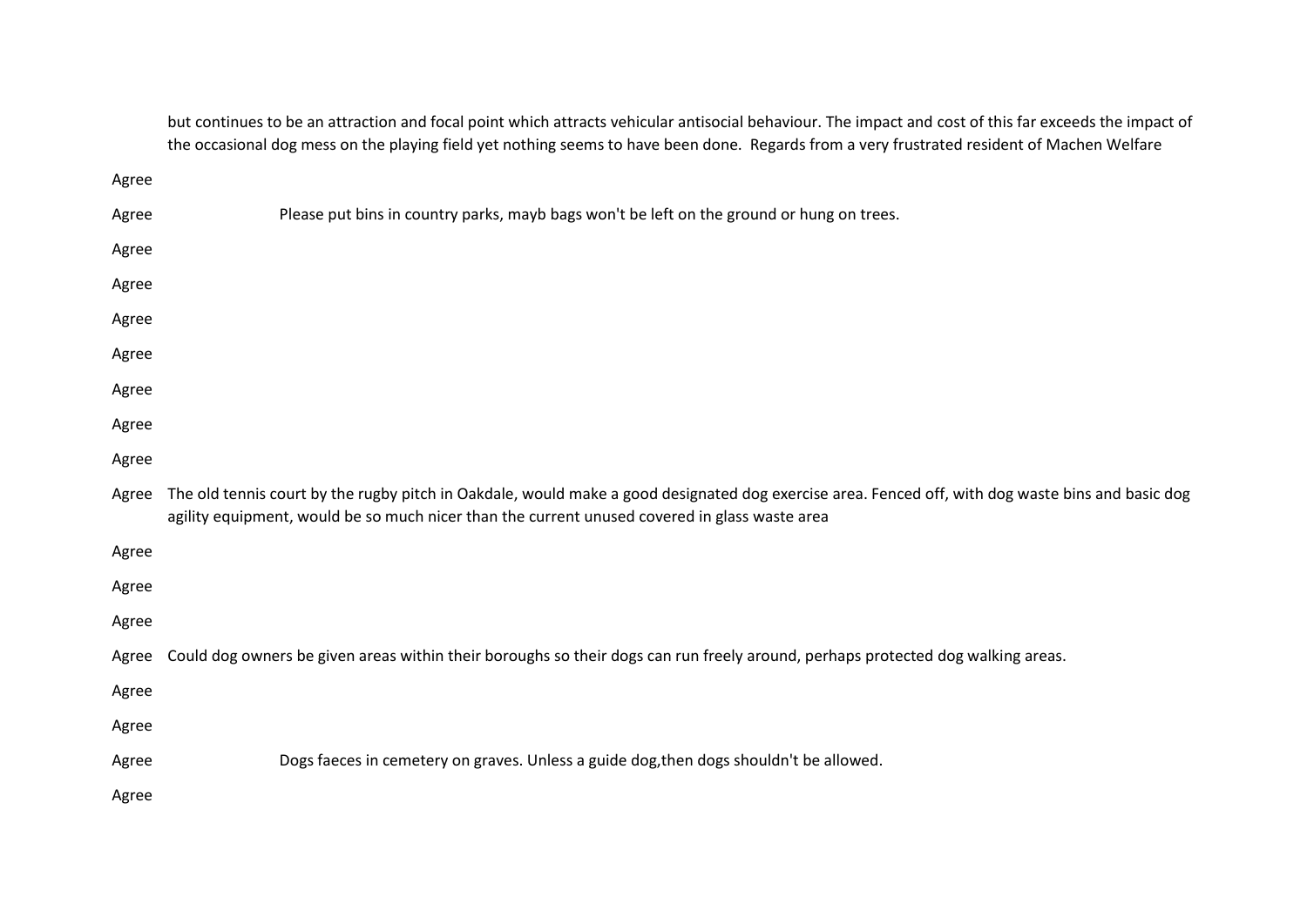| Agree |                                                                                                                                                                                                                                                                                                                |
|-------|----------------------------------------------------------------------------------------------------------------------------------------------------------------------------------------------------------------------------------------------------------------------------------------------------------------|
| Agree |                                                                                                                                                                                                                                                                                                                |
| Agree |                                                                                                                                                                                                                                                                                                                |
| Agree |                                                                                                                                                                                                                                                                                                                |
| Agree |                                                                                                                                                                                                                                                                                                                |
| Agree |                                                                                                                                                                                                                                                                                                                |
| Agree |                                                                                                                                                                                                                                                                                                                |
| Agree |                                                                                                                                                                                                                                                                                                                |
| Agree |                                                                                                                                                                                                                                                                                                                |
| Agree |                                                                                                                                                                                                                                                                                                                |
| Agree | Would be useful if the council actually emptied the dog bins. Most are missed and not collected for weeks or untill so one complains.                                                                                                                                                                          |
| Agree | No.                                                                                                                                                                                                                                                                                                            |
| Agree | i would just like to recommend that the path around the showfield should be completed to enable dog walkers to stick to<br>the path and review the rubbish bins as they are always overflowing and there is litter everywhere especially on the weekend by replacing<br>the bins for bigger ones or more bins. |
| Agree |                                                                                                                                                                                                                                                                                                                |
| Agree |                                                                                                                                                                                                                                                                                                                |
| Agree |                                                                                                                                                                                                                                                                                                                |
| Agree |                                                                                                                                                                                                                                                                                                                |
|       | Agree I don't believe any responsible dog owner should be adversely affected Theses proposals are fine in principle - but without adequate investment in                                                                                                                                                       |

dog wardens or officers to patrol these areas its seems superfluous, a complete waste of time as nothing will change in practice.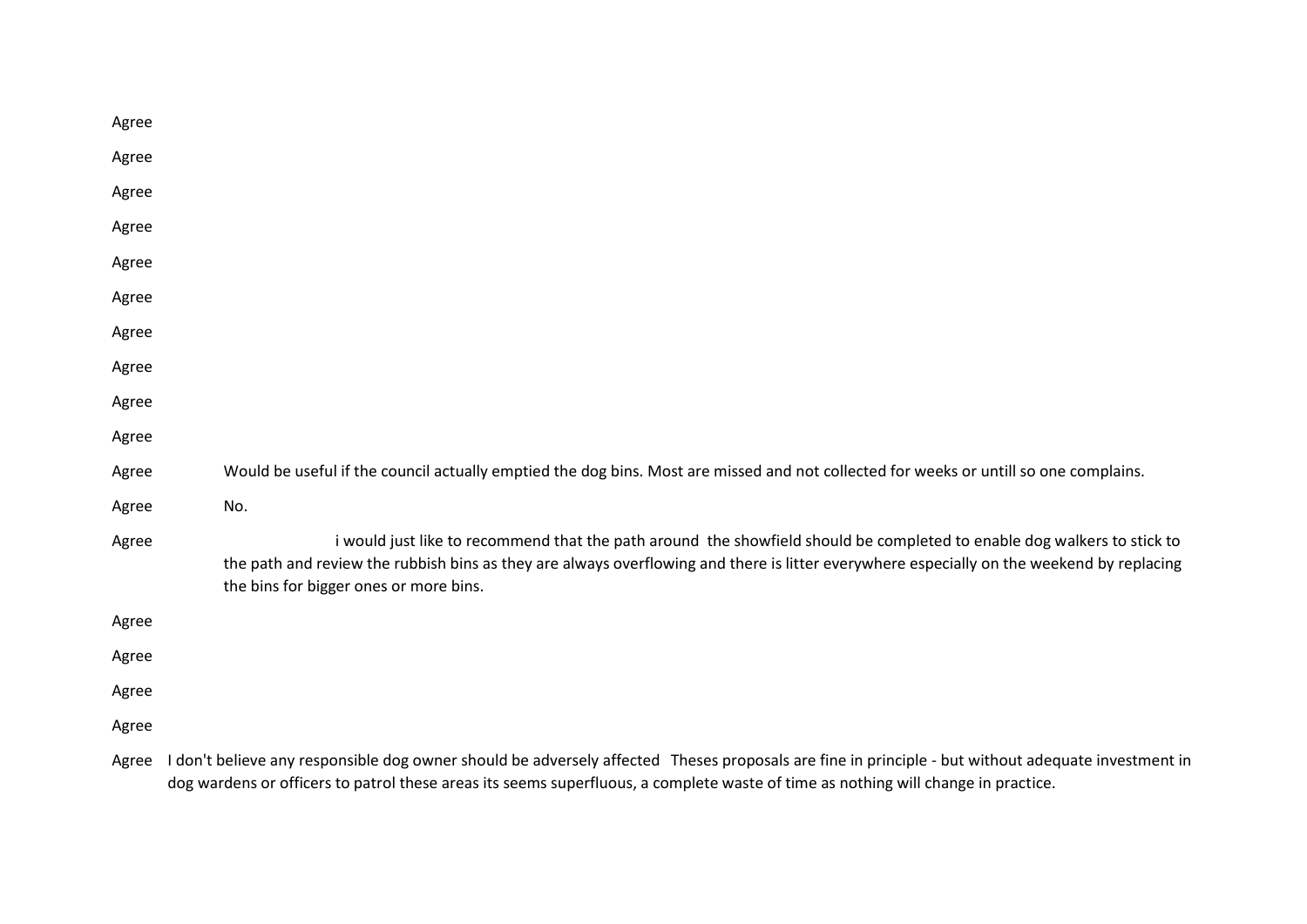| More needs to be done to prosecute owners who blatantly disregard the rules and regulations set by local councils and law. Not just for public<br>areas but also highways and footpaths. We've all had enough. |
|----------------------------------------------------------------------------------------------------------------------------------------------------------------------------------------------------------------|
|                                                                                                                                                                                                                |
|                                                                                                                                                                                                                |
|                                                                                                                                                                                                                |
|                                                                                                                                                                                                                |
|                                                                                                                                                                                                                |
|                                                                                                                                                                                                                |
|                                                                                                                                                                                                                |
| It should be an offence to leave dog poo in bags in public spaces or footpaths.                                                                                                                                |
|                                                                                                                                                                                                                |
| I believe the policy should be when walking in Public all dogs should be on lead. We are getting an other Dog as soon as we can venture out. We<br>have be in Shielding since last March 2020 due to illness.  |
|                                                                                                                                                                                                                |
|                                                                                                                                                                                                                |
|                                                                                                                                                                                                                |
|                                                                                                                                                                                                                |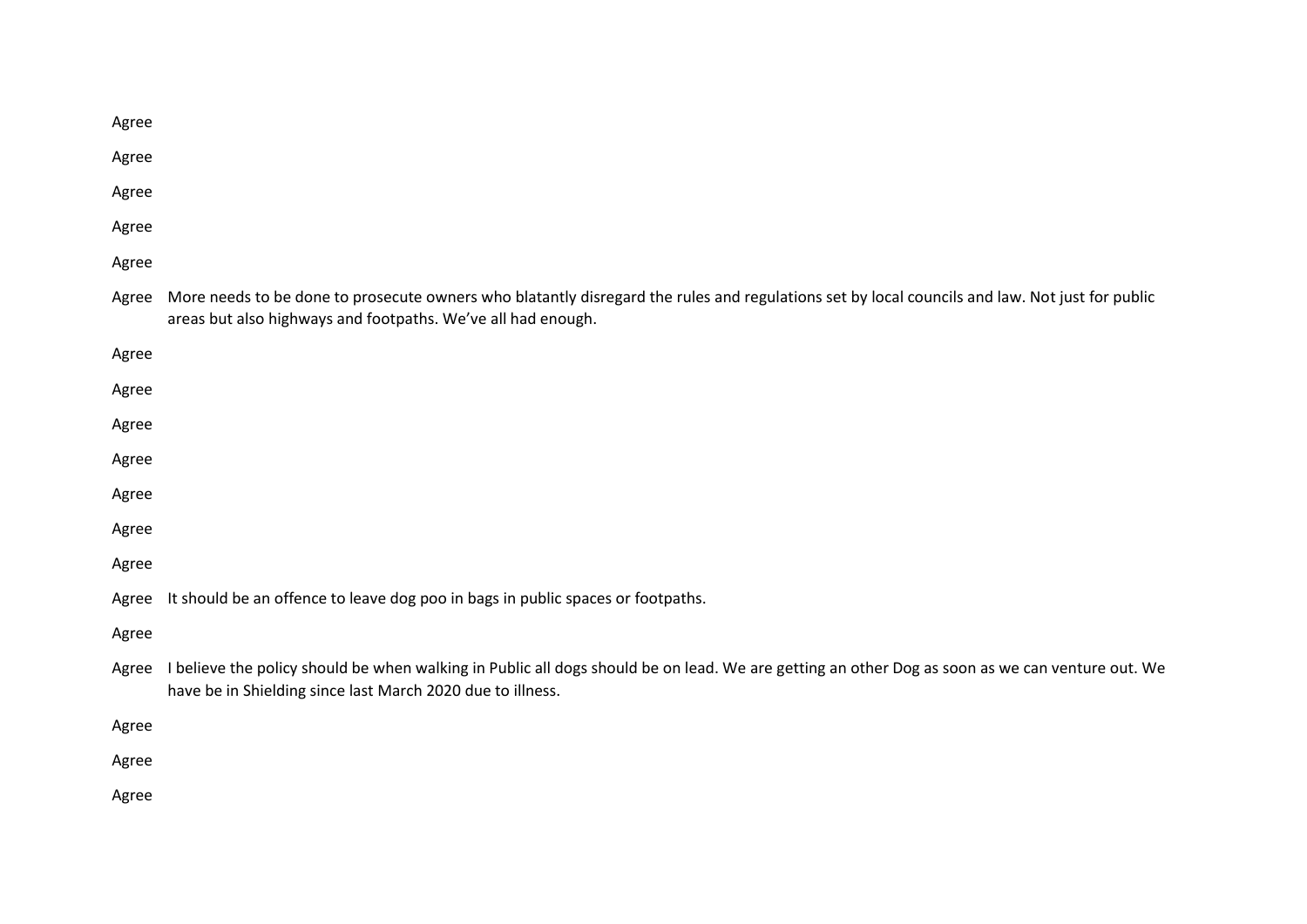|       | Agree I have mobility problems and am very concerned about the lack of flat dog walking paths and areas in the Pontllanfraith district. Many of the<br>footpaths are uneven.                                                                                                                                          |
|-------|-----------------------------------------------------------------------------------------------------------------------------------------------------------------------------------------------------------------------------------------------------------------------------------------------------------------------|
| Agree |                                                                                                                                                                                                                                                                                                                       |
| Agree |                                                                                                                                                                                                                                                                                                                       |
| Agree |                                                                                                                                                                                                                                                                                                                       |
| Agree |                                                                                                                                                                                                                                                                                                                       |
| Agree | I am very concerned about dogs not being supervised at Penyfan Pond. I am a daily walker and see several people each day allowing their dogs to<br>run amock whilst they are having snacks at the cafe. I also have tell people to clear up their dogs faeces as they are unaware as they walk ahead of<br>their dogs |
| Agree |                                                                                                                                                                                                                                                                                                                       |
| Agree |                                                                                                                                                                                                                                                                                                                       |
| Agree |                                                                                                                                                                                                                                                                                                                       |
| Agree |                                                                                                                                                                                                                                                                                                                       |
| Agree |                                                                                                                                                                                                                                                                                                                       |
| Agree |                                                                                                                                                                                                                                                                                                                       |
| Agree |                                                                                                                                                                                                                                                                                                                       |
| Agree |                                                                                                                                                                                                                                                                                                                       |
| Agree |                                                                                                                                                                                                                                                                                                                       |
| Agree |                                                                                                                                                                                                                                                                                                                       |
|       | Agree In order for this proposal to work you will need a council employee at every playing pitch within the borough at all times. You will also need to                                                                                                                                                               |

Agree In order for this proposal to work you will need a council employee at every playing pitch within the borough at all times. You will also need to board or fence in every single marked pitch to keep dogs off them, especially if you plan on not having a warden to monitor them. Otherwise, this will be fruitless as people will still walk their dogs on pitches.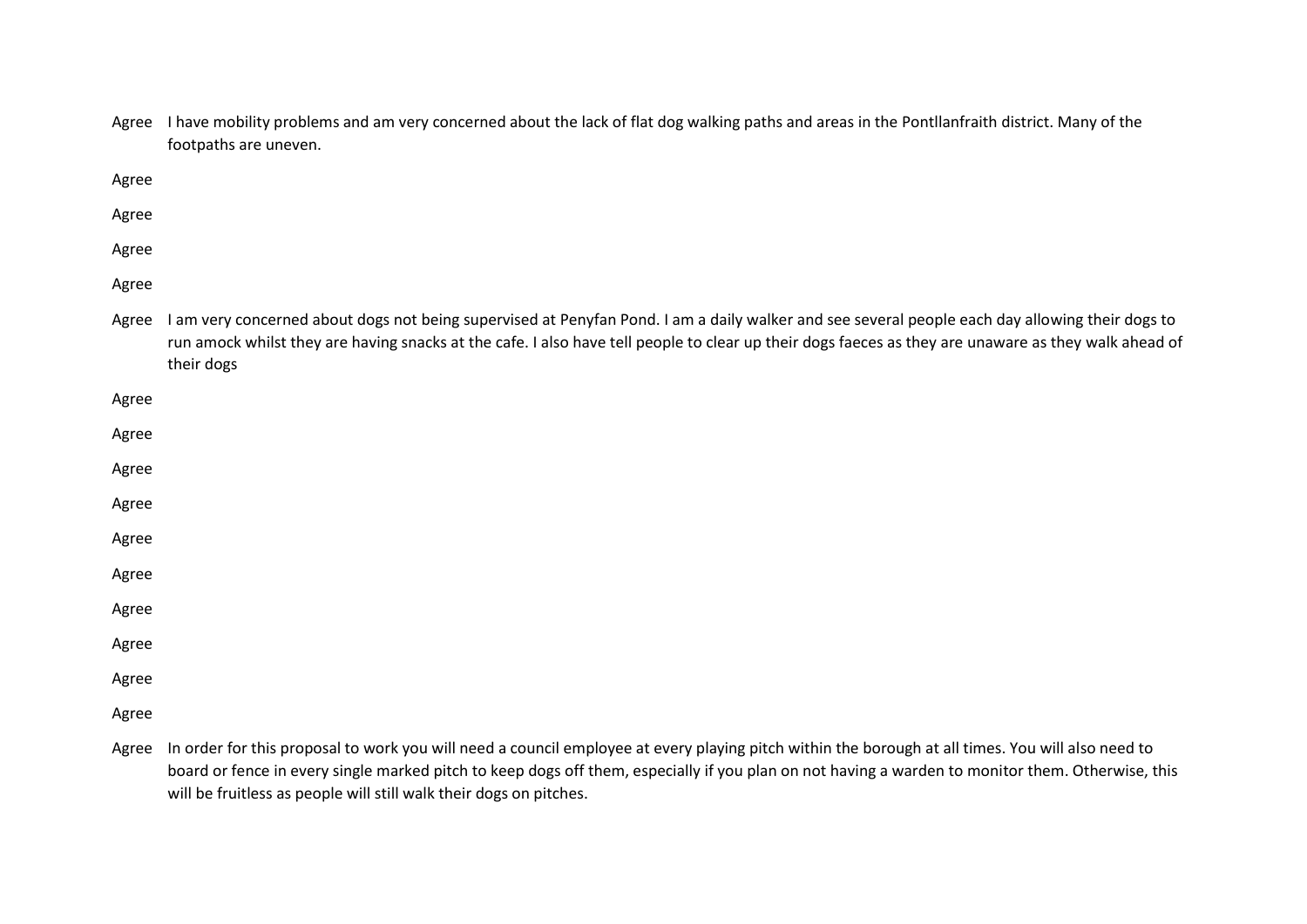| Agree          |                                                                                                                                              |
|----------------|----------------------------------------------------------------------------------------------------------------------------------------------|
| Agree<br>them. | N/A<br>There should be 'dog only' fields where dogs can be let off their leads, these qould need to be local so that all individuals can use |
| Agree          |                                                                                                                                              |
| Agree          |                                                                                                                                              |
| Agree          |                                                                                                                                              |
| Agree          |                                                                                                                                              |
| Agree          |                                                                                                                                              |
| Agree          | Its a great idea plenty of other places to walk the dog just not on a playing field for sports                                               |
| Agree          |                                                                                                                                              |
| Agree          |                                                                                                                                              |
| Agree          |                                                                                                                                              |
| Agree          |                                                                                                                                              |
| Agree          |                                                                                                                                              |
| Agree          |                                                                                                                                              |
| Agree          |                                                                                                                                              |
| Agree          |                                                                                                                                              |
| Agree          |                                                                                                                                              |
| Agree          |                                                                                                                                              |
| Agree          |                                                                                                                                              |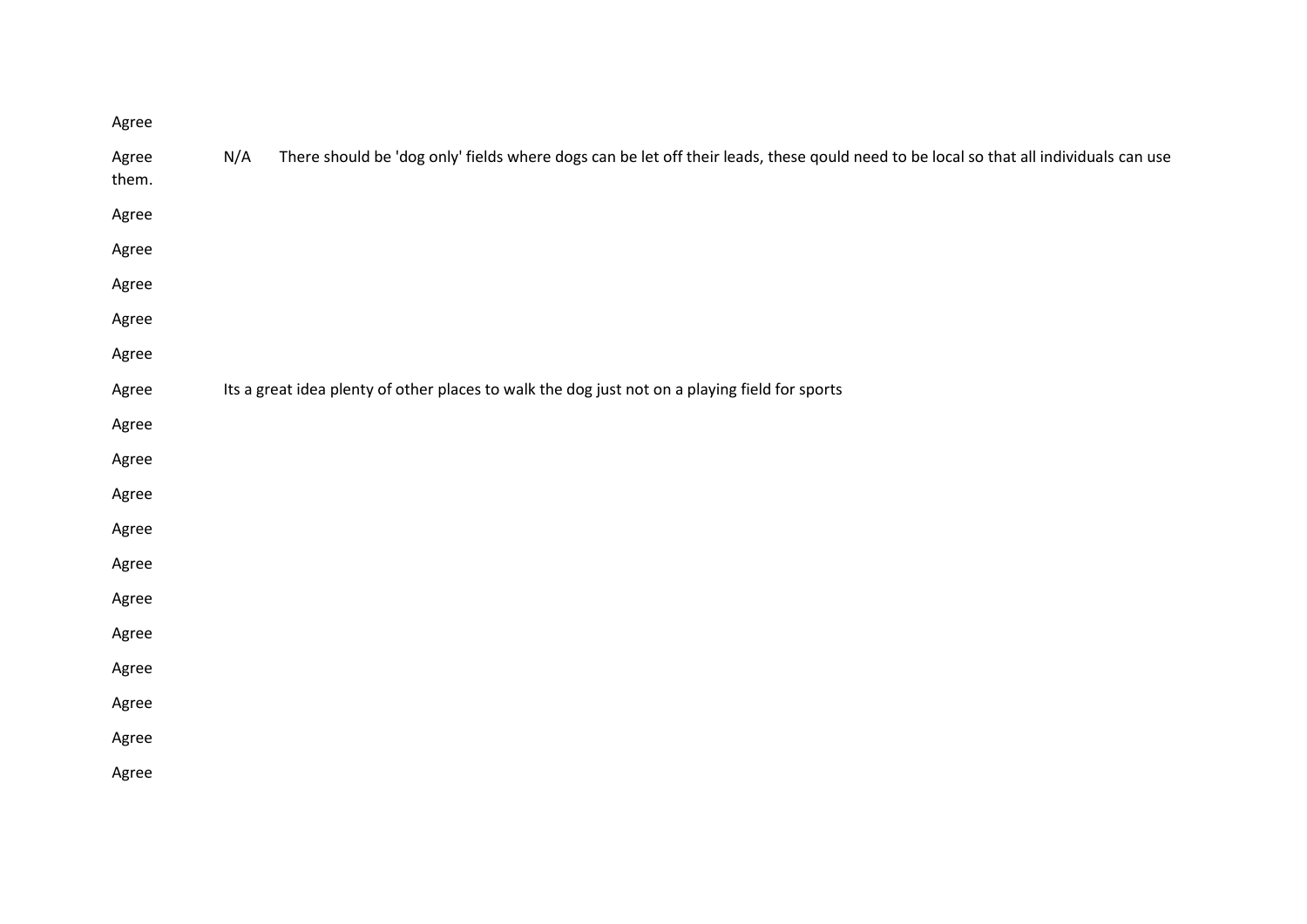Agree

Agree

Agree

| Agree | Dogs are Not the issue in our village it's sheep. There are sheep droppings every on side walk cycle paths front gardens rugby field around play<br>areas etc. You are constantly walking in it. You make an effort and plant flowers and shrubs and the sheep come along and eat them. Council's<br>been informed but nothing done. Children and Adults are playing and training on the field rolling in it and not knowing. This is very dangerous. It's<br>not dogs being the issue it's SHEEP. |
|-------|----------------------------------------------------------------------------------------------------------------------------------------------------------------------------------------------------------------------------------------------------------------------------------------------------------------------------------------------------------------------------------------------------------------------------------------------------------------------------------------------------|
| Agree |                                                                                                                                                                                                                                                                                                                                                                                                                                                                                                    |
| Agree |                                                                                                                                                                                                                                                                                                                                                                                                                                                                                                    |
| Agree | Regular visits by proposed nominated officers because frustrated that not everyone keeps to the rules                                                                                                                                                                                                                                                                                                                                                                                              |
| Agree |                                                                                                                                                                                                                                                                                                                                                                                                                                                                                                    |
| Agree | Dogs should not be off lead in any public spaces. The council should provide 'fenced secure areas' for dogs to use and be able to run off lead.                                                                                                                                                                                                                                                                                                                                                    |
| Agree |                                                                                                                                                                                                                                                                                                                                                                                                                                                                                                    |
| Agree |                                                                                                                                                                                                                                                                                                                                                                                                                                                                                                    |
| Agree |                                                                                                                                                                                                                                                                                                                                                                                                                                                                                                    |
| Agree |                                                                                                                                                                                                                                                                                                                                                                                                                                                                                                    |
| Agree |                                                                                                                                                                                                                                                                                                                                                                                                                                                                                                    |
| Agree | Owners of dog fouling in back lanes and all public places should be fined heavily!!                                                                                                                                                                                                                                                                                                                                                                                                                |
| Agree |                                                                                                                                                                                                                                                                                                                                                                                                                                                                                                    |
| Agree |                                                                                                                                                                                                                                                                                                                                                                                                                                                                                                    |
| Agree |                                                                                                                                                                                                                                                                                                                                                                                                                                                                                                    |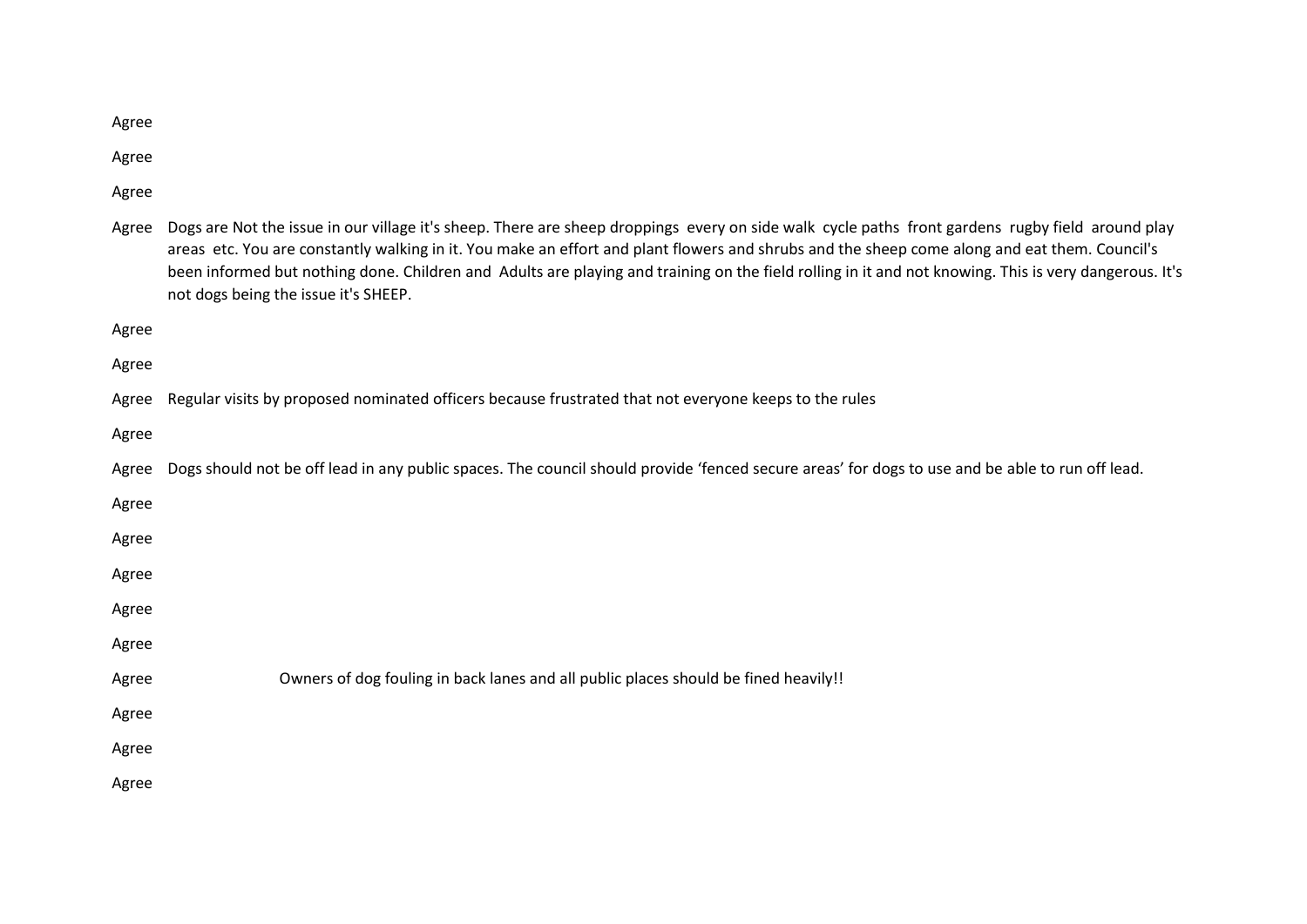Agree

Agree I am looking at this from two personal points of view, 1 as a dog owner and 2 as a coach of a child's football team. I 100% agree that dogs should not be allowed on marked sports pitches, but also find it difficult to identify open spaces to walk my dog. A perfect solution to this is to fence off the sports pitches, as has been done to children's play parks and gym areas. For example the showfield in Blackwood, the child's play park and the gym are fenced off, so dogs are unable to enter these. If the marked football pitches were also fenced off, this would allow the sports fields to be kept free of dogs and potential dogs mess and also allowing plenty of open space for dogs to run around. If you are proposing dogs are kept off the fields, there should me measures in place to prevent this and a fence is the perfect solution. If not, you will need to provide open areas that are specifically for dog owners to walk their dogs, without worrying about them wandering on to sports pitches. Other wise, there will be less and less places for dog owners to walk their dogs safely and without the prospect of getting fined.

Agree

Agree

Agree

Agree Agree

Agree

Agree

Agree

Agree

Agree

Agree

Agree The amount of dog waste throughout pontlottyn is disgusting there is nowhere near enough bins in the village especially on the river path along the recreation ground the only bin is at the start of the walk so people just bag the mess and leave on the side of the path however if bins were provided at various distances along the route they would be able to put it in a bin a vehicle can get to more than half of the route so there isn't any excuse of not being accessible to clean from your point of view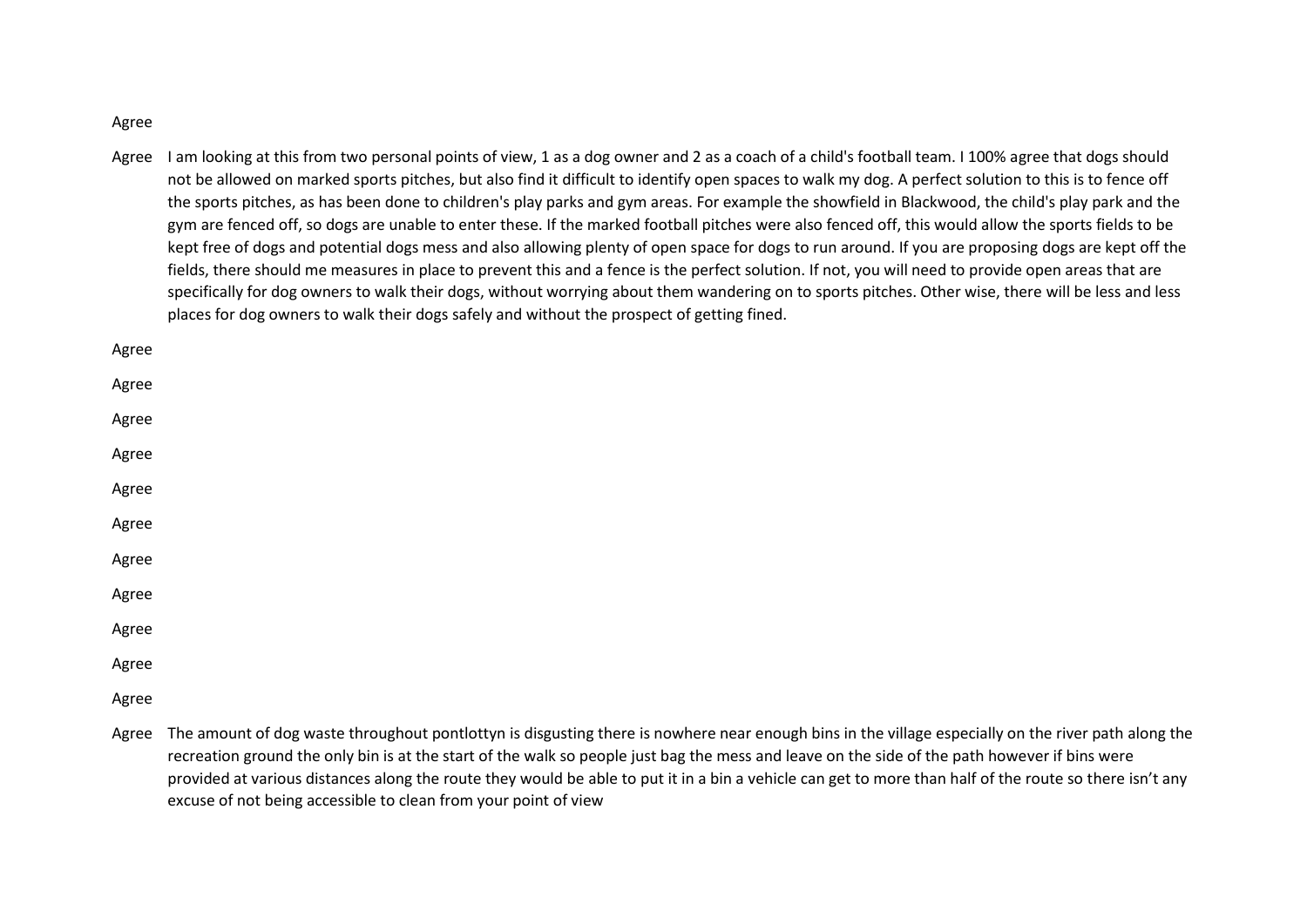Agree Dogs should be kept on a lead in all populated public places.

- Agree More waste bins are needed along routes not just at entrances to walks..
- Agree The maps showing the green and red areas where dogs are and aren't allowed respectively, show areas where dogs are currently allowed in green. this includes children's parks for example and could lead to confusion. Please could you address this when reporting the results of the survey.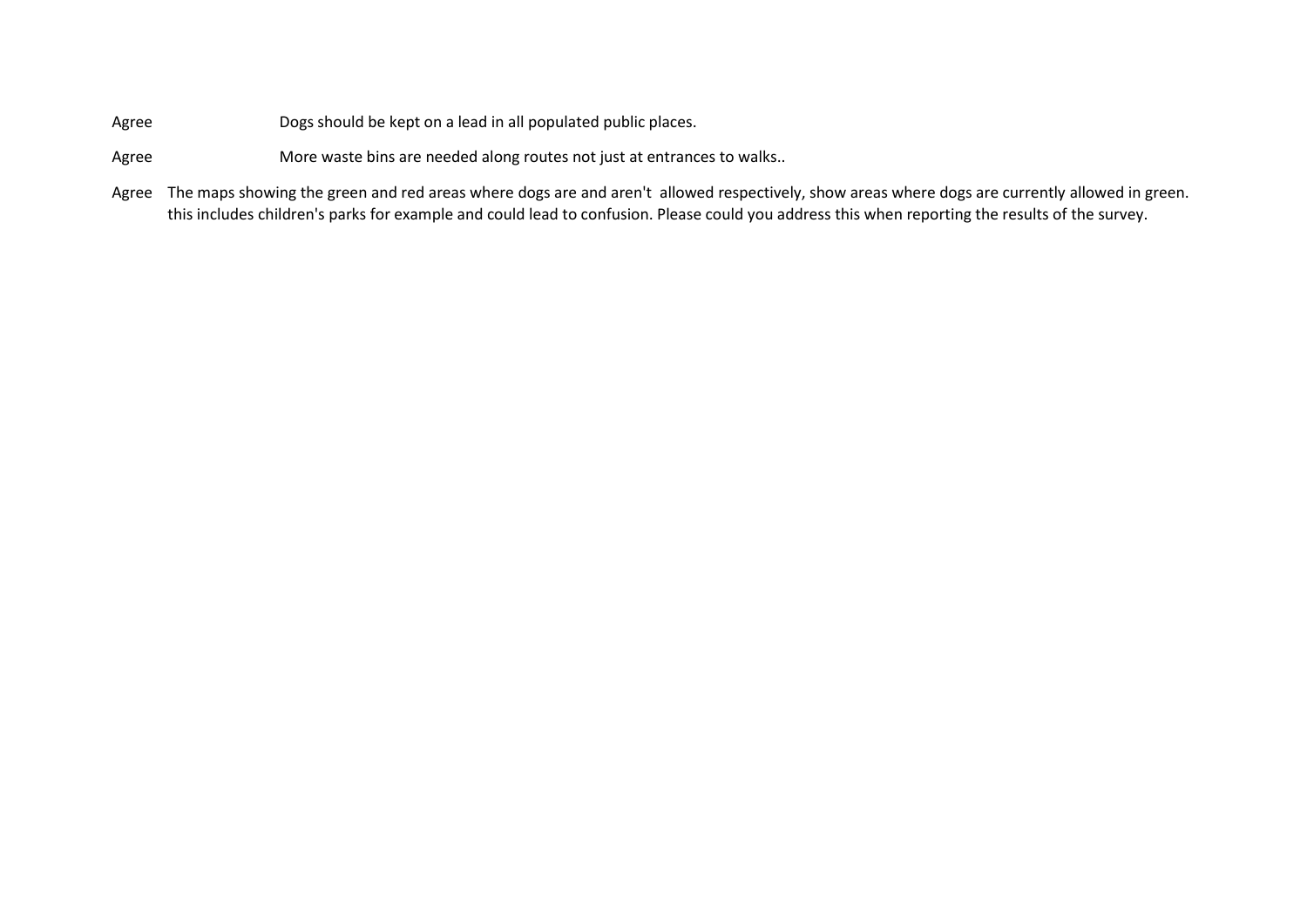- Don't Know As long as the pitches and areas are clearly marked Why do I need to be different to be affected????? I'm a dog owner it affects me... you're pushing people from safe places to walk dogs to unlit unpopulated areas.. dogs need to socialise like humans … dog theft is a huge problem at the moment…. Are the council proposing nice, flat areas of grass where dog walking can take place??? These areas will need to be clearly marked out on the ground, agree in principle, but if some jumped up council official tells me my dog is a nuisance without any training then or experience of owning a dog then it's a pointless exercise and I won't be listening
- Don't Know I am concerned that dogs need a run and to be excercised close to home for practical reasons of owners, time and access to a car to travel which could disproportionately affect those with some protected characteristics, and i dont want the dogs to sufferor by not be8ngvwalked or toput strain on farm land if they decide to exercise dogs there as the public have shown total disregard for livestock and countryside during the lock downs and need educating again . Dog poo is also toxic to farm and wild life . Iunderstand that people playing on fields shouldn't have to risk dog poo either and if uts a major problem if rather see more wardens than a ban or a ban from the pitches yes but not from the surrounds You forgot sex as a protected characteristic, whichi s different from gender. And the 2 shouldn't be conflated . . I think it may adversely affect women who still have major responsibility fir home life and care even whilst working outside the home, increasing womens load . It may also affect the elderly or disabled people without cars and may have a detrimental effect on all users mental health .
- Don't Know As above . We must be able to access the outdoors for our enjoying and exercise is very important to meet up with like minded people .not sayy I'm not saying dogs must not go onto the football pitches or play park . But we .use be allowed to walk around these areas. As previously said this was brought up a few years ago .
- Don't Know I agree as long as people can still walk dogs outside of the the marked pitch area/fenced of area
- Don't Know The majority of adults can follow the rules, it's a shame others can't, they spoil it !!, animals are a big part of family life these days !!.. and much loved..!! Personally I'm afraid of dogs , so I'm happy to walk past a dog on a lead , I'm more at ease, same for my daughter and granddaughter s .. , Hopefully you at the council can come to a happy decision for all concerned with this matter, and look at all the points of the residents .. !!..
- Don't Know Why I hate seeing dogs mess on sports field it is equally bad to see discarded bottles and cans etc left by the sports club especially the members of Cascade Youth Club Football Club whom seen to have a tital disregard of taking their rubbish home My husband and I are both pensioners and walk around the local football field - always picking up after our dog. We are not able to walk to any other green area as it's too far.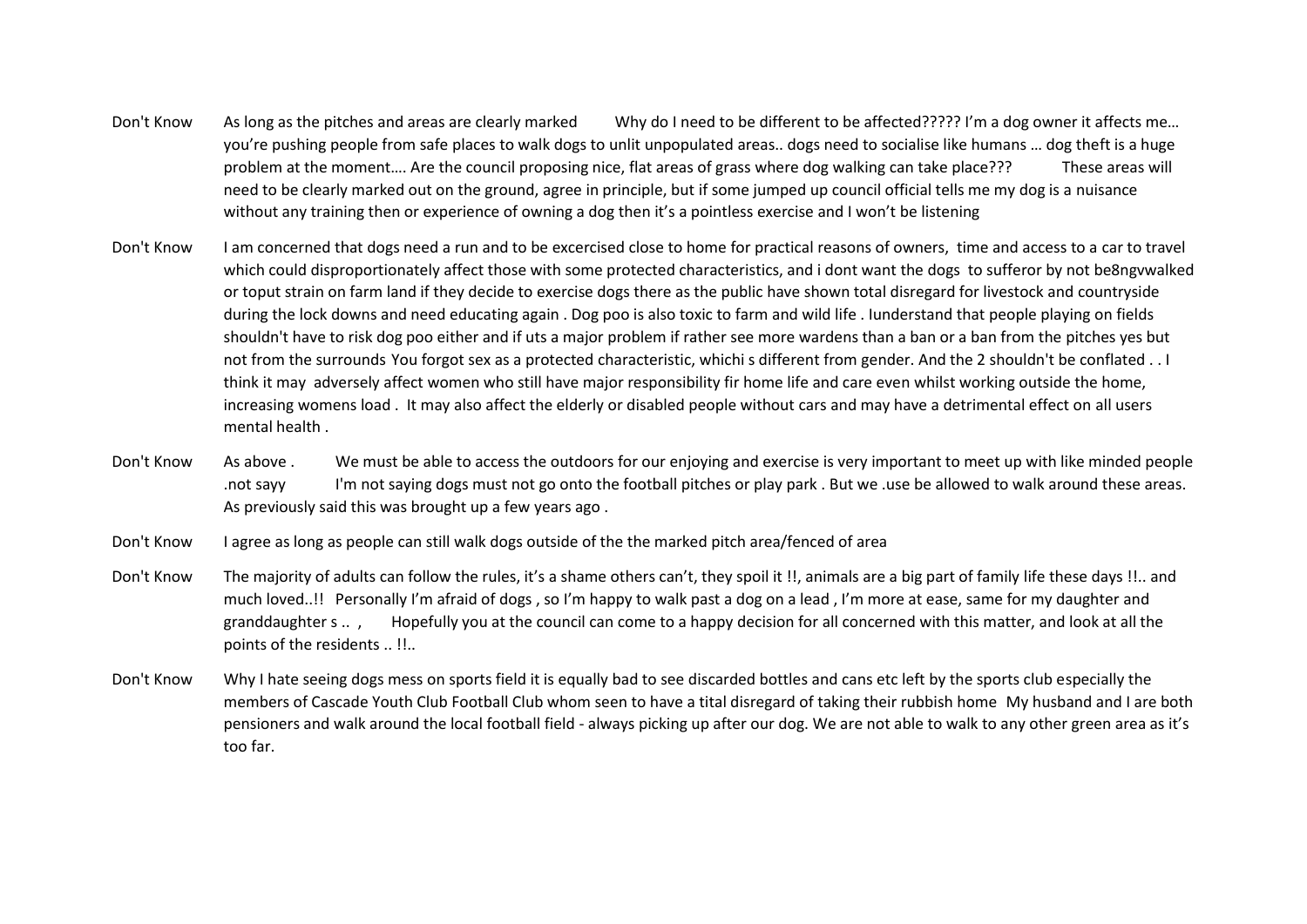- Don't Know Would this prevent dogs being walked in areas where there are paths abd pitches as this could limit people's use if outdoor areas restricting there own access to wellbeing exercise provide Ensure that dog waste bins are readily available and emptied regularly so that people do not allow dogs to foul anywhere or owners to dispose of waste inappropriately
- Don't Know I understand the reason for proposing this. I just don't see how it can be enforced, it's also not practical. You can't control the dog poop at the moment how can you control this? It will end in arguments amongst between members of the public I think. Also as an example, I have to walk on the football field by me to get to the farmers field. There are not many dog walking areas either to go. So people use the football field. It's public use so I don't see how it can be fair. The main issue is the dog poop. Sort that out first. More dog poo bins, more policing of dog walkers not picking up poop (bring back dog wardens?)
- Don't Know In some places thats the only place to walk a dog unless your walking the streets we need more bins in place to be able to dispose of the stuff and not carry it a mile or sometimes even home to be able to dispose of it tidy and more patrols in these areas to make sure people are cleankng up agter they dogs
- Don't Know Playing sports pitches yes dogs shouldn't be on them, but recreation area should have a fenced off perimeter fence inside the main area creating a parthed off area where dogs can be walked without getting in the way of sports being played, cameras fitted to catch any fouling and fines used to pay for this.
- Don't Know I agree as the amount of off lead dogs everywhere and the amount of dog foul is disgusting and needs to be dealt with however will these pitches be marked better as someone who uses Blackwood show field I struggle to know where the pitch starts and ends
- Don't Know The council should bring this in but you should add a dog play park where they can play and run without worrying about other people complaining about what your animal is doing
- Don't Know For some people who can't walk far, eg elderly, maybe they can't walk that far. If you take all sports fields away where will they go. Fence off the actual field but allow a walk way round it. Fence the pitch off but make a walk way round it for dog owners to walk. In Wattsville there is a top field which could be completely fenced off. The football club are trying to take over the bottom field too, which means nowhere to exercise your dog. There's enough room down the bottom field for a dedicated enclosed dog park as well as 3 or 4 football pitches which will barely be used in the day. Where are the dog wardens? Bring back dog licences and get more dog wardens in. There should be more bins on the Sirhowy valley walk as people leave their dog poo bags everywhere. People are also using dog bins for rubbish. There are NO rubbish bins over the walk at all.

Don't Know As above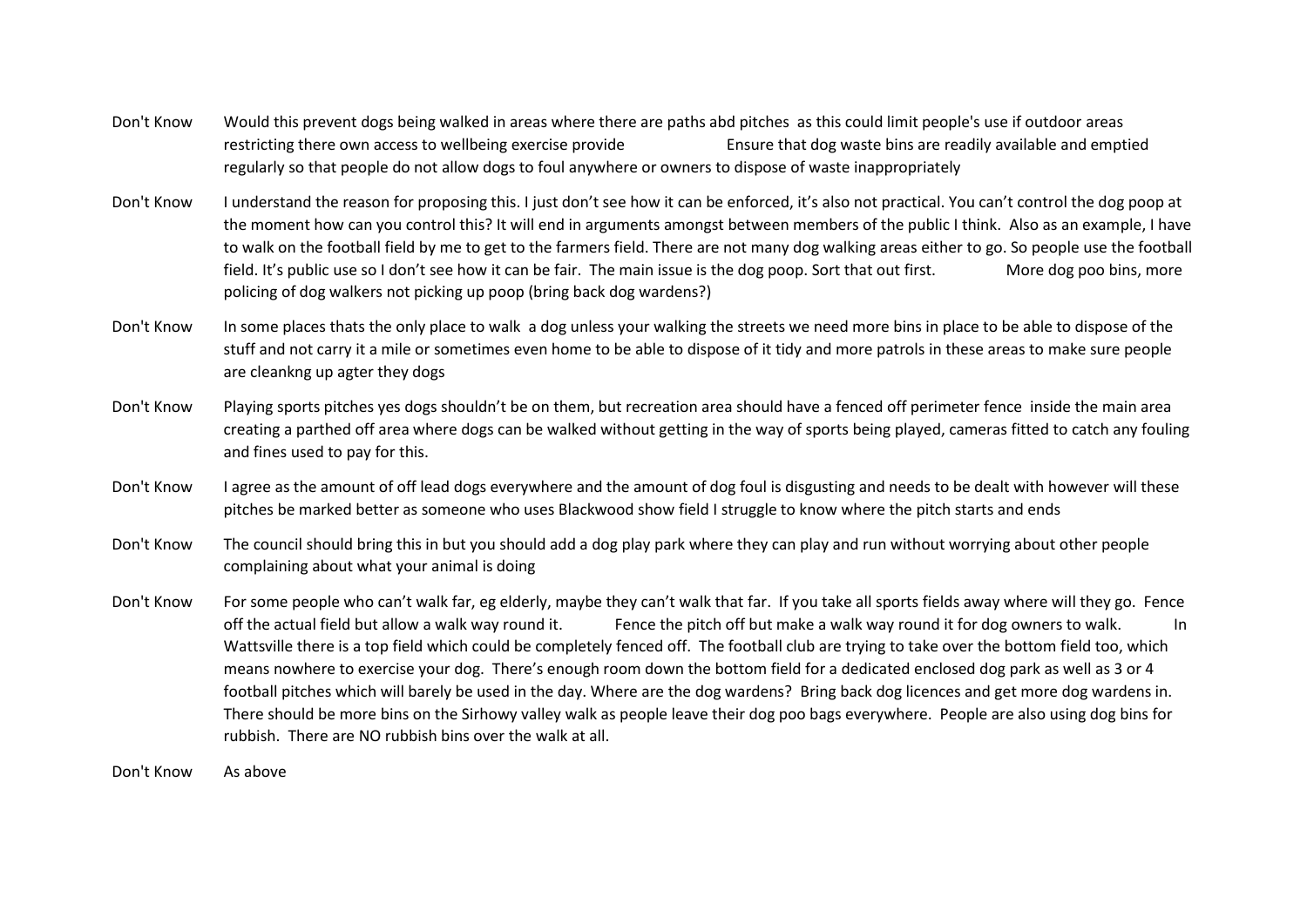- Don't Know I understand the problem of irresponsible dog owners allowing their dogs to foul playing fields. However there is a shortage of alternative green spaces to exercise dogs in most towns. Keeping and exercising dogs is also a leisure and social activity and if we have nowhere convenient to exercise dogs, there will be unhappy dogs and owners which also leads to public health problems. I would favour higher fines/penalties and more policing of dog fouling.
- Don't Know Can the pitches be fenced in allowing dog walkers to use the remaining areas? Would make more sense? Fences around pitches to prevent animals accessing them?
- Don't Know I live very close to the showfield in Blackwood and I walk my dog there around three times per week. I agree that dogs shouldn't be allowed in the children's play area or within the lines of the marked out football/rugby pitches. But I would still like to be able to walk my dog around the showfield avoiding the pitches. My dog is always on a lead and we don't walk within the actual marked football pitches.
- Don't Know As long as faeces is removed by the owners I don't see the issue with dogs on sports pitches as there is not tonnes of green spaces in caerphilly for dogs to roam free in a safe contained environment Park wardens/PCSO's to monitor the parks. I believe individuals drinking and smashing bottles on these pitches are causing more hassle for myself as a individual who uses bargoed park for rugby and other fitness and aberbargoed pitches for football. There has been numerous times where we have had to refrain from using certain areas of the pitch due to these circumstances.
- Don't Know I can see the benefits of a blanket ban but i dont see how Ccbc would be abel to control this as they can not or seem not to control the current situation with dog mess on streets from non responsible dog owners. No I would like to know more information on how this would be controlled is there going to be more patrols? and if so how will these be payed for? what would be the consequences off not following the rules and how would these be implemented? I do see the benefit of this ban but yet again it will not stop it or improve the situation, this action would seem to make things more difficult for responsible owners. I look forward to any response
- Don't Know
- Don't Know However, an alternative area needs to be found for residents in some areas to walk their dogs. For example, within my local area (Cefn Hengoed) there is only this one place in the village that is green where dogs can currently be walked. It feels very much like the responsible owners among us are being penalised for those that don't clean up after their dogs and therefore make the pitch unsafe. Whilst policing the picking up of dog faeces is difficult for a council with limited resources to do, it seems unfair that we lose the ability to safely and responsibly walk our dogs on some of the last remaining green spaces left in the borough - with the majority being given planning permission for redevelopment into buildings/housing. Could an alternative area within Cefn Hengoed be found for us to safely walk our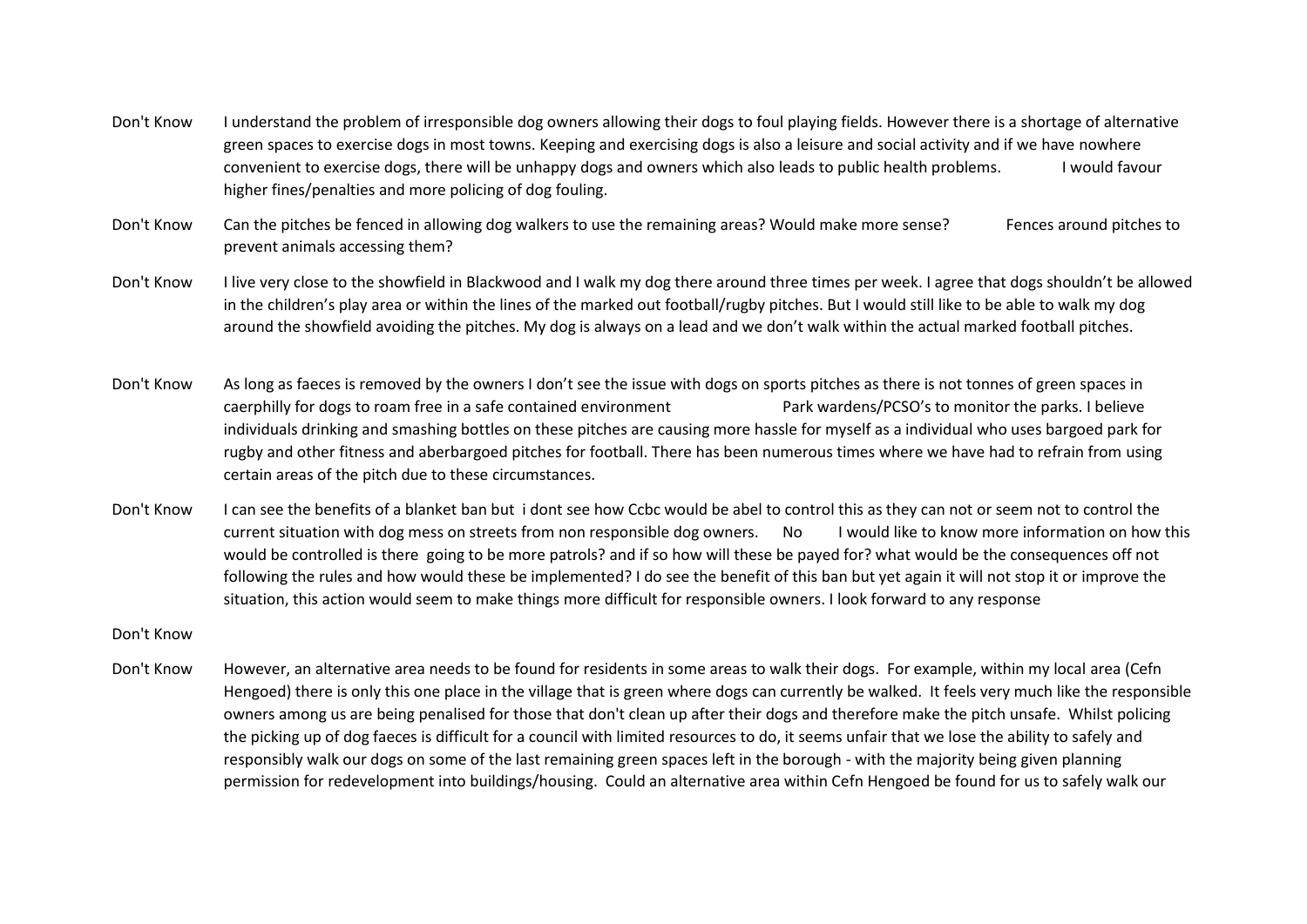dogs free from intimidation by local youths and of a suitable size/space? The provision of a dog walking area for residents in villages/areas whom will be losing their only green space for dog walking.

Don't Know I agree with the idea in theory but the majority of parks and open spaces blend one area into others like playgrounds, picnic areas, playing fields and footpaths giving no physical boundaries. I propose that the marked playing fields to be fenced off to safeguard the public using the playing areas and to safeguard dogs and there owners

Don't Know Dogs need areas to run and play with other dogs, this will greatly limit those areas. Dog owners need to be encouraged to walk and socialise their dogs, areas need to be close to home. Unexercised and unsocial dogs create other problems within the community, such as excessive barking and behaviour issues.

Don't Know I would never allow my dog to go onto a marked sports pitch or playing field when it is being used and I also ensure that my dog doesn't foul on the pitches in Bargoed, where I live but I have allowed my dog to run on the pitches when I am exercising her. completely understand the concerns regarding dog faeces on playing fields but it needs to be dealt with everywhere as do irresponsible dog owners who don't pick up after their dogs. I would also like to see the issue of smashed glass addressed to.

Don't Know As long as we can walk around the outskirts of the said pitch. Unless the said pitch is blocked off with railings I will still use the pitch. I always pick up after my dog and not all dog owners should be tarred with the same brush!

Don't Know I myself don't walk my dog across pitches, but I would imagine if you do take your dog to for e.g. watch your children play sports this would be a inconvenience.

Don't Know There are a number of dogs in the area that wander around unaccomponied defecating and attacking other dogs.

Don't Know If all other measures to control dog fouling have been tried and failed, then banning dogs from sports pitches would be a last resort.

Don't Know During the last year has highlighted that public open spaces are needed more than even with the current pandemic, it would be best practice for the proposal to be introduced, but managing it is a nightmare without putting physical barriers and controls in place to best protect people in the community. Investment is desperately needed protect the local communities by means of fencing off marked pitches, employing parkkeepers/rangers to manage open spaces. Its not only a dog issue there's a worrying anti social issue among young people gathering and drinking in these open spaces in the evenings, on many occasions i have come across littering, smashed glass bottles on market pitches and recently a broken beer bottle planted in the ground on a marked rugby pitch which could of caused serious injury.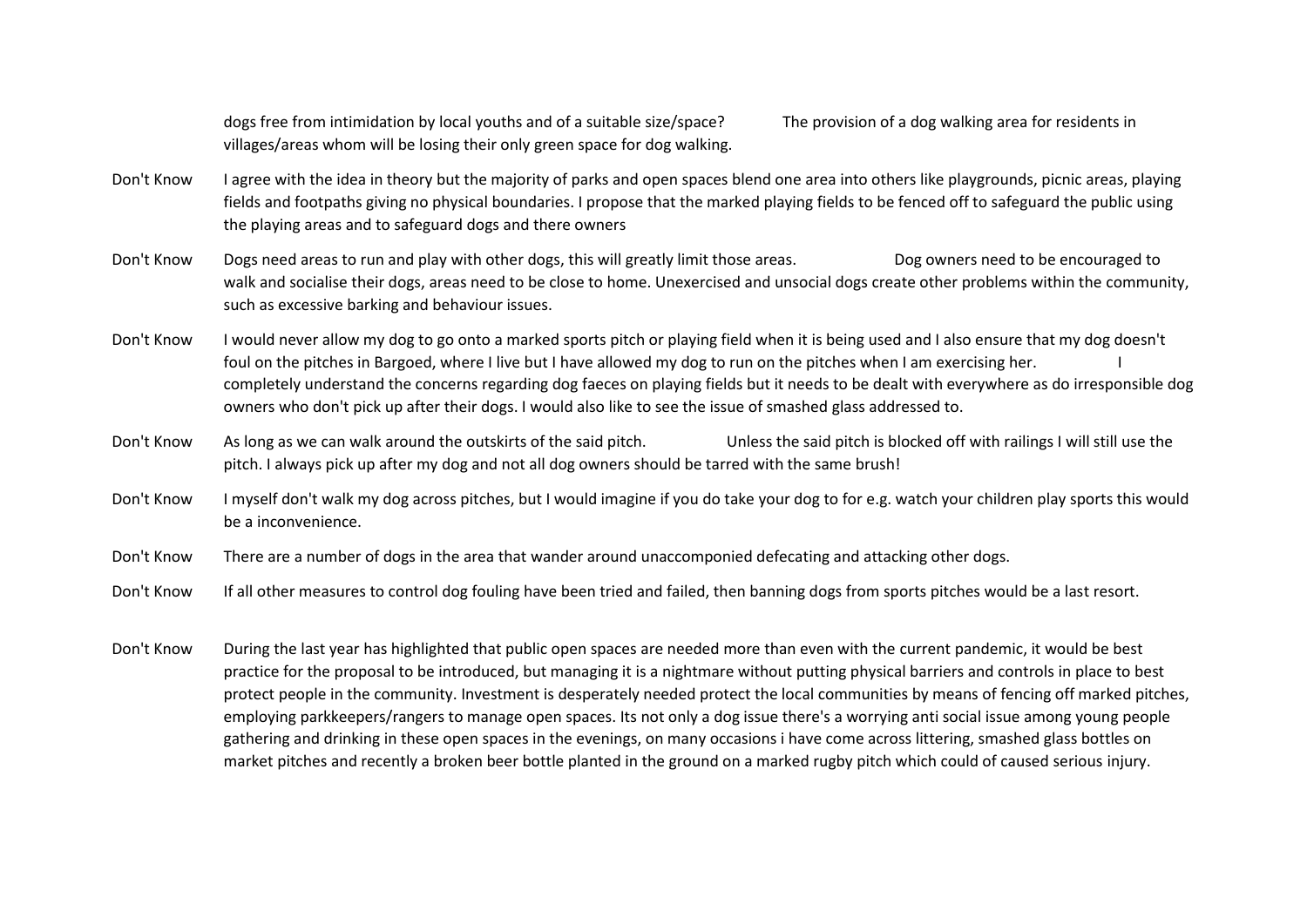Don't Know I dnt agree with dogs being exclude from nearly Every think It will affect me I'm a oap with walking disabilities n can only walk where its flat n plenty of seats Surely as we getting older n get disabilities we should be thought of not just children n sport people they be old one day n be sorry that they got nowhere to go in their old age that they can also enjoy

Don't Know

Don't Know I agree that owners should clean up after their dogs and not doing so is disgraceful but many sports/playing pitches are marked out within the grounds of large parks so I'm not sure if you are proposing to ban dogs completely out of a park with a pitch marked out. Dogs are part of families or owned by individuals, a dog needs to be exercised properly to have the right temperament and behaviour in the home. Dogs should have designated exercise areas that are safe to use by them and their owners whether that be as a family or individual. Places like canal paths and country walks are sometimes too busy with joggers, bikes and walkers for dogs to have a decent walk due to dodging others. Everyone should have equal rights to exercise whether they own a dog or not.

Don't Know These pitches would need to be well known as I frequently walk my dog off the lead. He recalls on commend and therefore I would need good visible signage to indicate what is a used sports field as many are not actually used

Don't Know Re; Dog Exclusion and sport pitches • Excluding dogs from areas that are not enclosed could pose enforcement problems - we would consider it more difficult to enforce an exclusion order in areas that lack clear boundaries. • We feel that exclusion zones should be kept to a minimum, and that excluding dogs from all sports pitches for long stretches of the year is unnecessary. In some cases sports pitches may account for a large part of the open space available in a public park, and therefore excluding dogs could significantly reduce available dog walking space for owners. • We would urge the Council to consider focusing its efforts on reducing dog fouling in these areas, rather than excluding dogs entirely, with adequate provision of bins and provision of free disposal bags Dogs Trust has been made aware that Caerphilly County Borough Council is planning to introduce a series of Public Space Protection Orders. As the UK's largest dog welfare charity, we would like to make some comments for consideration. Dogs Trust's Comments 1. Re; Fouling of Land by Dogs Order: • Dogs Trust consider 'scooping the poop' to be an integral element of responsible dog ownership and would fully support a well-implemented order on fouling. We urge the Council to enforce any such order rigorously. In order to maximise compliance we urge the Council to consider whether an adequate number of disposal points have been provided for responsible owners to use, to consider providing free disposal bags and to ensure that there is sufficient signage in place. • We question the effectiveness of issuing on-the-spot fines for not being in possession of a poo bag and whether this is practical to enforce. 2. Re; Dog Exclusion Order: • Dogs Trust accepts that there are some areas where it is desirable that dogs should be excluded, such as children's play areas, however we would recommend that exclusion areas are kept to a minimum and that, for enforcement reasons, they are restricted to enclosed areas. We would consider it more difficult to enforce an exclusion order in areas that lack clear boundaries. • Dogs Trust would highlight the need to provide plenty of signage to direct owners to alternative areas nearby in which to exercise dogs. 3. Re; Dog Exclusion Order and beaches: • With phone calls often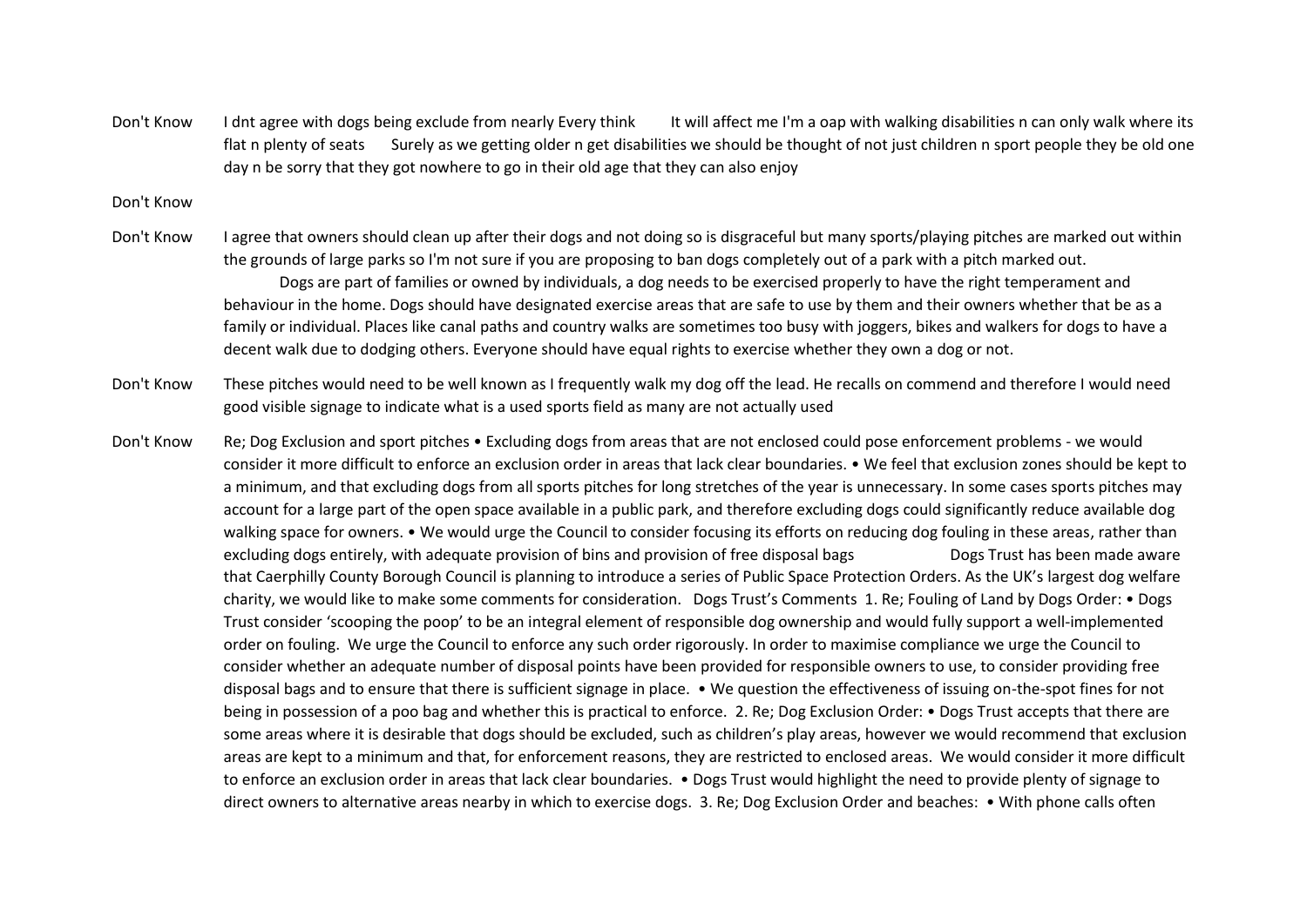being made to the RSPCA and Police alerting to dogs being left in hot cars in coastal areas, we would urge you to consider the danger animals may be put in, and the difficult decisions owners have to make, by not being allowed to take their dogs onto the beach. • If the Council does choose to implement this order, Dogs Trust would encourage looking into a compromise between beach goers and dog owners, e.g. allowing dogs onto the beach in the evenings or early mornings, or having dog friendly sections on the beaches. • Strict dog exclusion restrictions can also lead to a decrease in dog friendly tourism for businesses along the coast, which in turn could have a negative impact on the local economy. 4. Re; Dog Exclusion and sport pitches • Excluding dogs from areas that are not enclosed could pose enforcement problems - we would consider it more difficult to enforce an exclusion order in areas that lack clear boundaries. • We feel that exclusion zones should be kept to a minimum, and that excluding dogs from all sports pitches for long stretches of the year is unnecessary. In some cases sports pitches may account for a large part of the open space available in a public park, and therefore excluding dogs could significantly reduce available dog walking space for owners. • We would urge the Council to consider focusing its efforts on reducing dog fouling in these areas, rather than excluding dogs entirely, with adequate provision of bins and provision of free disposal bags 5. Re; Dogs on Leads Order: • Dogs Trust accept that there are some areas where it is desirable that dogs should be kept on a lead. • Dogs Trust would urge the Council to consider the Animal Welfare Act 2006 section 9 requirements (the 'duty of care') that include the dog's need to exhibit normal behaviour patterns – this includes the need for sufficient exercise including the need to run off lead in appropriate areas. Dog Control Orders should not restrict the ability of dog keepers to comply with the requirements of this Act. • The Council should ensure that there is an adequate number, and a variety of, well sign-posted areas locally for owners to exercise their dog off-lead. 6. Re; Dogs on Lead by Direction Order: • Dogs Trust enthusiastically support Dogs on Leads by Direction orders (for dogs that are considered to be out of control or causing alarm or distress to members of the public to be put on and kept on a lead when directed to do so by an authorised official). • We consider that this order is by far the most useful, other than the fouling order, because it allows enforcement officers to target the owners of dogs that are allowing them to cause a nuisance without restricting the responsible owner and their dog. As none of the other orders, less fouling, are likely to be effective without proper enforcement we would be content if the others were dropped in favour of this order. 7. Re; Taking more than a specified number of dogs onto a land: • The behaviour of the dogs and the competency of the handler need to be taken into consideration if considering this order. Research from 2010 shows that 95% of dog owners have up to 3 dogs. Therefore the number of dogs taken out on to land by one individual would not normally be expected to exceed four dogs. The PDSA's 'Paw Report 2018' found that 89% of veterinary professionals believe that the welfare of dogs will suffer if owners are banned from walking their dogs in public spaces such as parks and beaches, or if dogs are required to be kept on leads in these spaces. Their report also states that 78% of owners rely on these types of spaces to walk their dog. I would also like to bring your attention to the similar recommendations stated in the Government's 'Anti-social behaviour powers -Statutory guidance for frontline professionals' document, pages 52/53. We believe that the vast majority of dog owners are responsible, and that the majority of dogs are well behaved. In recognition of this, we would encourage local authorities to exercise its power to issue Community Protection Notices, targeting irresponsible owners and proactively addressing anti-social behaviours. Dogs Trust works with local authorities across the UK to help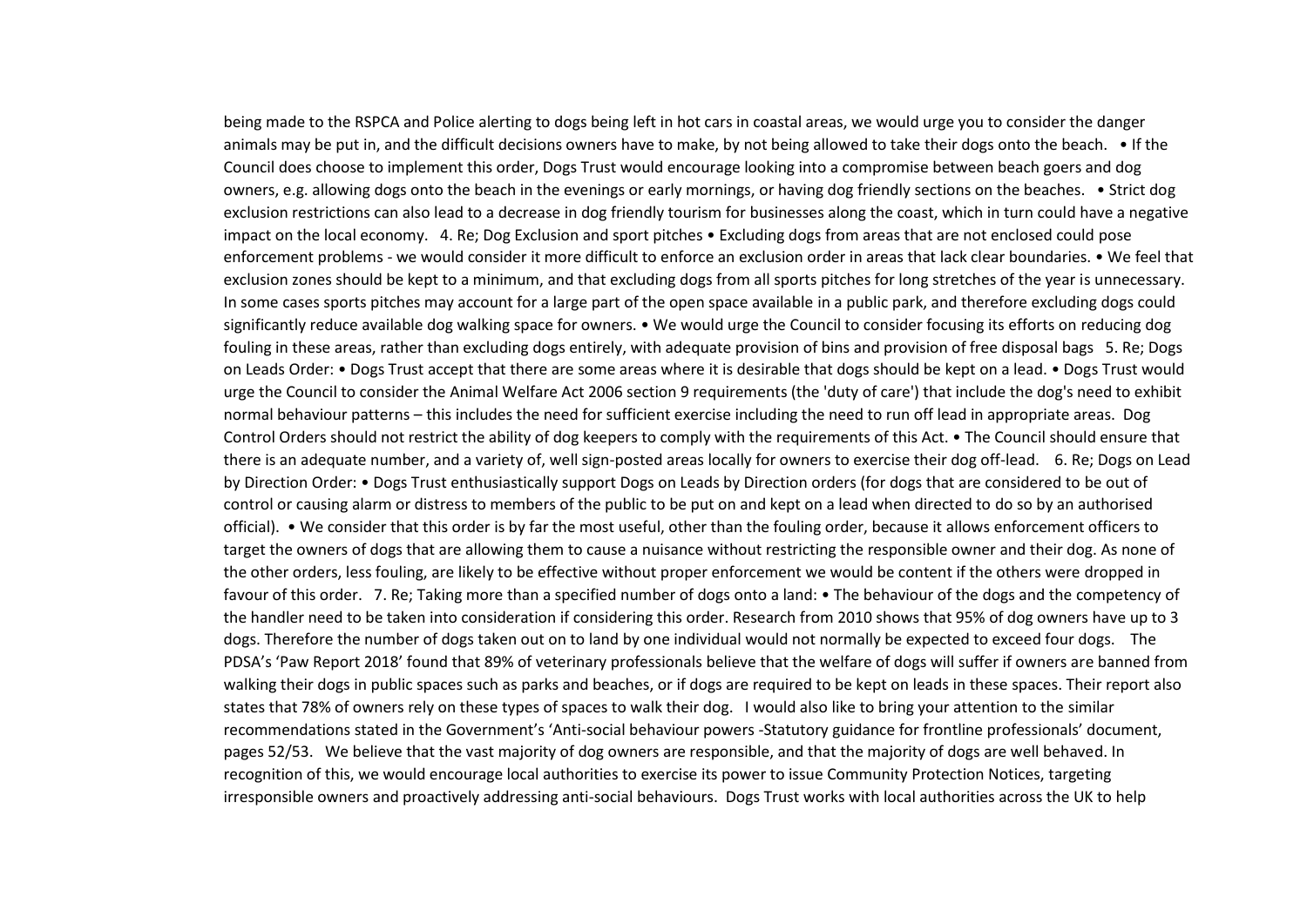promote responsible dog ownership. Please do not hesitate to contact should you wish to discuss this matter. We would be very grateful if you could inform us of the consultation outcome and subsequent decisions made in relation to the Public Space Protection Order

- Don't Know I agree children's playing fields should be kept safe and clean. However, concerned that green spaces in ystrad Mynach are limited and the council currently has plans to limit them further, meaning their plans with this rule would leave dogs with even less option in the village I live in. There also seems to be more issue with broken glass and rubbish on the fields and paths than dog mess.
- Don't Know Some dog on leads are fine but only on a lead No Again owners just need to keep there dog on a lead and clean up the mess the dog does.

## Don't Know

- Don't Know I would principally agree, except for those few people for whom are the only places to exercise their dog- say the elderly or infirm (people and dogs!); if those make sure they are scrupulous about cleaning up and about when they use those spaces = NOT when other activities or taking place O would not object the greatest problem with any of these measures is the lack of enforcement; we already have decent rules about cleaning up after dogs or dogs not being dangerously out of control; however mess and anti- social behaviour are ever increasing- I assume because the chance of being caught and fined are low; when I approach owners (males in particular) who leave dog mess in local lanes I get abuse
- Don't Know I regularly use the Bryn recreational playing field, always keeping to the outside. Many people however take dogs on the marked pitches when not in use, in particular off-lead so they can have a run. Whilst I completely agree that dogs should not foul the marked areas, it needs to be noted that there are fewer and fewer areas to exercise your dog by walking from the house. This has been exacerbated by all the housebuilding going on and the Council is effectively encouraging people to get in their cars to travel to areas where you can give a dog proper exercise, which is counter-intuitive. As stated at Q7, taking away areas for exercising dogs adversely affects all but in particular for older people and those with a disability. The Council needs to place many more dog litter bins on streets but also in places like the above playing field. There are only two bins and if your dog doesn't foul when near one of these bins, you have to carry it for some time. I do this but there are always those who don't so more bins, very regularly emptied, would help. There are some who'll never pick up but the Council should be helping the majority who do the right thing by making life a little easier - and ensuring there are no excuses for the minority!
- Don't Know I agree that they should not be on the children's play areas however some elderly and vulnerable people that cannot take their pets on very long walks will find this very difficult . Dogs shouldn't be aloud to go in past the lines on the pitch but I do not see the harm of them walking on the outer side as long as anything left by the dog is picked up The elderly would find not having a field to walk their dogs very difficult my